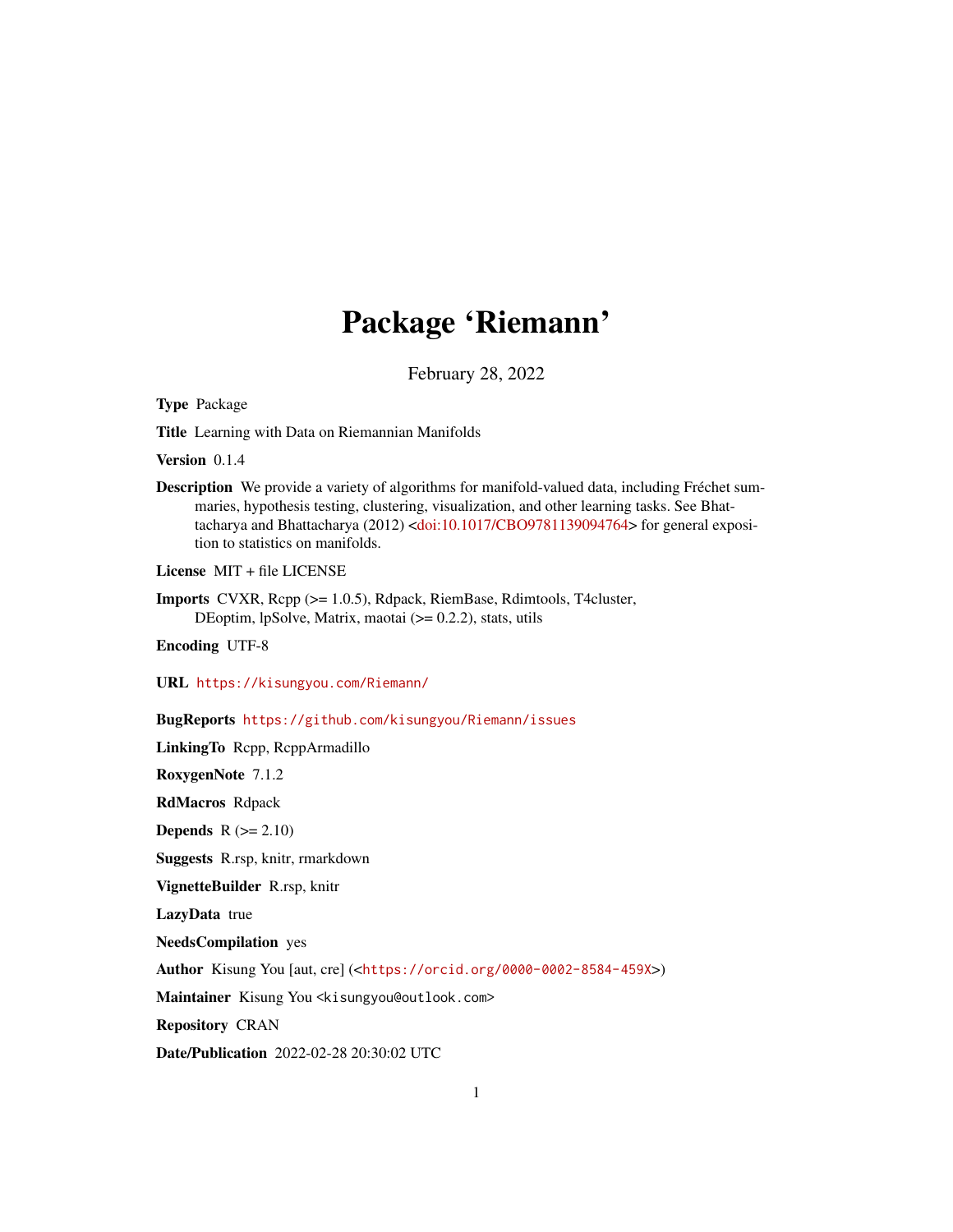# R topics documented:

|                | 3              |
|----------------|----------------|
|                | 5              |
|                | 6              |
| <b>ERP</b>     | $\overline{7}$ |
|                | $\overline{7}$ |
|                | 8              |
|                | 10             |
|                | 11             |
|                | 12             |
|                | 13             |
|                | 14             |
|                | 15             |
|                | 17             |
|                | 19             |
|                | 21             |
|                | 22             |
|                | 23             |
|                | 24             |
|                | 26             |
|                | 28             |
|                | 30             |
|                | 31             |
|                | 33             |
|                | 34             |
|                | 35             |
|                | 37             |
|                | 38             |
|                | 40             |
|                | 42             |
|                | 44             |
|                | 45             |
|                | 47             |
|                | 48             |
|                | 50             |
|                | 51             |
|                | 53             |
|                | 54             |
|                | 56             |
| riem.pdist     | 57             |
| riem.pdist2    | 59             |
|                | 60             |
|                | 61             |
| $riem.$ $rmm1$ | 63             |
| riem.sammon    | 64             |
| riem.sc05Z     | 66             |
| riem.scNJW.    | 67             |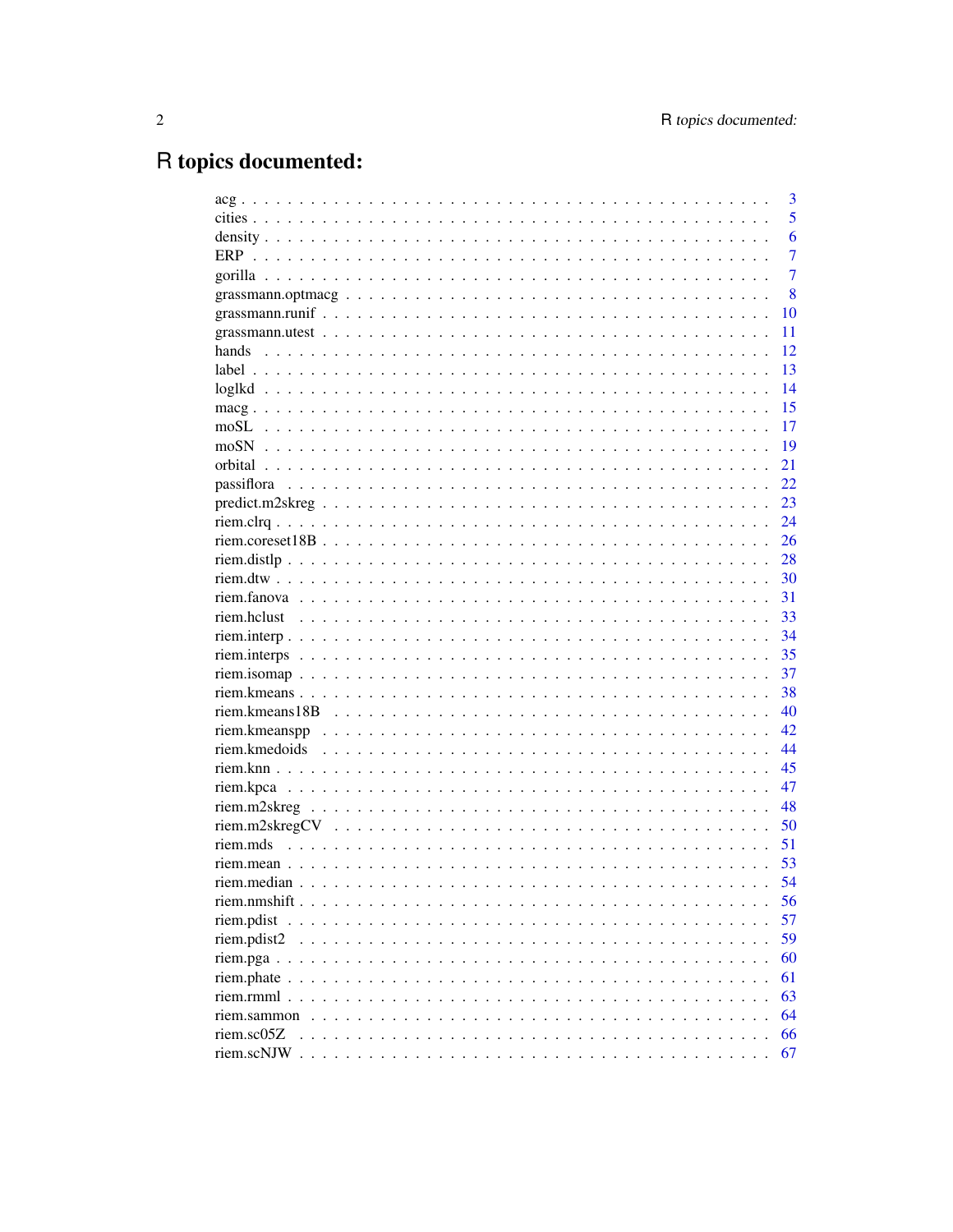<span id="page-2-0"></span>

|                | 69 |
|----------------|----|
|                | 71 |
|                |    |
|                | 74 |
|                | 76 |
|                | 78 |
|                | 79 |
| rmynorm        | 81 |
|                | 82 |
|                | 83 |
|                | 84 |
|                | 85 |
|                | 86 |
|                | 87 |
|                | 88 |
|                | 90 |
|                | 92 |
|                | 94 |
| stiefel.utest  | 95 |
|                | 96 |
| wrap.euclidean | 97 |
|                | 98 |
|                |    |
|                |    |
|                |    |
|                |    |
|                |    |
|                |    |
|                |    |
|                |    |

# $\blacksquare$  Index  $\blacksquare$

<span id="page-2-1"></span>acg *Angular Central Gaussian Distribution*

# Description

For a hypersphere  $S^{p-1}$  in  ${\bf R}^p$ , Angular Central Gaussian (ACG) distribution  $ACG_p(A)$  is defined via a density

$$
f(x|A) = |A|^{-1/2} (x^{\top} A^{-1} x)^{-p/2}
$$

with respect to the uniform measure on  $S^{p-1}$  and A is a symmetric positive-definite matrix. Since  $f(x|A) = f(-x|A)$ , it can also be used as an axial distribution on real projective space, which is unit sphere modulo  $\{+1, -1\}$ . One constraint we follow is that  $f(x|A) = f(x|cA)$  for  $c > 0$  in that we use a normalized version for numerical stability by restricting  $tr(A) = p$ .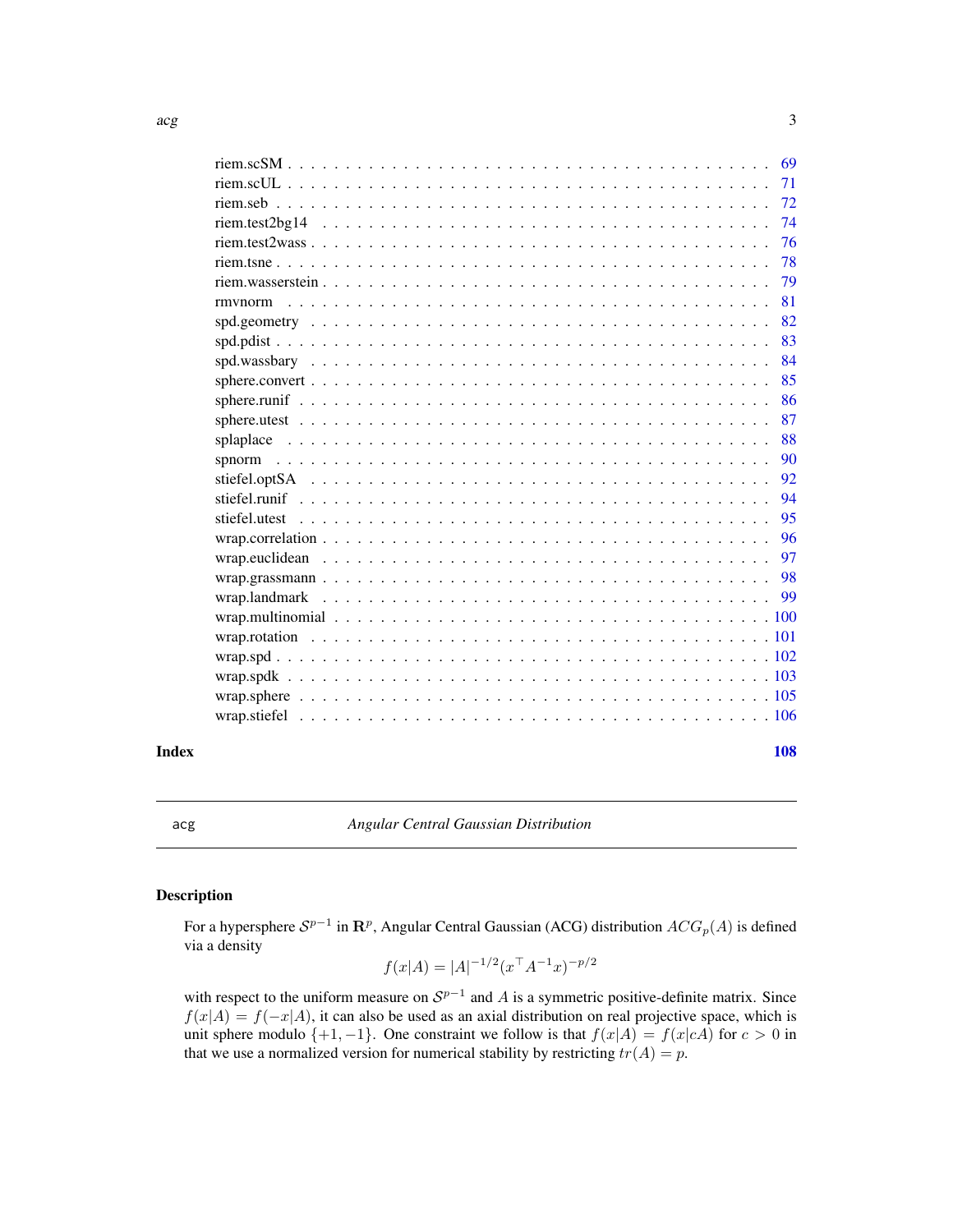#### Usage

dacg(datalist, A)

racg(n, A)

mle.acg(datalist, ...)

## Arguments

| datalist | a list of length- $p$ unit-norm vectors.                            |
|----------|---------------------------------------------------------------------|
| A        | a $(p \times p)$ symmetric positive-definite matrix.                |
| n        | the number of samples to be generated.                              |
|          | extra parameters for computations, including                        |
|          | <b>maxiter</b> maximum number of iterations to be run (default:50). |
|          | eps tolerance level for stopping criterion (default: 1e-5).         |

# Value

dacg gives a vector of evaluated densities given samples. racg generates unit-norm vectors in  $\mathbb{R}^p$ wrapped in a list. mle.acg estimates the SPD matrix A.

#### References

Tyler DE (1987). "Statistical analysis for the angular central Gaussian distribution on the sphere." *Biometrika*, 74(3), 579–589. ISSN 0006-3444, 1464-3510.

Mardia KV, Jupp PE (eds.) (1999). *Directional Statistics*, Wiley Series in Probability and Statistics. John Wiley \& Sons, Inc., Hoboken, NJ, USA. ISBN 978-0-470-31697-9 978-0-471-95333-3.

```
# -------------------------------------------------------------------
# Example with Angular Central Gaussian Distribution
#
# Given a fixed A, generate samples and estimate A via ML.
# -------------------------------------------------------------------
## GENERATE AND MLE in R^5
# Generate data
Atrue = diag(5) # true SPD matrix
sam1 = racg(50, Atrue) # random samples
sam2 = racy(100, Atrue)# MLE
Amle1 = mle.acg(sam1)
Amle2 = mle.acg(sam2)
# Visualize
opar <- par(no.readonly=TRUE)
par(mfrow=c(1,3), pty='s")image(Atrue[,5:1], axes=FALSE, main="true SPD")
```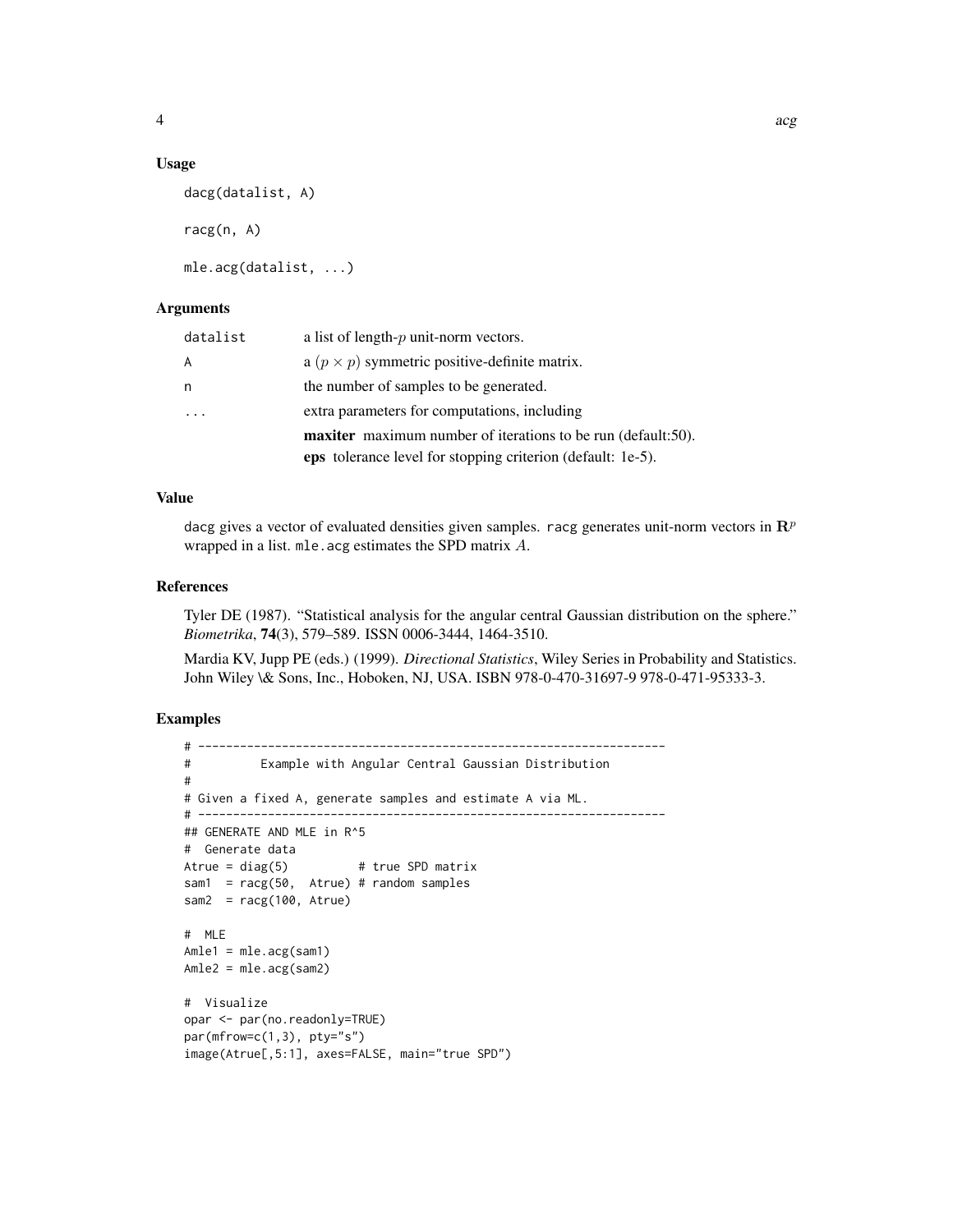<span id="page-4-0"></span>cities 5

```
image(Amle1[,5:1], axes=FALSE, main="MLE with n=50")
image(Amle2[,5:1], axes=FALSE, main="MLE with n=100")
par(opar)
```
cities *Data : Populated Cities in the U.S.*

# Description

As of January 2006, there are 60 cities in the contiguous U.S. with population size larger than 300000. We extracted information of the cities from the data delivered by maps package. Variables coord and cartesian are two identical representations of locations, which can be mutually converted by [sphere.convert](#page-84-1).

#### Usage

data(cities)

#### Format

a named list containing

names a length-60 vector of city names.

coord a  $(60 \times 2)$  matrix of latitude and longitude.

cartesian a  $(60 \times 3)$  matrix of cartesian coordinates on the unit sphere.

population a length-60 vector of cities' populations.

# See Also

[wrap.sphere](#page-104-1)

```
## LOAD THE DATA AND WRAP AS RIEMOBJ
data(cities)
myriem = wrap.sphere(cities$cartesian)
```

```
## COMPUTE INTRINSIC/EXTRINSIC MEANS
intmean = as.vector(riem.mean(myriem, geometry="intrinsic")$mean)
extmean = as.vector(riem.mean(myriem, geometry="extrinsic")$mean)
```

```
## CONVERT TO GEOGRAPHIC COORDINATES (Lat/Lon)
geo.int = sphere.xyz2geo(intmean)
geo.ext = sphere.xyz2geo(extmean)
```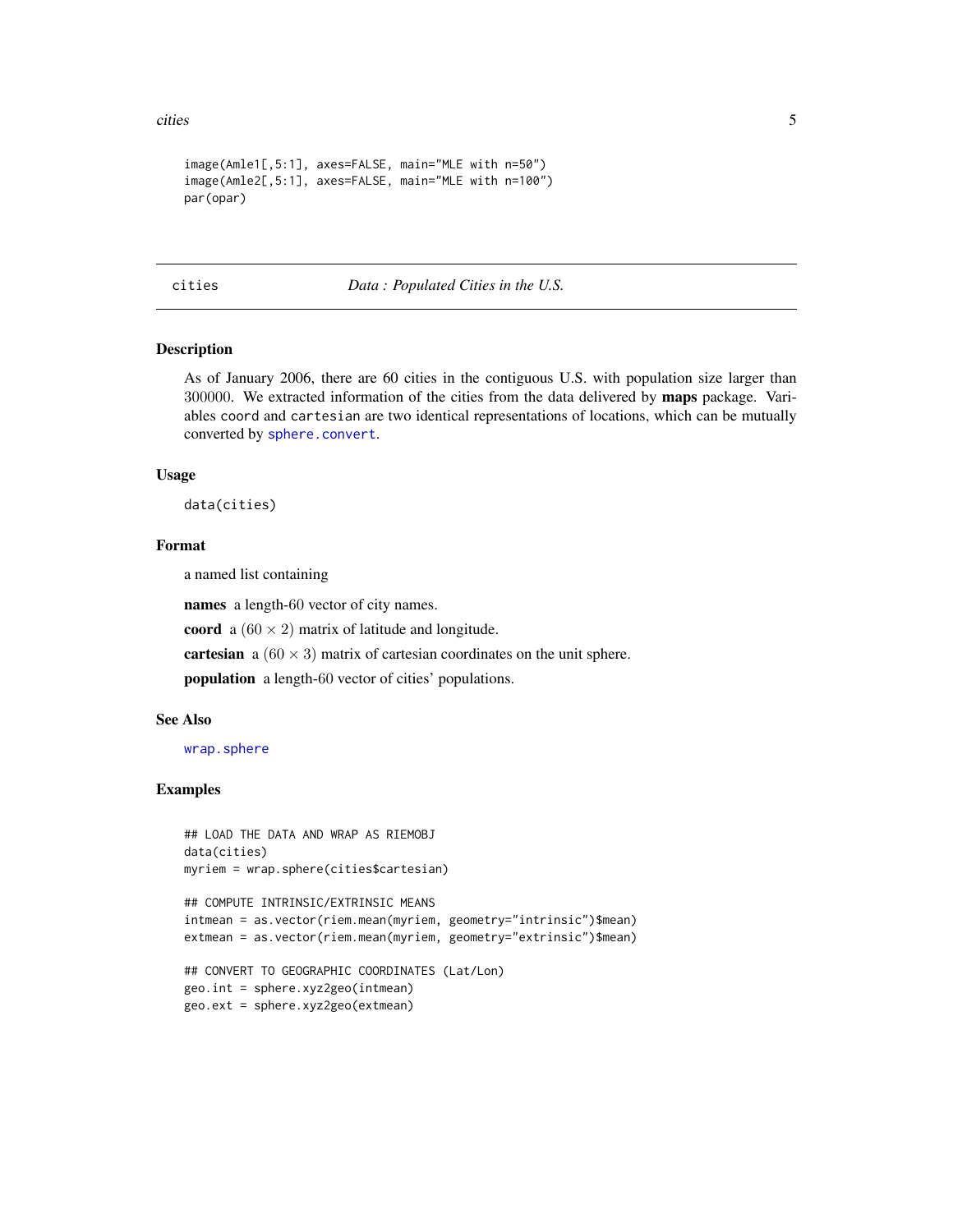<span id="page-5-0"></span>

# Description

Compute density for a fitted mixture model.

#### Usage

density(object, newdata)

# Arguments

| object  | a fitted mixture model of riemmix class.                                                                                      |
|---------|-------------------------------------------------------------------------------------------------------------------------------|
| newdata | data of n objects (vectors, matrices) that can be wrapped by one of wrap. $\star$<br>functions in the <b>Riemann</b> package. |

# Value

a length-n vector of class labels.

```
# ---------------------------------------------------- #
# FIT A MODEL & APPLY THE METHOD
# ---------------------------------------------------- #
# Load the 'city' data and wrap as 'riemobj'
data(cities)
locations = cities$cartesian
embed2 = array(0, c(60, 2))for (i in 1:60){
  embed2[i,] = sphere.xyz2geo(locations[i,])
}
# Fit a model
k3 = moSN(locations, k=3)
# Evaluate
newdensity = density(k3, locations)
```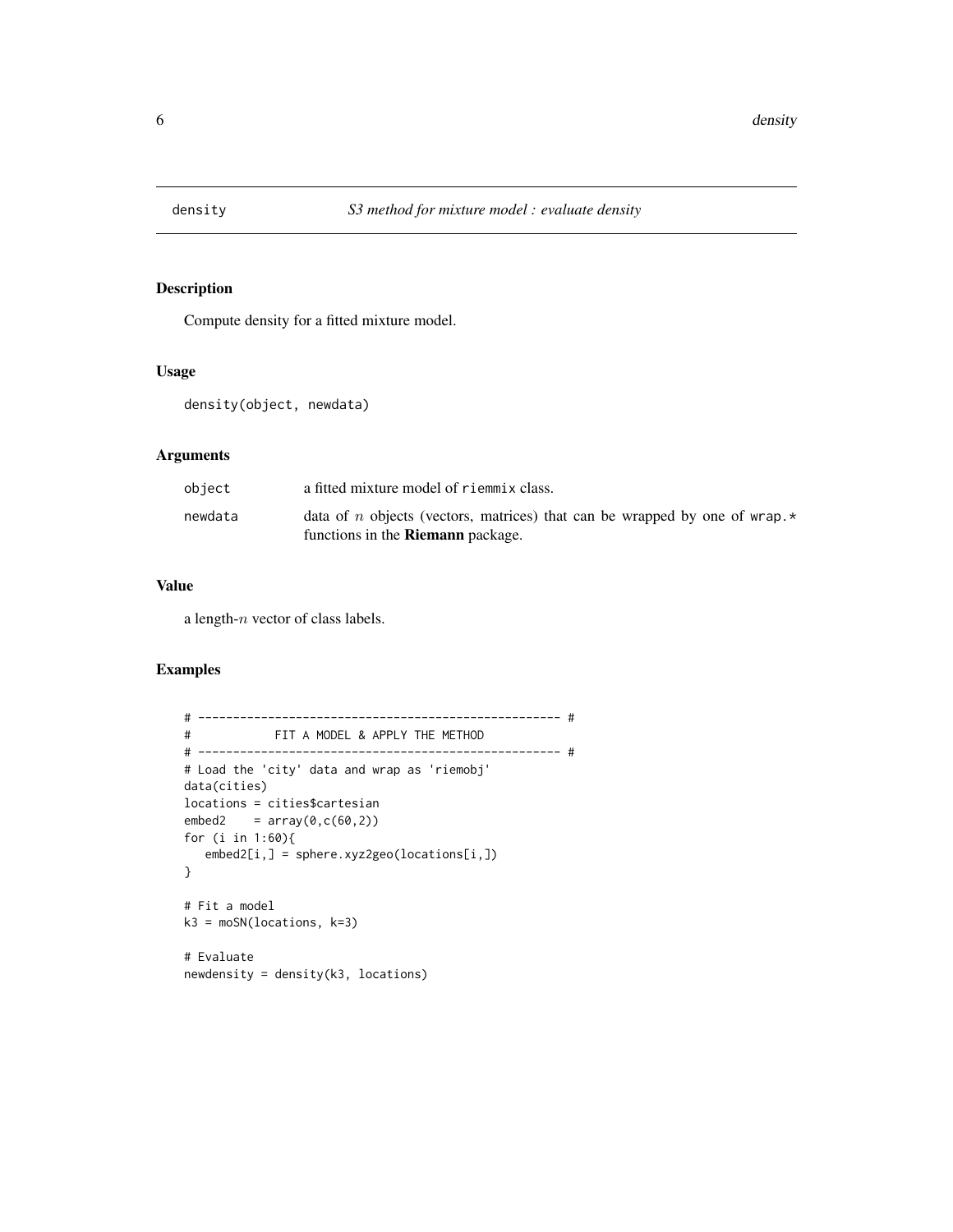# Description

This dataset delivers 216 covariance matrices from EEG ERPs with 4 different known classes by types of sources. Among 60 channels, only 32 channels are taken and sample covariance matrix is computed for each participant. The data is taken from a Python library [mne'](https://mne.tools/stable/generated/mne.datasets.sample.data_path.html#mne.datasets.sample.data_path)s sample data.

<span id="page-6-0"></span>ERP *Data : EEG Covariances for Event-Related Potentials*

# Usage

data(ERP)

#### Format

a named list containing

covariance an  $(32 \times 32 \times 216)$  array of covariance matrices.

label a length-216 factor of 4 different classes.

# See Also

[wrap.spd](#page-101-1)

# Examples

```
## LOAD THE DATA AND WRAP AS RIEMOBJ
data(ERP)
myriem = wrap.spd(ERP$covariance)
```
#### gorilla *Data : Gorilla Skull*

# Description

This is 29 male and 30 female gorillas' skull landmark data where each individual is represented as 8-ad/landmarks in 2 dimensions. This is a re-arranged version of the data from shapes package.

#### Usage

data(gorilla)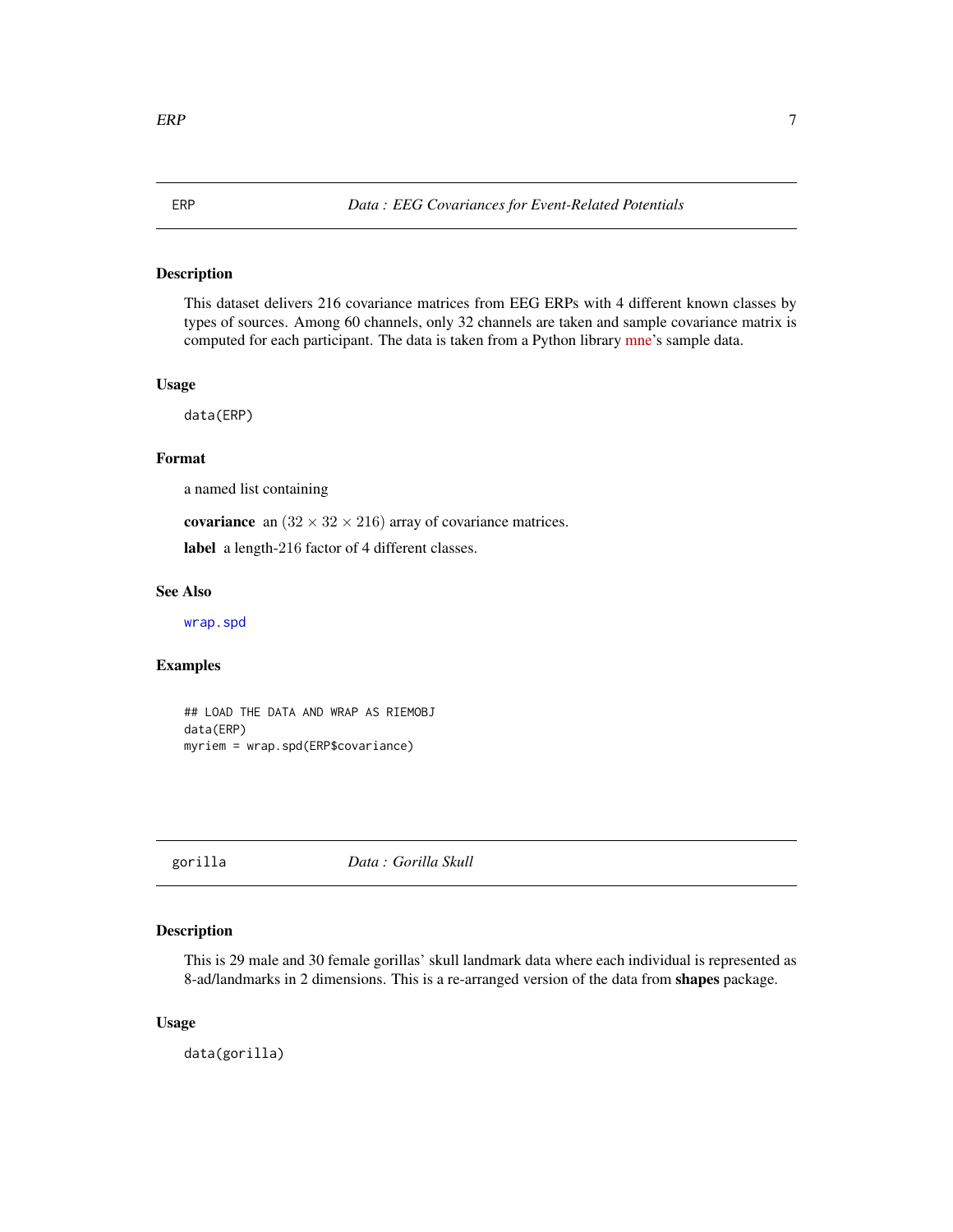#### <span id="page-7-0"></span>Format

a named list containing

**male** a 3d array of size  $(8 \times 2 \times 29)$ 

**female** a 3d array of size  $(8 \times 2 \times 30)$ 

#### References

Dryden IL, Mardia KV (2016). *Statistical shape analysis with applications in R*, Wiley series in probability and statistics, Second edition edition. John Wiley \& Sons, Chichester, UK ; Hoboken, NJ. ISBN 978-1-119-07251-5 978-1-119-07250-8.

Reno PL, Meindl RS, McCollum MA, Lovejoy CO (2003). "Sexual dimorphism in Australopithecus afarensis was similar to that of modern humans." *Proceedings of the National Academy of Sciences*, 100(16):9404–9409.

## See Also

[wrap.landmark](#page-98-1)

#### Examples

```
data(gorilla) # load the data
riem.female = wrap.landmark(gorilla$female) # wrap as RIEMOBJ
opar <- par(no.readonly=TRUE)
for (i in 1:30){
 if (i < 2){
   plot(riem.female$data[[i]], cex=0.5,
        xlim=c(-1,1)/2, ylim=c(-2,2)/5,
        main="30 female gorilla skull preshapes",
        xlab="dimension 1", ylab="dimension 2")
   lines(riem.female$data[[i]])
 } else {
   points(riem.female$data[[i]], cex=0.5)
   lines(riem.female$data[[i]])
 }
}
par(opar)
```
grassmann.optmacg *Estimation of Distribution Algorithm with MACG Distribution*

#### Description

For a function  $f: Gr(k, p) \to \mathbf{R}$ , find the minimizer and the attained minimum value with estimation of distribution algorithm using MACG distribution.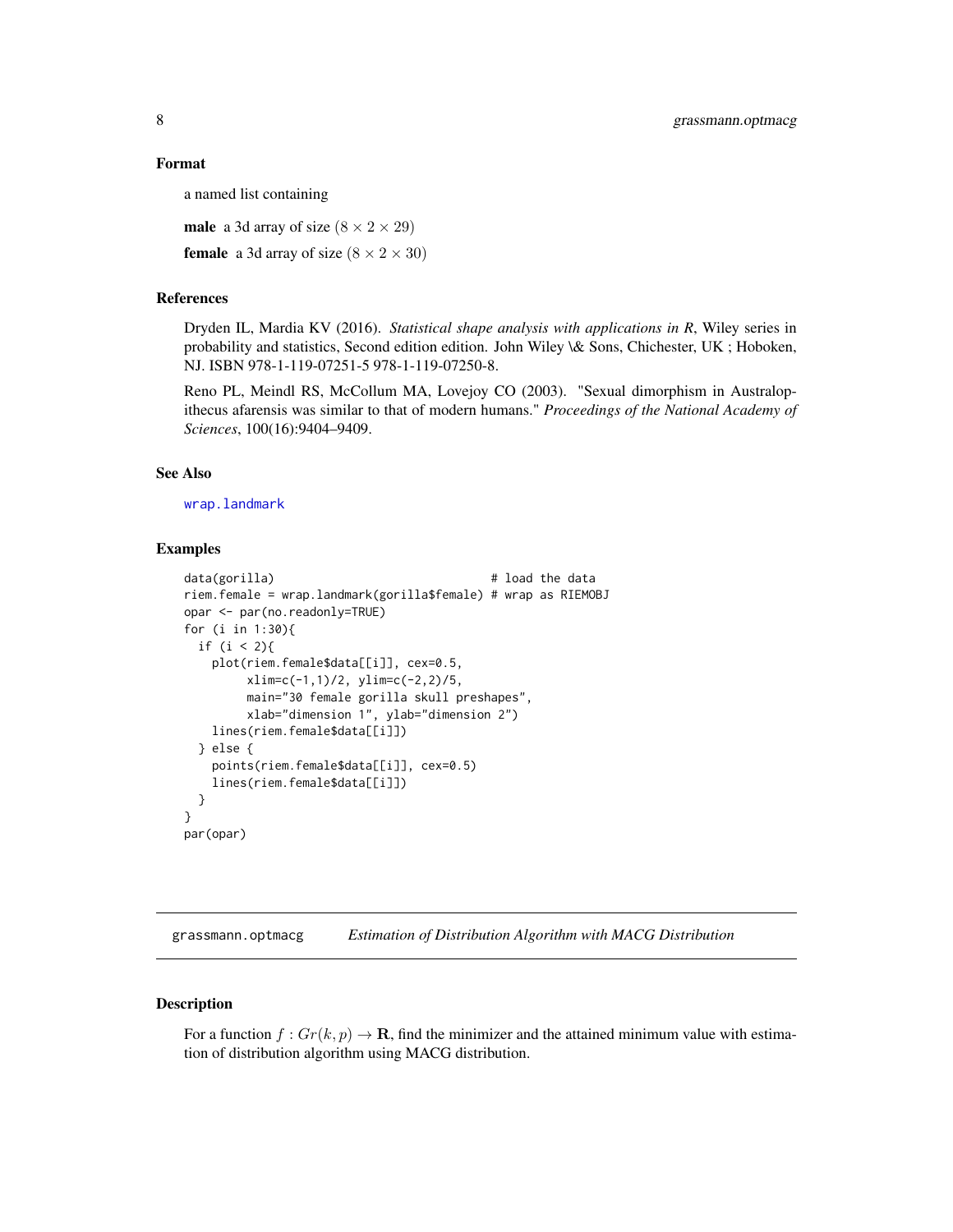# grassmann.optmacg 9

# Usage

grassmann.optmacg(func, p, k, ...)

#### Arguments

| func     | a function to be <i>minimized</i> .                                                                                     |
|----------|-------------------------------------------------------------------------------------------------------------------------|
| p        | dimension parameter as in $Gr(k, p)$ .                                                                                  |
| k        | dimension parameter as in $Gr(k, p)$ .                                                                                  |
| $\ddots$ | extra parameters including                                                                                              |
|          | <b>n.start</b> number of runs; algorithm is executed n.start times (default: 10).                                       |
|          | <b>maxiter</b> maximum number of iterations for each run (default: 100).                                                |
|          | <b>popsize</b> the number of samples generated at each step for stochastic search (de-<br>fault: 100).                  |
|          | <b>ratio</b> ratio in $(0, 1)$ where top ratio*popsize samples are chosen for parame-<br>ter update (default: $0.25$ ). |
|          | print.progress a logical; if TRUE, it prints each iteration (default: FALSE).                                           |

#### Value

a named list containing:

cost minimized function value.

solution a  $(p \times k)$  matrix that attains the cost.

```
#-------------------------------------------------------------------
# Optimization for Eigen-Decomposition
#
# Given (5x5) covariance matrix S, eigendecomposition is can be
# considered as an optimization on Grassmann manifold. Here,
# we are trying to find top 3 eigenvalues and compare.
#-------------------------------------------------------------------
## PREPARE
A = cov(matrix(rnorm(100*5), ncol=5)) # define covariance
myfunc \le function(p){ \qquad # cost function to minimize
 return(sum(-diag(t(p)%*%A%*%p)))
}
## SOLVE THE OPTIMIZATION PROBLEM
Aout = grassmann.optmacg(myfunc, p=5, k=3, popsize=100, n.start=30)
## COMPUTE EIGENVALUES
# 1. USE SOLUTIONS TO THE ABOVE OPTIMIZATION
abase = Aout$solution
eig3sol = sort(diag(t(abase)%*%A%*%abase), decreasing=TRUE)
# 2. USE BASIC 'EIGEN' FUNCTION
```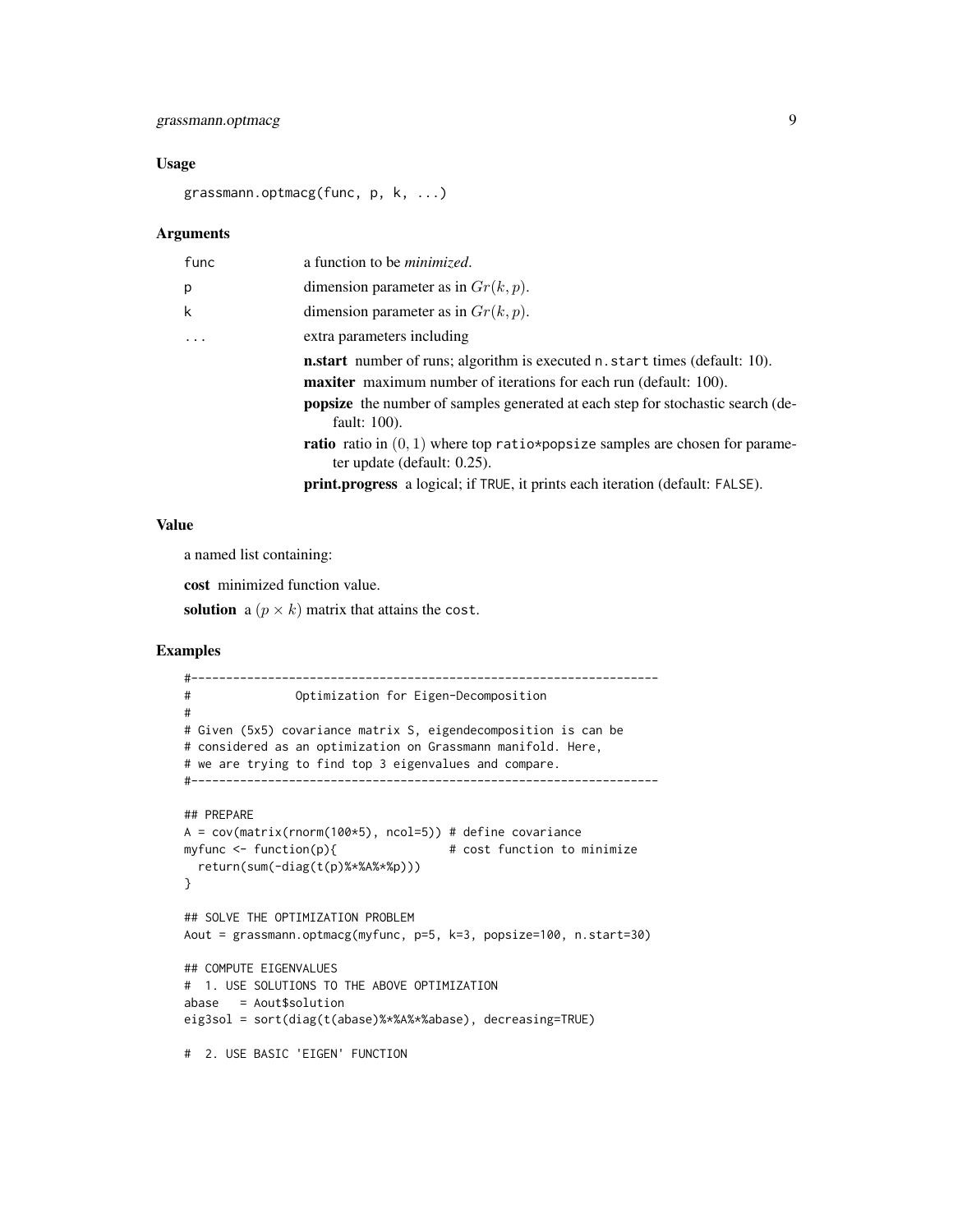```
eig3dec = sort(eigen(A)$values, decreasing=TRUE)[1:3]
## VISUALIZE
opar <- par(no.readonly=TRUE)
yran = c(min(min(eig3sol),min(eig3dec))*0.95,
        max(max(eig3sol),max(eig3dec))*1.05)
plot(1:3, eig3sol, type="b", col="red", pch=19, ylim=yran,
     xlab="index", ylab="eigenvalue", main="compare top 3 eigenvalues")
lines(1:3, eig3dec, type="b", col="blue", pch=19)
legend(1.55, max(yran), legend=c("optimization","decomposition"), col=c("red","blue"),
       lty=rep(1,2), pch=19)
par(opar)
```
grassmann.runif *Generate Uniform Samples on Grassmann Manifold*

#### Description

It generates *n* random samples from Grassmann manifold  $Gr(k, p)$ .

#### Usage

```
grassmann.runif(n, k, p, type = c("list", "array", "riemdata"))
```
#### Arguments

| n    | number of samples to be generated.                                            |
|------|-------------------------------------------------------------------------------|
| k    | dimension of the subspace.                                                    |
| p    | original dimension (of the ambient space).                                    |
| type | return type;                                                                  |
|      | "list" a length-n list of $(p \times k)$ basis of k-subspaces.                |
|      | "array" a $(p \times k \times n)$ 3D array whose slices are k-subspace basis. |
|      | "riemdata" a S3 object. See wrap.grassmann for more details.                  |

# Value

an object from one of the above by type option.

# References

Chikuse Y (2003). *Statistics on Special Manifolds*, volume 174 of *Lecture Notes in Statistics*. Springer New York, New York, NY. ISBN 978-0-387-00160-9 978-0-387-21540-2.

# See Also

[stiefel.runif](#page-93-1), [wrap.grassmann](#page-97-1)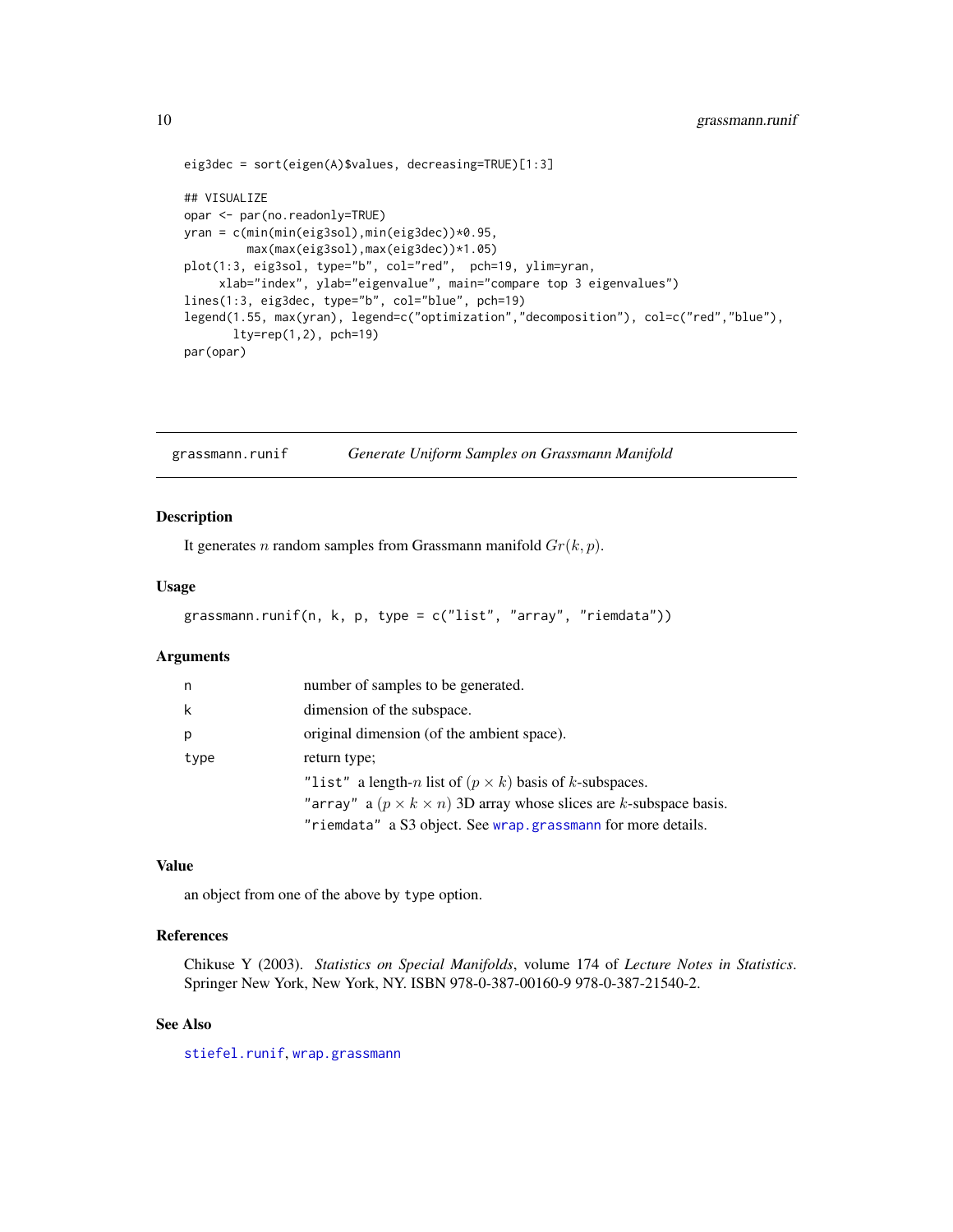# <span id="page-10-0"></span>grassmann.utest 11

#### Examples

```
#-------------------------------------------------------------------
# Draw Samples on Grassmann Manifold
#-------------------------------------------------------------------
# Multiple Return Types with 3 Observations of 5-dim subspaces in R^10
dat.list = grassmann.runif(n=3, k=5, p=10, type="list")
dat.arr3 = grassmann.runif(n=3, k=5, p=10, type="array")
dat.riem = grassmann.runif(n=3, k=5, p=10, type="riemdata")
```
grassmann.utest *Test of Uniformity on Grassmann Manifold*

#### Description

Given the data on Grassmann manifold  $Gr(k, p)$ , it tests whether the data is distributed uniformly.

#### Usage

grassmann.utest(grobj, method = c("Bing", "BingM"))

### Arguments

| grobj  | a S3 "riemdata" class of Grassmann-valued data.                |
|--------|----------------------------------------------------------------|
| method | (case-insensitive) name of the test method containing          |
|        | "Bing" Bingham statistic.                                      |
|        | "BingM" modified Bingham statistic with better order of error. |

## Value

a (list) object of S3 class htest containing:

statistic a test statistic.

```
p.value p-value under H_0.
```
alternative alternative hypothesis.

method name of the test.

data.name name(s) of provided sample data.

#### References

Chikuse Y (2003). *Statistics on Special Manifolds*, volume 174 of *Lecture Notes in Statistics*. Springer New York, New York, NY. ISBN 978-0-387-00160-9 978-0-387-21540-2.

Mardia KV, Jupp PE (eds.) (1999). *Directional Statistics*, Wiley Series in Probability and Statistics. John Wiley \& Sons, Inc., Hoboken, NJ, USA. ISBN 978-0-470-31697-9 978-0-471-95333-3.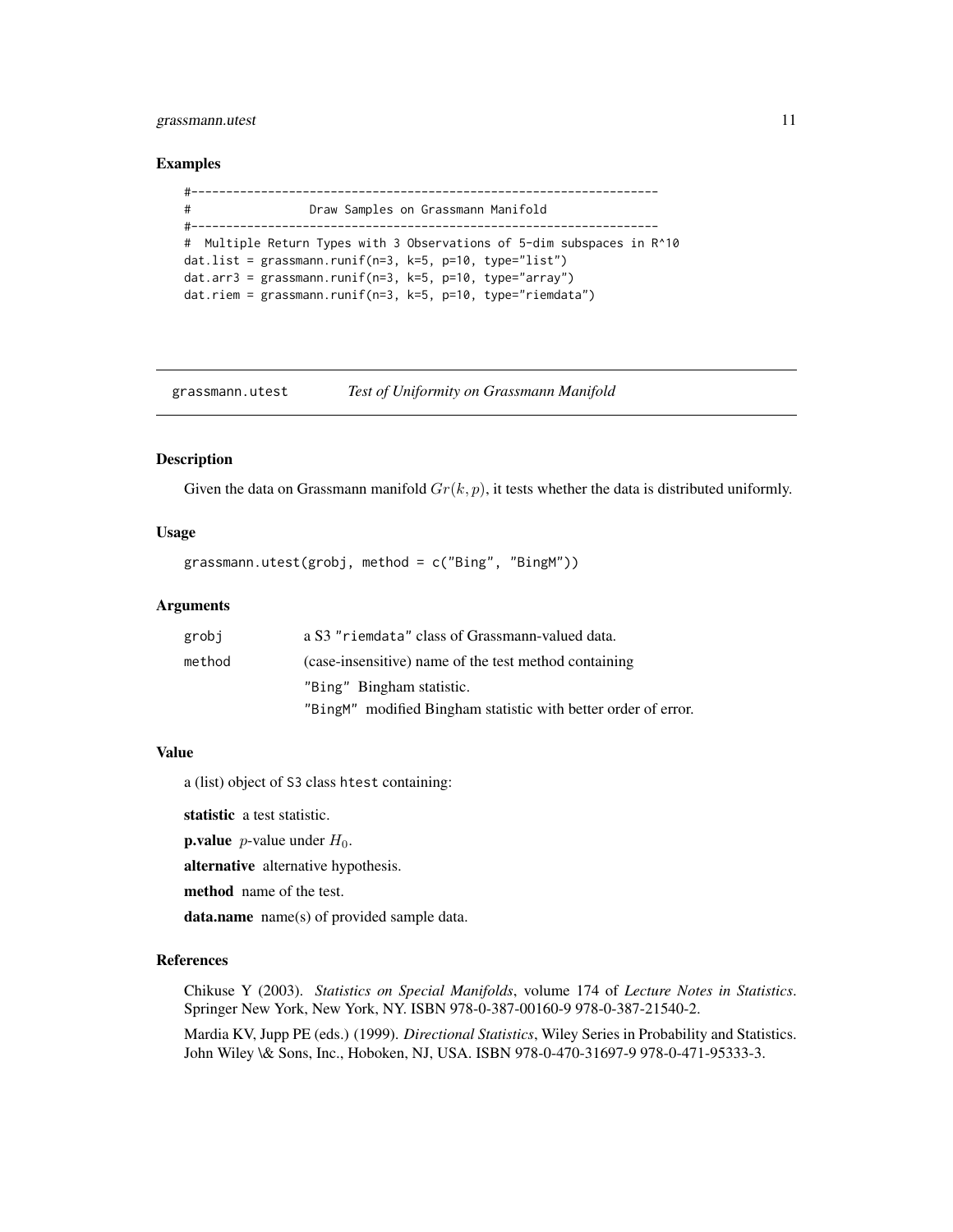<span id="page-11-0"></span>12 hands and the contract of the contract of the contract of the contract of the contract of the contract of the contract of the contract of the contract of the contract of the contract of the contract of the contract of t

#### See Also

[wrap.grassmann](#page-97-1)

# Examples

```
#-------------------------------------------------------------------
# Compare Bingham's original and modified versions of the test
#
# Test 1. sample uniformly from Gr(2,4)
# Test 2. use perturbed principal components from 'iris' data in R^4
# which is concentrated around a point to reject H0.
#-------------------------------------------------------------------
## Data Generation
# 1. uniform data
myobj1 =grassmann.runif(n=100, k=2, p=4)
# 2. perturbed principal components
data(iris)
irdat = list()for (n in 1:100){
   tmpdata = iris[1:50,1:4] + matrix(rnorm(50*4, sd=0.5),ncol=4)irdat[[n]] = eigen(cov(tmpdata))$vectors[,1:2]
}
myobj2 = wrap.grassmann(irdat)
## Test 1 : uniform data
grassmann.utest(myobj1, method="Bing")
grassmann.utest(myobj1, method="BingM")
## Tests : iris data
grassmann.utest(myobj2, method="bINg") # method names are
grassmann.utest(myobj2, method="BiNgM") # CASE - INSENSITIVE !
```
hands *Data : Left Hands*

#### **Description**

This dataset contains 10 shapes of 4 subjects's left hands where each shape is represented by 56 landmark points. For each person, first six shapes are equally spaced sequence from maximally to minimally spread fingures. The rest are arbitrarily chosen with two constraints; (1) the palm should face the support and (2) the contour should contain no crossins.

#### Usage

data(hands)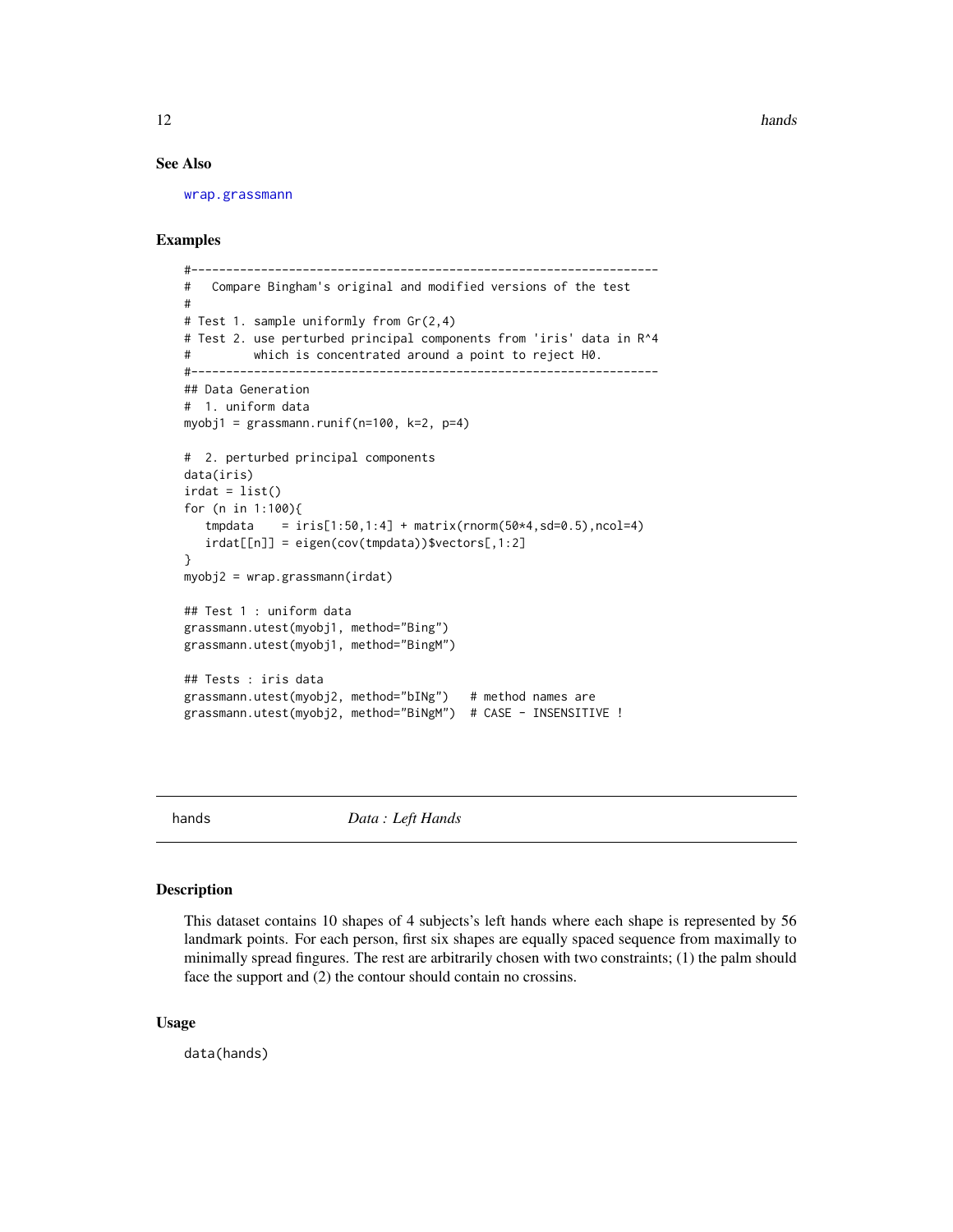<span id="page-12-0"></span>label 13

# Format

a named list containing

**data** an  $(56 \times 2 \times 40)$  array of landmarks for 40 subjects.

person a length-40 vector of subject indices.

#### References

Stegmann M, Gomez D (2002) "A Brief Introduction to Statistical Shape Analysis." *Informatics and Mathematical Modelling, Technical University of Denmark, DTU.*

# See Also

[wrap.landmark](#page-98-1)

# Examples

```
## LOAD THE DATA
data(hands)
## VISUALIZE 6 HANDS OF PERSON 1
opar <- par(no.readonly=TRUE)
par(mfrow=c(2,3))
for (i in 1:6){
  xx = hands$data[,1,i]
  yy = hands$data[,2,i]
  plot(xx,yy,"b", cex=0.9)
}
par(opar)
```
label *S3 method for mixture model : predict labels*

#### Description

Given a fitted mixture model of  $K$  components, predict labels of observations accordingly.

#### Usage

```
label(object, newdata)
```
#### Arguments

| obiect  | a fitted mixture model of riemmix class.                                                 |
|---------|------------------------------------------------------------------------------------------|
| newdata | data of <i>n</i> objects (vectors, matrices) that can be wrapped by one of wrap. $\star$ |
|         | functions in the <b>Riemann</b> package.                                                 |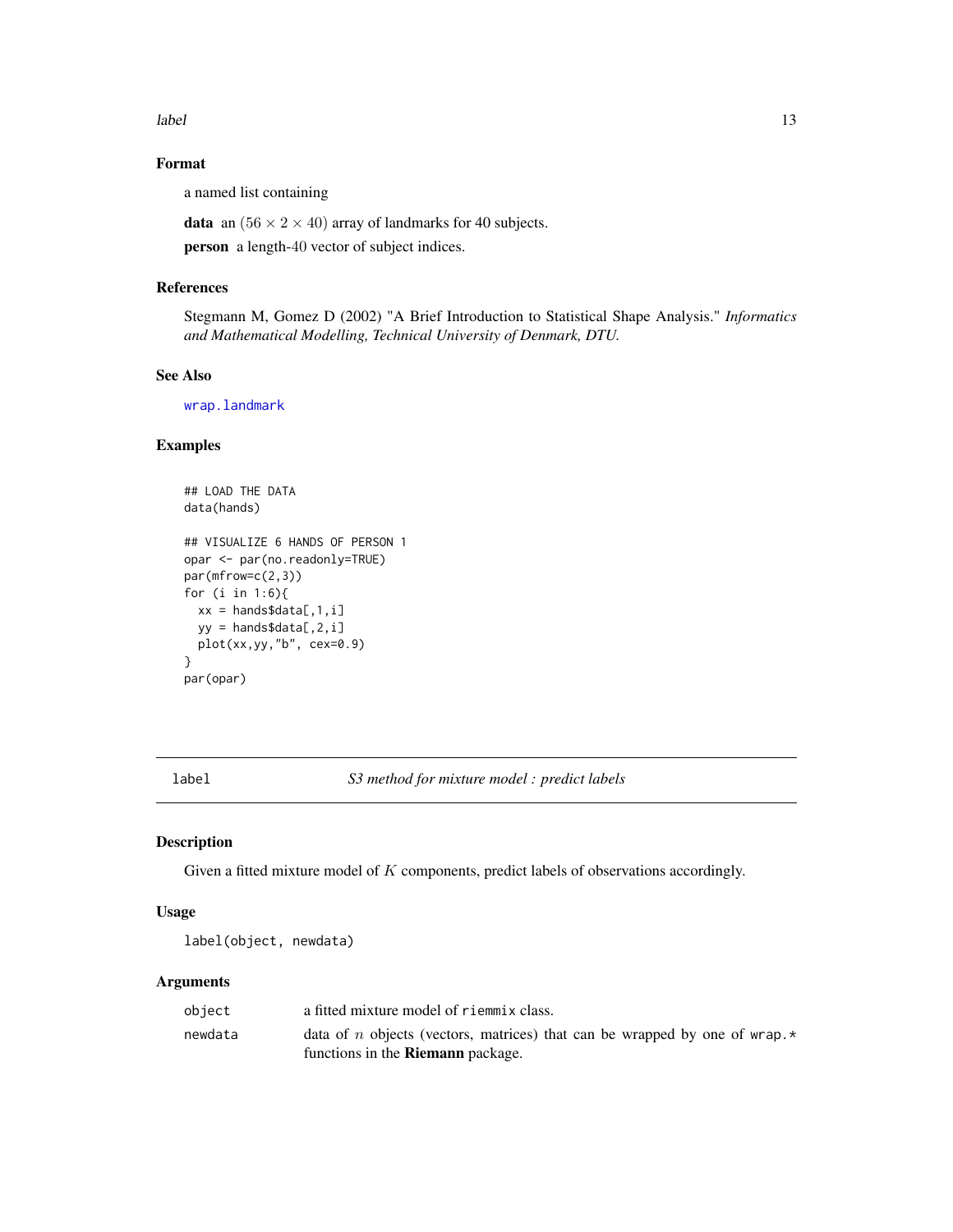# <span id="page-13-0"></span>Value

a length-n vector of class labels.

# Examples

```
# ---------------------------------------------------- #
# FIT A MODEL & APPLY THE METHOD
# ---------------------------------------------------- #
# Load the 'city' data and wrap as 'riemobj'
data(cities)
locations = cities$cartesian
embed2 = array(0, c(60, 2))for (i in 1:60){
  embed2[i,] = sphere.xyz2geo(locations[i,])
}
# Fit a model
k3 = moSN(locations, k=3)# Evaluate
newlabel = label(k3, locations)
```
# loglkd *S3 method for mixture model : log-likelihood*

# Description

Given a fitted mixture model  $f(x)$  and observations  $x_1, \ldots, x_n \in \mathcal{M}$ , compute the log-likelihood

$$
L = \log \prod_{i=1}^{n} f(x_i) = \sum_{i=1}^{n} \log f(x_i)
$$

Usage

.

loglkd(object, newdata)

# Arguments

| object  | a fitted mixture model of riemmix class.                                                 |
|---------|------------------------------------------------------------------------------------------|
| newdata | data of <i>n</i> objects (vectors, matrices) that can be wrapped by one of wrap. $\star$ |
|         | functions in the <b>Riemann</b> package.                                                 |

# Value

the log-likelihood.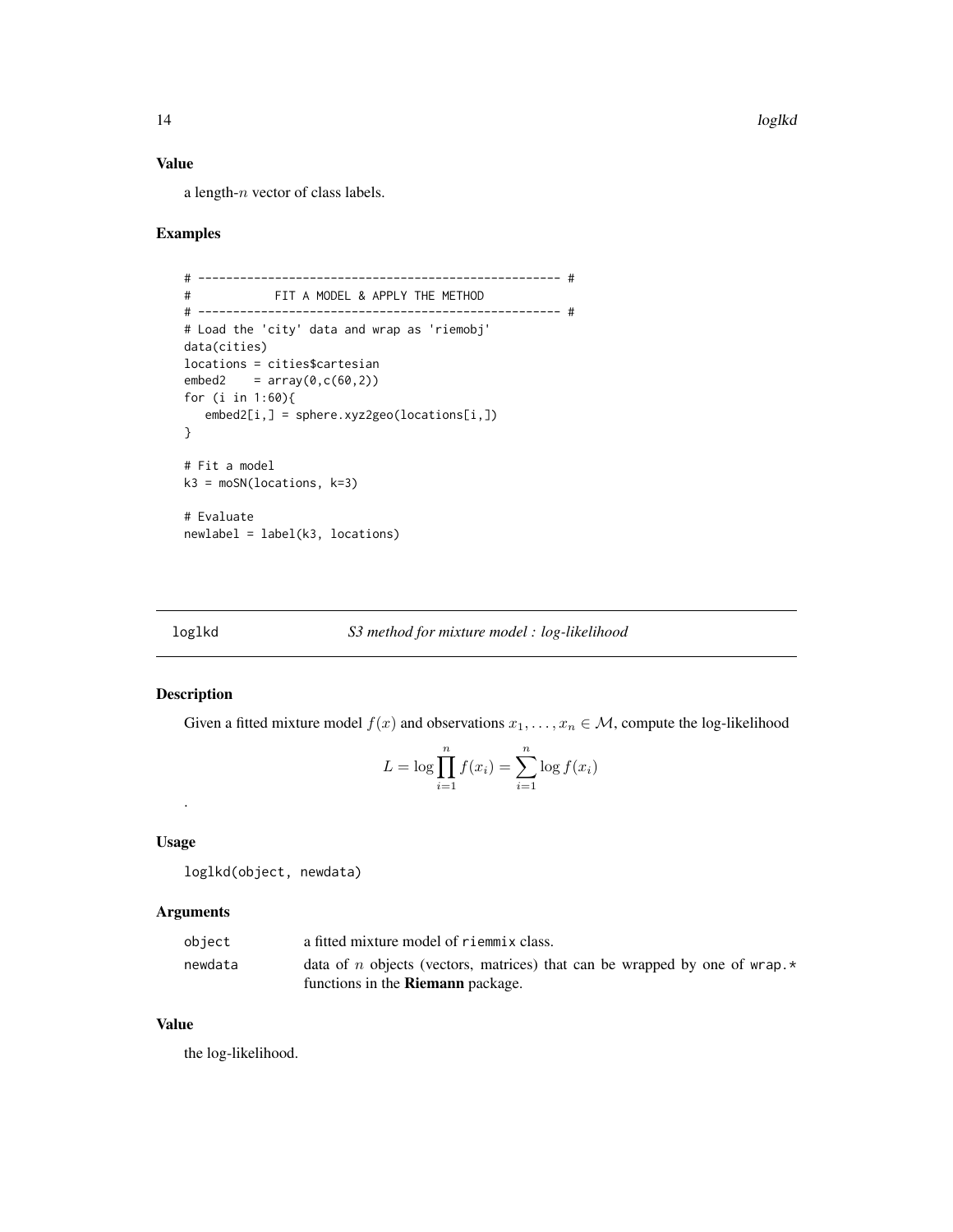#### <span id="page-14-0"></span> $\omega$  macg and  $\omega$  15

# Examples

```
# ---------------------------------------------------- #
# FIT A MODEL & APPLY THE METHOD
# ---------------------------------------------------- #
# Load the 'city' data and wrap as 'riemobj'
data(cities)
locations = cities$cartesian
embed2 = array(0, c(60, 2))for (i in 1:60){
  embed2[i,] = sphere.xyz2geo(locations[i,])
}
# Fit a model
k3 = moSN(locations, k=3)# Evaluate
newloglkd = round(loglkd(k3, locations), 3)
print(paste0("Log-likelihood for K=3 model fit : ", newloglkd))
```
#### macg *Matrix Angular Central Gaussian Distribution*

#### Description

For Stiefel and Grassmann manifolds  $St(r, p)$  and  $Gr(r, p)$ , the matrix variant of ACG distribution is known as Matrix Angular Central Gaussian (MACG) distribution  $MACG_{p,r}(\Sigma)$  with density

$$
f(X|\Sigma) = |\Sigma|^{-r/2} |X^\top \Sigma^{-1} X|^{-p/2}
$$

where  $\Sigma$  is a  $(p \times p)$  symmetric positive-definite matrix. Similar to vector-variate ACG case, we follow a convention that  $tr(\Sigma) = p$ .

# Usage

```
dmacg(datalist, Sigma)
rmacg(n, r, Sigma)
mle.macg(datalist, ...)
```
# Arguments

| datalist | a list of $(p \times r)$ orthonormal matrices.       |
|----------|------------------------------------------------------|
| Sigma    | a $(p \times p)$ symmetric positive-definite matrix. |
| n        | the number of samples to be generated.               |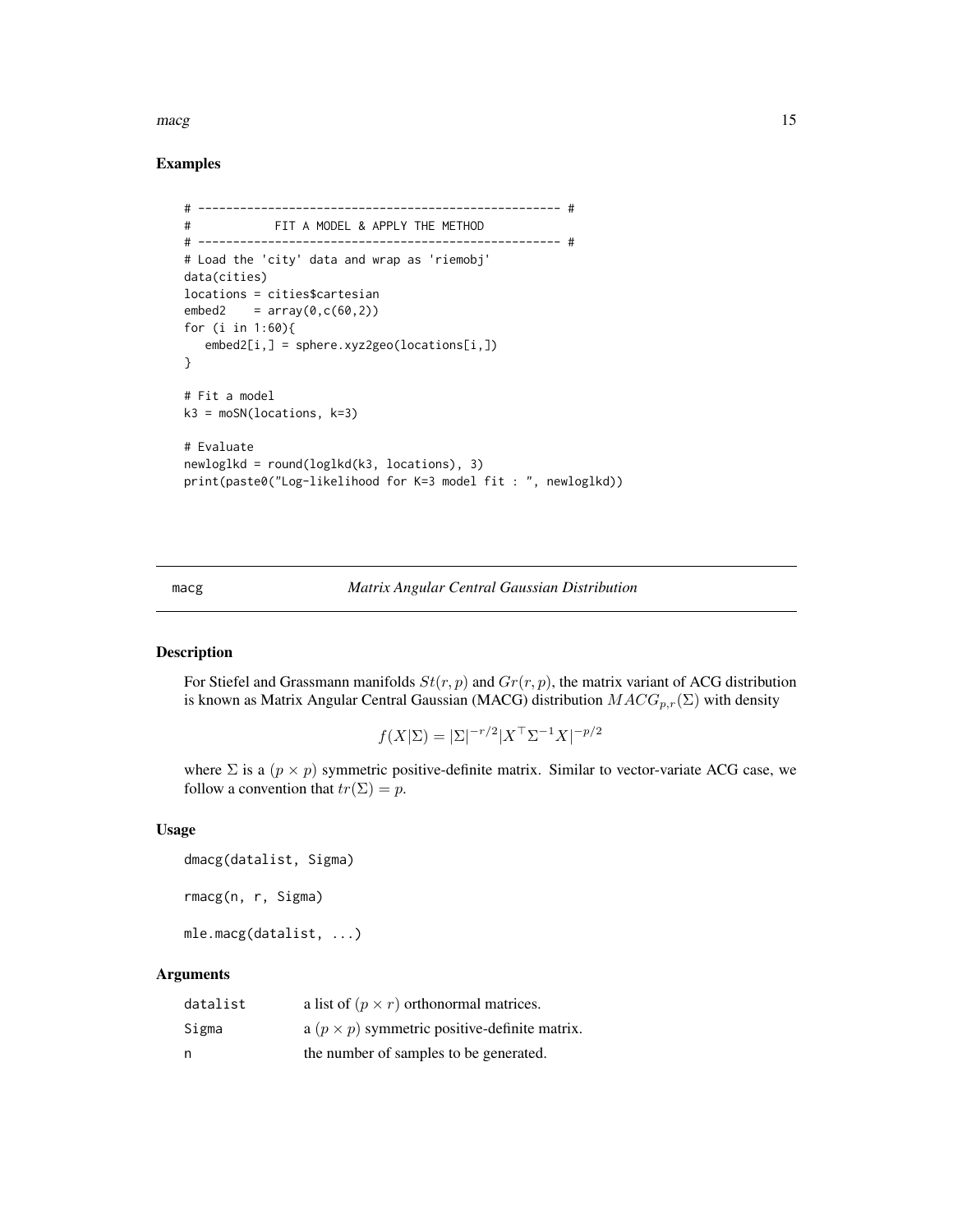16 macging the matrix of the matrix of the matrix of the matrix of the matrix of the matrix of the matrix of the matrix of the matrix of the matrix of the matrix of the matrix of the matrix of the matrix of the matrix of t

| r.                      | the number of basis.                                                |
|-------------------------|---------------------------------------------------------------------|
| $\cdot$ $\cdot$ $\cdot$ | extra parameters for computations, including                        |
|                         | <b>maxiter</b> maximum number of iterations to be run (default:50). |
|                         | <b>eps</b> tolerance level for stopping criterion (default: 1e-5).  |

#### Value

dmacg gives a vector of evaluated densities given samples. rmacg generates  $(p \times r)$  orthonormal matrices wrapped in a list. mle.macg estimates the SPD matrix  $\Sigma$ .

#### References

Chikuse Y (1990). "The matrix angular central Gaussian distribution." *Journal of Multivariate Analysis*, 33(2), 265–274. ISSN 0047259X.

Mardia KV, Jupp PE (eds.) (1999). *Directional Statistics*, Wiley Series in Probability and Statistics. John Wiley \& Sons, Inc., Hoboken, NJ, USA. ISBN 978-0-470-31697-9 978-0-471-95333-3.

Kent JT, Ganeiber AM, Mardia KV (2013). "A new method to simulate the Bingham and related distributions in directional data analysis with applications." *arXiv:1310.8110*.

#### See Also

[acg](#page-2-1)

```
# -------------------------------------------------------------------
# Example with Matrix Angular Central Gaussian Distribution
#
# Given a fixed Sigma, generate samples and estimate Sigma via ML.
# -------------------------------------------------------------------
## GENERATE AND MLE in St(2,5)/Gr(2,5)
# Generate data
Strue = diag(5) # true SPD matrix
sam1 = rmacg(n=50, r=2, Strue) # random samples
sam2 = rmacg(n=100, r=2, Strue) # random samples
# MLE
Smle1 = mle.macg(sam1)
Smle2 = mle.macg(sam2)
# Visualize
opar <- par(no.readonly=TRUE)
par(mfrow=c(1,3), pty="s")
image(Strue[,5:1], axes=FALSE, main="true SPD")
image(Smle1[,5:1], axes=FALSE, main="MLE with n=50")
image(Smle2[,5:1], axes=FALSE, main="MLE with n=100")
par(opar)
```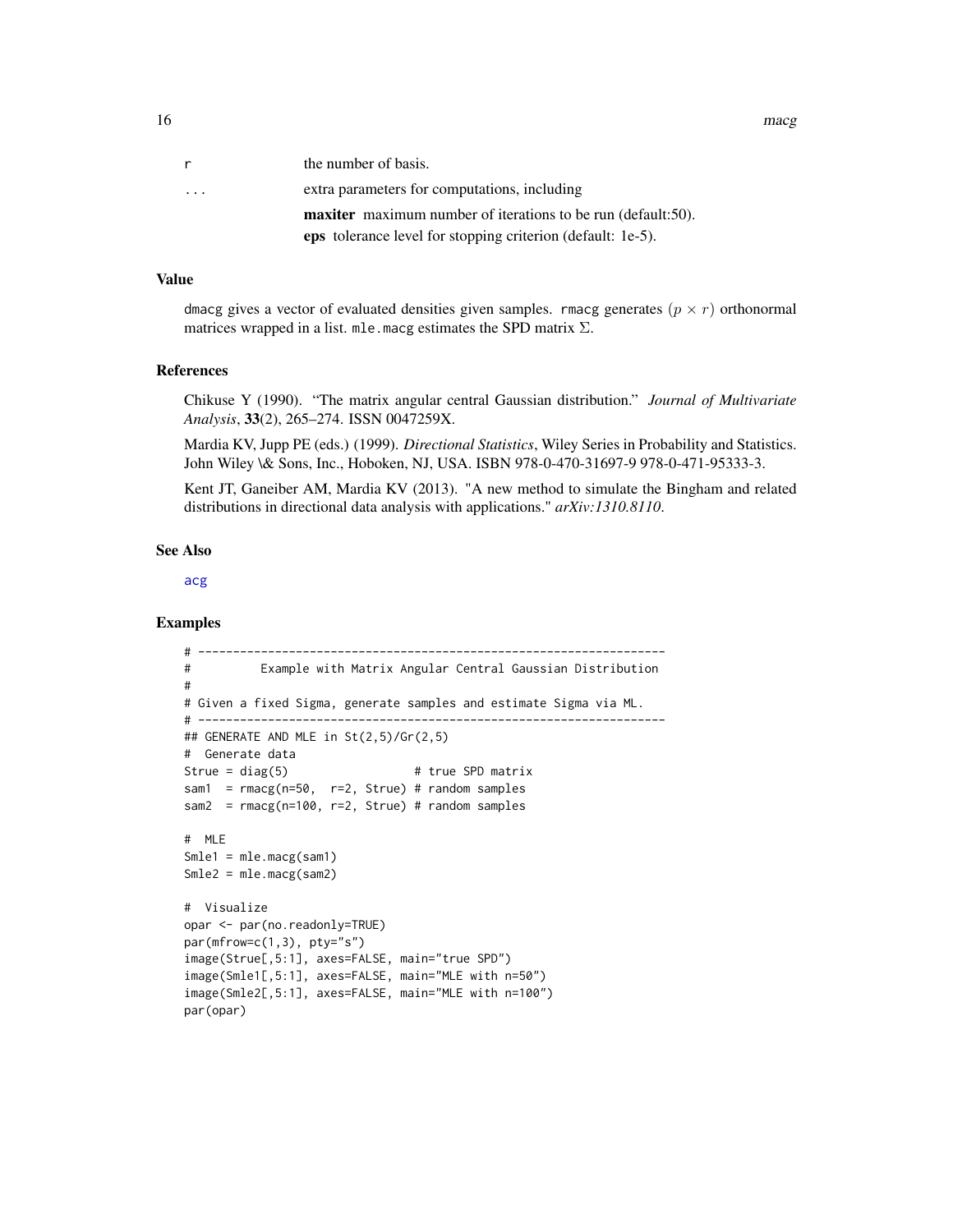# Description

For *n* observations on a  $(p - 1)$  sphere in  $\mathbb{R}^p$ , a finite mixture model is fitted whose components are spherical Laplace distributions via the following model

$$
f(x; \{w_k, \mu_k, \sigma_k\}_{k=1}^K) = \sum_{k=1}^K w_k SL(x; \mu_k, \sigma_k)
$$

with parameters  $w_k$ 's for component weights,  $\mu_k$ 's for component locations, and  $\sigma_k$ 's for component scales.

# Usage

```
moSL(
 data,
 k = 2,same.sigma = FALSE,
 variants = c("soft", "hard", "stochastic"),
  ...
)
## S3 method for class 'moSL'
loglkd(object, newdata)
## S3 method for class 'moSL'
label(object, newdata)
## S3 method for class 'moSL'
density(object, newdata)
```
# Arguments

| data                    | data vectors in form of either an $(n \times p)$ matrix or a length-n list. See wrap, sphere<br>for descriptions on supported input types. |
|-------------------------|--------------------------------------------------------------------------------------------------------------------------------------------|
| k                       | the number of clusters (default: 2).                                                                                                       |
| same.sigma              | a logical; TRUE to use same scale parameter across all components, or FALSE<br>otherwise.                                                  |
| variants                | type of the class assignment methods, one of "soft","hard", and "stochastic".                                                              |
| $\cdot$ $\cdot$ $\cdot$ | extra parameters including                                                                                                                 |
|                         | <b>maxiter</b> the maximum number of iterations (default: 50).                                                                             |
|                         | <b>eps</b> stopping criterion for the EM algorithm (default: 1e-6).                                                                        |
|                         | <b>printer</b> a logical; TRUE to show history of the algorithm, FALSE otherwise.                                                          |

<span id="page-16-1"></span><span id="page-16-0"></span>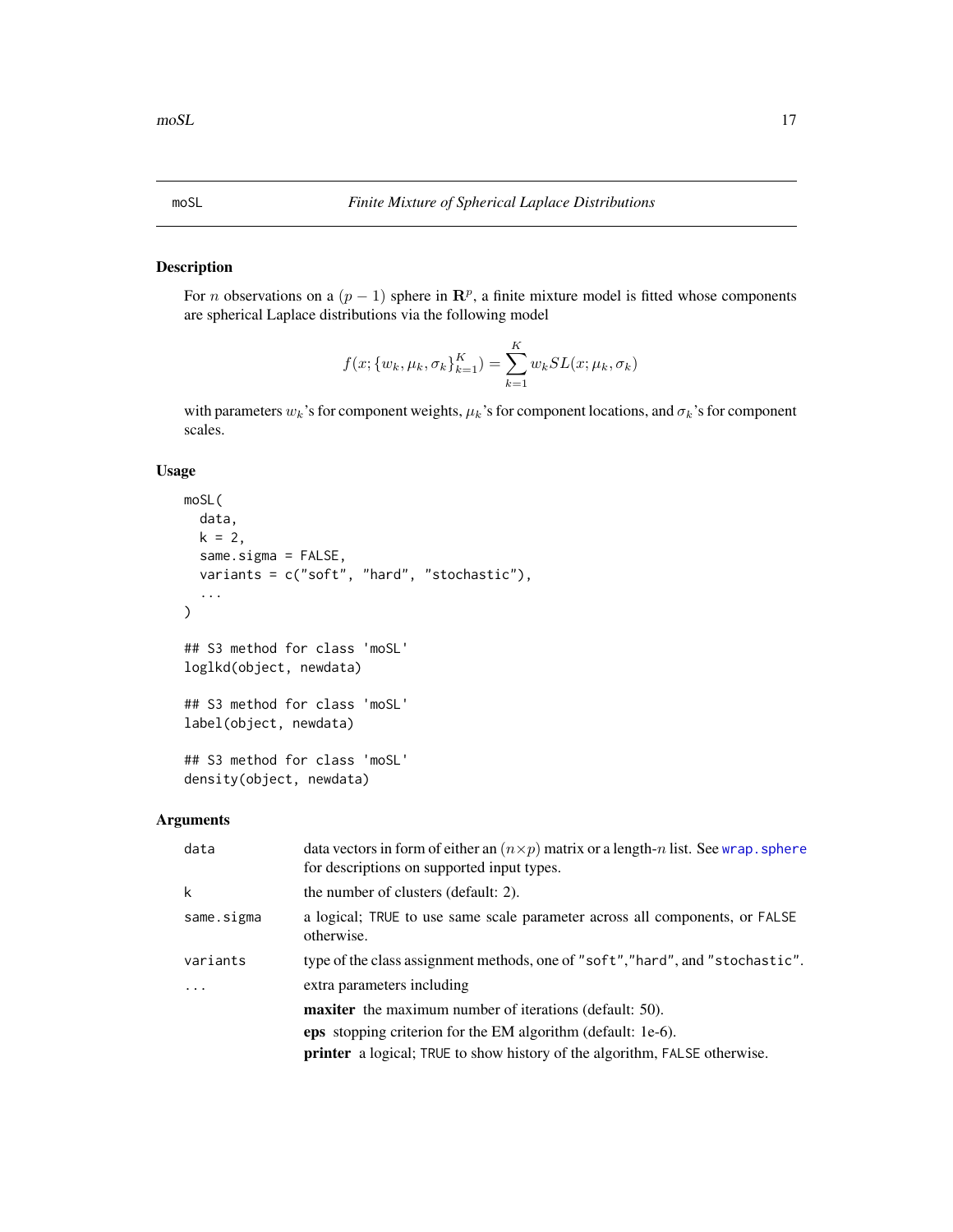18 moSL

| object  | a fitted most model from the most function.                                                  |
|---------|----------------------------------------------------------------------------------------------|
| newdata | data vectors in form of either an $(m \times p)$ matrix or a length-m list. See wrap, sphere |
|         | for descriptions on supported input types.                                                   |

# Value

a named list of S3 class riemmix containing

**cluster** a length-*n* vector of class labels (from  $1 : k$ ).

loglkd log likelihood of the fitted model.

criteria a vector of information criteria.

parameters a list containing proportion, location, and scale. See the section for more details. **membership** an  $(n \times k)$  row-stochastic matrix of membership.

# Parameters of the fitted model

A fitted model is characterized by three parameters. For k-mixture model on a  $(p - 1)$  sphere in  $\mathbf{R}^p$ , (1) proportion is a length-k vector of component weight that sums to 1, (2) location is an  $(k \times p)$  matrix whose rows are per-cluster locations, and (3) concentration is a length-k vector of scale parameters for each component.

# Note on S3 methods

There are three S3 methods; loglkd, label, and density. Given a random sample of size  $m$  as newdata, (1) loglkd returns a scalar value of the computed log-likelihood, (2) label returns a length- $m$  vector of cluster assignments, and (3) density evaluates densities of every observation according ot the model fit.

```
# ---------------------------------------------------- #
# FITTING THE MODEL
# ---------------------------------------------------- #
# Load the 'city' data and wrap as 'riemobj'
data(cities)
locations = cities$cartesian
embed2 = array(0, c(60, 2))for (i in 1:60){
   embed2[i,] = sphere.xyz2geo(locations[i,])
}
# Fit the model with different numbers of clusters
k2 = \text{moSL}(\text{locations}, k=2)k3 = \text{moSL}(\text{locations}, k=3)k4 = \text{mol}(\text{locations}, k=4)# Visualize
opar <- par(no.readonly=TRUE)
par(mfrow=c(1,3))
```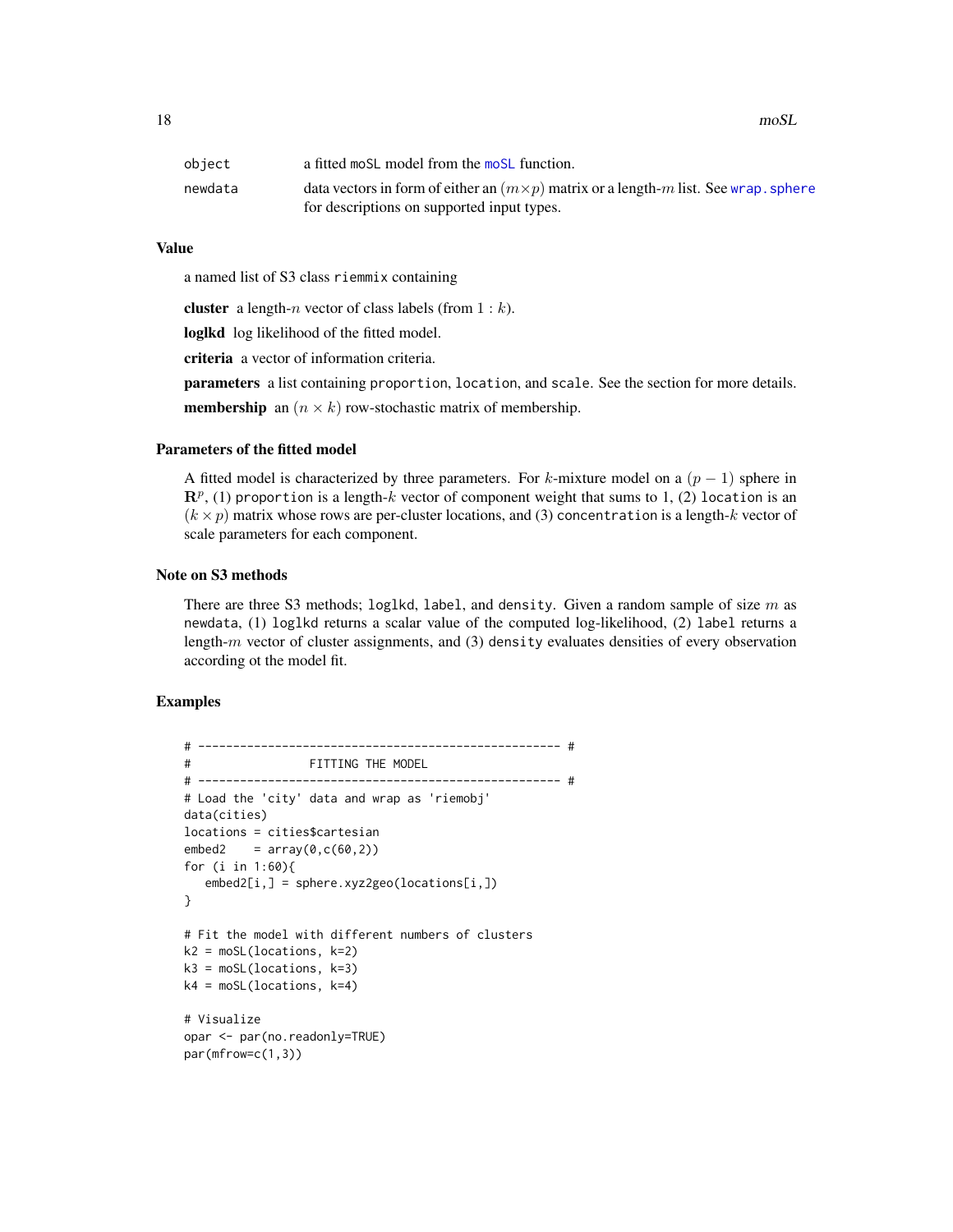#### <span id="page-18-0"></span> $\text{m}$ oSN 19

```
plot(embed2, col=k2$cluster, pch=19, main="K=2")
plot(embed2, col=k3$cluster, pch=19, main="K=3")
plot(embed2, col=k4$cluster, pch=19, main="K=4")
par(opar)
# ---------------------------------------------------- #
# USE S3 METHODS
# ---------------------------------------------------- #
# Use the same 'locations' data as new data
# (1) log-likelihood
newloglkd = round(loglkd(k3, locations), 5)
fitloglkd = round(k3$loglkd, 5)
print(paste0("Log-likelihood for K=3 fitted : ", fitloglkd))
print(paste0("Log-likelihood for K=3 predicted : ", newloglkd))
# (2) label
newlabel = label(k3, locations)
# (3) density
newdensity = density(k3, locations)
```
<span id="page-18-1"></span>moSN *Finite Mixture of Spherical Normal Distributions*

#### Description

For *n* observations on a  $(p - 1)$  sphere in  $\mathbb{R}^p$ , a finite mixture model is fitted whose components are spherical normal distributions via the following model

$$
f(x; \{w_k, \mu_k, \lambda_k\}_{k=1}^K) = \sum_{k=1}^K w_k SN(x; \mu_k, \lambda_k)
$$

with parameters  $w_k$ 's for component weights,  $\mu_k$ 's for component locations, and  $\lambda_k$ 's for component concentrations.

#### Usage

```
moSN(
  data,
  k = 2,
  same.lambda = FALSE,
  variants = c("soft", "hard", "stochastic"),
  ...
\lambda## S3 method for class 'moSN'
loglkd(object, newdata)
```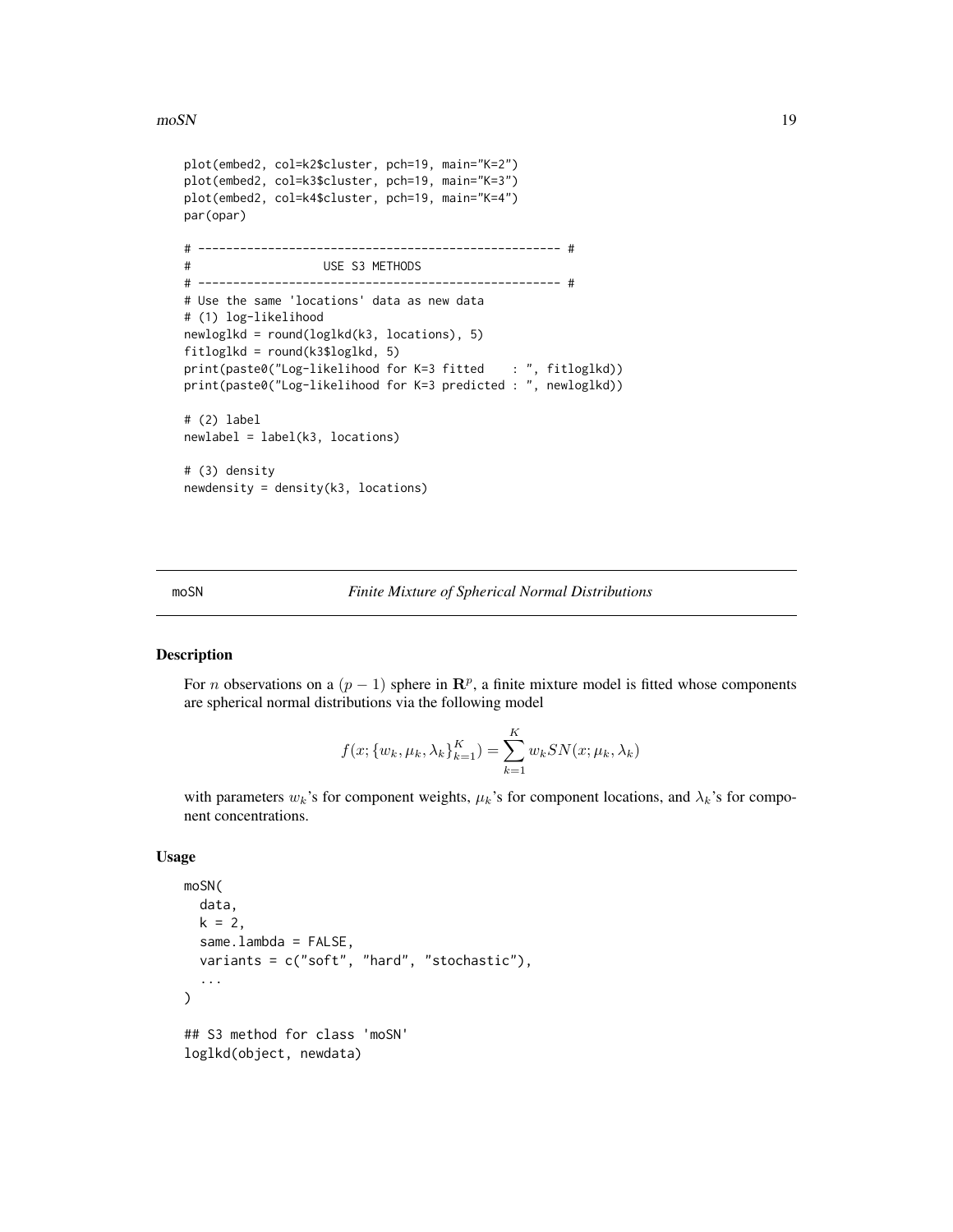```
## S3 method for class 'moSN'
label(object, newdata)
```
## S3 method for class 'moSN' density(object, newdata)

#### Arguments

| data        | data vectors in form of either an $(n \times p)$ matrix or a length-n list. See wrap, sphere<br>for descriptions on supported input types. |
|-------------|--------------------------------------------------------------------------------------------------------------------------------------------|
| k           | the number of clusters (default: 2).                                                                                                       |
| same.lambda | a logical; TRUE to use same concentration parameter across all components, or<br>FALSE otherwise.                                          |
| variants    | type of the class assignment methods, one of "soft","hard", and "stochastic".                                                              |
| $\ddots$    | extra parameters including                                                                                                                 |
|             | <b>maxiter</b> the maximum number of iterations (default: 50).                                                                             |
|             | <b>eps</b> stopping criterion for the EM algorithm (default: 1e-6).                                                                        |
|             | <b>printer</b> a logical; TRUE to show history of the algorithm, FALSE otherwise.                                                          |
| object      | a fitted moSN model from the moSN function.                                                                                                |
| newdata     | data vectors in form of either an $(m \times p)$ matrix or a length-m list. See wrap. sphere<br>for descriptions on supported input types. |

#### Value

a named list of S3 class riemmix containing

**cluster** a length-*n* vector of class labels (from  $1 : k$ ).

loglkd log likelihood of the fitted model.

criteria a vector of information criteria.

- parameters a list containing proportion, center, and concentration. See the section for more details.
- **membership** an  $(n \times k)$  row-stochastic matrix of membership.

#### Parameters of the fitted model

A fitted model is characterized by three parameters. For k-mixture model on a  $(p-1)$  sphere in  $\mathbb{R}^p$ , (1) proportion is a length-k vector of component weight that sums to 1, (2) center is an  $(k \times p)$ matrix whose rows are cluster centers, and  $(3)$  concentration is a length- $k$  vector of concentration parameters for each component.

# Note on S3 methods

There are three S3 methods; loglkd, label, and density. Given a random sample of size  $m$  as newdata, (1) loglkd returns a scalar value of the computed log-likelihood, (2) label returns a length- $m$  vector of cluster assignments, and (3) density evaluates densities of every observation according ot the model fit.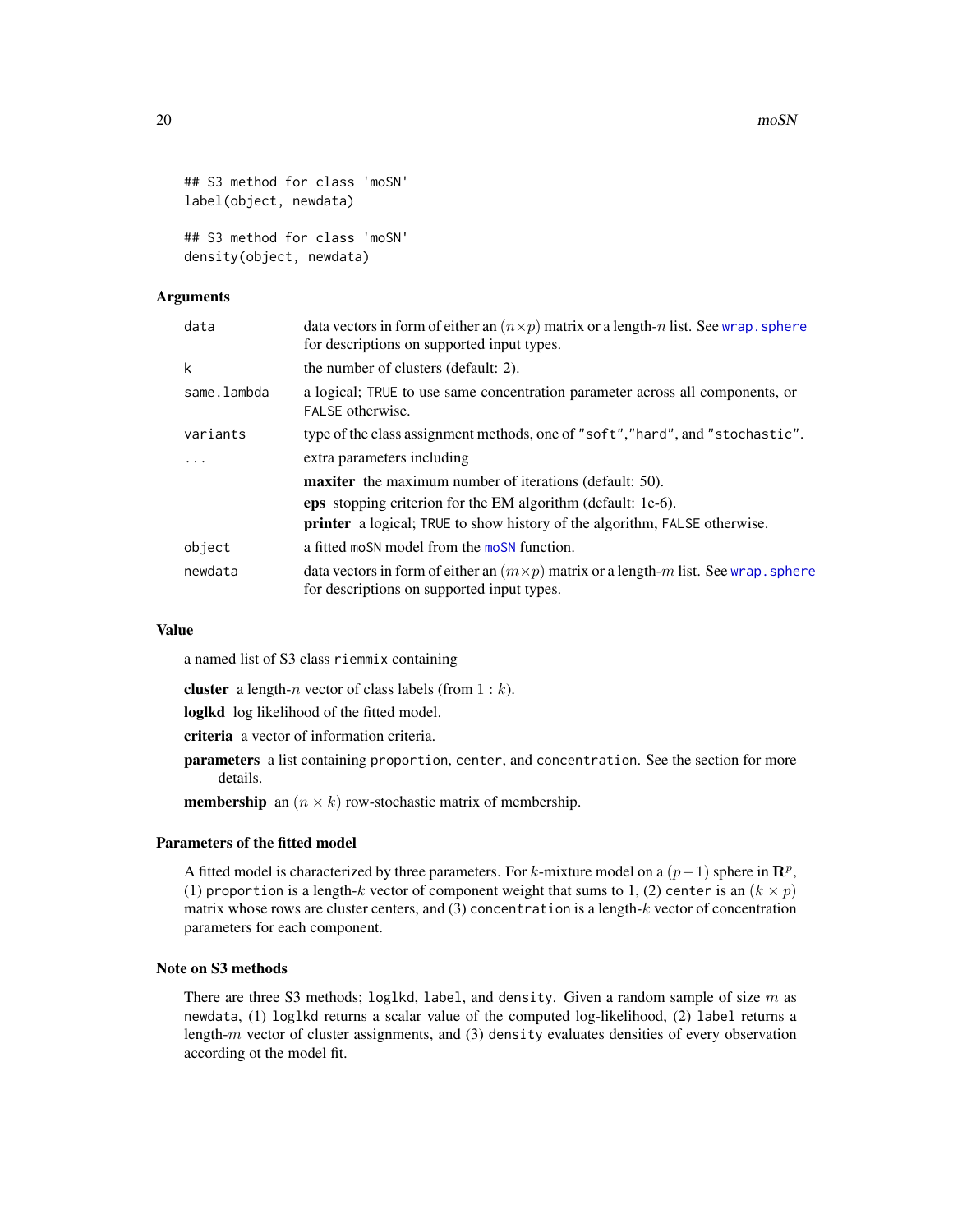#### <span id="page-20-0"></span>orbital 21

#### References

You K, Suh C (2022). "Parameter Estimation and Model-Based Clustering with Spherical Normal Distribution on the Unit Hypersphere." *Computational Statistics \& Data Analysis*, 107457. ISSN 01679473.

# Examples

```
# ---------------------------------------------------- #
# FITTING THE MODEL
# ---------------------------------------------------- #
# Load the 'city' data and wrap as 'riemobj'
data(cities)
locations = cities$cartesian
embed2 = array(0, c(60, 2))for (i in 1:60){
   embed2[i,] = sphere.xyz2geo(locations[i,])
}
# Fit the model with different numbers of clusters
k2 = moSN(locations, k=2)k3 = moSN(locations, k=3)k4 = moSN(locations, k=4)
# Visualize
opar <- par(no.readonly=TRUE)
par(mfrow=c(1,3))
plot(embed2, col=k2$cluster, pch=19, main="K=2")
plot(embed2, col=k3$cluster, pch=19, main="K=3")
plot(embed2, col=k4$cluster, pch=19, main="K=4")
par(opar)
# ---------------------------------------------------- #
# USE S3 METHODS
# ---------------------------------------------------- #
# Use the same 'locations' data as new data
# (1) log-likelihood
newloglkd = round(loglkd(k3, locations), 3)
print(paste0("Log-likelihood for K=3 model fit : ", newloglkd))
# (2) label
newlabel = label(k3, locations)
# (3) density
newdensity = density(k3, locations)
```
orbital *Data : Normal Vectors to the Orbital Planes of the 9 Planets*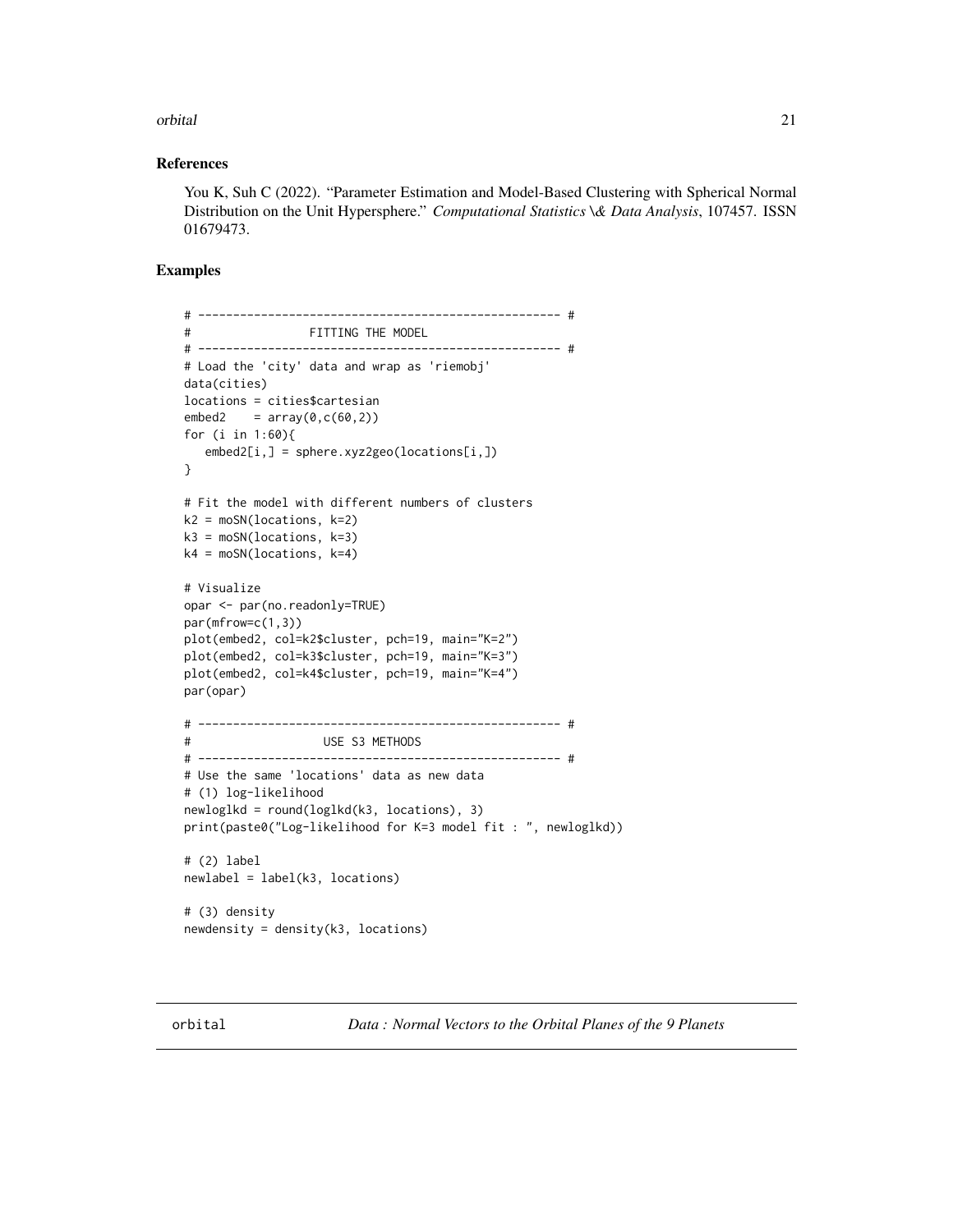#### <span id="page-21-0"></span>Description

The 9 planets in our solar system are evolving the sun via their own orbits. This data provides normal vector of the orbital planes. Normal vectors are unit-norm vectors, so that they are thought to reside on 2-dimensional sphere.

#### Usage

data(orbital)

# Format

an  $(9 \times 3)$  matrix where each row is a normal vector for a planet.

# See Also

[wrap.sphere](#page-104-1)

# Examples

```
## LOAD THE DATA AND WRAP AS RIEMOBJ
data(orbital)
myorb = wrap.sphere(orbital)
## VISUALIZE
mds2d = riem.mds(myorb)$embed
opar <- par(no.readonly=TRUE)
plot(mds2d, main="9 Planets", pch=19, xlab="x", ylab="y")
par(opar)
```
passiflora *Data : Passiflora Leaves*

#### Description

Passiflora is a genus of about 550 species of flowering plants. This dataset contains 15 landmarks in 2 dimension of 3319 leaves of 40 species. Papers listed in the reference section analyzed the data and found 7 clusters.

#### Usage

data(passiflora)

# Format

a named list containing

**data** a 3d array of size  $(15 \times 2 \times 3319)$ . species a length-3319 vector of 40 species factors. class a length-3319 vector of 7 cluster factors.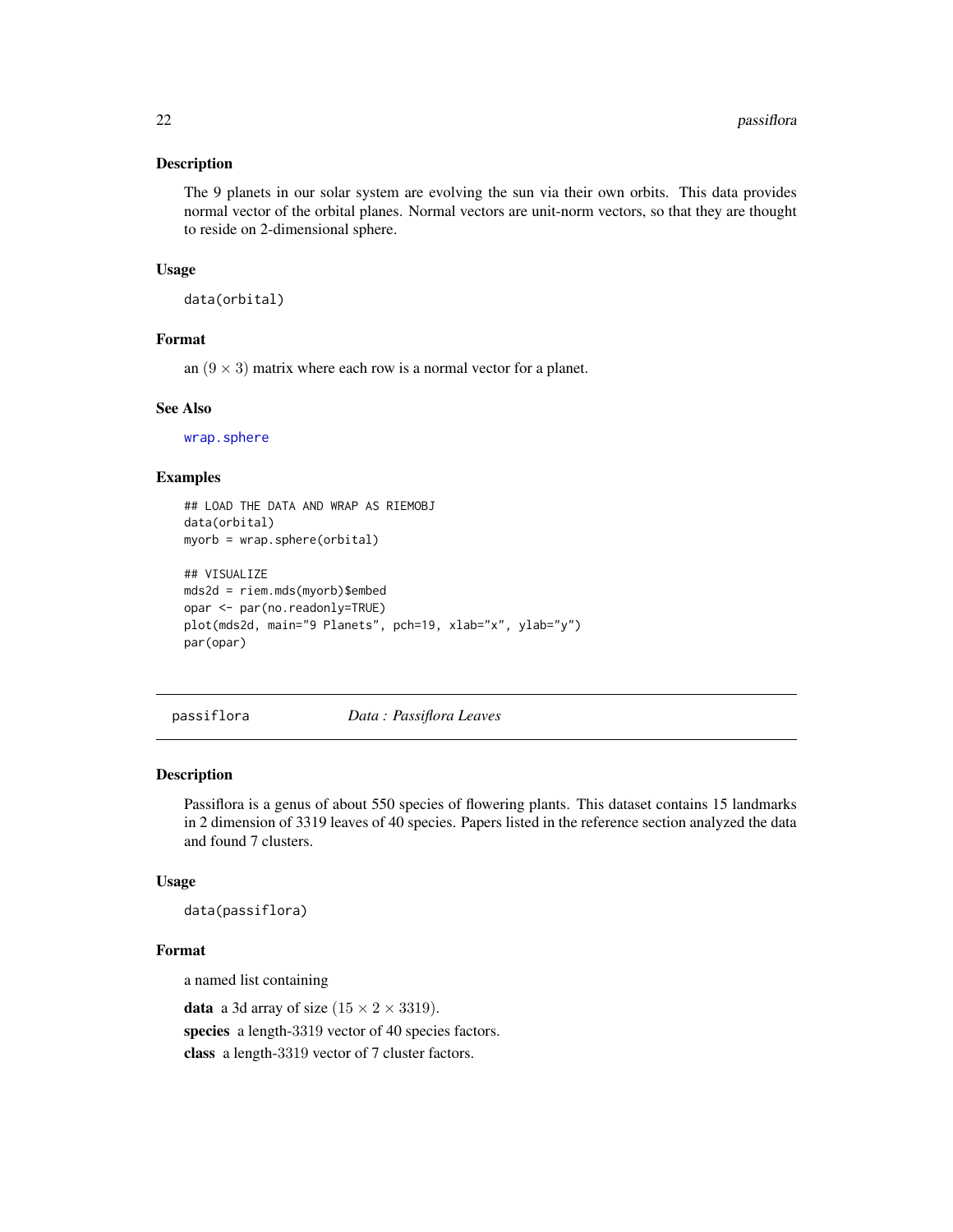# <span id="page-22-0"></span>predict.m2skreg 23

#### References

Chitwood DH, Otoni WC (2017). "Divergent leaf shapes among Passiflora species arise from a shared juvenile morphology." *Plant Direct*, 1(5), e00028. ISSN 24754455.

Chitwood DH, Otoni WC (2017). "Morphometric analysis of Passiflora leaves: the relationship between landmarks of the vasculature and elliptical Fourier descriptors of the blade." *GigaScience*, 6(1). ISSN 2047-217X.

#### See Also

[wrap.landmark](#page-98-1)

#### Examples

```
data(passiflora) # load the data
riemobj = wrap.landmark(passiflora$data) # wrap as RIEMOBJ
pga2d = riem.pga(riemobj)$embed # embedding via PGA
opar <- par(no.readonly=TRUE) # visualize
plot(pga2d, col=passiflora$class, pch=19, cex=0.7,
    main="PGA Embedding of Passiflora Leaves",
    xlab="dimension 1", ylab="dimension 2")
par(opar)
```
predict.m2skreg *Prediction for Manifold-to-Scalar Kernel Regression*

#### Description

Given new observations  $X_1, X_2, \ldots, X_M \in \mathcal{M}$ , plug in the data with respect to the fitted model for prediction.

#### Usage

```
## S3 method for class 'm2skreg'
predict(object, newdata, geometry = c("intrinsic", "extrinsic"), ...)
```
#### Arguments

| object   | an object of m2skreg class. See riem. m2skreg for more details.                                             |
|----------|-------------------------------------------------------------------------------------------------------------|
| newdata  | a S3 "riemdata" class for manifold-valued data corresponding to $X_1, \ldots, X_M$ .                        |
| geometry | (case-insensitive) name of geometry; either geodesic ("intrinsic") or embed-<br>ded ("extrinsic") geometry. |
| $\cdots$ | further arguments passed to or from other methods.                                                          |

#### Value

a length-M vector of predictted values.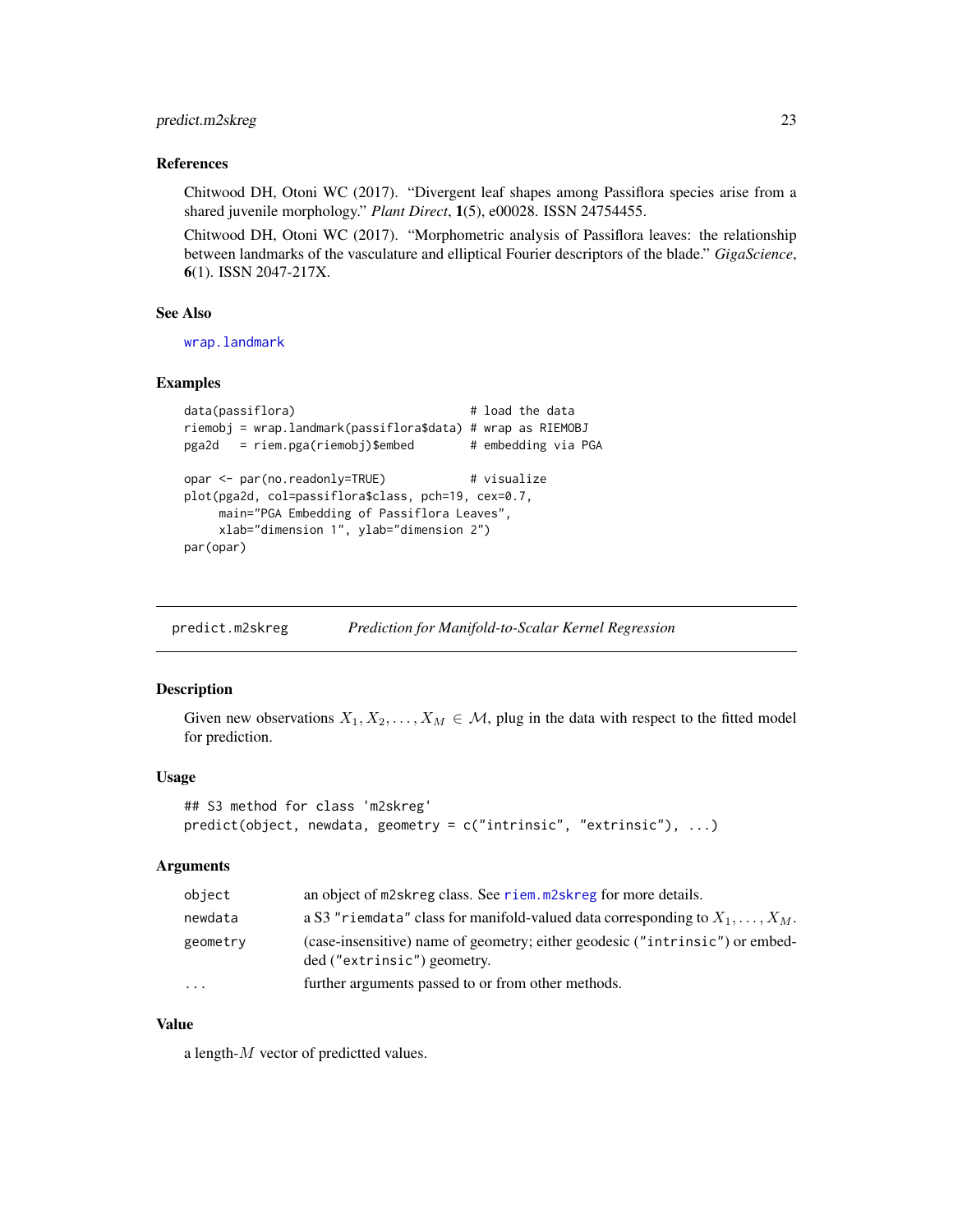#### See Also

[riem.m2skreg](#page-47-1)

## Examples

```
#-------------------------------------------------------------------
# Example on Sphere S^2
#
# X : equi-space points from (0,0,1) to (0,1,0)# y : sin(x) with perturbation
#
# Our goal is to check whether the predict function works well
# by comparing the originally predicted values vs. those of the same data.
#-------------------------------------------------------------------
# GENERATE DATA
npts = 100
nlev = 0.25thetas = seq(from=0, to=pi/2, length.out=npts)
Xstack = cbind(rep(0,npts), sin(thetas), cos(thetas))
Xriem = wrap.sphere(Xstack)
ytrue = sin(seq(from=0, to=2*pi, length.out=npts))
ynoise = ytrue + rnorm(npts, sd=nlev)
# FIT & PREDICT
obj_fit = riem.m2skreg(Xriem, ynoise, bandwidth=0.01)
yval_fits = obj_fit$ypred
yval_pred = predict(obj_fit, Xriem)
# VISUALIZE
xgrd <- 1:npts
opar <- par(no.readonly=TRUE)
par(mfrow=c(1,2))
plot(xgrd, yval_fits, pch=19, cex=0.5, "b", xlab="", ylim=c(-2,2), main="original fit")
lines(xgrd, ytrue, col="red", lwd=1.5)
plot(xgrd, yval_pred, pch=19, cex=0.5, "b", xlab="", ylim=c(-2,2), main="from 'predict'")
lines(xgrd, ytrue, col="red", lwd=1.5)
par(opar)
```
riem.clrq *Competitive Learning Riemannian Quantization*

# Description

Given N observations  $X_1, X_2, \ldots, X_N \in \mathcal{M}$ , perform clustering via Competitive Learning Riemannian Quantization (CLRQ). Originally, the algorithm is designed for finding voronoi cells that

<span id="page-23-0"></span>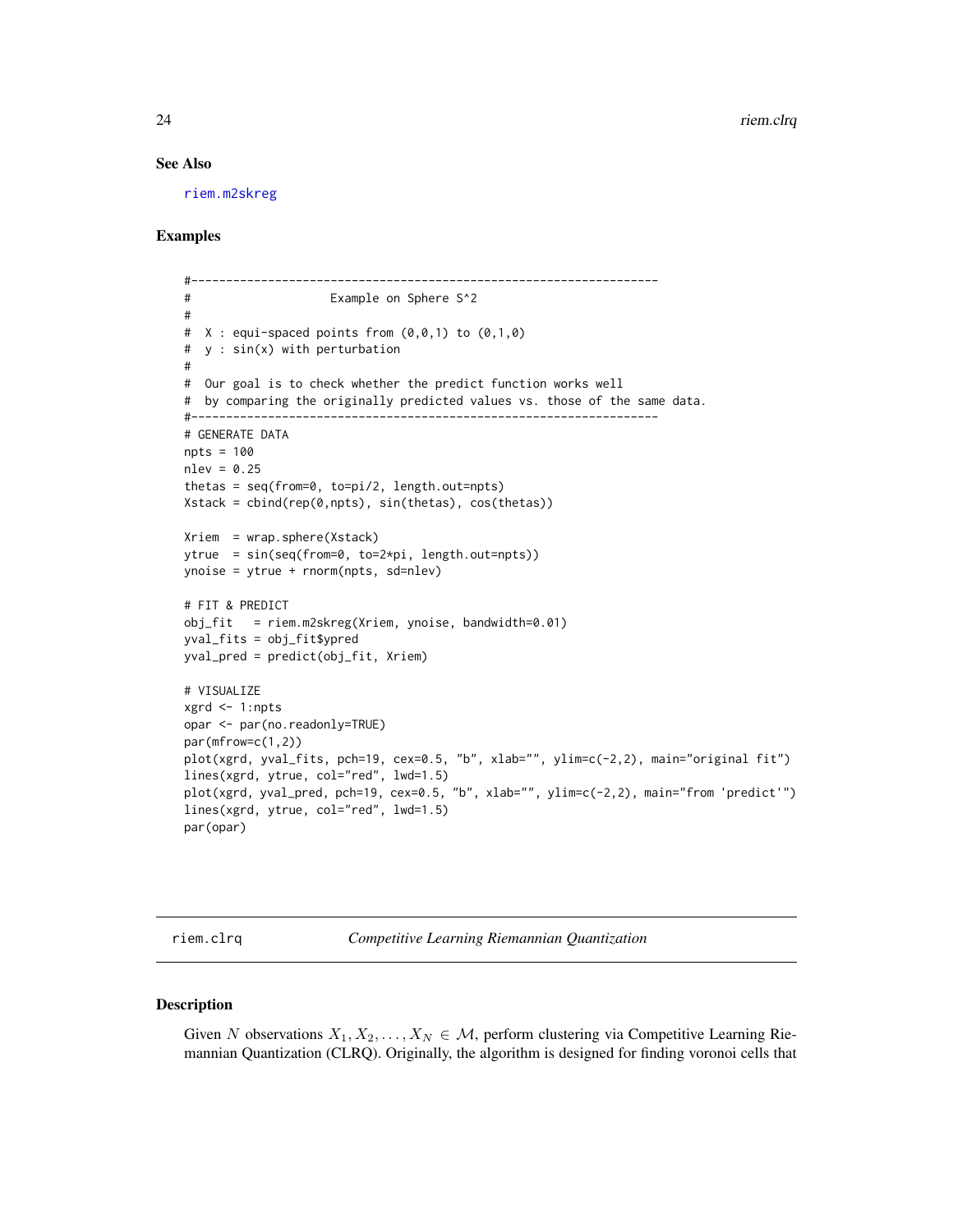are used in domain quantization. Given the discrete measure of data, centers of the cells play a role of cluster centers and data are labeled accordingly based on the distance to voronoi centers. For an iterative update of centers, gradient descent algorithm adapted for the Riemannian manifold setting is used with the gain factor sequence

$$
\gamma_t = \frac{a}{1 + b\sqrt{t}}
$$

where two parameters  $a, b$  are represented by par. a and par. b. For initialization, we provide k-means++ and random seeding options as in k-means.

# Usage

```
riem.clrq(riemobj, k = 2, init = c("plus", "random"), gain.a = 1, gain.b = 1)
```
#### Arguments

| riemobi | a S3 "riemdata" class for N manifold-valued data.                       |
|---------|-------------------------------------------------------------------------|
| k       | the number of clusters.                                                 |
| init    | (case-insensitive) name of an initialization scheme. (default: "plus".) |
| gain.a  | parameter <i>a</i> for gain factor sequence.                            |
| gain.b  | parameter $b$ for gain factor sequence.                                 |

#### Value

a named list containing

centers a 3d array where each slice along 3rd dimension is a matrix representation of class centers. cluster a length-N vector of class labels (from  $1 : k$ ).

#### References

Le Brigant A, Puechmorel S (2019). "Quantization and clustering on Riemannian manifolds with an application to air traffic analysis." *Journal of Multivariate Analysis*, 173, 685–703. ISSN 0047259X.

Bonnabel S (2013). "Stochastic Gradient Descent on Riemannian Manifolds." *IEEE Transactions on Automatic Control*, 58(9), 2217–2229. ISSN 0018-9286, 1558-2523.

#### See Also

[riem.kmeans](#page-37-1)

## Examples

#------------------------------------------------------------------- # Example on Sphere : a dataset with three types # # class 1 : 10 perturbed data points near  $(1,0,0)$  on S^2 in R^3 # class 2 : 10 perturbed data points near  $(0,1,0)$  on S^2 in R^3 # class  $3 : 10$  perturbed data points near  $(0,0,1)$  on  $S^2$  in R<sup>^3</sup> #-------------------------------------------------------------------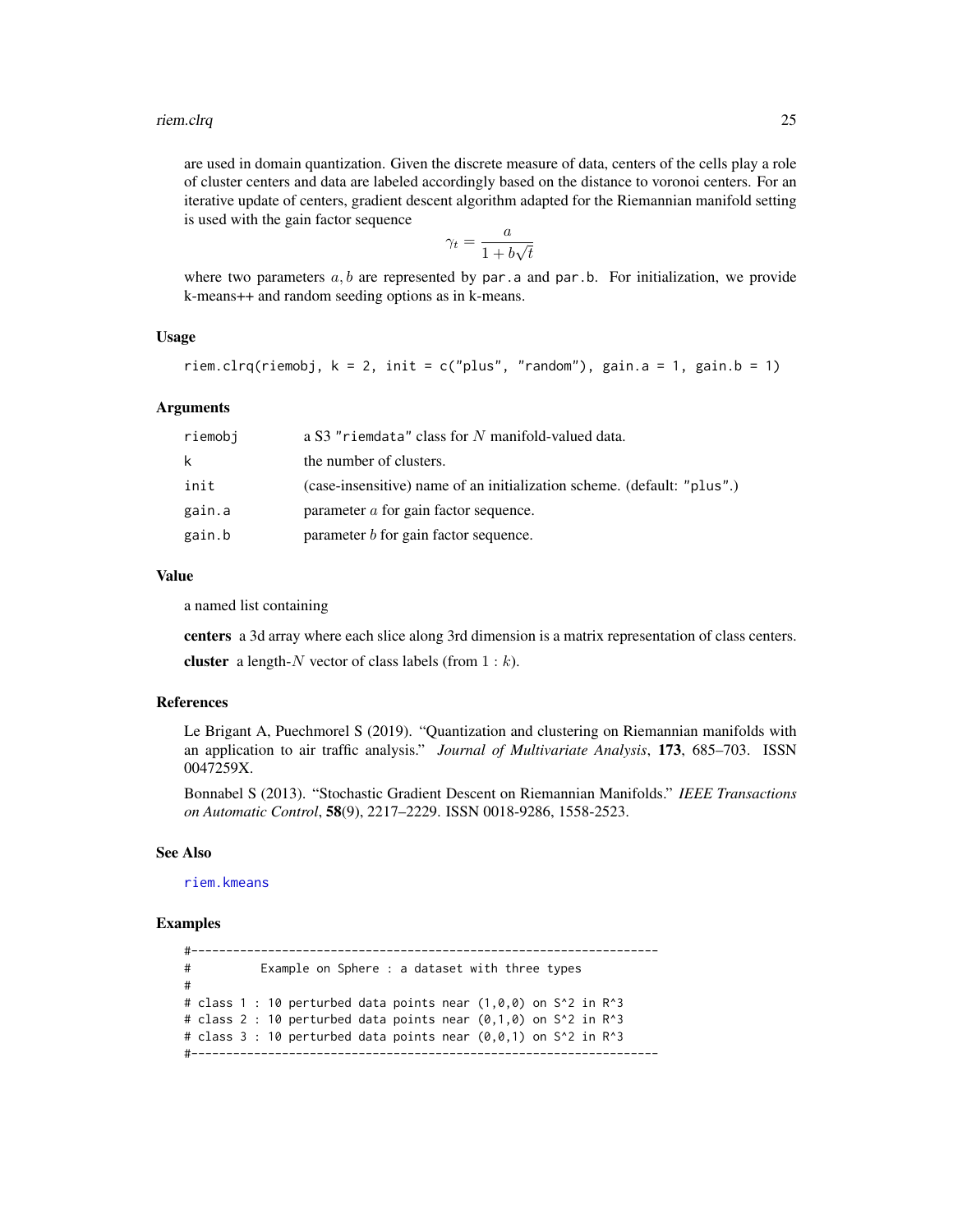```
## GENERATE DATA
mydata = list()for (i in 1:10){
 tgt = c(1, stats::rnorm(2, sd=0.1))mydata[[i]] = tgt/sqrt(sum(tgt^2))
}
for (i in 11:20){
 tgt = c(rnorm(1,sd=0.1),1,rnorm(1,sd=0.1))
 mydata[[i]] = tgt/sqrt(sum(tgt^2))
}
for (i in 21:30){
 tgt = c(stats::rnorm(2, sd=0.1), 1)mydata[[i]] = tgt/sqrt(sum(tgt^2))
}
myriem = wrap.sphere(mydata)
mylabs = rep(c(1, 2, 3), each=10)## CLRQ WITH K=2,3,4
clust2 = riem.clrq(myriem, k=2)
clust3 = riem.clrq(myriem, k=3)
clust4 = riem.clrq(myriem, k=4)
## MDS FOR VISUALIZATION
mds2d = riem.mds(myriem, ndim=2)$embed
## VISUALIZE
opar <- par(no.readonly=TRUE)
par(mfrow=c(2,2), pty="s")plot(mds2d, pch=19, main="true label", col=mylabs)
plot(mds2d, pch=19, main="K=2", col=clust2$cluster)
plot(mds2d, pch=19, main="K=3", col=clust3$cluster)
plot(mds2d, pch=19, main="K=4", col=clust4$cluster)
par(opar)
```
riem.coreset18B *Build Lightweight Coreset*

#### Description

Given manifold-valued data  $X_1, X_2, \ldots, X_N \in \mathcal{M}$ , this algorithm finds the coreset of size M that can be considered as a compressed representation according to the lightweight coreset construction scheme proposed by the reference below.

#### Usage

```
riem.coreset18B(
  riemobj,
 M = length(riemobj$data)/2,
 geometry = c("intrinsic", "extrinsic"),
```
<span id="page-25-0"></span>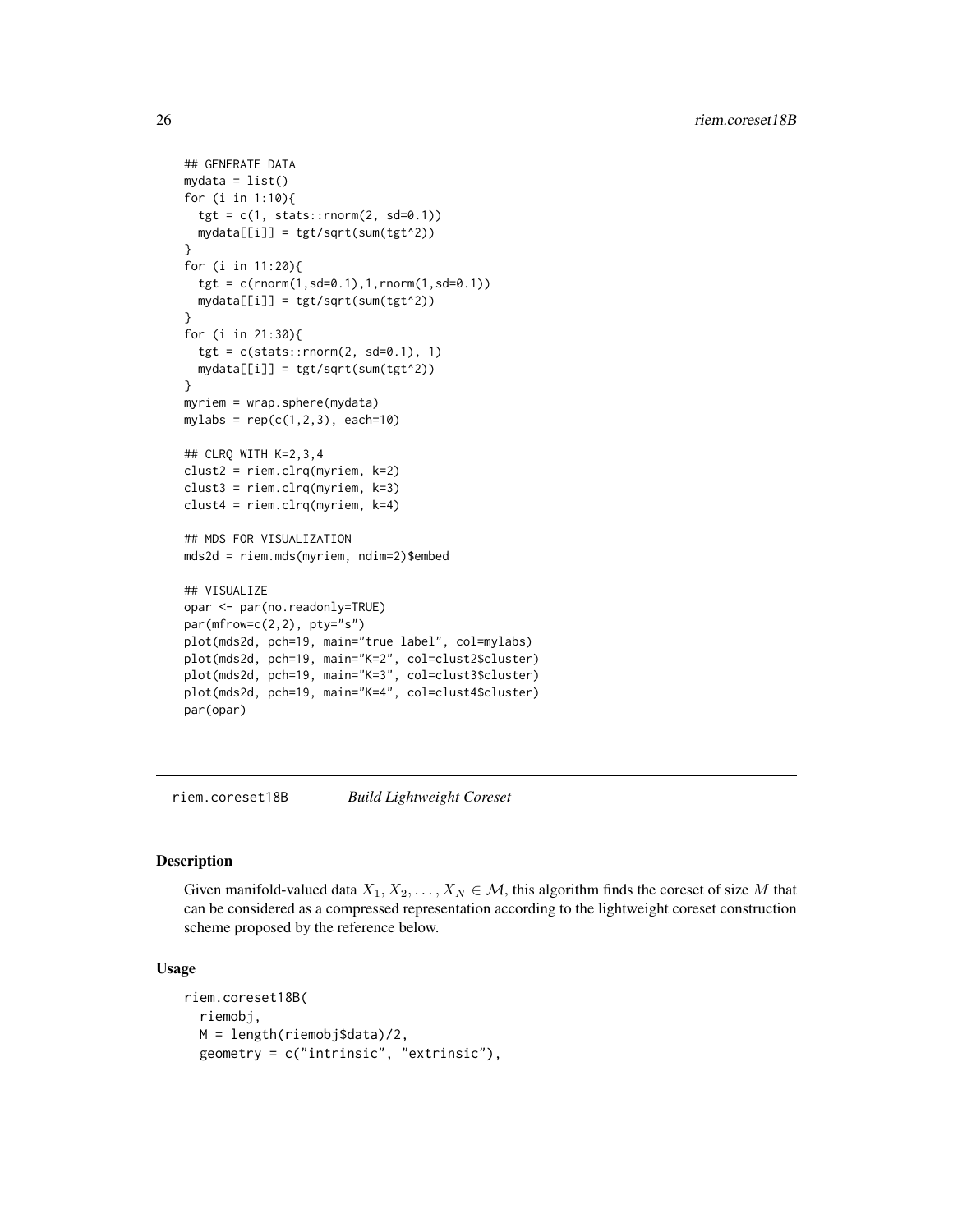...  $\lambda$ 

#### Arguments

| riemobi  | a S3 "riemdata" class for N manifold-valued data.                                                                                         |
|----------|-------------------------------------------------------------------------------------------------------------------------------------------|
| M        | the size of coreset (default: $N/2$ ).                                                                                                    |
| geometry | (case-insensitive) name of geometry; either geodesic ("intrinsic") or embed-<br>ded ("extrinsic") geometry.                               |
| $\cdot$  | extra parameters including                                                                                                                |
|          | <b>maxiter</b> maximum number of iterations to be run (default:50).<br><b>eps</b> tolerance level for stopping criterion (default: 1e-5). |
|          |                                                                                                                                           |

## Value

a named list containing

coreid a length- $M$  index vector of the coreset.

weight a length-M vector of weights for each element.

# References

Bachem O, Lucic M, Krause A (2018). "Scalable k -Means Clustering via Lightweight Coresets." In *Proceedings of the 24th ACM SIGKDD International Conference on Knowledge Discovery \& Data Mining*, 1119–1127. ISBN 978-1-4503-5552-0.

```
#-------------------------------------------------------------------
# Example on Sphere : a dataset with three types
#
\# * 10 perturbed data points near (1,0,0) on S^2 in R^3
\# * 10 perturbed data points near (0,1,0) on S^2 in R^3
# * 10 perturbed data points near (0,0,1) on S^2 in R<sup>^3</sup>
#-------------------------------------------------------------------
## GENERATE DATA
mydata = list()for (i in 1:10){
  tgt = c(1, stats::rnorm(2, sd=0.1))mydata[[i]] = tgt/sqrt(sum(tgt^2))
}
for (i in 11:20){
  tgt = c(rnorm(1, sd=0.1), 1, rnorm(1, sd=0.1))mydata[[i]] = tgt/sqrt(sum(tgt^2))
}
for (i in 21:30){
  tgt = c(stats::rnorm(2, sd=0.1), 1)mydata[[i]] = tgt/sqrt(sum(tgt^2))
}
myriem = wrap.sphere(mydata)
```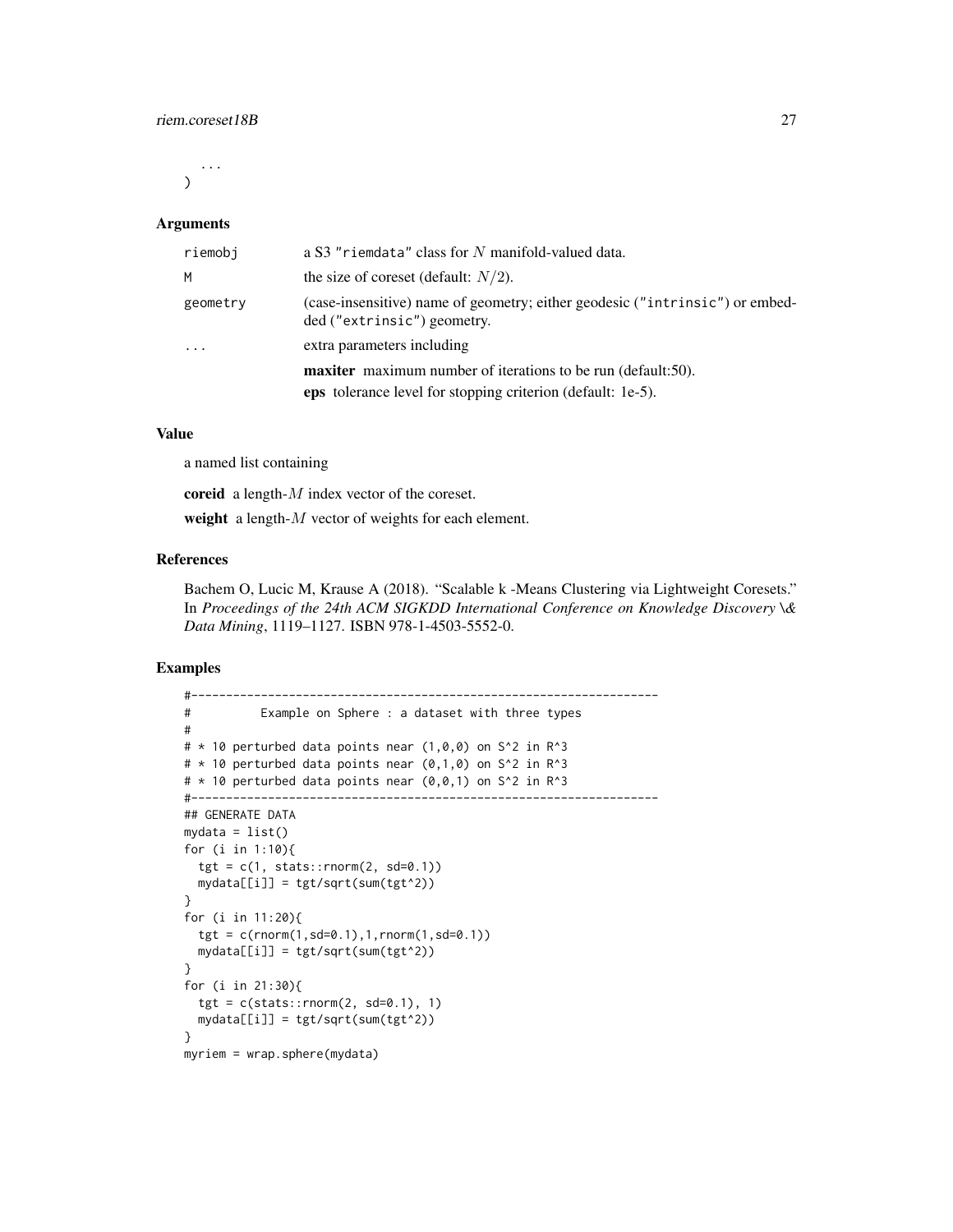```
## MDS FOR VISUALIZATION
embed2 = riem.mds(myriem, ndim=2)$embed
## FIND CORESET OF SIZES 3, 6, 9
core1 = riem.coreset18B(myriem, M=3)
core2 = riem.coreset18B(myriem, M=6)
core3 = riem.coreset18B(myriem, M=9)
coll = rep(1,30); col1[core1$coreid] = 2col2 = rep(1,30); col2[core2$coreid] = 2col3 = rep(1,30); col3[core3$coreid] = 2## VISUALIZE
opar <- par(no.readonly=TRUE)
par(mfrow=c(1,3), pty="s")
plot(embed2, pch=19, col=col1, main="coreset size=3")
plot(embed2, pch=19, col=col2, main="coreset size=6")
plot(embed2, pch=19, col=col3, main="coreset size=9")
par(opar)
```
riem.distlp *Distance between Two Curves on Manifolds*

# Description

Given two curves  $\gamma_1, \gamma_2 : I \to M$ , we are interested in measuring the discrepancy of two curves. Usually, data are given as discrete observations so we are offering several methods to perform the task. See the section below for detailed description.

#### Usage

```
riem.distlp(
 riemobj1,
  riemobj2,
 vect = NULL,geometry = c("intrinsic", "extrinsic"),
  ...
)
```
# Arguments

| riemobj1 | a S3 "riemdata" class for $N$ manifold-valued data along the curve.                                         |
|----------|-------------------------------------------------------------------------------------------------------------|
| riemobj2 | a S3 "riemdata" class for $N$ manifold-valued data along the curve.                                         |
| vect     | a vector of domain values. If given Null (default), sequence 1: N is set.                                   |
| geometry | (case-insensitive) name of geometry; either geodesic ("intrinsic") or embed-<br>ded ("extrinsic") geometry. |

<span id="page-27-0"></span>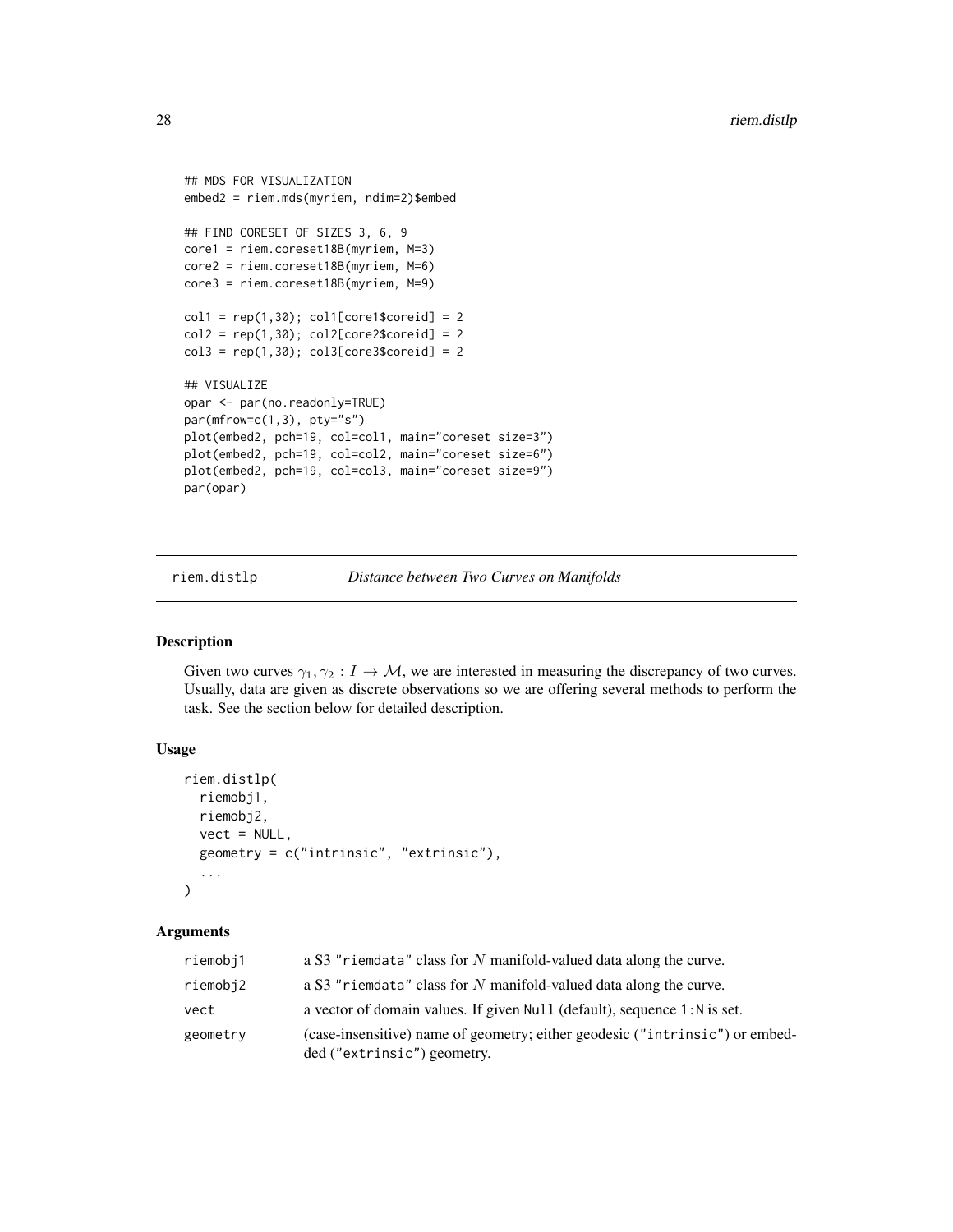#### riem.distlp 29

... extra parameters including p an exponent (default: 2).

#### Value

the distance value.

#### Default Method

Trapezoidal Approximation Assume  $\gamma_1(t_i) = X_i$  and  $\gamma_2(t_i) = Y_i$  for  $i = 1, 2, \ldots, N$ . In the Euclidean space,  $L_p$  distance between two scalar-valued functions is defined as

$$
L_p^p(\gamma_1(x), \gamma_2(x) = \int_{\mathcal{X}} |\gamma_1(x) - \gamma_2(x)|^p dx
$$

. We extend this approach to manifold-valued curves

$$
L_p^p(\gamma_1(t), \gamma_2(t)) = \int_{t \in I} d^p(\gamma_1(t), \gamma_2(t)) dt
$$

where  $d(\cdot, \cdot)$  is an intrinsic/extrinsic distance on manifolds. With the given representations, the above integral is approximated using trapezoidal rule.

```
#-------------------------------------------------------------------
# Curves on Sphere
#
# curve1 : y = 0.5 \times cos(x) on the tangent space at (0,0,1)# curve2 : y = 0.5 \times cos(x) on the tangent space at (0,0,1)# curve3 : y = 0.5*sin(x) on the tangent space at (0,0,1)#
# * distance between curve1 & curve2 should be close to 0.
# * distance between curve1 & curve3 should be large.
#-------------------------------------------------------------------
## GENERATION
vecx = seq(from=-0.9, to=0.9, length.out=50)
vecy1 = 0.5 * cos(vecx) + rnorm(50, sd=0.05)vecy2 = 0.5 * cos(vecx) + rnorm(50, sd=0.05)vecy3 = 0.5*sin(vecx) + rnorm(50, sd=0.05)## WRAP AS RIEMOBJ
mat1 = \text{cbind}(vecx, vec1, 1); mat1 = mat1/sqrt(rowSums(max1^2))mat2 = \text{cbind}(vecx, vecy2, 1); mat2 = mat2/sqrt(rowSums(max2^2))mat3 = cbind(vecx, vecy3, 1); mat3 = mat3/sqrt(rowSums(mat3^2))
rcurve1 = wrap.sphere(mat1)
rcurve2 = wrap.sphere(mat2)
rcurve3 = wrap.sphere(mat3)
## COMPUTE DISTANCES
riem.distlp(rcurve1, rcurve2, vect=vecx)
riem.distlp(rcurve1, rcurve3, vect=vecx)
```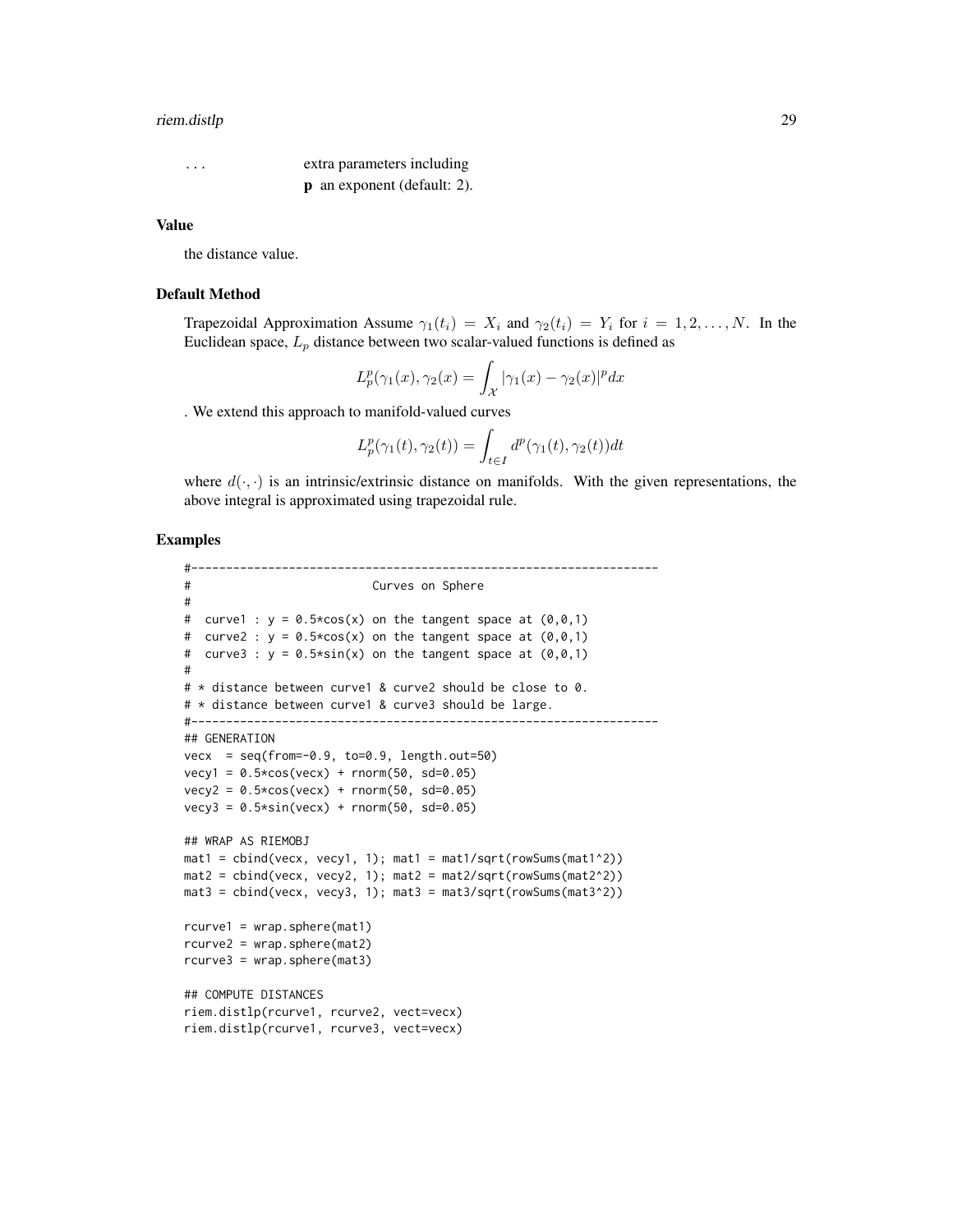<span id="page-29-0"></span>

#### Description

Given two time series - a query  $X = (X_1, X_2, \ldots, X_N)$  and a reference  $Y = (Y_1, Y_2, \ldots, Y_M)$ , riem.dtw computes the most basic version of Dynamic Time Warping (DTW) distance between two series using a symmetric step pattern, meaning no window constraints and others at all. Although the scope of DTW in Euclidean space-valued objects is rich, it is scarce for manifold-valued curves. If you are interested in the topic, we refer to dtw package.

# Usage

```
riem.dtw(riemobj1, riemobj2, geometry = c("intrinsic", "extrinsic"))
```
#### Arguments

| riemobj1 | a S3 "riemdata" class for $M$ manifold-valued data along the curve.                                         |
|----------|-------------------------------------------------------------------------------------------------------------|
| riemobj2 | a S3 "riemdata" class for N manifold-valued data along the curve.                                           |
| geometry | (case-insensitive) name of geometry; either geodesic ("intrinsic") or embed-<br>ded ("extrinsic") geometry. |

#### Value

the distance value.

```
#-------------------------------------------------------------------
# Curves on Sphere
#
# curve1 : y = 0.5 \times cos(x) on the tangent space at (0,0,1)# curve2 : y = 0.5*sin(x) on the tangent space at (0,0,1)#
# we will generate two sets for curves of different sizes.
#-------------------------------------------------------------------
## GENERATION
clist = list()
for (i in 1:10){ # curve type 1
 vecx = seq(from=-0.9, to=0.9, length.out=sample(10:50, 1))
 vecy = 0.5 * cos(vecx) + rnorm(length(vecx), sd=0.1)mats = cbind(vecx, vecy, 1)
 clist[[i]] = wrap.sphere(mats/sqrt(rowSums(mats^2)))
}
for (i in 1:10){ # curve type 2
 vecx = seq(from=-0.9, to=0.9, length.out=sample(10:50, 1))
 vecy = 0.5*sin(vecx) + rnorm(length(vecx), sd=0.1)
```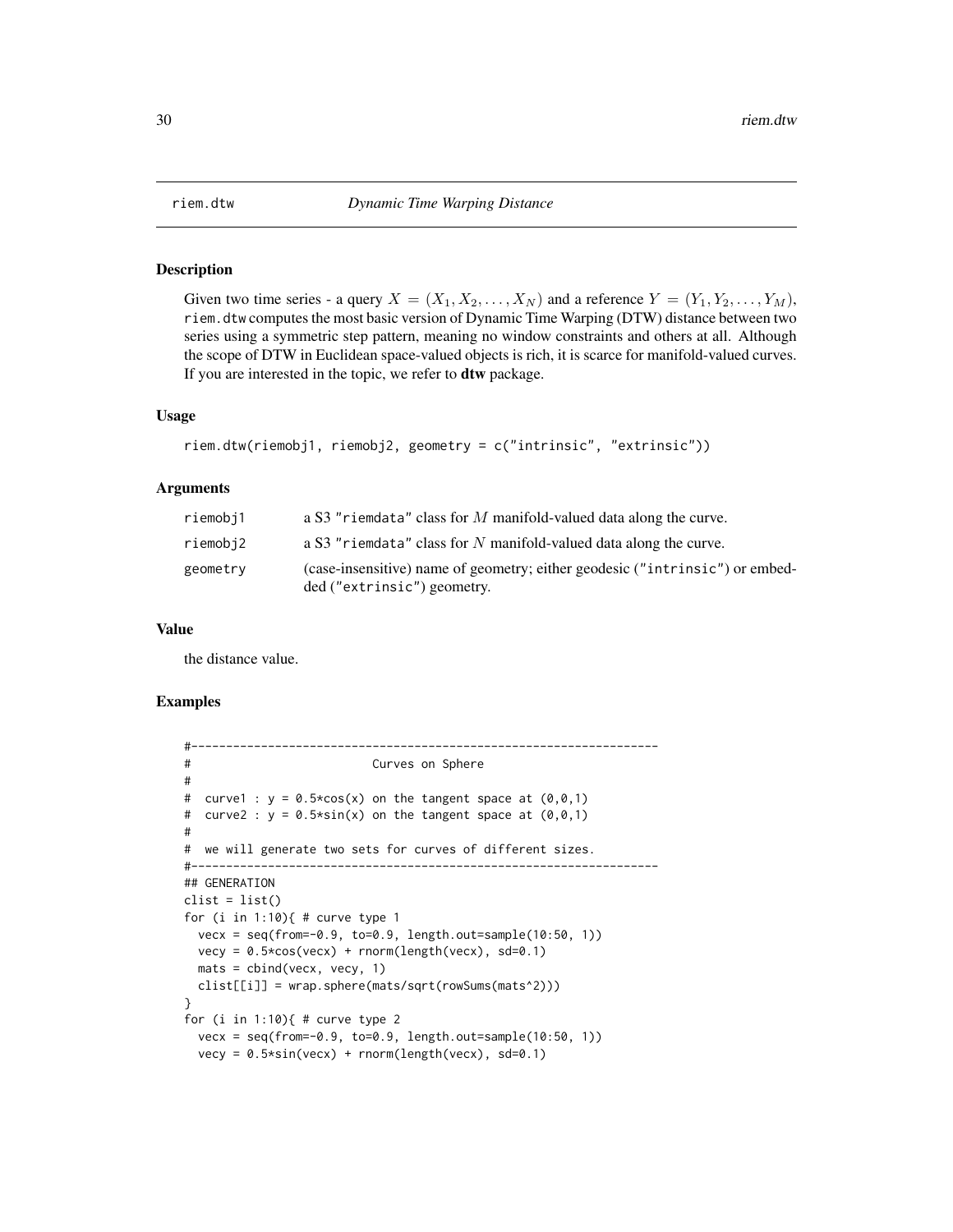```
mats = chind(vecx, vecy, 1)clist[[i+10]] = wrap.sphere(mats/sqrt(rowSums(mats^2)))
}
## COMPUTE DISTANCES
outint = array(0, c(20, 20))outext = array(0, c(20, 20))for (i in 1:19){
  for (j in 2:20){
    outint[i,j] <- outint[j,i] <- riem.dtw(clist[[i]], clist[[j]],
                                           geometry="intrinsic")
    outext[i,j] <- outext[j,i] <- riem.dtw(clist[[i]], clist[[j]],
                                           geometry="extrinsic")
 }
}
## VISUALIZE
opar <- par(no.readonly=TRUE)
par(mfrow=c(1,2), pty="s")
image(outint[,20:1], axes=FALSE, main="intrinsic DTW Distance")
image(outext[,20:1], axes=FALSE, main="extrinsic DTW Distance")
par(opar)
```
#### riem.fanova *Fréchet Analysis of Variance*

#### Description

Given sets of manifold-valued data  $X_{1:n_1}^{(1)}, X_{1:n_2}^{(2)}, \ldots, X_{1:n_m}^{(m)}$ , performs analysis of variance to test equality of distributions. This means, small  $p$ -value implies that at least one of the equalities does not hold.

# Usage

```
riem.fanova(..., maxiter = 50, eps = 1e-05)
riem.fanovaP(\ldots, \text{maxiter} = 50, \text{eps} = 1e-05, \text{nperm} = 99)
```
#### Arguments

| $\cdot$ $\cdot$ $\cdot$ | S3 objects of riemdata class for manifold-valued data. |
|-------------------------|--------------------------------------------------------|
| maxiter                 | maximum number of iterations to be run.                |
| eps                     | tolerance level for stopping criterion.                |
| nperm                   | the number of permutations for resampling-based test.  |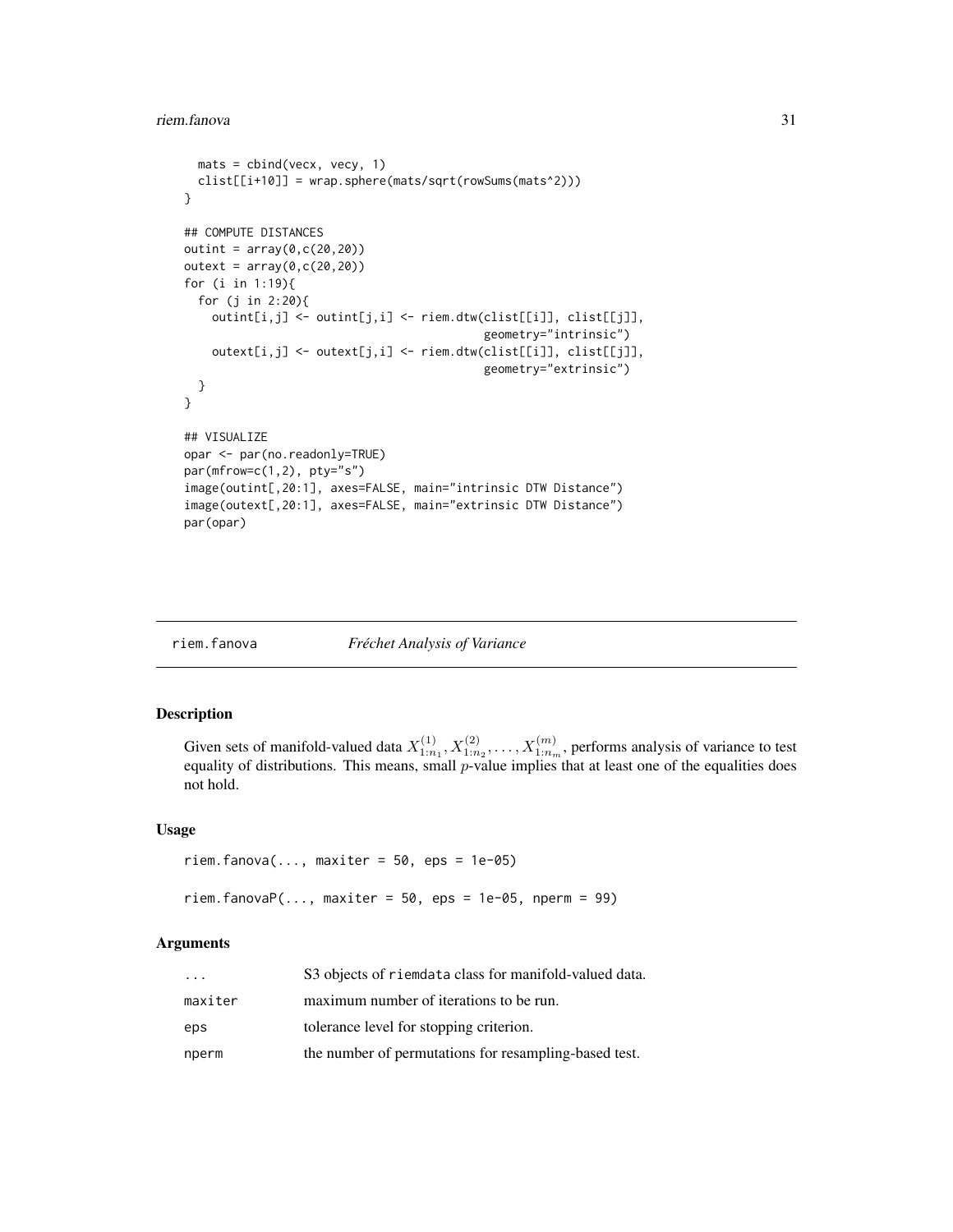32 riem.fanova

a (list) object of S3 class htest containing:

statistic a test statistic.

**p.value** *p*-value under  $H_0$ .

alternative alternative hypothesis.

method name of the test.

data.name name(s) of provided sample data.

# References

Dubey P, Müller H (2019). "Fréchet analysis of variance for random objects." *Biometrika*, 106(4), 803–821. ISSN 0006-3444, 1464-3510.

```
#-------------------------------------------------------------------
# Example on Sphere : Uniform Samples
#
# Each of 4 classes consists of 20 uniform samples from uniform
# density on 2-dimensional sphere S^2 in R^3.
#-------------------------------------------------------------------
## PREPARE DATA OF 4 CLASSES
ndata = 200
class1 = list()class2 = list()class3 = list()class4 = list()for (i in 1:ndata){
  tmpxy = matrix(rnorm(4*2, sd=0.1), ncol=2)tmpz = rep(1,4)tmp3d = chind(tmpxy, tmpz)tmp = tmp3d/sqrt(rowSums(tmp3d^2))
  class1[[i]] = tmp[1,]class2[[i]] = tmp[2,]class3[[i]] = tmp[3,]class4[[i]] = tmp[4, ]}
obj1 = wrap.sphere(class1)
obj2 = wrap.sphere(class2)
obj3 = wrap.sphere(class3)
obj4 = wrap.sphere(class4)
## RUN THE ASYMPTOTIC TEST
riem.fanova(obj1, obj2, obj3, obj4)
## RUN THE PERMUTATION TEST WITH MANY PERMUTATIONS
```

```
riem.fanovaP(obj1, obj2, obj3, obj4, nperm=999)
```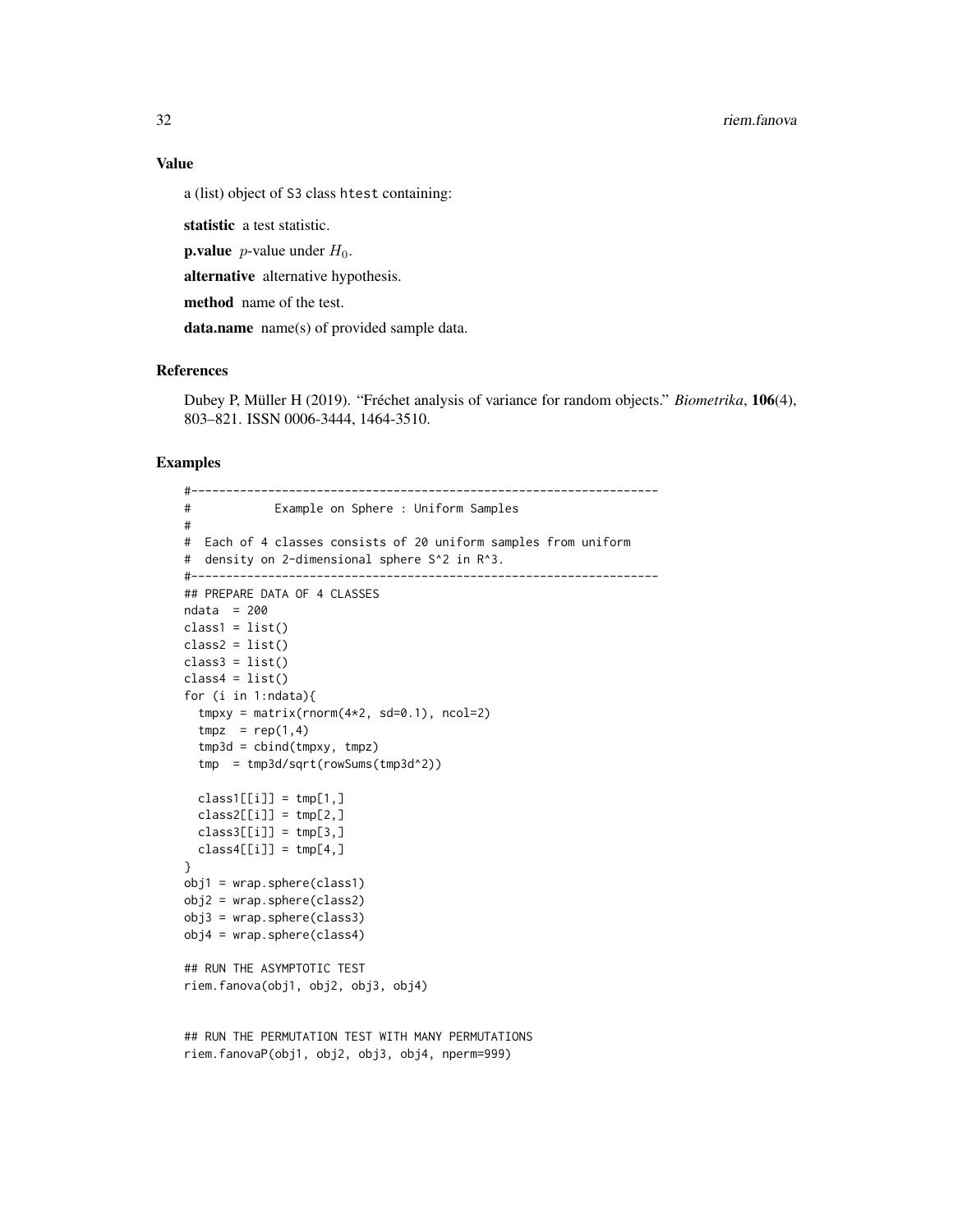# <span id="page-32-0"></span>riem.hclust *Hierarchical Agglomerative Clustering*

# Description

Given N observations  $X_1, X_2, \ldots, X_M \in \mathcal{M}$ , perform hierarchical agglomerative clustering with fastcluster package's implementation.

# Usage

```
riem.hclust(
  riemobj,
  geometry = c("intrinsic", "extrinsic"),
  method = c("single", "complete", "average", "mcquitty", "ward.D", "ward.D2",
    "centroid", "median"),
  members = NULL
)
```
#### Arguments

| riemobi  | a S3 "riemdata" class for N manifold-valued data.                                                                                                 |
|----------|---------------------------------------------------------------------------------------------------------------------------------------------------|
| geometry | (case-insensitive) name of geometry; either geodesic ("intrinsic") or embed-<br>ded ("extrinsic") geometry.                                       |
| method   | agglomeration method to be used. This must be one of "single", "complete",<br>"average", "mcquitty", "ward.D", "ward.D2", "centroid" or "median". |
| members  | NULL or a vector whose length equals the number of observations. See holust<br>for details.                                                       |

# Value

an object of class hclust. See [hclust](#page-0-0) for details.

# References

Müllner D (2013). "fastcluster : Fast Hierarchical, Agglomerative Clustering Routines for R and Python." *Journal of Statistical Software*, 53(9). ISSN 1548-7660.

# Examples

#------------------------------------------------------------------- # Example on Sphere : a dataset with three types # # class 1 : 10 perturbed data points near  $(1,0,0)$  on S^2 in R^3 # class 2 : 10 perturbed data points near (0,1,0) on S^2 in R^3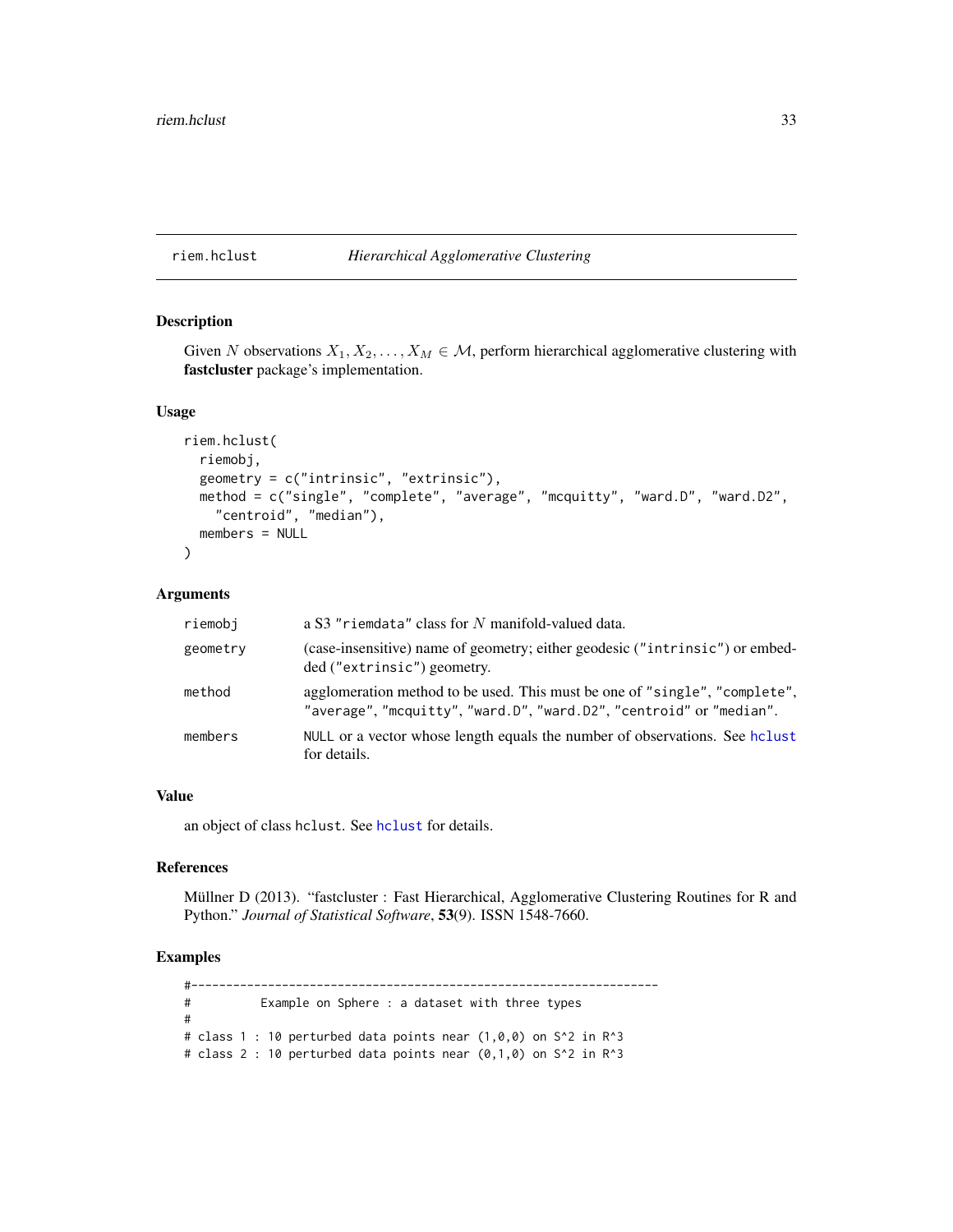```
# class 3 : 10 perturbed data points near (0,0,1) on S^2 in R^3
#-------------------------------------------------------------------
## GENERATE DATA
mydata = list()for (i in 1:10){
 tgt = c(1, stats::rnorm(2, sd=0.1))mydata[[i]] = tgt/sqrt(sum(tgt^2))
}
for (i in 11:20){
  tgt = c(rnorm(1, sd=0.1), 1, rnorm(1, sd=0.1))mydata[[i]] = tgt/sqrt(sum(tgt^2))
}
for (i in 21:30){
  tgt = c(stat::rnorm(2, sd=0.1), 1)mydata[[i]] = tgt/sqrt(sum(tgt^2))
}
myriem = wrap.sphere(mydata)
## COMPUTE SINGLE AND COMPLETE LINKAGE
hc.sing <- riem.hclust(myriem, method="single")
hc.comp <- riem.hclust(myriem, method="complete")
## VISUALIZE
opar <- par(no.readonly=TRUE)
par(mfrow=c(1,2))
plot(hc.sing, main="single linkage")
plot(hc.comp, main="complete linkage")
par(opar)
```
riem.interp *Geodesic Interpolation*

# Description

Given 2 observations  $X_1, X_2 \in \mathcal{M}$ , find the interpolated point of a geodesic  $\gamma(t)$  for  $t \in (0,1)$ which assumes two endpoints  $\gamma(0) = X_1$  and  $\gamma(1) = X_2$ .

## Usage

```
riem.interp(riemobj, t = 0.5, geometry = c("intrinsic", "extrinsic"))
```
#### Arguments

| riemobi  | a S3 "riemdata" class for 2 manifold-valued data where the first object is the<br>starting point.           |
|----------|-------------------------------------------------------------------------------------------------------------|
| t        | a scalar in $(0, 1)$ for which the interpolation is taken.                                                  |
| geometry | (case-insensitive) name of geometry; either geodesic ("intrinsic") or embed-<br>ded ("extrinsic") geometry. |

<span id="page-33-0"></span>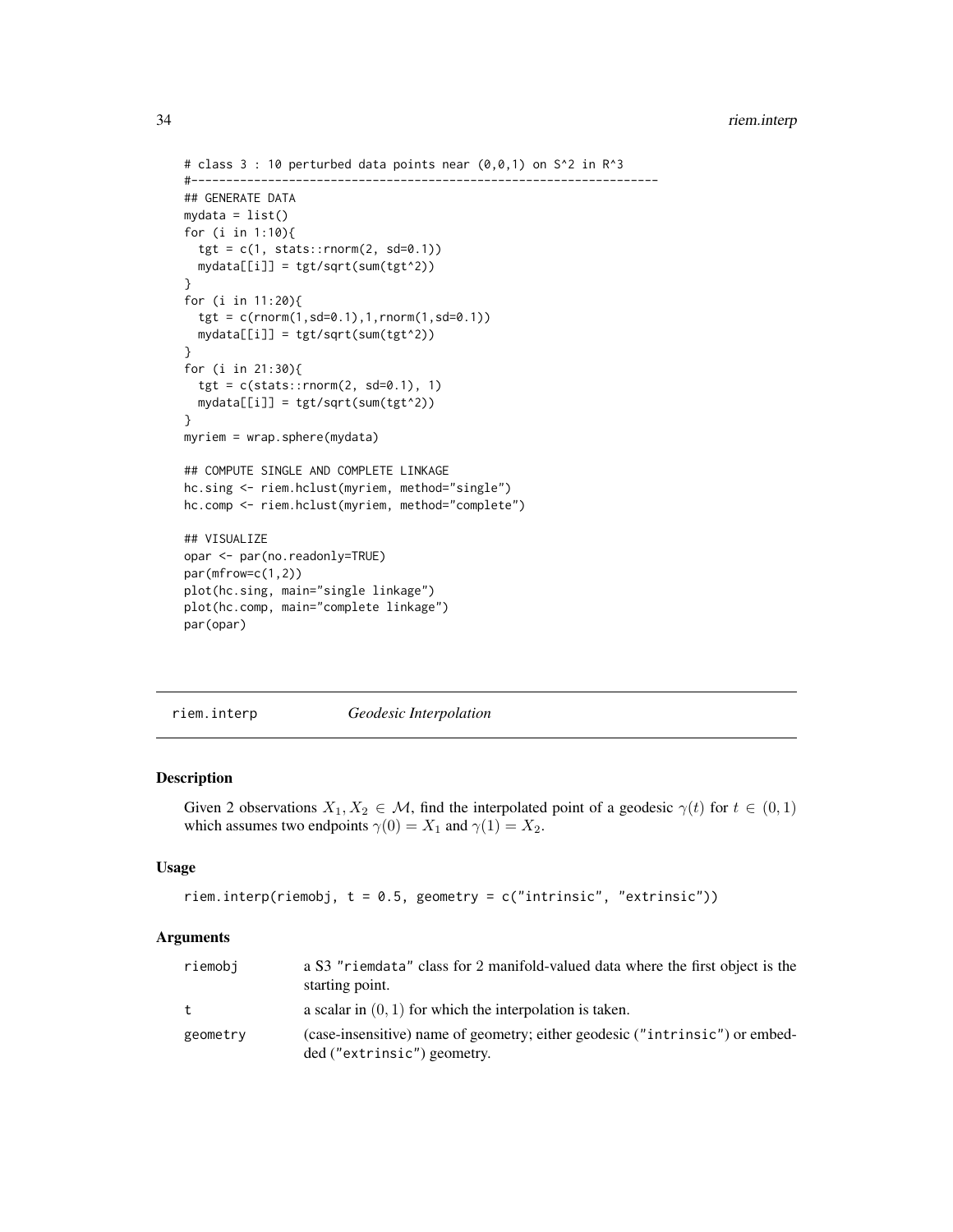# <span id="page-34-0"></span>riem.interps 35

#### Value

an interpolated object in matrix representation on M.

# Examples

```
#-------------------------------------------------------------------
# Geodesic Interpolation between (1,0) and (0,1) in S^1
#-------------------------------------------------------------------
## PREPARE DATA
sp.start = c(1,0)sp.end = c(0,1)sp.data = wrap.sphere(rbind(sp.start, sp.end))
## FIND THE INTERPOLATED POINT AT "t=0.25"
mid.int = as.vector(riem.interp(sp.data, t=0.25, geometry="intrinsic"))
mid.ext = as.vector(riem.interp(sp.data, t=0.25, geometry="extrinsic"))
## VISUALIZE
# Prepare Lines and Points
thetas = seq(from=0, to=pi/2, length.out=100)
quarter = cbind(cos(thetas), sin(thetas))
pic.pts = rbind(sp.start, mid.int, mid.ext, sp.end)
pic.col = c("black","red","green","black")
# Draw
opar <- par(no.readonly=TRUE)
par(pty="s")
plot(quarter, main="two interpolated points at t=0.25",
     xlab="x", ylab="y", type="l")
points(pic.pts, col=pic.col, pch=19)
text(mid.int[1]-0.1, mid.int[2], "intrinsic", col="red")
text(mid.ext[1]-0.1, mid.ext[2], "extrinsic", col="green")
par(opar)
```

```
riem.interps Geodesic Interpolation of Multiple Points
```
#### Description

Given 2 observations  $X_1, X_2 \in \mathcal{M}$ , find the interpolated points of a geodesic  $\gamma(t)$  for  $t \in (0,1)$ which assumes two endpoints  $\gamma(0) = X_1$  and  $\gamma(1) = X_2$ .

#### Usage

```
riem.interps(
  riemobj,
  vect = c(0.25, 0.5, 0.75),
  geometry = c("intrinsic", "extrinsic")
)
```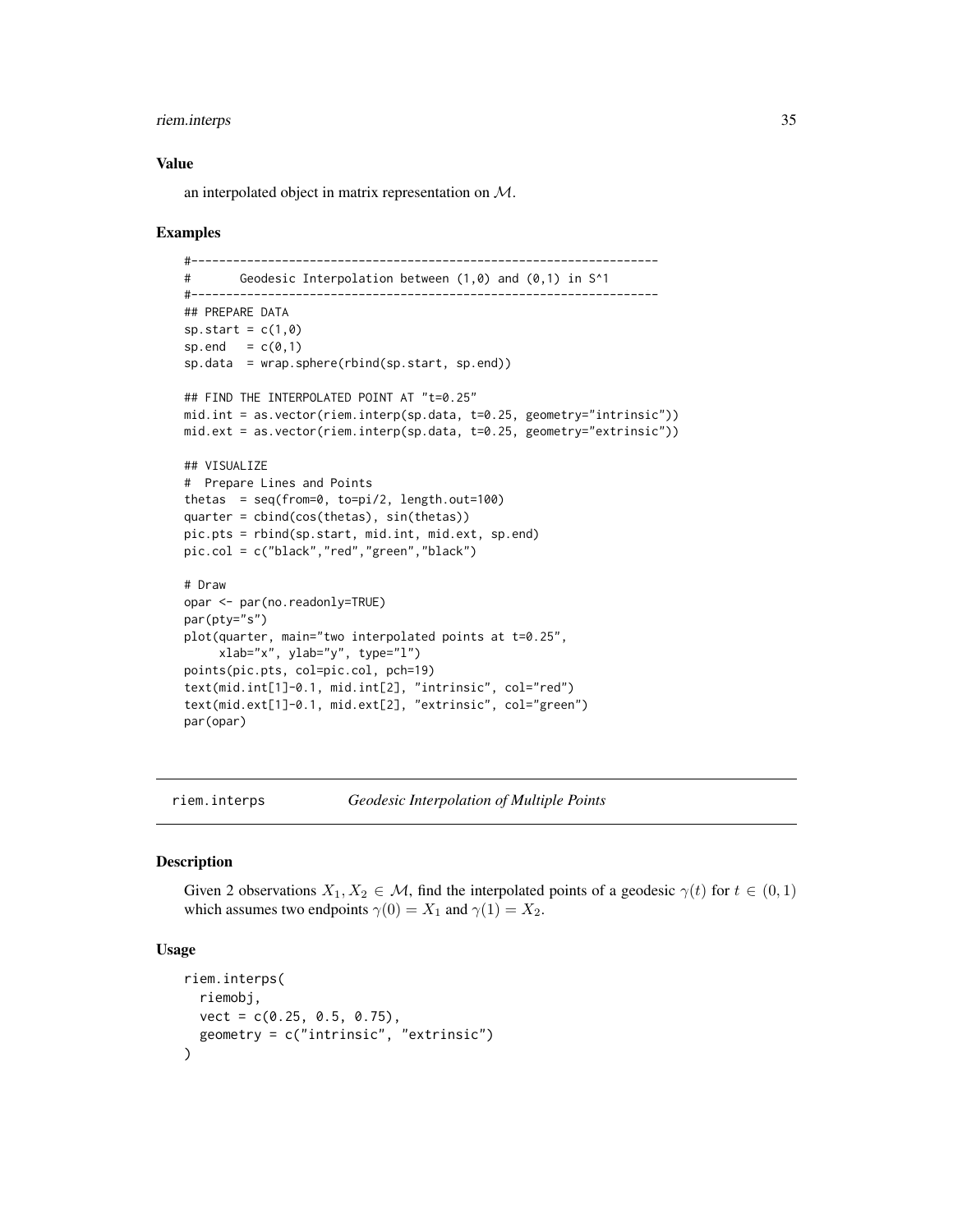#### Arguments

| riemobi  | a S3 "riemdata" class for 2 manifold-valued data where the first object is the<br>starting point.           |
|----------|-------------------------------------------------------------------------------------------------------------|
| vect     | a length-T vector in $(0, 1)$ for which the interpolations are taken.                                       |
| geometry | (case-insensitive) name of geometry; either geodesic ("intrinsic") or embed-<br>ded ("extrinsic") geometry. |

#### Value

a 3d array where  $T$  slices along 3rd dimension are interpolated objects in matrix representation.

```
#-------------------------------------------------------------------
# Geodesic Interpolation between (1,0) and (0,1) in S^1
#-------------------------------------------------------------------
## PREPARE DATA
sp.start = c(1, 0)sp.end = c(0,1)sp.data = wrap.sphere(rbind(sp.start, sp.end))
## FIND THE INTERPOLATED POINT AT FOR t=0.1, 0.2, ..., 0.9.
myvect = seq(from=0.1, to=0.9, by=0.1)geo.int = riem.interps(sp.data, vect=myvect, geometry="intrinsic")
geo.ext = riem.interps(sp.data, vect=myvect, geometry="extrinsic")
geo.int = matrix(geo.int, byrow=TRUE, ncol=2) # re-arrange for plotting
geo.ext = matrix(geo.ext, byrow=TRUE, ncol=2)
## VISUALIZE
# Prepare Lines and Points
thetas = seq(from=0, to=pi/2, length.out=100)
quarter = cbind(cos(thetas), sin(thetas))
pts.int = rbind(sp.start, geo.int, sp.end)
pts.ext = rbind(sp.start, geo.ext, sp.end)
col.int = c("black", rep("red",9), "black")
col.ext = c("black", rep("blue",9), "black")
# Draw
opar <- par(no.readonly=TRUE)
par(mfrow=c(1,2), pty="s")
plot(quarter, main="intrinsic interpolation", # intrinsic geodesic
     xlab="x", ylab="y", type="l")
points(pts.int, col=col.int, pch=19)
for (i in 1:9){
  text(geo.int[i,1]*0.9, geo.int[i,2]*0.9,
       paste0(round(i/10,2)), col="red")
}
plot(quarter, main="extrinsic interpolation", # intrinsic geodesic
     xlab="x", ylab="y", type="l")
```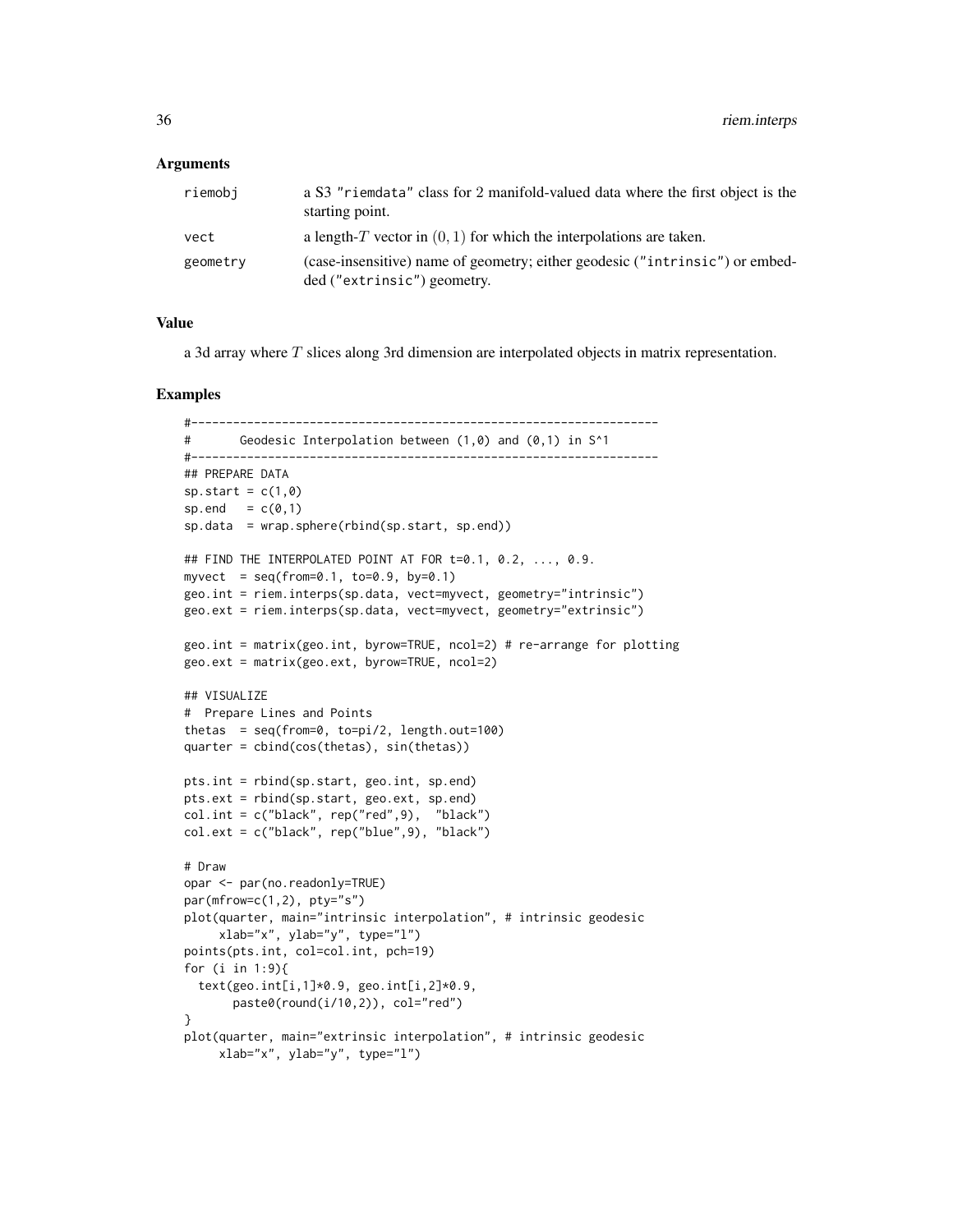## riem.isomap 37

```
points(pts.ext, col=col.ext, pch=19)
for (i in 1:9){
  text(geo.ext[i,1]*0.9, geo.ext[i,2]*0.9,
       paste0(round(i/10,2)), col="blue")
}
par(opar)
```
riem.isomap *Isometric Feature Mapping*

## Description

ISOMAP - isometric feature mapping - is a dimensionality reduction method to apply classical multidimensional scaling to the geodesic distance that is computed on a weighted nearest neighborhood graph. Nearest neighbor is defined by  $k$ -NN where two observations are said to be connected when they are mutually included in each other's nearest neighbor. Note that it is possible for geodesic distances to be Inf when nearest neighbor graph construction incurs separate connected components. When an extra parameter padding=TRUE, infinite distances are replaced by 2 times the maximal finite geodesic distance.

#### Usage

```
riem.isomap(
  riemobj,
  ndim = 2,
 nnbd = 5,
 geometry = c("intrinsic", "extrinsic"),
  ...
)
```
### Arguments

| riemobi  | a S3 "riemdata" class for N manifold-valued data.                                                                                      |
|----------|----------------------------------------------------------------------------------------------------------------------------------------|
| ndim     | an integer-valued target dimension (default: 2).                                                                                       |
| nnbd     | the size of nearest neighborhood (default: 5).                                                                                         |
| geometry | (case-insensitive) name of geometry; either geodesic ("intrinsic") or embed-<br>ded ("extrinsic") geometry.                            |
| $\cdots$ | extra parameters including                                                                                                             |
|          | <b>padding</b> a logical; if TRUE, Inf-valued geodesic distances are replaced by 2<br>times the maximal geodesic distance in the data. |

## Value

a named list containing

embed an  $(N \times ndim)$  matrix whose rows are embedded observations.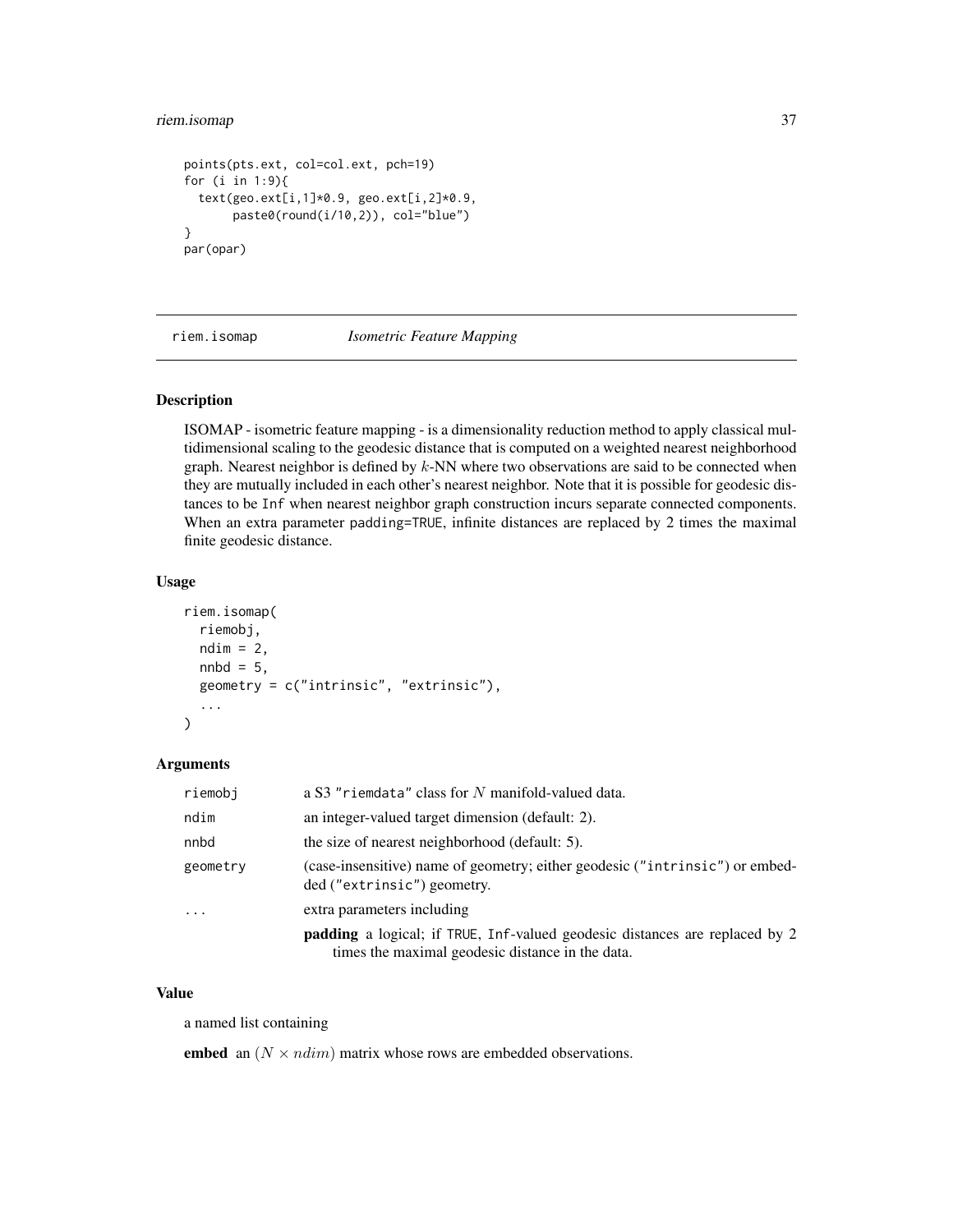#### References

Silva VD, Tenenbaum JB (2003). "Global Versus Local Methods in Nonlinear Dimensionality Reduction." In Becker S, Thrun S, Obermayer K (eds.), *Advances in Neural Information Processing Systems 15*, 721–728. MIT Press.

```
#-------------------------------------------------------------------
# Example on Sphere : a dataset with three types
#
# 10 perturbed data points near (1, 0, 0) on S^2 in R^3# 10 perturbed data points near (0,1,0) on S^2 in R^3
# 10 perturbed data points near (0,0,1) on S^2 in R^3
#-------------------------------------------------------------------
## GENERATE DATA
mydata = list()for (i in 1:10){
  tgt = c(1, stats::rnorm(2, sd=0.1))mydata[[i]] = tgt/sqrt(sum(tgt^2))
}
for (i in 11:20){
  tgt = c(rnorm(1, sd=0.1), 1, rnorm(1, sd=0.1))mydata[[i]] = tgt/sqrt(sum(tgt^2))
}
for (i in 21:30){
  tgt = c(stats::rnorm(2, sd=0.1), 1)mydata[[i]] = tgt/sqrt(sum(tgt^2))
}
myriem = wrap.sphere(mydata)
mylabs = rep(c(1, 2, 3), each=10)## MDS AND ISOMAP WITH DIFFERENT NEIGHBORHOOD SIZE
mdss = riem.mds(myriem)$embed
iso1 = riem.isomap(myriem, nnbd=5)$embed
iso2 = riem.isomap(myriem, nnbd=10)$embed
## VISUALIZE
opar = par(no.readonly=TRUE)
par(mfrow=c(1,3), pty="s")
plot(mdss, col=mylabs, pch=19, main="MDS")
plot(iso1, col=mylabs, pch=19, main="ISOMAP:nnbd=5")
plot(iso2, col=mylabs, pch=19, main="ISOMAP:nnbd=10")
par(opar)
```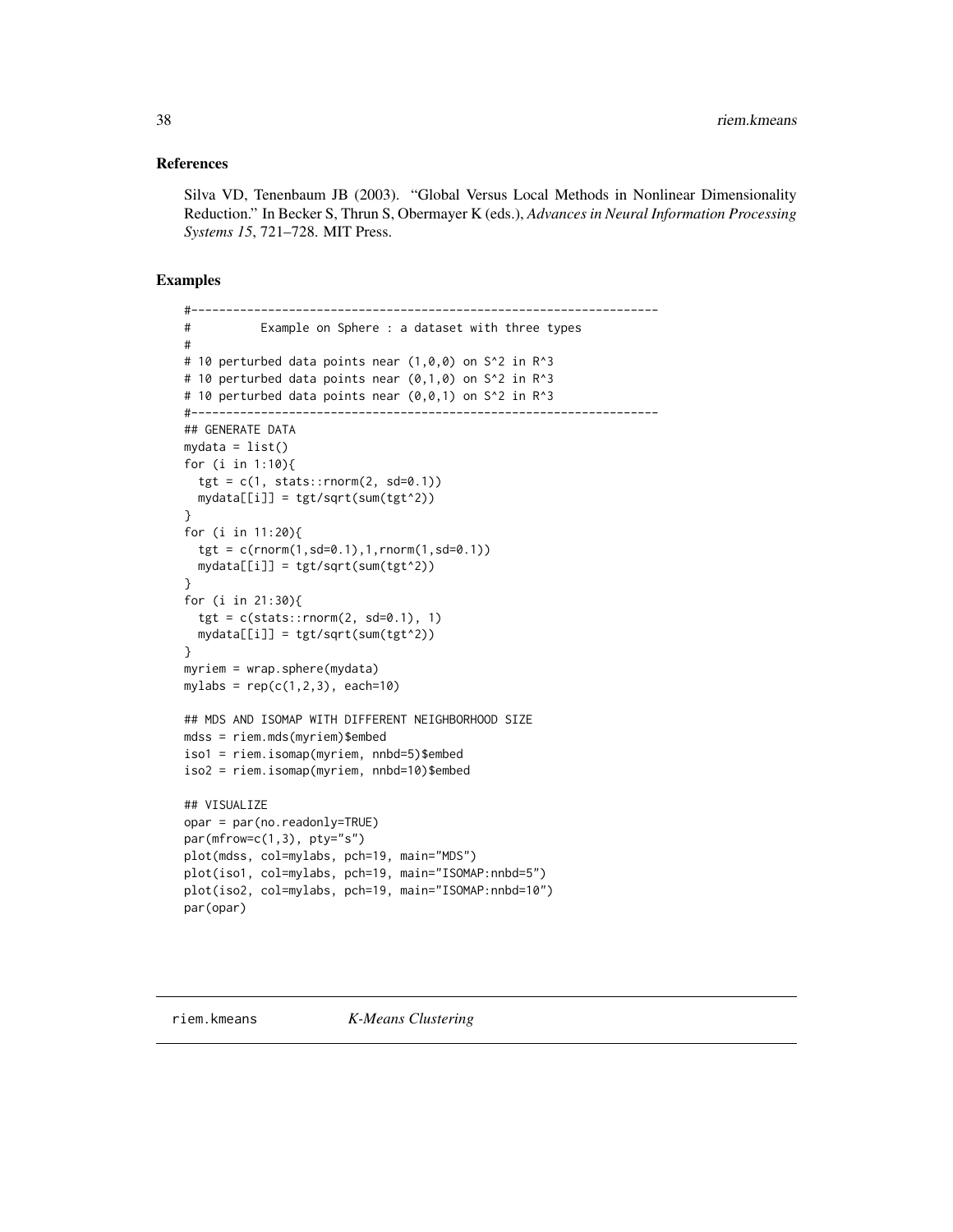#### riem.kmeans 39

### Description

Given N observations  $X_1, X_2, \ldots, X_N \in \mathcal{M}$ , perform k-means clustering by minimizing withincluster sum of squares (WCSS). Since the problem is NP-hard and sensitive to the initialization, we provide an option with multiple starts and return the best result with respect to WCSS.

## Usage

```
riem.kmeans(riemobj, k = 2, geometry = c("intrinsic", "extrinsic"), ...)
```
### Arguments

| riemobi  | a S3 "riemdata" class for N manifold-valued data.                                                                   |
|----------|---------------------------------------------------------------------------------------------------------------------|
| k        | the number of clusters.                                                                                             |
| geometry | (case-insensitive) name of geometry; either geodesic ("intrinsic") or embed-<br>ded ("extrinsic") geometry.         |
| .        | extra parameters including                                                                                          |
|          | algorithm (case-insensitive) name of an algorithm; "MacQueen" (default), or<br>"Llovd".                             |
|          | <b>init</b> (case-insensitive) name of an initialization scheme; "plus" for k-means++<br>$(default)$ , or "random". |
|          | <b>maxiter</b> maximum number of iterations to be run (default:50).                                                 |
|          | <b>nstart</b> the number of random starts (default: 5).                                                             |

#### Value

a named list containing

cluster a length- $N$  vector of class labels (from  $1 : k$ ).

means a 3d array where each slice along 3rd dimension is a matrix representation of class mean.

score within-cluster sum of squares (WCSS).

## References

Lloyd S (1982). "Least squares quantization in PCM." *IEEE Transactions on Information Theory*, 28(2), 129–137. ISSN 0018-9448.

MacQueen J (1967). "Some methods for classification and analysis of multivariate observations." In *Proceedings of the fifth berkeley symposium on mathematical statistics and probability, volume 1: Statistics*, 281–297.

### See Also

[riem.kmeanspp](#page-41-0)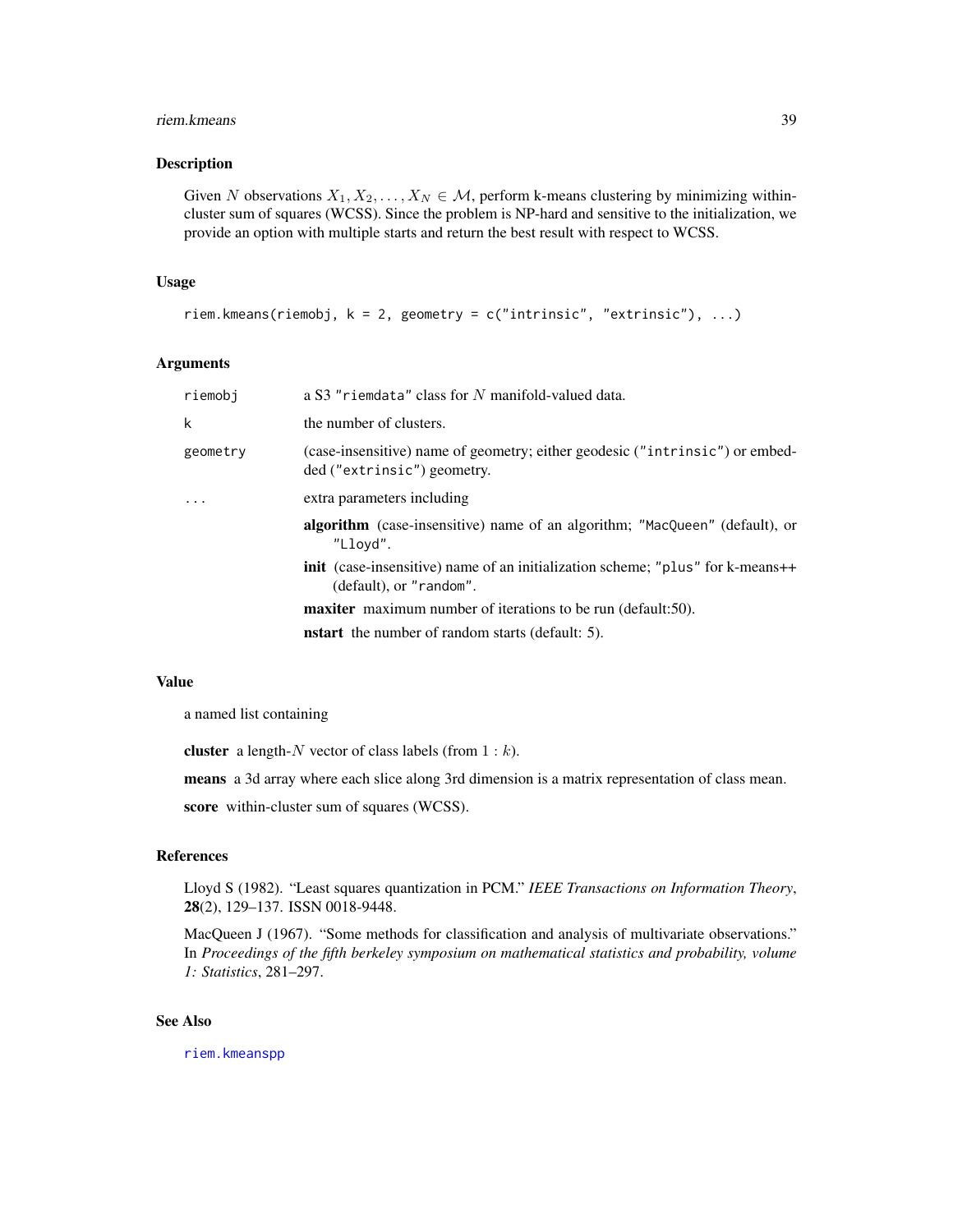## Examples

```
#-------------------------------------------------------------------
# Example on Sphere : a dataset with three types
#
# class 1 : 10 perturbed data points near (1,0,0) on S<sup>^2</sup> in R<sup>^3</sup>
# class 2 : 10 perturbed data points near (0,1,0) on S<sup>^2</sup> in R<sup>^3</sup>
# class 3 : 10 perturbed data points near (0,0,1) on S^2 in R^3
#-------------------------------------------------------------------
## GENERATE DATA
mydata = list()for (i in 1:10){
  tgt = c(1, stats::rnorm(2, sd=0.1))mydata[[i]] = tgt/sqrt(sum(tgt^2))
}
for (i in 11:20){
  tgt = c(rnorm(1, sd=0.1), 1, rnorm(1, sd=0.1))mydata[[i]] = tgt/sqrt(sum(tgt^2))
}
for (i in 21:30){
  tgt = c(stats::rnorm(2, sd=0.1), 1)mydata[[i]] = tgt/sqrt(sum(tgt^2))
}
myriem = wrap.sphere(mydata)
mylabs = rep(c(1, 2, 3), each=10)## K-MEANS WITH K=2,3,4
clust2 = riem.kmeans(myriem, k=2)
clust3 = riem.kmeans(myriem, k=3)
clust4 = riem.kmeans(myriem, k=4)
## MDS FOR VISUALIZATION
mds2d = riem.mds(myriem, ndim=2)$embed
## VISUALIZE
opar <- par(no.readonly=TRUE)
par(mfrow=c(2,2), pty="s")plot(mds2d, pch=19, main="true label", col=mylabs)
plot(mds2d, pch=19, main="K=2", col=clust2$cluster)
plot(mds2d, pch=19, main="K=3", col=clust3$cluster)
plot(mds2d, pch=19, main="K=4", col=clust4$cluster)
par(opar)
```
riem.kmeans18B *K-Means Clustering with Lightweight Coreset*

### Description

The modified version of lightweight coreset for scalable  $k$ -means computation is applied for manifoldvalued data  $X_1, X_2, \ldots, X_N \in \mathcal{M}$ . The smaller the set is, the faster the execution becomes with potentially larger quantization errors.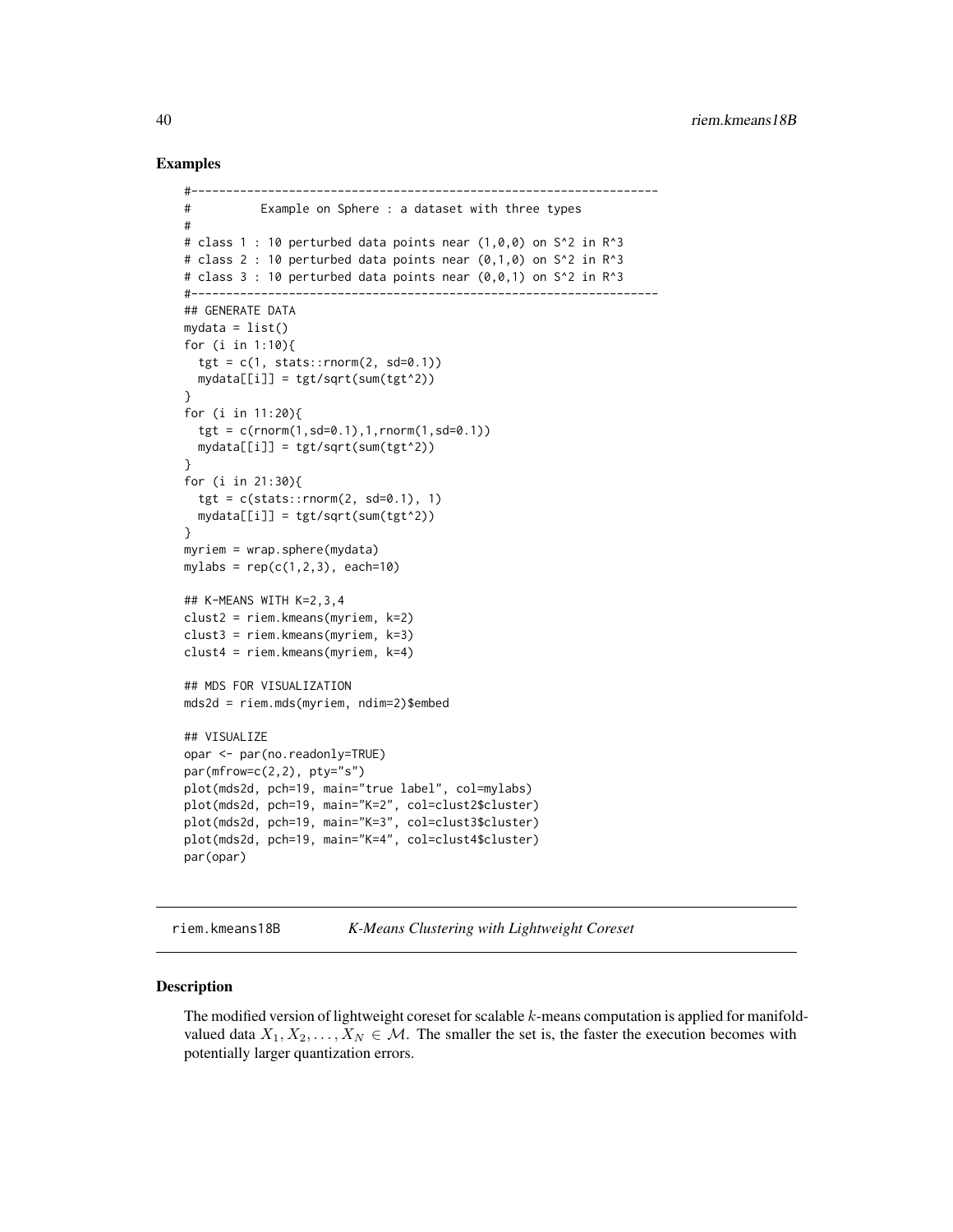## riem.kmeans18B 41

## Usage

```
riem.kmeans18B(
  riemobj,
 k = 2,
 M = length(riemobj$data)/2,
 geometry = c("intrinsic", "extrinsic"),
  ...
)
```
#### Arguments

| riemobi  | a S3 "riemdata" class for N manifold-valued data.                                                           |
|----------|-------------------------------------------------------------------------------------------------------------|
| k        | the number of clusters.                                                                                     |
| М        | the size of coreset (default: $N/2$ ).                                                                      |
| geometry | (case-insensitive) name of geometry; either geodesic ("intrinsic") or embed-<br>ded ("extrinsic") geometry. |
| $\ddots$ | extra parameters including                                                                                  |
|          | <b>maxiter</b> maximum number of iterations to be run (default:50).                                         |
|          | <b>nstart</b> the number of random starts (default: 5).                                                     |

### Value

a named list containing

**cluster** a length-N vector of class labels (from  $1 : k$ ).

means a 3d array where each slice along 3rd dimension is a matrix representation of class mean. score within-cluster sum of squares (WCSS).

# References

Bachem O, Lucic M, Krause A (2018). "Scalable k -Means Clustering via Lightweight Coresets." In *Proceedings of the 24th ACM SIGKDD International Conference on Knowledge Discovery \& Data Mining*, 1119–1127. ISBN 978-1-4503-5552-0.

# See Also

[riem.coreset18B](#page-25-0)

```
#-------------------------------------------------------------------
# Example on Sphere : a dataset with three types
#
# class 1 : 10 perturbed data points near (1,0,0) on S^2 in R^3
# class 2 : 10 perturbed data points near (0,1,0) on S^2 in R^3
# class 3 : 10 perturbed data points near (0,0,1) on S^2 in R<sup>^3</sup>
#-------------------------------------------------------------------
## GENERATE DATA
```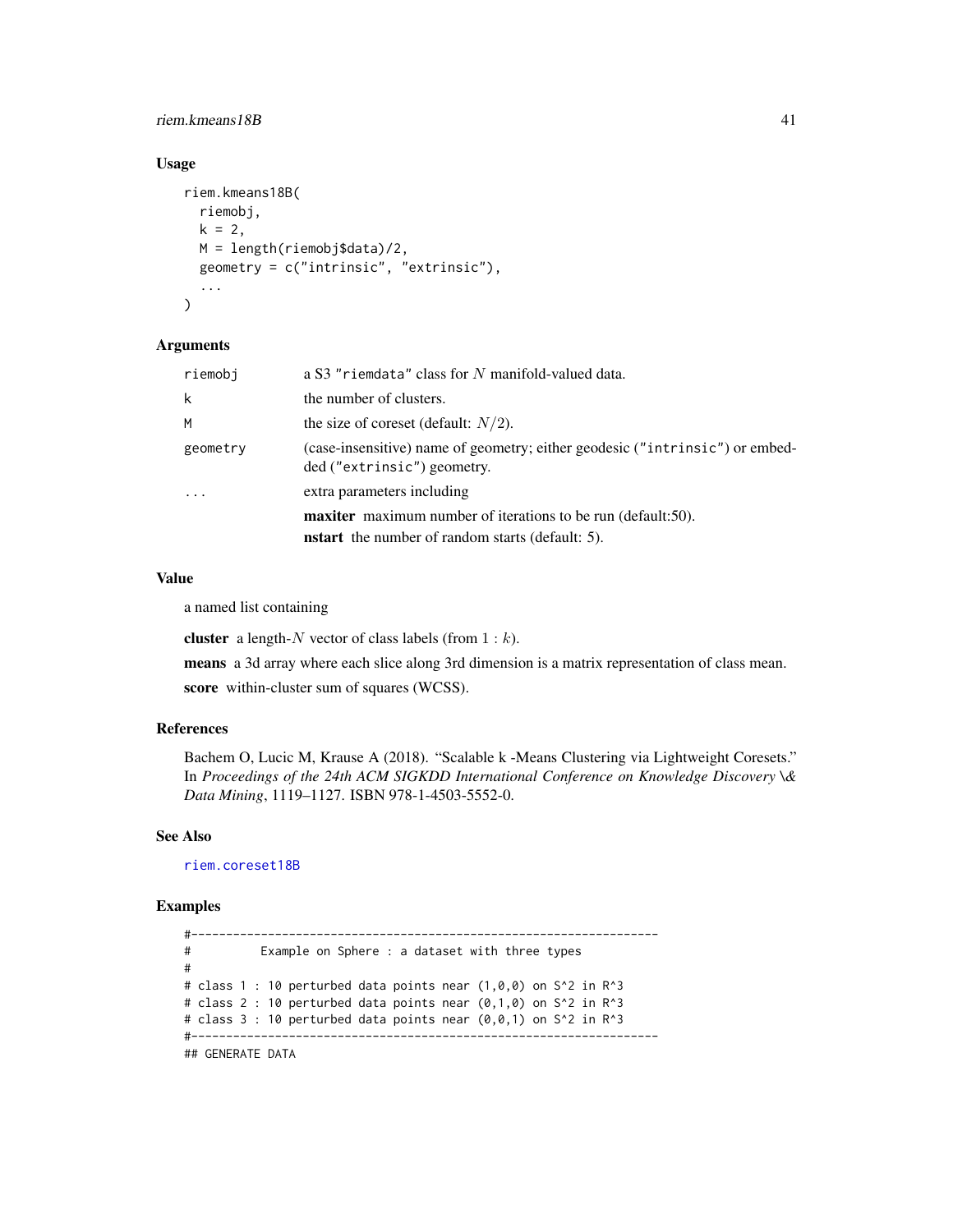```
mydata = list()for (i in 1:10){
  tgt = c(1, stats::rnorm(2, sd=0.1))mydata[[i]] = tgt/sqrt(sum(tgt^2))
}
for (i in 11:20){
  tgt = c(rnorm(1, sd=0.1), 1, rnorm(1, sd=0.1))mydata[[i]] = tgt/sqrt(sum(tgt^2))
}
for (i in 21:30){
  tgt = c(stats::rnorm(2, sd=0.1), 1)mydata[[i]] = tgt/sqrt(sum(tgt^2))
}
myriem = wrap.sphere(mydata)
mylabs = rep(c(1, 2, 3), each=10)## TRY DIFFERENT SIZES OF CORESET WITH K=4 FIXED
core1 = riem.kmeans18B(myriem, k=3, M=5)
core2 = riem.kmeans18B(myriem, k=3, M=10)
core3 = riem.kmeans18B(myriem, k=3, M=15)
## MDS FOR VISUALIZATION
mds2d = riem.mds(myriem, ndim=2)$embed
## VISUALIZE
opar <- par(no.readonly=TRUE)
par(mfrow=c(2,2), pty="s")plot(mds2d, pch=19, main="true label", col=mylabs)
plot(mds2d, pch=19, main="kmeans18B: M=5", col=core1$cluster)
plot(mds2d, pch=19, main="kmeans18B: M=10", col=core2$cluster)
plot(mds2d, pch=19, main="kmeans18B: M=15", col=core3$cluster)
par(opar)
```
<span id="page-41-0"></span>riem.kmeanspp *K-Means++ Clustering*

# **Description**

Given N observations  $X_1, X_2, \ldots, X_N \in \mathcal{M}$ , perform k-means++ clustering algorithm using pairwise distances. The algorithm was originally designed as an efficient initialization method for k-means algorithm.

### Usage

```
riem.kmeanspp(riemobj, k = 2, geometry = c("intrinsic", "extrinsic"))
```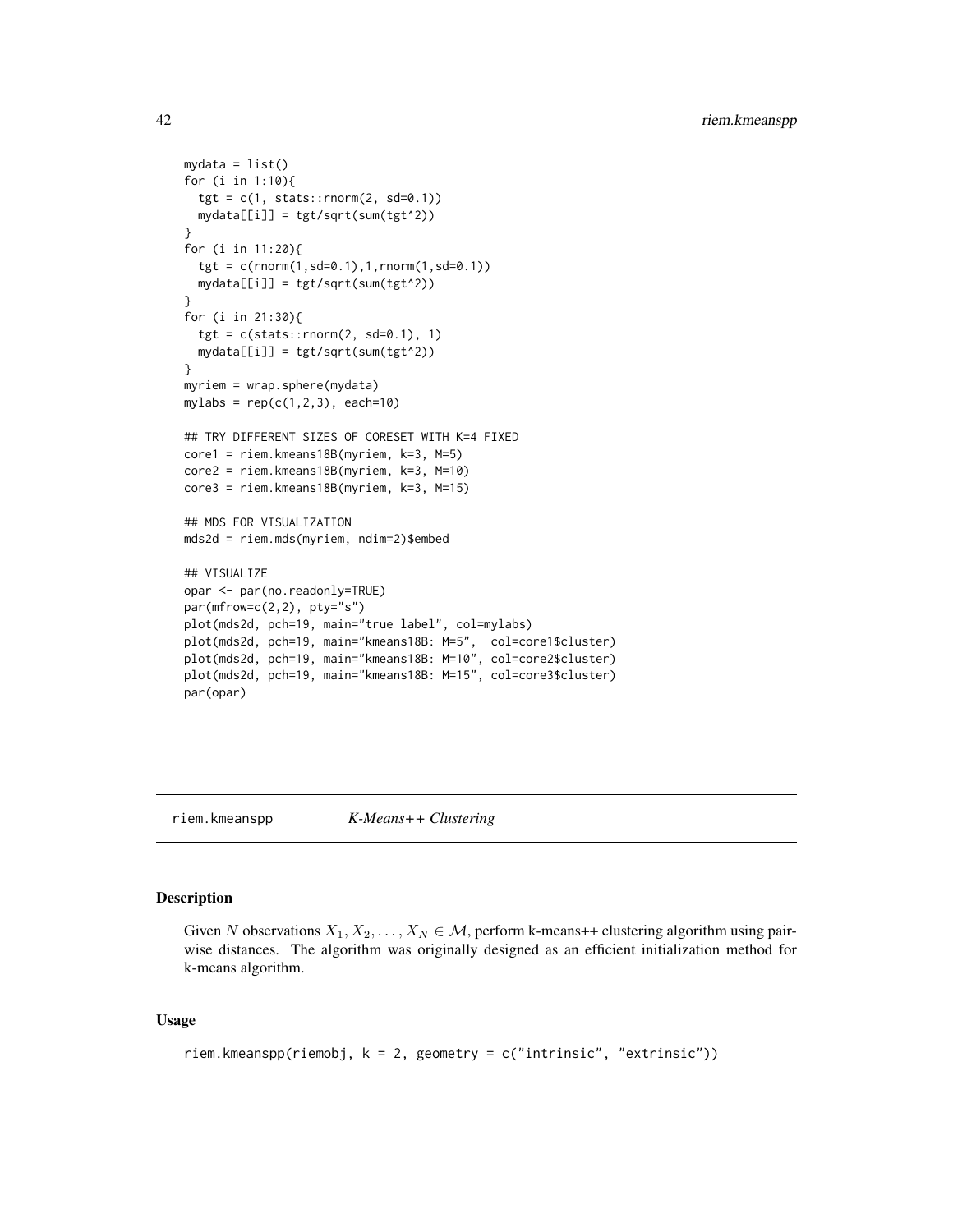## riem.kmeanspp 43

#### Arguments

| riemobi  | a S3 "riemdata" class for N manifold-valued data.                                                           |
|----------|-------------------------------------------------------------------------------------------------------------|
| k        | the number of clusters.                                                                                     |
| geometry | (case-insensitive) name of geometry; either geodesic ("intrinsic") or embed-<br>ded ("extrinsic") geometry. |

## Value

a named list containing

centers a length-k vector of sampled centers' indices.

cluster a length- $N$  vector of class labels (from  $1 : k$ ).

## References

Arthur D, Vassilvitskii S (2007). "K-Means++: The advantages of careful seeding." In *Proceedings of the eighteenth annual ACM-SIAM symposium on discrete algorithms*, SODA '07, 1027–1035. ISBN 978-0-89871-624-5, Number of pages: 9 Place: New Orleans, Louisiana.

```
#-------------------------------------------------------------------
# Example on Sphere : a dataset with three types
#
# class 1 : 10 perturbed data points near (1,0,0) on S<sup>^2</sup> in R<sup>^3</sup>
# class 2 : 10 perturbed data points near (0,1,0) on S<sup>^2</sup> in R<sup>^3</sup>
# class 3 : 10 perturbed data points near (0,0,1) on S<sup>2</sup> in R<sup>2</sup>3
#-------------------------------------------------------------------
## GENERATE DATA
mydata = list()for (i in 1:10){
  tgt = c(1, stats::rnorm(2, sd=0.1))mydata[[i]] = tgt/sqrt(sum(tgt^2))
}
for (i in 11:20){
  tgt = c(rnorm(1,sd=0.1),1,rnorm(1,sd=0.1))
  mydata[[i]] = tgt/sqrt(sum(tgt^2))
}
for (i in 21:30){
  tgt = c(stats::rnorm(2, sd=0.1), 1)mydata[[i]] = tgt/sqrt(sum(tgt^2))
}
myriem = wrap.sphere(mydata)
mylabs = rep(c(1, 2, 3), each=10)## K-MEANS++ WITH K=2,3,4
clust2 = riem.kmeanspp(myriem, k=2)
clust3 = riem.kmeanspp(myriem, k=3)
clust4 = riem.kmeanspp(myriem, k=4)
```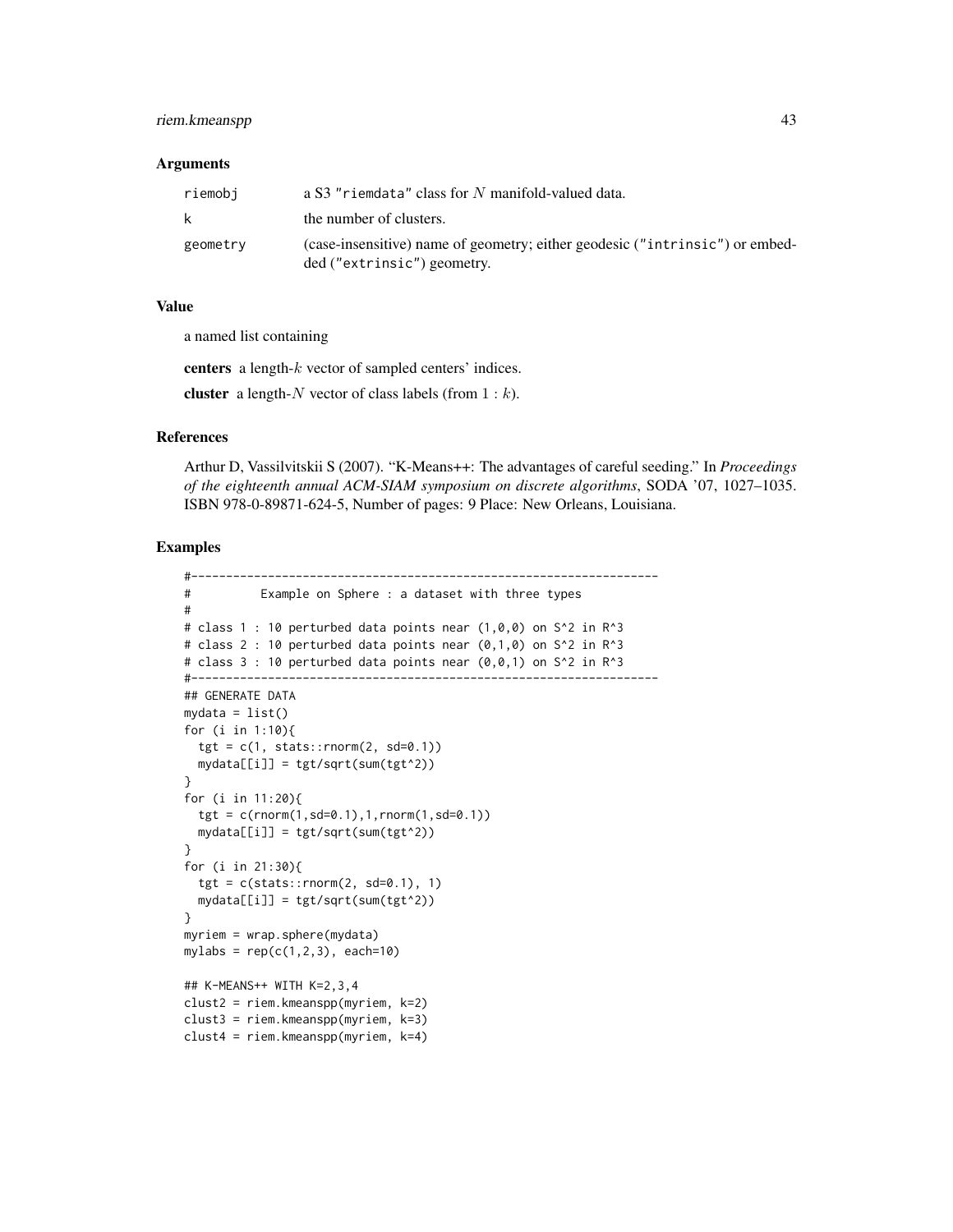```
## MDS FOR VISUALIZATION
mds2d = riem.mds(myriem, ndim=2)$embed
## VISUALIZE
opar <- par(no.readonly=TRUE)
par(mfrow=c(2,2), pty="s")
plot(mds2d, pch=19, main="true label", col=mylabs)
plot(mds2d, pch=19, main="K=2", col=clust2$cluster)
plot(mds2d, pch=19, main="K=3", col=clust3$cluster)
plot(mds2d, pch=19, main="K=4", col=clust4$cluster)
par(opar)
```
riem.kmedoids *K-Medoids Clustering*

# Description

Given N observations  $X_1, X_2, \ldots, X_N \in \mathcal{M}$ , perform k-medoids clustering using pairwise distances.

# Usage

```
riem.kmedoids(riemobj, k = 2, geometry = c("intrinsic", "extrinsic"))
```
### Arguments

| riemobi  | a S3 "riemdata" class for N manifold-valued data.                                                           |
|----------|-------------------------------------------------------------------------------------------------------------|
| k        | the number of clusters.                                                                                     |
| geometry | (case-insensitive) name of geometry; either geodesic ("intrinsic") or embed-<br>ded ("extrinsic") geometry. |

# Value

a named list containing

medoids a length-k vector of medoids' indices.

cluster a length- $N$  vector of class labels (from  $1 : k$ ).

# See Also

[pam](#page-0-0)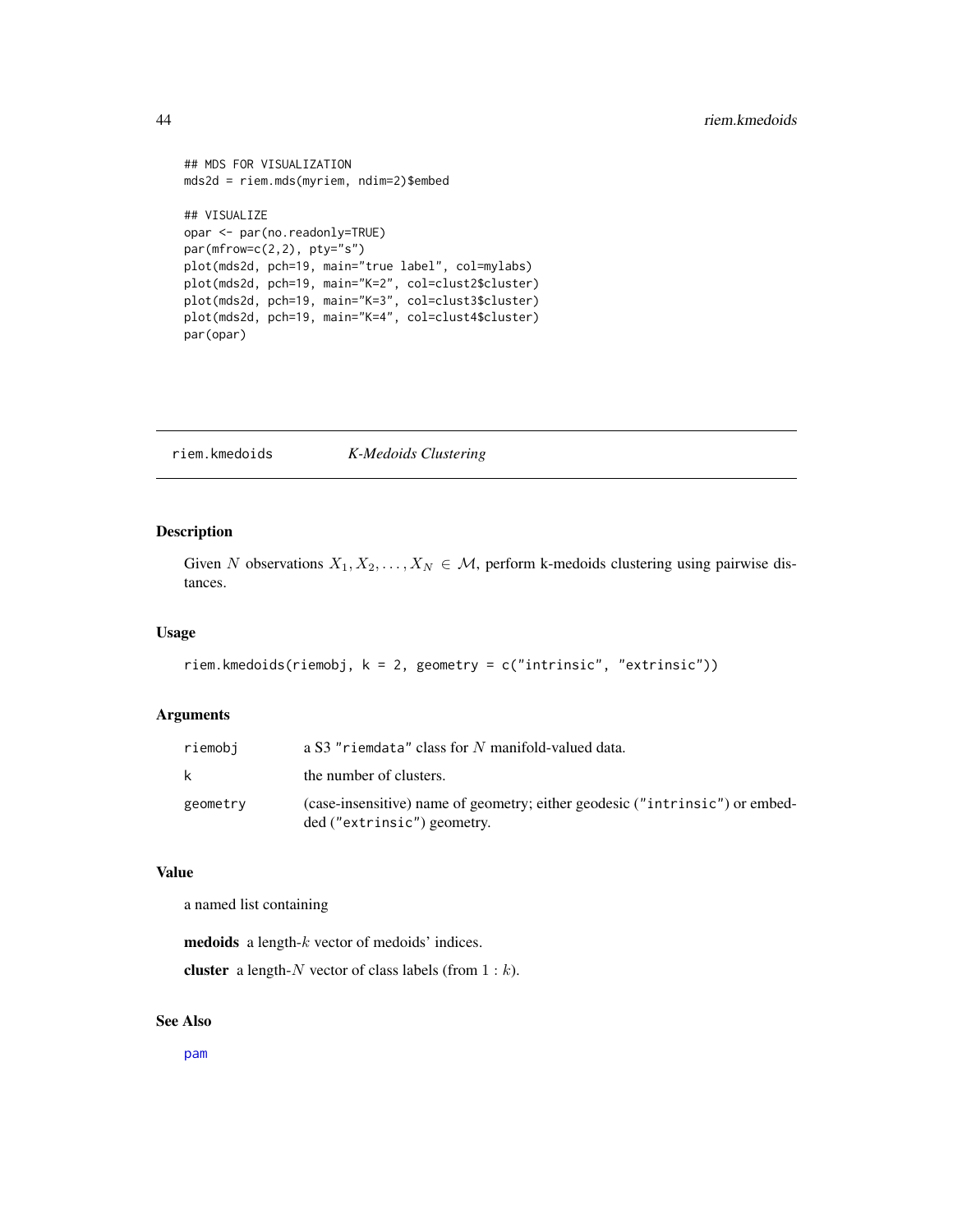#### riem.knn 45

## Examples

```
#-------------------------------------------------------------------
# Example on Sphere : a dataset with three types
#
# class 1 : 10 perturbed data points near (1,0,0) on S^2 in R^3
# class 2 : 10 perturbed data points near (0,1,0) on S^2 in R^3
# class 3 : 10 perturbed data points near (0,0,1) on S^2 in R^3
#-------------------------------------------------------------------
## GENERATE DATA
mydata = list()for (i in 1:10){
  tgt = c(1, stats::rnorm(2, sd=0.1))mydata[[i]] = tgt/sqrt(sum(tgt^2))
}
for (i in 11:20){
  tgt = c(rnorm(1, sd=0.1), 1, rnorm(1, sd=0.1)mydata[[i]] = tgt/sqrt(sum(tgt^2))
}
for (i in 21:30){
  tgt = c(stats::rnorm(2, sd=0.1), 1)mydata[[i]] = tgt/sqrt(sum(tgt^2))
}
myriem = wrap.sphere(mydata)
mylabs = rep(c(1, 2, 3), each=10)## K-MEDOIDS WITH K=2,3,4
clust2 = riem.kmedoids(myriem, k=2)
clust3 = riem.kmedoids(myriem, k=3)
clust4 = riem.kmedoids(myriem, k=4)
## MDS FOR VISUALIZATION
mds2d = riem.mds(myriem, ndim=2)$embed
## VISUALIZE
opar <- par(no.readonly=TRUE)
par(mfrow=c(2,2), pty="s")
plot(mds2d, pch=19, main="true label", col=mylabs)
plot(mds2d, pch=19, main="K=2", col=clust2$cluster)
plot(mds2d, pch=19, main="K=3", col=clust3$cluster)
plot(mds2d, pch=19, main="K=4", col=clust4$cluster)
par(opar)
```
riem.knn *Find K-Nearest Neighbors*

### Description

Given N observations  $X_1, X_2, \ldots, X_N \in \mathcal{M}$ , riem. knn constructs k-nearest neighbors.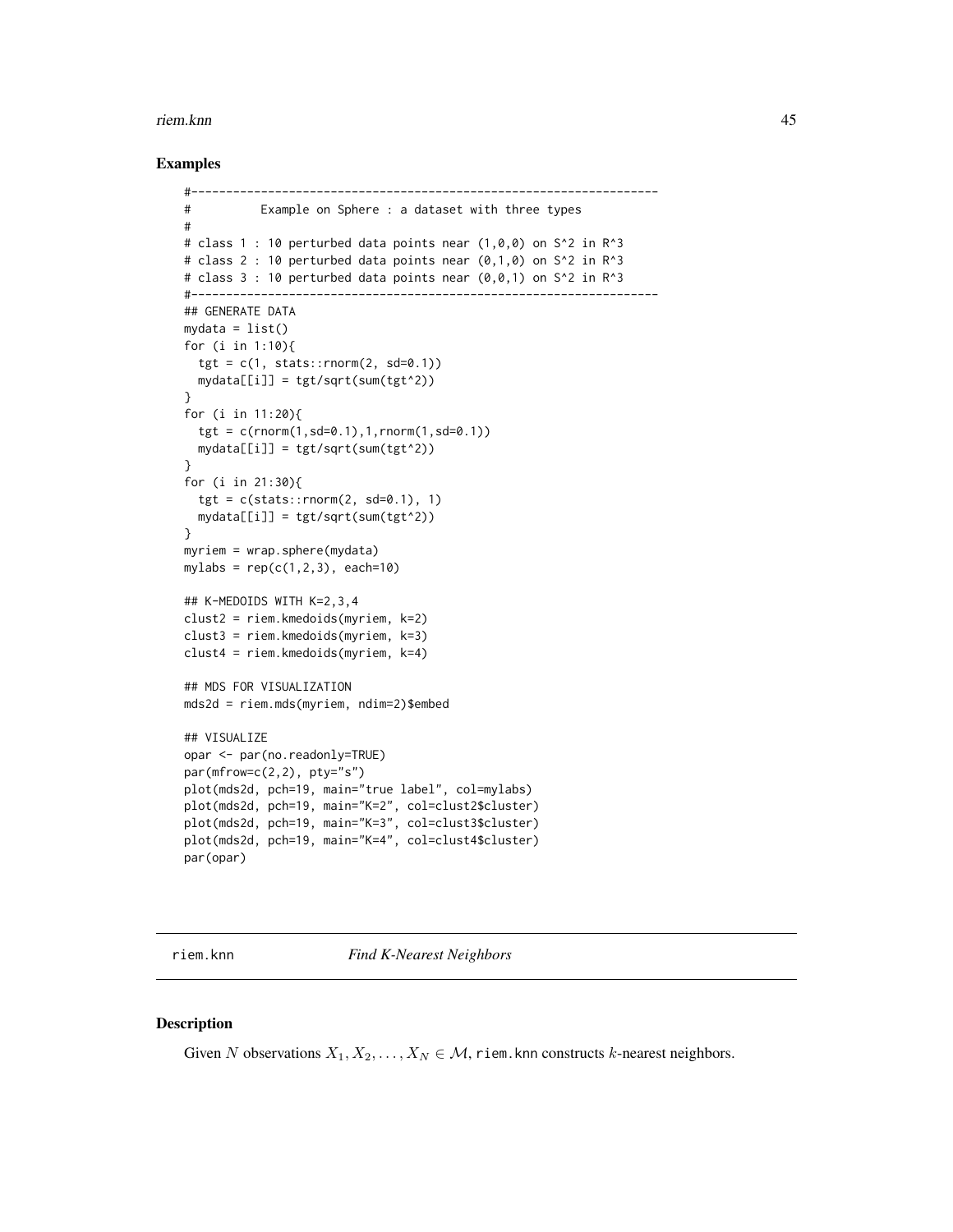```
riem.knn(riemobj, k = 2, geometry = c("intrinsic", "extrinsic"))
```
#### Arguments

| riemobi  | a S3 "riemdata" class for N manifold-valued data.                                                           |
|----------|-------------------------------------------------------------------------------------------------------------|
|          | the number of neighbors to find.                                                                            |
| geometry | (case-insensitive) name of geometry; either geodesic ("intrinsic") or embed-<br>ded ("extrinsic") geometry. |

## Value

a named list containing

**nn.idx** an  $(N \times k)$  neighborhood index matrix.

**nn.dists** an  $(N \times k)$  distances from a point to its neighbors.

```
#-------------------------------------------------------------------
# Example on Sphere : a dataset with three types
#
# * 10 perturbed data points near (1,0,0) on S^2 in R^3
# * 10 perturbed data points near (0,1,0) on S^2 in R^3
# * 10 perturbed data points near (0,0,1) on S^2 in R^3
#-------------------------------------------------------------------
## GENERATE DATA
mydata = list()for (i in 1:10){
  tgt = c(1, stats::rnorm(2, sd=0.1))mydata[[i]] = tgt/sqrt(sum(tgt^2))
}
for (i in 11:20){
  tgt = c(rnorm(1,sd=0.1),1,rnorm(1,sd=0.1))
  mydata[[i]] = tgt/sqrt(sum(tgt^2))
}
for (i in 21:30){
  tgt = c(stats::rnorm(2, sd=0.1), 1)mydata[[i]] = tgt/sqrt(sum(tgt^2))
}
myriem = wrap.sphere(mydata)
mylabs = rep(c(2,3,4), each=10)## K-NN CONSTRUCTION WITH K=5 & K=10
knn1 = riem.knn(myriem, k=5)knn2 = riem.knn(myriem, k=10)
## MDS FOR VISUALIZATION
embed2 = riem.mds(myriem, ndim=2)$embed
## VISUALIZE
```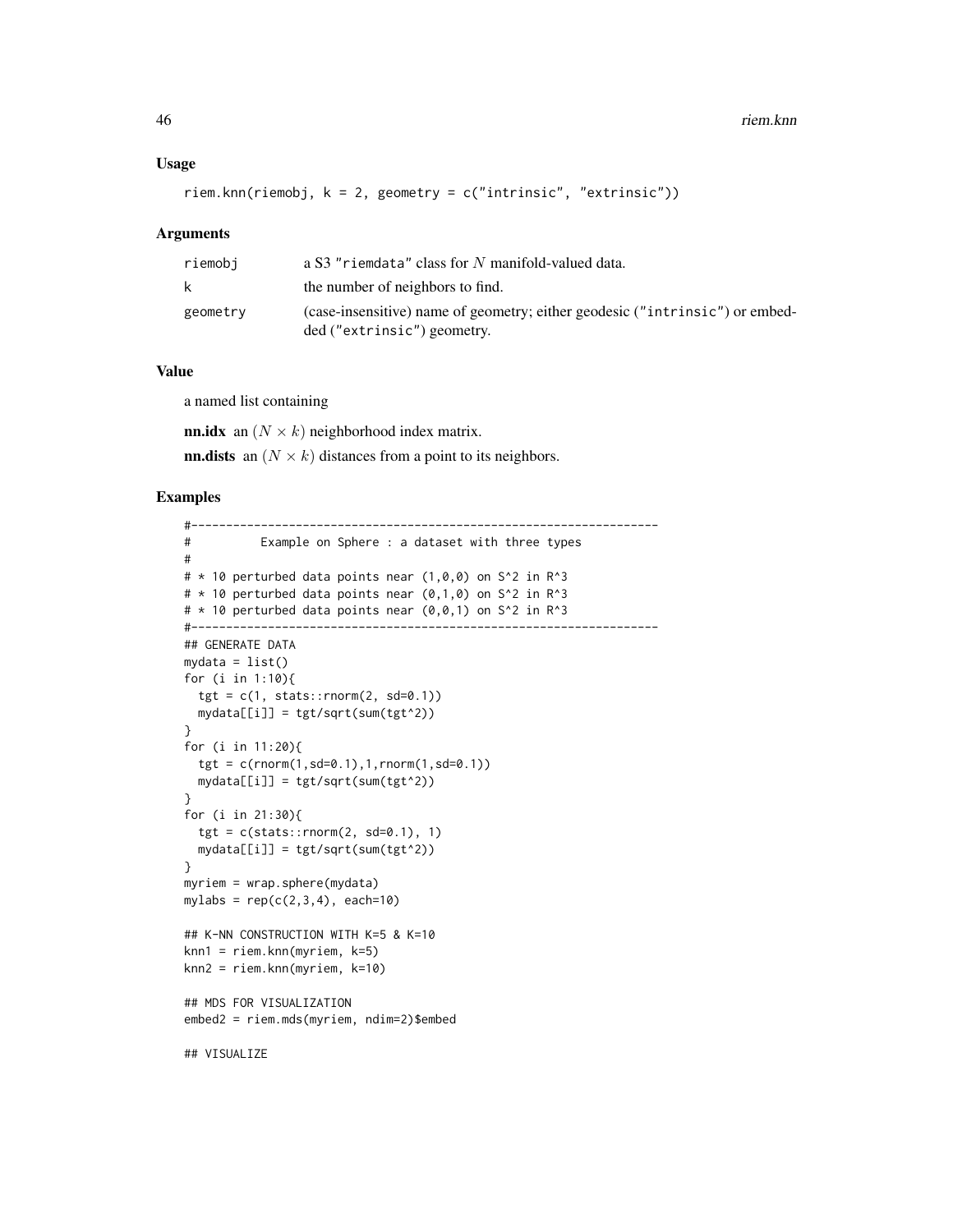#### riem.kpca 47

```
opar <- par(no.readonly=TRUE)
par(mfrow=c(1,2), pty="s")
plot(embed2, pch=19, main="knn with k=4", col=mylabs)
for (i in 1:30){
  for (j in 1:5){
    lines(embed2[c(i,knn1$nn.idx[i,j]),])
  }
}
plot(embed2, pch=19, main="knn with k=8", col=mylabs)
for (i in 1:30){
  for (j in 1:10){
    lines(embed2[c(i,knn2$nn.idx[i,j]),])
  }
}
par(opar)
```
riem.kpca *Kernel Principal Component Analysis*

## Description

Although the method of Kernel Principal Component Analysis (KPCA) was originally developed to visualize non-linearly distributed data in Euclidean space, we graft this to the case for manifolds where extrinsic geometry is explicitly available. The algorithm uses Gaussian kernel with

$$
K(X_i, X_j) = \exp\left(-\frac{d^2(X_i, X_j)}{2\sigma^2}\right)
$$

where  $\sigma$  is a bandwidth parameter and  $d(\cdot, \cdot)$  is an extrinsic distance defined on a specific manifold.

## Usage

```
riem.kpca(riemobj, ndim = 2, sigma = 1)
```
### Arguments

| riemobi | a S3 "riemdata" class for N manifold-valued data. |
|---------|---------------------------------------------------|
| ndim    | an integer-valued target dimension (default: 2).  |
| sigma   | the bandwidth parameter (default: 1).             |

### Value

a named list containing

embed an  $(N \times ndim)$  matrix whose rows are embedded observations. vars a length-N vector of eigenvalues from kernelized covariance matrix.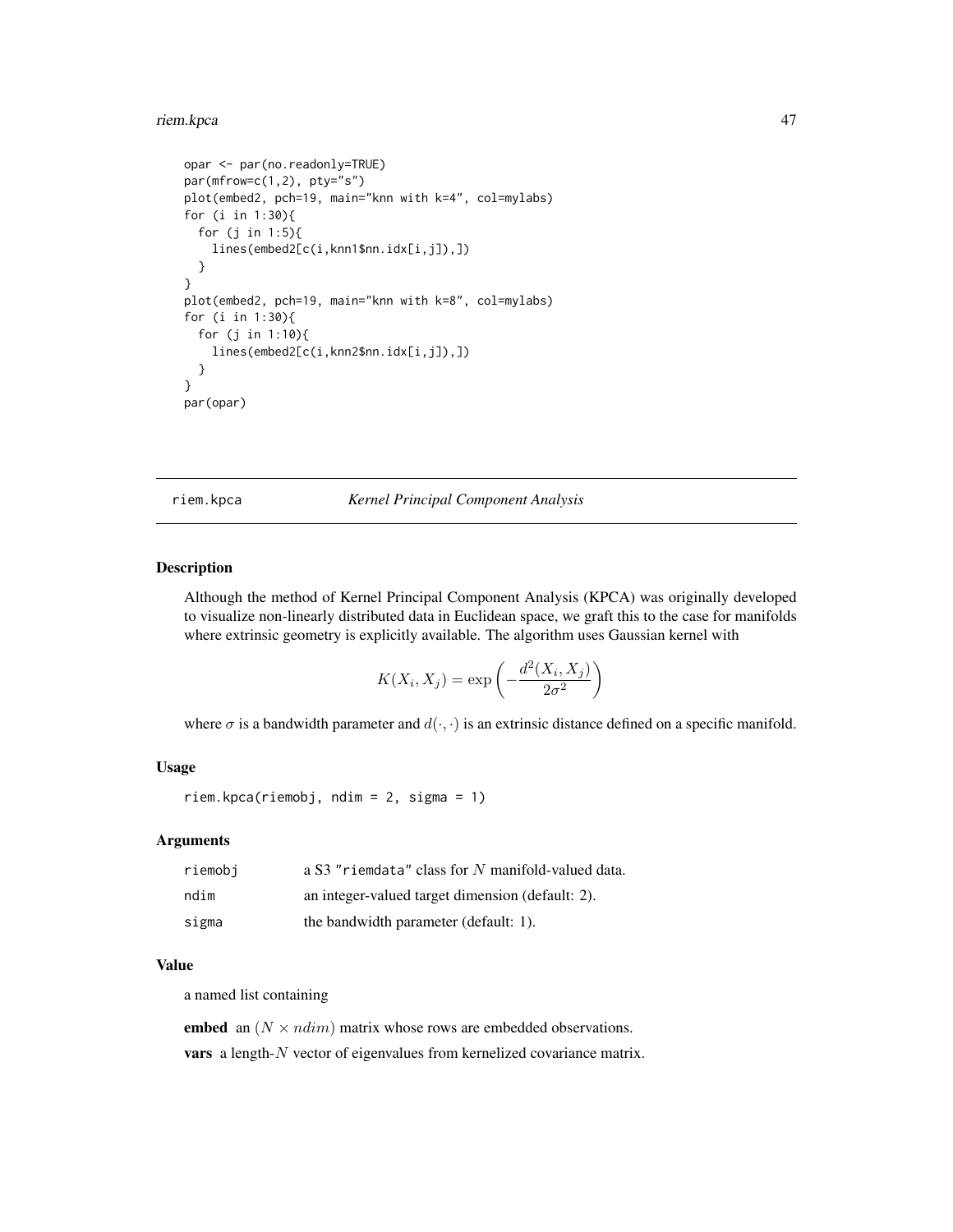### References

Schölkopf B, Smola A, Müller K (1997). "Kernel principal component analysis." In Goos G, Hartmanis J, van Leeuwen J, Gerstner W, Germond A, Hasler M, Nicoud J (eds.), *Artificial Neural Networks — ICANN'97*, volume 1327, 583–588. Springer Berlin Heidelberg, Berlin, Heidelberg. ISBN 978-3-540-63631-1 978-3-540-69620-9.

## Examples

```
#-------------------------------------------------------------------
# Example for Gorilla Skull Data : 'gorilla'
#-------------------------------------------------------------------
## PREPARE THE DATA
# Aggregate two classes into one set
data(gorilla)
mygorilla = array(0, c(8, 2, 59))for (i in 1:29){
 mygorilla[,,i] = gorilla$male[,,i]
}
for (i in 30:59){
 mygorilla[,,i] = gorilla$female[,,i-29]
}
gor.riem = wrap.landmark(mygorilla)
gor.labs = c(rep("red",29), rep("blue",30))
## APPLY KPCA WITH DIFFERENT KERNEL BANDWIDTHS
kpca1 = riem.kpca(gor.riem, sigma=0.01)
kpca2 = riem.kpca(gor.riem, sigma=1)
kpca3 = riem.kpca(gor.riem, sigma=100)
## VISUALIZE
opar <- par(no.readonly=TRUE)
par(mfrow=c(1,3), pty='s")plot(kpca1$embed, pch=19, col=gor.labs, main="sigma=1/100")
plot(kpca2$embed, pch=19, col=gor.labs, main="sigma=1")
plot(kpca3$embed, pch=19, col=gor.labs, main="sigma=100")
par(opar)
```
riem.m2skreg *Manifold-to-Scalar Kernel Regression*

#### Description

Given N observations  $X_1, X_2, \ldots, X_N \in \mathcal{M}$  and scalars  $y_1, y_2, \ldots, y_N \in \mathbb{R}$ , perform the Nadaraya-Watson kernel regression by

$$
\hat{m}_h(X) = \frac{\sum_{i=1}^n K\left(\frac{d(X,X_i)}{h}\right) y_i}{\sum_{i=1}^n K\left(\frac{d(X,X_i)}{h}\right)}
$$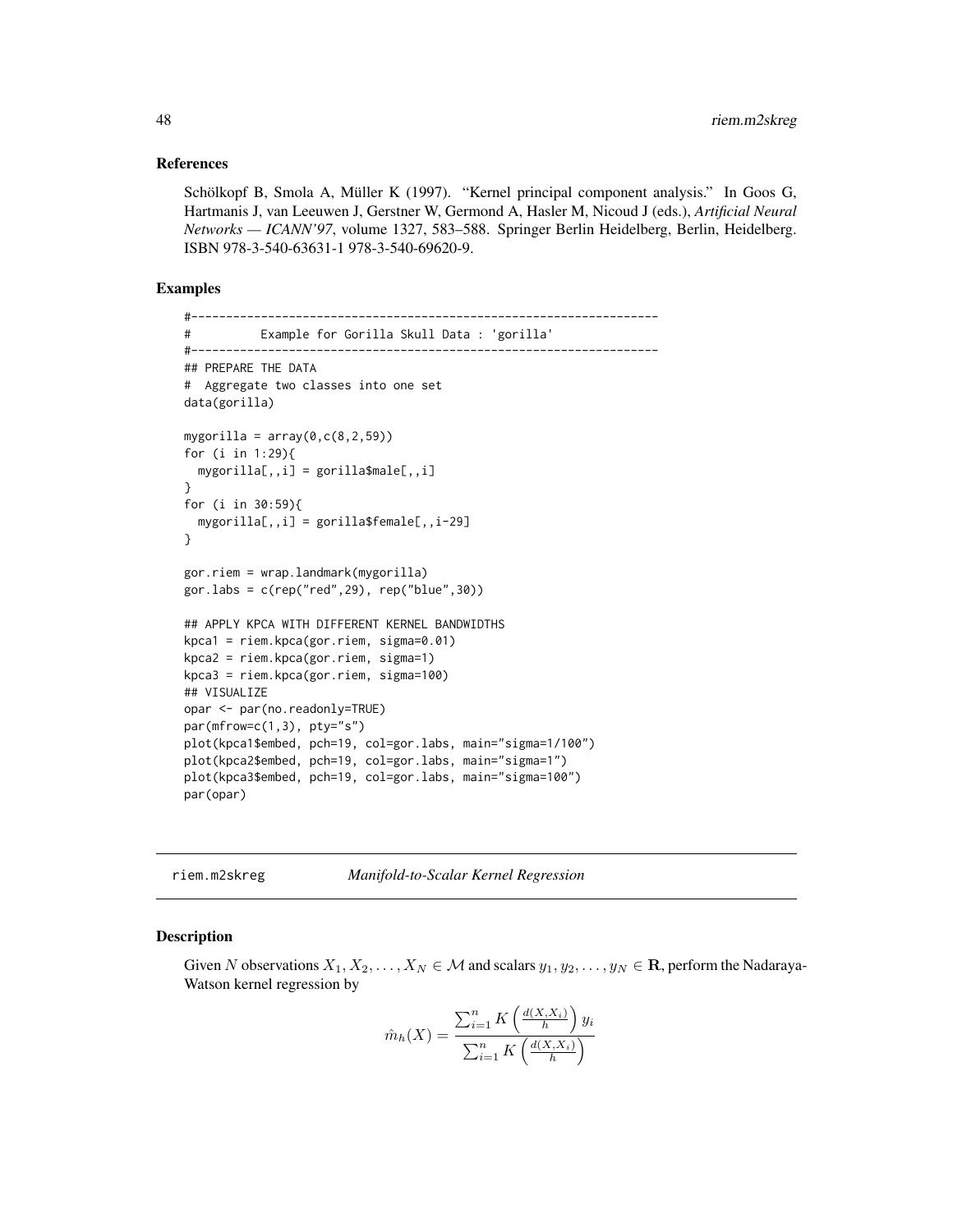# riem.m2skreg 49

where the Gaussian kernel is defined as

$$
K(x):=\frac{1}{\sqrt{2\pi}}\exp\left(-\frac{x^2}{2}\right)
$$

with the bandwidth parameter  $h > 0$  that controls the degree of smoothness.

## Usage

```
riem.m2skreg(
  riemobj,
 y,
 bandwidth = 0.5,
  geometry = c("intrinsic", "extrinsic")
)
```
# Arguments

| riemobi   | a S3 "riemdata" class for N manifold-valued data corresponding to $X_1, \ldots, X_N$ .                      |
|-----------|-------------------------------------------------------------------------------------------------------------|
| V.        | a length- $N$ vector of dependent variable values.                                                          |
| bandwidth | a nonnegative number that controls smoothness.                                                              |
| geometry  | (case-insensitive) name of geometry; either geodesic ("intrinsic") or embed-<br>ded ("extrinsic") geometry. |

## Value

a named list of S3 class m2skreg containing

ypred a length-N vector of smoothed responses.

bandwidth the bandwidth value that was originally provided, which is saved for future use. inputs a list containing both riemobj and y for future use.

```
#-------------------------------------------------------------------
# Example on Sphere S^2
#
# X : equi-space points from (0,0,1) to (0,1,0)# y : sin(x) with perturbation
#-------------------------------------------------------------------
# GENERATE DATA
npts = 100
nlev = 0.25thetas = seq(from=0, to=pi/2, length.out=npts)
Xstack = cbind(rep(0,npts), sin(thetas), cos(thetas))
Xriem = wrap.sphere(Xstack)
ytrue = sin(seq(from=0, to=2*pi, length.out=npts))
ynoise = ytrue + rnorm(npts, sd=nlev)
```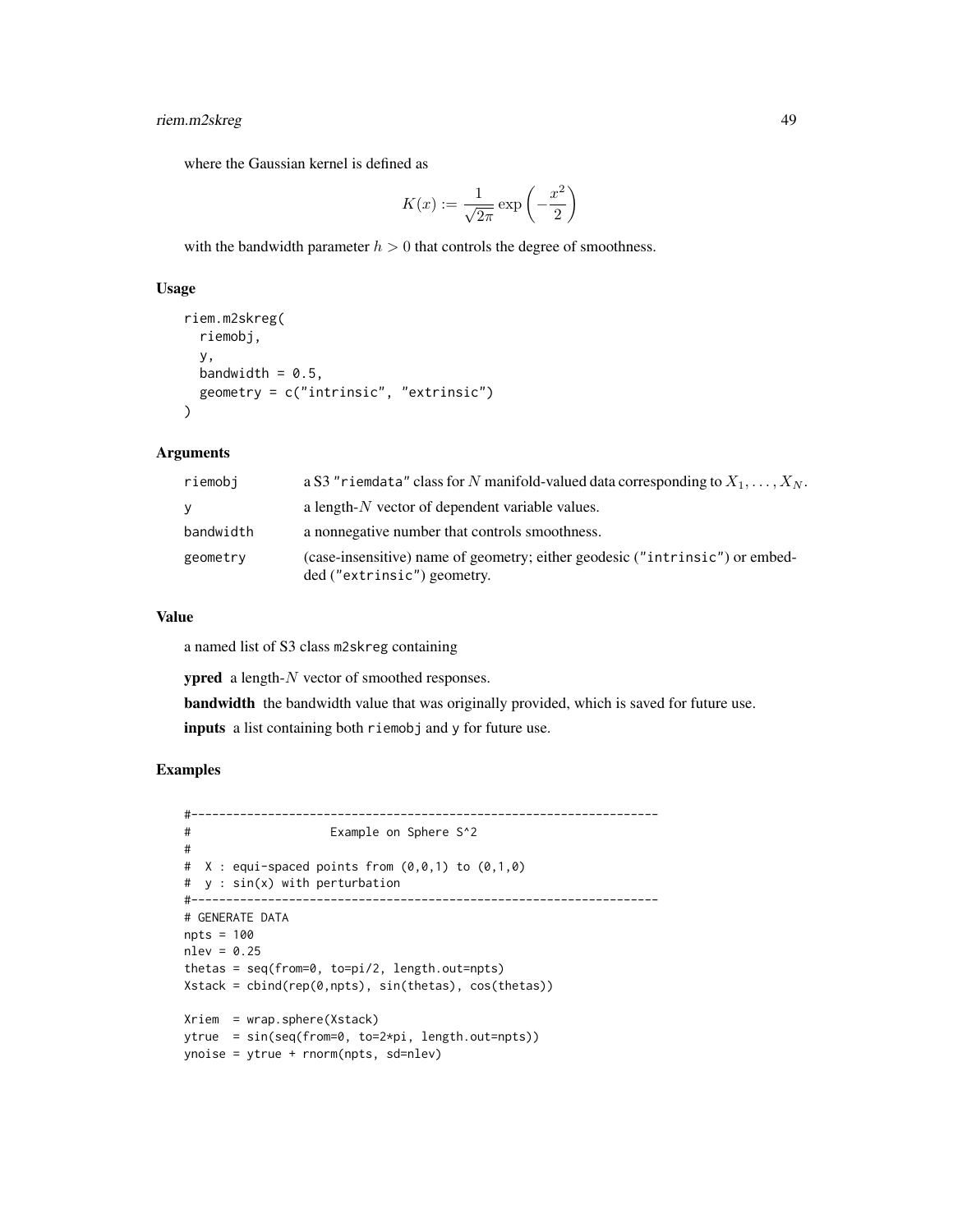```
# FIT WITH DIFFERENT BANDWIDTHS
fit1 = riem.m2skreg(Xriem, ynoise, bandwidth=0.001)
fit2 = riem.m2skreg(Xriem, ynoise, bandwidth=0.01)
fit3 = riem.m2skreg(Xriem, ynoise, bandwidth=0.1)
# VISUALIZE
xgrd <- 1:npts
opar <- par(no.readonly=TRUE)
par(mfrow=c(1,3))
plot(xgrd, fit1$ypred, pch=19, cex=0.5, "b", xlab="", ylim=c(-2,2), main="h=1e-3")
lines(xgrd, ytrue, col="red", lwd=1.5)
plot(xgrd, fit2$ypred, pch=19, cex=0.5, "b", xlab="", ylim=c(-2,2), main="h=1e-2")
lines(xgrd, ytrue, col="red", lwd=1.5)
plot(xgrd, fit3$ypred, pch=19, cex=0.5, "b", xlab="", ylim=c(-2,2), main="h=1e-1")
lines(xgrd, ytrue, col="red", lwd=1.5)
par(opar)
```
riem.m2skregCV *Manifold-to-Scalar Kernel Regression with K-Fold Cross Validation*

## Description

Manifold-to-Scalar Kernel Regression with K-Fold Cross Validation

## Usage

```
riem.m2skregCV(
 riemobj,
  y,
  bandwidths = seq(from = 0.01, to = 1, length.out = 10),
  geometry = c("intrinsic", "extrinsic"),
 kfold = 5\lambda
```
## Arguments

| riemobj    | a S3 "riemdata" class for N manifold-valued data corresponding to $X_1, \ldots, X_N$ .                      |
|------------|-------------------------------------------------------------------------------------------------------------|
| v          | a length- $N$ vector of dependent variable values.                                                          |
| bandwidths | a vector of nonnegative numbers that control smoothness.                                                    |
| geometry   | (case-insensitive) name of geometry; either geodesic ("intrinsic") or embed-<br>ded ("extrinsic") geometry. |
| kfold      | the number of folds for cross validation.                                                                   |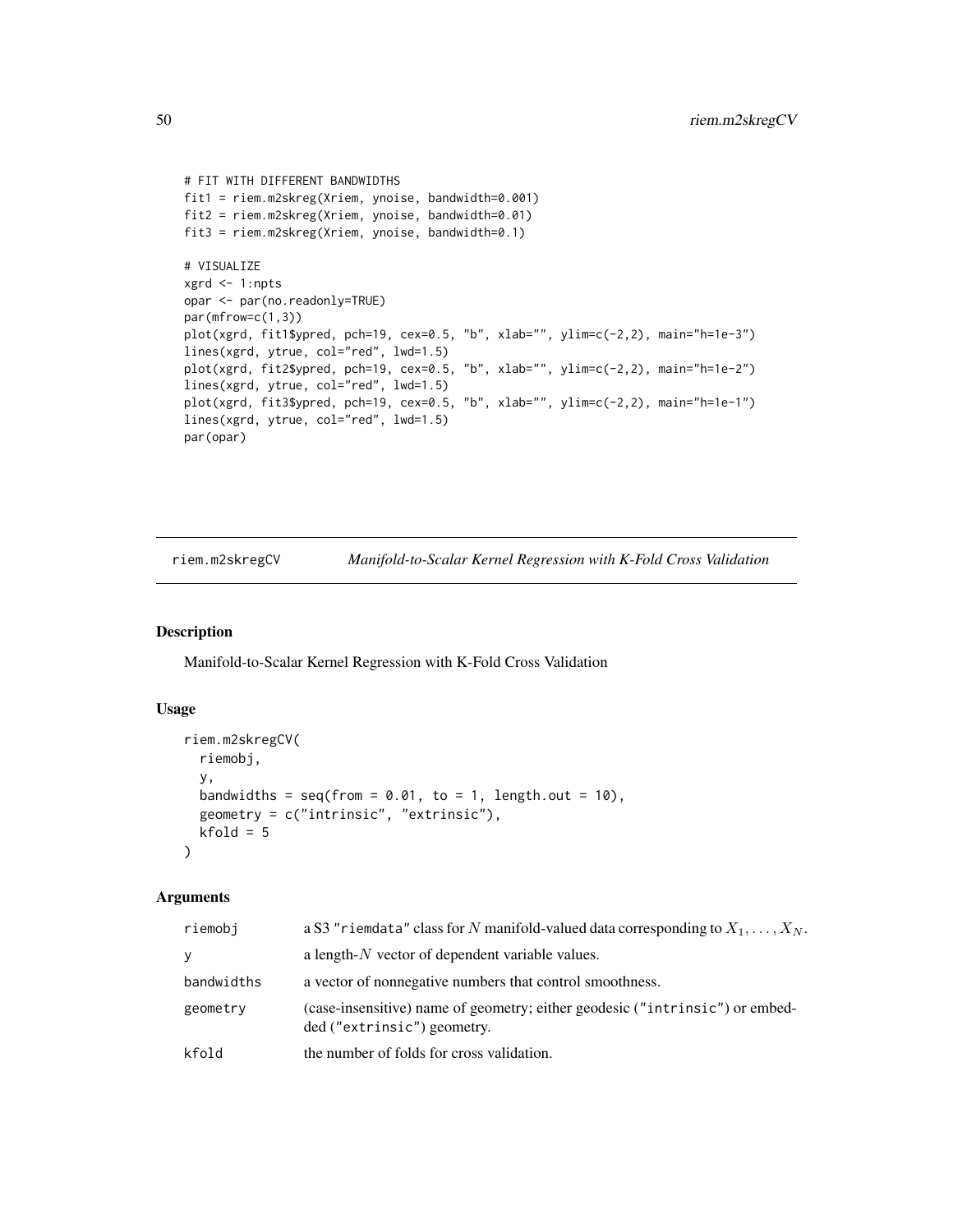#### riem.mds 51

## Value

a named list of S3 class m2skreg containing

ypred a length-N vector of optimal smoothed responses.

bandwidth the optimal bandwidth value.

inputs a list containing both riemobj and y for future use.

errors a matrix whose columns are bandwidths values and corresponding errors measure in SSE.

```
#-------------------------------------------------------------------
# Example on Sphere S^2
#
# X : equi-spaced points from (0,0,1) to (0,1,0)
# y : sin(x) with perturbation
#-------------------------------------------------------------------
# GENERATE DATA
set.seed(496)
npts = 100
nlev = 0.25thetas = seq(from=0, to=pi/2, length.out=npts)
Xstack = cbind(rep(0,npts), sin(thetas), cos(thetas))
Xriem = wrap.sphere(Xstack)
ytrue = sin(seq(from=0, to=2*pi, length.out=npts))
ynoise = ytrue + rnorm(npts, sd=nlev)
# FIT WITH 5-FOLD CV
cv\_band = (10 \text{~seq} (from=-4, to=-1, length.out=200))cv_fit = riem.m2skregCV(Xriem, ynoise, bandwidths=cv_band)
cv_err = cv_fit$errors
# VISUALIZE
opar <- par(no.readonly=TRUE)
par(mfrow=c(1,2))
plot(1:npts, cv_fit$ypred, pch=19, cex=0.5, "b", xlab="", main="optimal prediction")
lines(1:npts, ytrue, col="red", lwd=1.5)
plot(cv_err[,1], cv_err[,2], "b", pch=19, cex=0.5, main="5-fold CV errors",
     xlab="bandwidth", ylab="SSE")
abline(v=cv_fit$bandwidth, col="blue", lwd=1.5)
par(opar)
```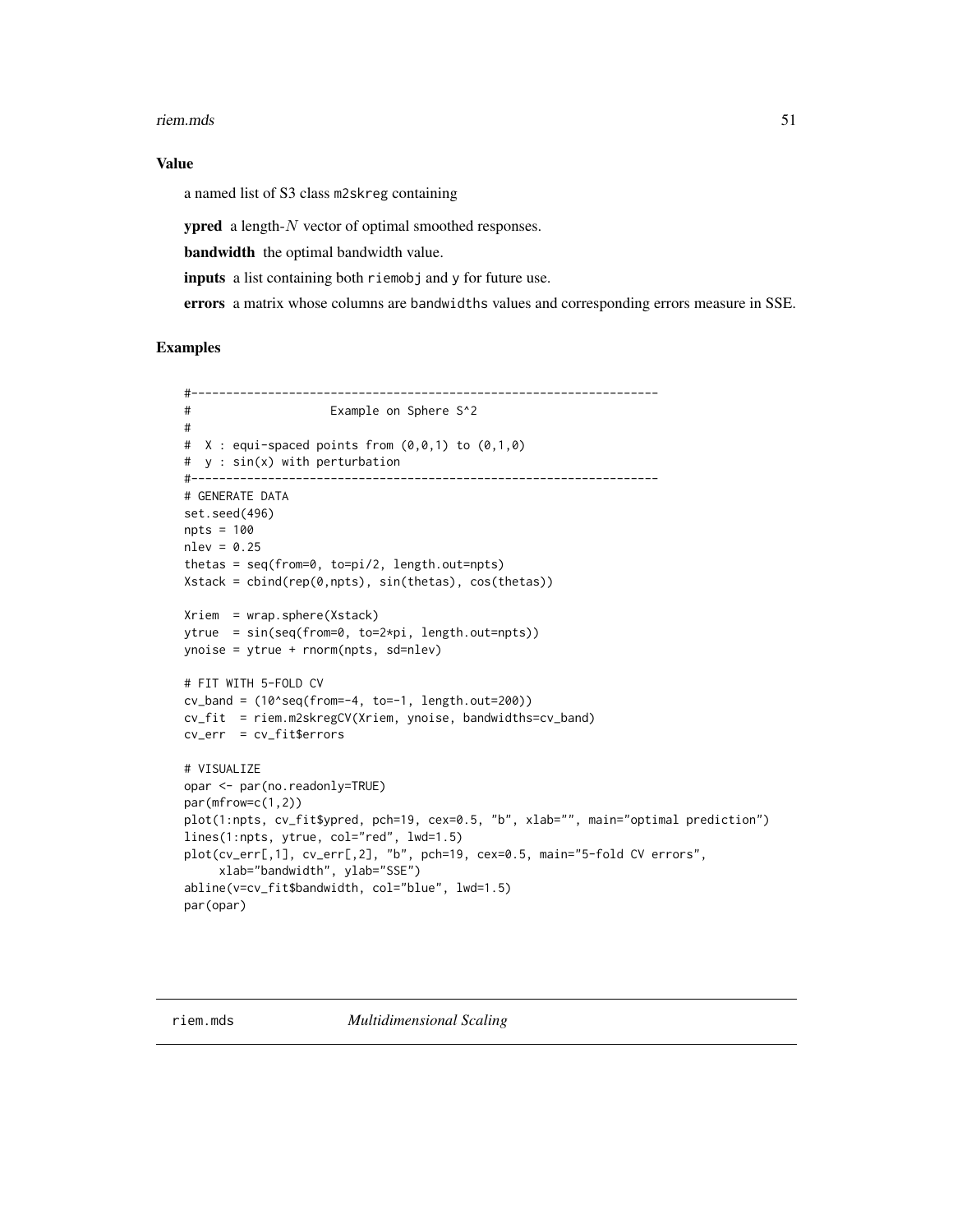### Description

Given N observations  $X_1, X_2, \ldots, X_N \in \mathcal{M}$ , apply multidimensional scaling to get low-dimensional embedding in Euclidean space. Usually, ndim=2,3 are chosen for visualization.

### Usage

```
riem.mds(riemobj, ndim = 2, geometry = c("intrinsic", "extrinsic"))
```
# Arguments

| riemobi  | a S3 "riemdata" class for N manifold-valued data.                                                           |
|----------|-------------------------------------------------------------------------------------------------------------|
| ndim     | an integer-valued target dimension (default: 2).                                                            |
| geometry | (case-insensitive) name of geometry; either geodesic ("intrinsic") or embed-<br>ded ("extrinsic") geometry. |

### Value

a named list containing

embed an  $(N \times ndim)$  matrix whose rows are embedded observations.

stress discrepancy between embedded and original distances as a measure of error.

#### References

Torgerson WS (1952). "Multidimensional scaling: I. Theory and method." *Psychometrika*, 17(4), 401–419. ISSN 0033-3123, 1860-0980.

```
#-------------------------------------------------------------------
# Example on Sphere : a dataset with three types
#
# 10 perturbed data points near (1,0,0) on S^2 in R^3
# 10 perturbed data points near (0,1,0) on S^2 in R^3# 10 perturbed data points near (0,0,1) on S^2 in R^3
#-------------------------------------------------------------------
## GENERATE DATA
mydata = list()for (i in 1:10){
  tgt = c(1, stats::rnorm(2, sd=0.1))mydata[[i]] = tgt/sqrt(sum(tgt^2))
}
for (i in 11:20){
  tgt = c(rnorm(1, sd=0.1), 1, rnorm(1, sd=0.1))mydata[[i]] = tgt/sqrt(sum(tgt^2))
}
for (i in 21:30){
  tgt = c(stats::rnorm(2, sd=0.1), 1)mydata[[i]] = tgt/sqrt(sum(tgt^2))
}
```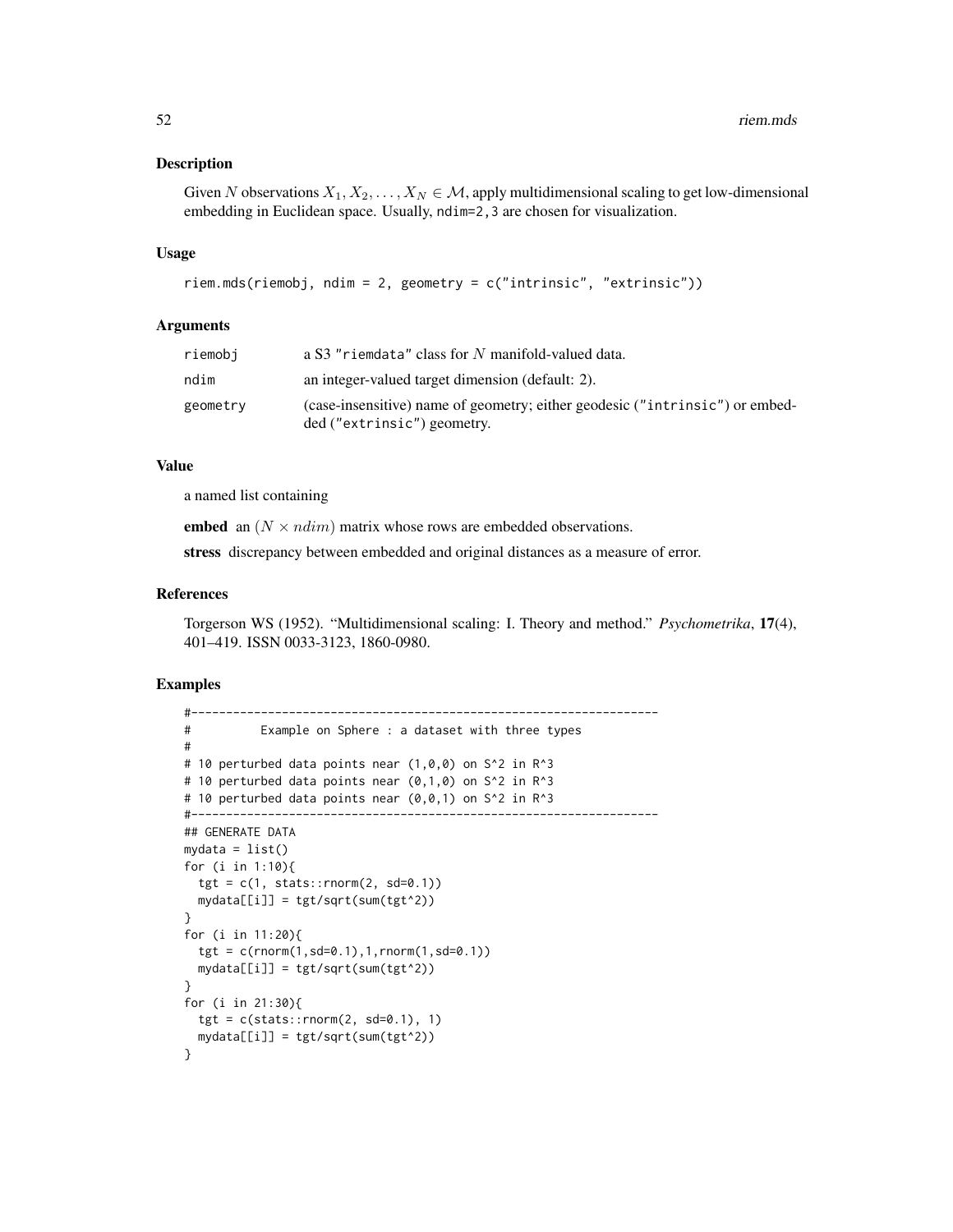#### riem.mean 53

```
myriem = wrap.sphere(mydata)
mylabs = rep(c(1, 2, 3), each=10)## MDS EMBEDDING WITH TWO GEOMETRIES
embed2int = riem.mds(myriem, geometry="intrinsic")$embed
embed2ext = riem.mds(myriem, geometry="extrinsic")$embed
## VISUALIZE
opar = par(no.readonly=TRUE)
par(mfrow=c(1,2), pty="s")plot(embed2int, main="intrinsic MDS", ylim=c(-2,2), col=mylabs, pch=19)
plot(embed2ext, main="extrinsic MDS", ylim=c(-2,2), col=mylabs, pch=19)
par(opar)
```
### riem.mean *Fréchet Mean and Variation*

#### Description

Given N observations  $X_1, X_2, \ldots, X_N \in \mathcal{M}$ , compute Fréchet mean and variation with respect to the geometry by minimizing

$$
\min_{x} \sum_{n=1}^{N} w_n \rho^2(x, x_n), \quad x \in \mathcal{M}
$$

where  $\rho(x, y)$  is a distance for two points  $x, y \in M$ . If non-uniform weights are given, normalized version of the mean is computed and if weight=NULL, it automatically sets equal weights ( $w_i$  =  $1/n$  for all observations.

## Usage

```
riem.mean(riemobj, weight = NULL, geometry = c("intrinsic", "extrinsic"), ...)
```
## Arguments

| riemobj    | a S3 "riemdata" class for N manifold-valued data.                                                                                |
|------------|----------------------------------------------------------------------------------------------------------------------------------|
| weight     | weight of observations; if NULL it assumes equal weights, or a nonnegative<br>length- $N$ vector that sums to 1 should be given. |
| geometry   | (case-insensitive) name of geometry; either geodesic ("intrinsic") or embed-<br>ded ("extrinsic") geometry.                      |
| $\ddots$ . | extra parameters including                                                                                                       |
|            | <b>maxiter</b> maximum number of iterations to be run (default:50).                                                              |
|            | <b>eps</b> tolerance level for stopping criterion (default: 1e-5).                                                               |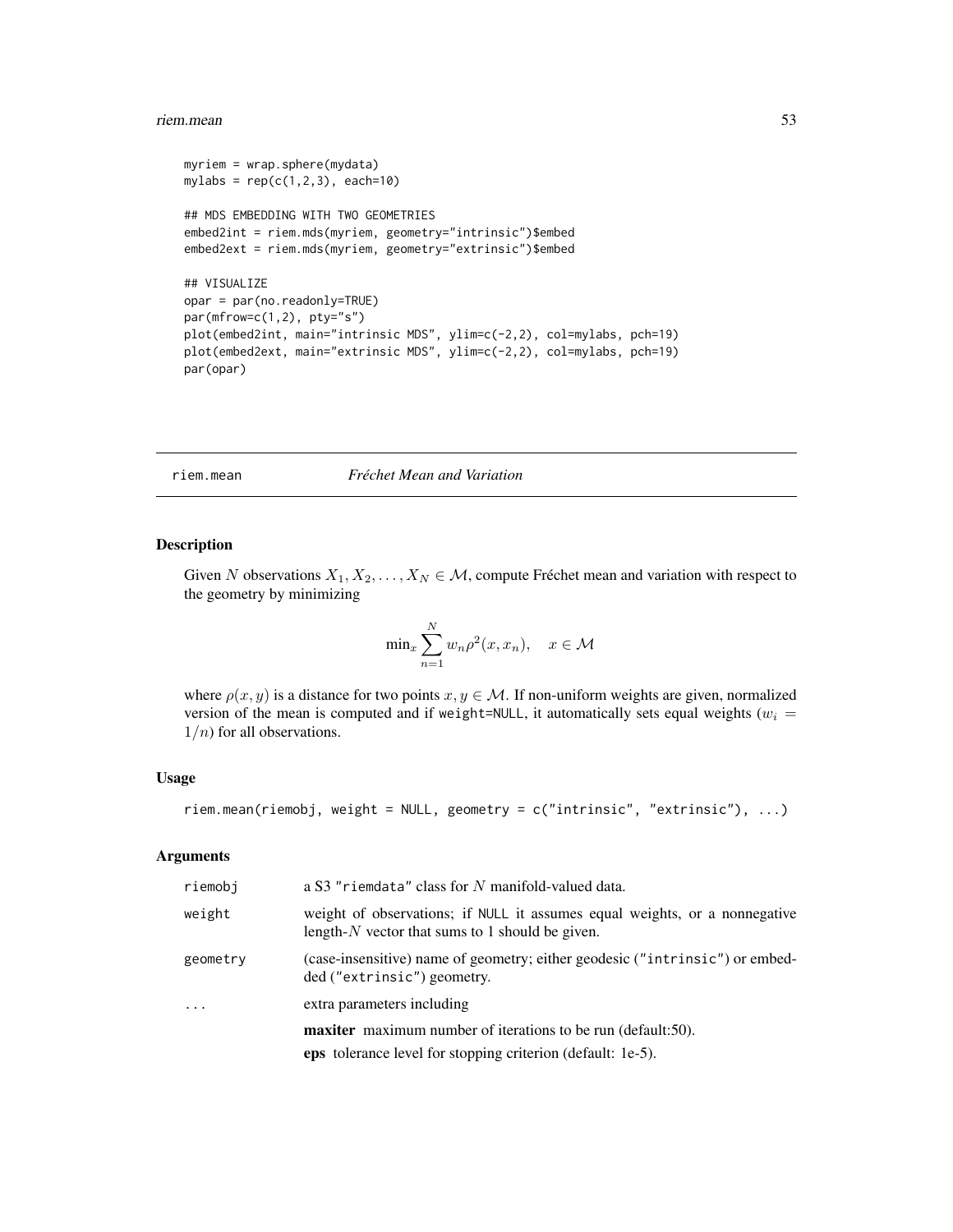#### Value

a named list containing

**mean** a mean matrix on  $M$ .

variation sum of (weighted) squared distances.

## Examples

```
#-------------------------------------------------------------------
# Example on Sphere : points near (0,1) on S^1 in R^2
#-------------------------------------------------------------------
## GENERATE DATA
ndata = 50mydat = array(0,c(ndata,2))
for (i in 1:ndata){
  tgt = c(stats::rnorm(1, sd=2), 1)mydat[i,] = tyt/sqrt(sum(tgt^2))}
myriem = wrap.sphere(mydat)
## COMPUTE TWO MEANS
mean.int = as.vector(riem.mean(myriem, geometry="intrinsic")$mean)
mean.ext = as.vector(riem.mean(myriem, geometry="extrinsic")$mean)
## VISUALIZE
opar <- par(no.readonly=TRUE)
plot(mydat[,1], mydat[,2], pch=19, xlim=c(-1.1,1.1), ylim=c(0,1.1),
     main="BLUE-extrinsic vs RED-intrinsic")
arrows(x0=0,y0=0,x1=mean.int[1],y1=mean.int[2],col="red")
arrows(x0=0,y0=0,x1=mean.ext[1],y1=mean.ext[2],col="blue")
par(opar)
```
riem.median *Fréchet Median and Variation*

### Description

Given N observations  $X_1, X_2, \ldots, X_N \in \mathcal{M}$ , compute Fréchet median and variation with respect to the geometry by minimizing

$$
\min_x \sum_{n=1}^N w_n \rho(x, x_n), \quad x \in \mathcal{M}
$$

where  $\rho(x, y)$  is a distance for two points  $x, y \in M$ . If non-uniform weights are given, normalized version of the mean is computed and if weight=NULL, it automatically sets equal weights for all observations.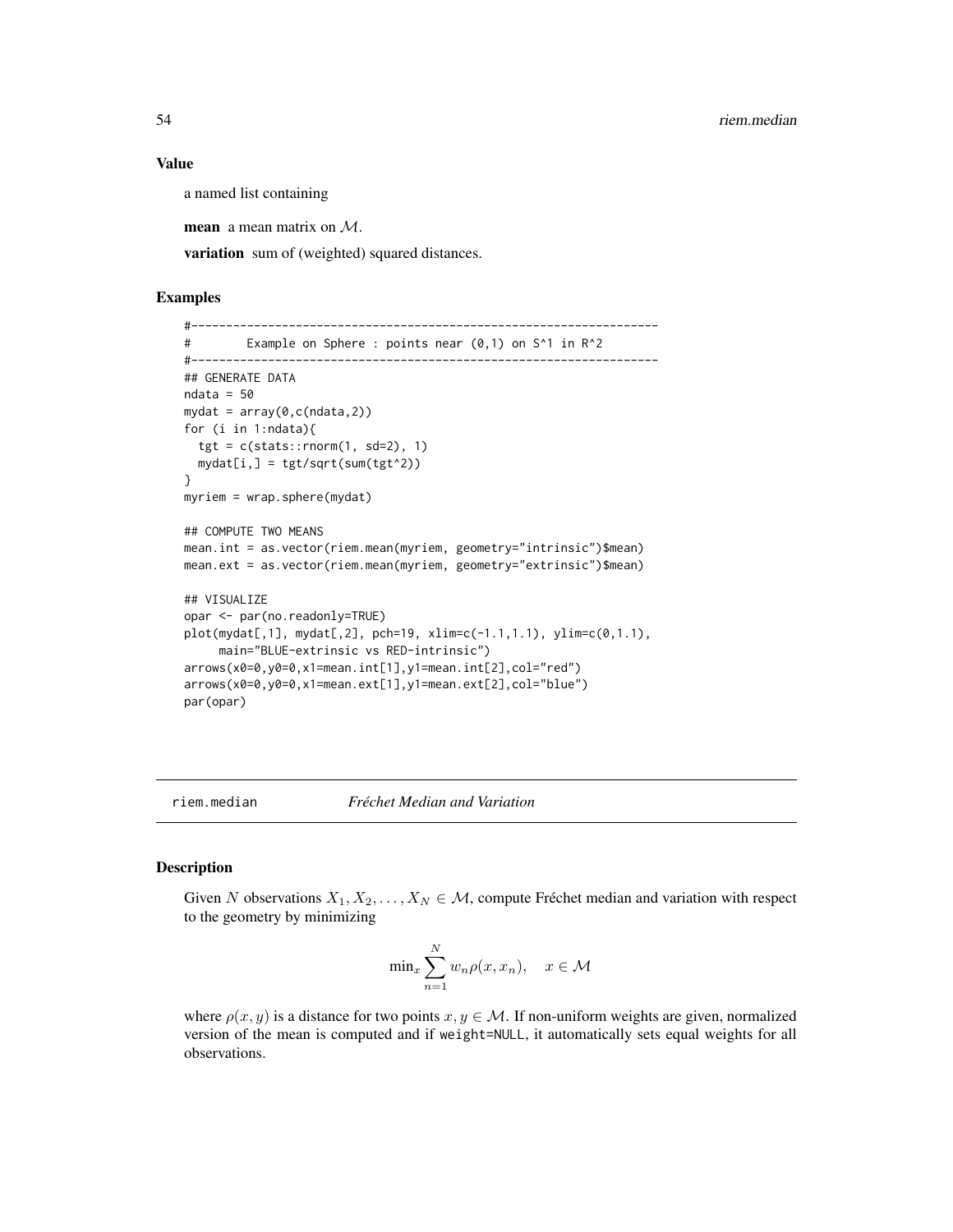#### riem.median 55

## Usage

```
riem.median(
  riemobj,
  weight = NULL,geometry = c("intrinsic", "extrinsic"),
  ...
\mathcal{L}
```
### Arguments

| riemobi  | a S3 "riemdata" class for N manifold-valued data.                                                                                |
|----------|----------------------------------------------------------------------------------------------------------------------------------|
| weight   | weight of observations; if NULL it assumes equal weights, or a nonnegative<br>length- $N$ vector that sums to 1 should be given. |
| geometry | (case-insensitive) name of geometry; either geodesic ("intrinsic") or embed-<br>ded ("extrinsic") geometry.                      |
| $\cdots$ | extra parameters including                                                                                                       |
|          | <b>maxiter</b> maximum number of iterations to be run (default:50).                                                              |
|          | eps tolerance level for stopping criterion (default: 1e-5).                                                                      |

## Value

a named list containing

median a median matrix on M.

variation sum of (weighted) distances.

```
#-------------------------------------------------------------------
# Example on Sphere : points near (0,1) on S^1 in R^2
#-------------------------------------------------------------------
## GENERATE DATA
ndata = 50mydat = array(0, c(ndata, 2))for (i in 1:ndata){
  tgt = c(stats::rnorm(1, sd=2), 1)mydat[i,] = ty/sqrt(sum(tgt^2))}
myriem = wrap.sphere(mydat)
## COMPUTE TWO MEANS
med.int = as.vector(riem.median(myriem, geometry="intrinsic")$median)
med.ext = as.vector(riem.median(myriem, geometry="extrinsic")$median)
## VISUALIZE
opar <- par(no.readonly=TRUE)
plot(mydat[,1], mydat[,2], pch=19, xlim=c(-1.1,1.1), ylim=c(0,1.1),
     main="BLUE-extrinsic vs RED-intrinsic")
arrows(x0=0,y0=0,x1=med.int[1],y1=med.int[2],col="red")
```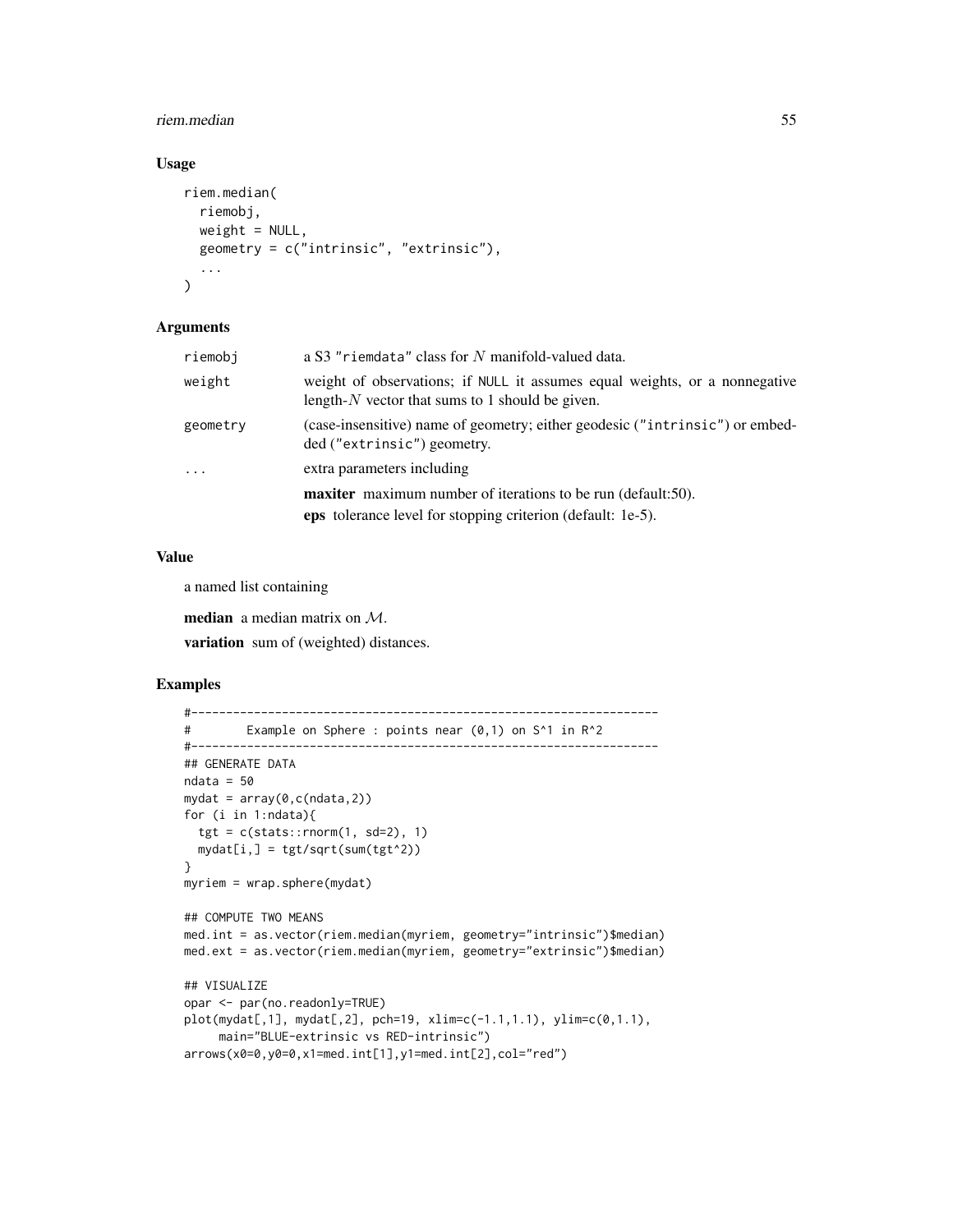```
arrows(x0=0,y0=0,x1=med.ext[1],y1=med.ext[2],col="blue")
par(opar)
```
riem.nmshift *Nonlinear Mean Shift*

## Description

Given N observations  $X_1, X_2, \ldots, X_N \in \mathcal{M}$ , perform clustering of the data based on the nonlinear mean shift algorithm. Gaussian kernel is used with the bandwidth  $h$  as of

$$
G(x_i, x_j) \propto \exp\left(-\frac{\rho^2(x_i, x_j)}{h^2}\right)
$$

where  $\rho(x, y)$  is geodesic distance between two points  $x, y \in M$ . Numerically, some of the limiting points that collapse into the same cluster are not exact. For such purpose, we require maxk parameter to search the optimal number of clusters based on  $k$ -medoids clustering algorithm in conjunction with silhouette criterion.

### Usage

```
riem.nmshift(riemobj, h = 1, maxk = 5, maxiter = 50, eps = 1e-05)
```
#### Arguments

| riemobj | a S3 "riemdata" class for N manifold-valued data.                         |
|---------|---------------------------------------------------------------------------|
| h.      | bandwidth parameter. The larger the $h$ is, the more blurring is applied. |
| maxk    | maximum number of clusters to determine the optimal number of clusters.   |
| maxiter | maximum number of iterations to be run.                                   |
| eps     | tolerance level for stopping criterion.                                   |

## Value

a named list containing

**distance** an  $(N \times N)$  distance between modes corresponding to each data point.

cluster a length-N vector of class labels.

## References

Subbarao R, Meer P (2009). "Nonlinear Mean Shift over Riemannian Manifolds." *International Journal of Computer Vision*, 84(1), 1–20. ISSN 0920-5691, 1573-1405.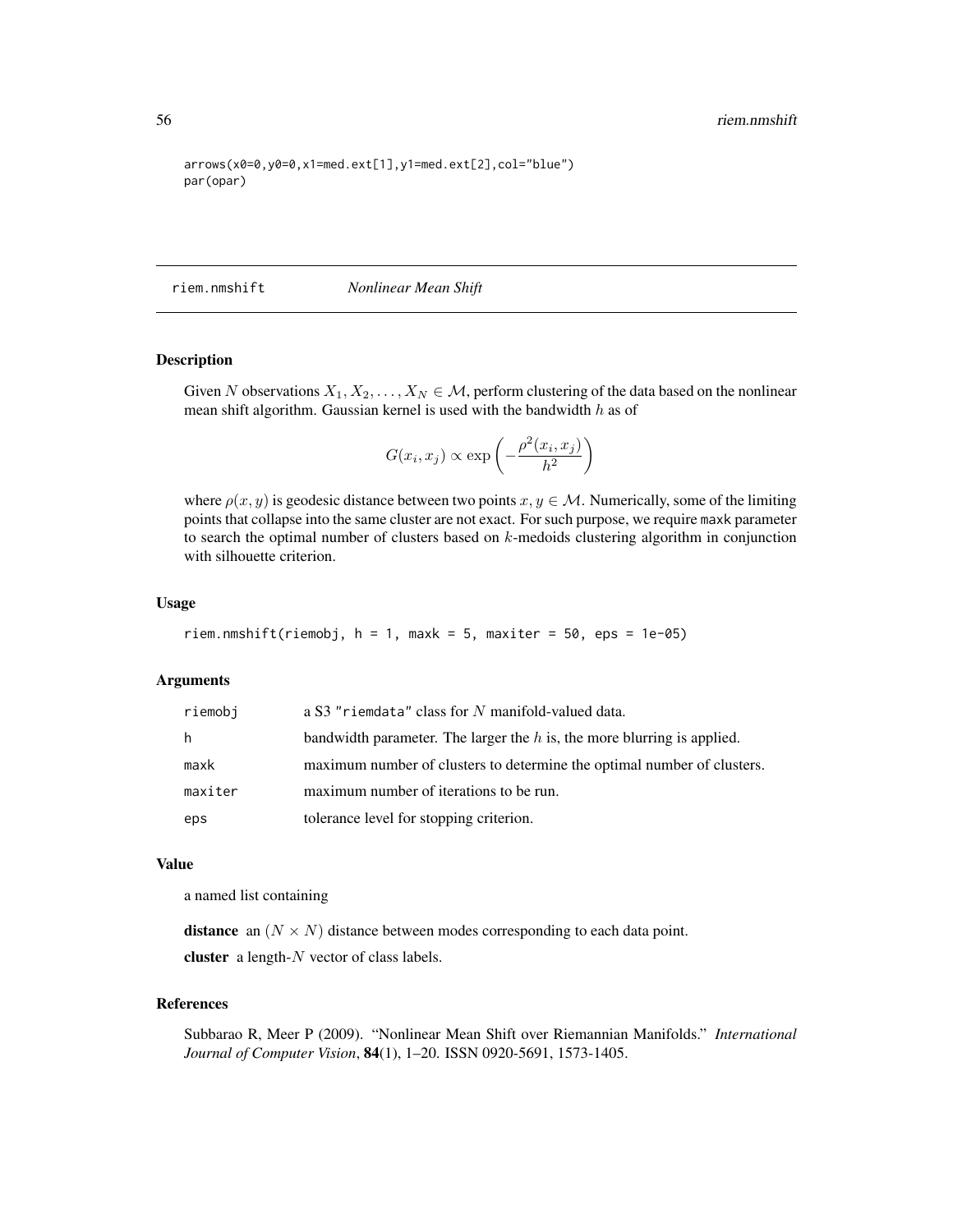#### riem.pdist 57

## Examples

```
#-------------------------------------------------------------------
# Example on Sphere : a dataset with three types
#
# class 1 : 10 perturbed data points near (1,0,0) on S<sup>^2</sup> in R<sup>^3</sup>
# class 2 : 10 perturbed data points near (0,1,0) on S^2 in R^3
# class 3 : 10 perturbed data points near (0,0,1) on S^2 in R<sup>o</sup>3
#-------------------------------------------------------------------
## GENERATE DATA
set.seed(496)
ndata = 10mydata = list()for (i in 1:ndata){
  tgt = c(1, stats::rnorm(2, sd=0.1))mydata[[i]] = tgt/sqrt(sum(tgt^2))}
for (i in (ndata+1):(2*ndata)){
  tgt = c(rnorm(1, sd=0.1), 1, rnorm(1, sd=0.1))mydata[[i]] = tgt/sqrt(sum(tgt^2))
}
for (i in ((2*ndata)+1):(3*ndata)){
  tgt = c(stats::rnorm(2, sd=0.1), 1)mydata[[i]] = tgt/sqrt(sum(tgt^2))
}
myriem = wrap.sphere(mydata)
mylabs = rep(c(1,2,3), each=ndata)## RUN NONLINEAR MEANSHIFT FOR DIFFERENT 'h' VALUES
run1 = riem.nmshift(myriem, maxk=10, h=0.1)
run2 = riem.nmshift(myriem, maxk=10, h=1)
run3 = riem.nmshift(myriem, maxk=10, h=10)
## MDS FOR VISUALIZATION
mds2d = riem.mds(myriem, ndim=2)$embed
## VISUALIZE
opar <- par(no.readonly=TRUE)
par(mfrow=c(2,3), pty="s")
plot(mds2d, pch=19, main="label : h=0.1", col=run1$cluster)
plot(mds2d, pch=19, main="label : h=1", col=run2$cluster)
plot(mds2d, pch=19, main="label : h=10", col=run3$cluster)
image(run1$distance[,30:1], axes=FALSE, main="distance : h=0.1")
image(run2$distance[,30:1], axes=FALSE, main="distance : h=1")
image(run3$distance[,30:1], axes=FALSE, main="distance : h=10")
par(opar)
```
riem.pdist *Compute Pairwise Distances for Data*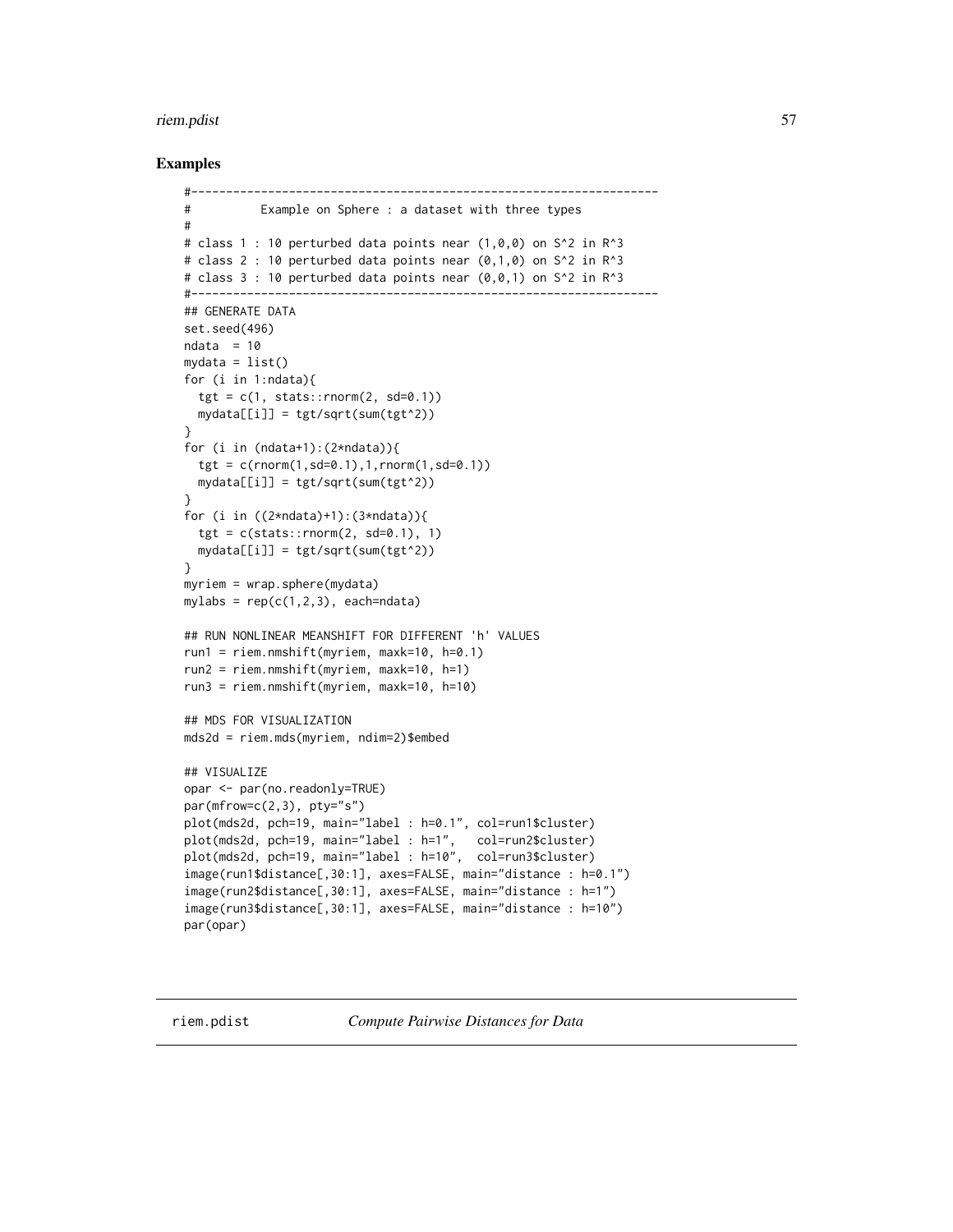### Description

Given N observations  $X_1, X_2, \ldots, X_N \in \mathcal{M}$ , compute pairwise distances.

### Usage

```
riem.pdist(riemobj, geometry = c("intrinsic", "extrinsic"), as.dist = FALSE)
```
### Arguments

| riemobi  | a S3 "riemdata" class for N manifold-valued data.                             |
|----------|-------------------------------------------------------------------------------|
| geometry | (case-insensitive) name of geometry; either geodesic ("intrinsic") or embed-  |
|          | ded ("extrinsic") in geometry                                                 |
| as.dist  | logical; if TRUE, it returns dist object, else it returns a symmetric matrix. |

## Value

a S3 dist object or  $(N \times N)$  symmetric matrix of pairwise distances according to as dist parameter.

```
#-------------------------------------------------------------------
# Example on Sphere : a dataset with two types
#
# group1 : perturbed data points near (0,0,1) on S^2 in R^3
# group2 : perturbed data points near (1,0,0) on S^2 in R^3
#-------------------------------------------------------------------
## GENERATE DATA
mydata = list()sdval = 0.1for (i in 1:10){
 tgt = c(stat::rnorm(2, sd=sdval), 1)mydata[[i]] = tgt/sqrt(sum(tgt^2))
}
for (i in 11:20){
 tgt = c(1, stats::rnorm(2, sd=sdval))mydata[[i]] = tgt/sqrt(sum(tgt^2))
}
myriem = wrap.sphere(mydata)
## COMPARE TWO DISTANCES
dint = riem.pdist(myriem, geometry="intrinsic", as.dist=FALSE)
dext = riem.pdist(myriem, geometry="extrinsic", as.dist=FALSE)
## VISUALIZE
opar = par(no.readonly=TRUE)
par(mfrow=c(1,2), pty="s")
image(dint[,nrow(dint):1], main="intrinsic", axes=FALSE)
image(dext[,nrow(dext):1], main="extrinsic", axes=FALSE)
par(opar)
```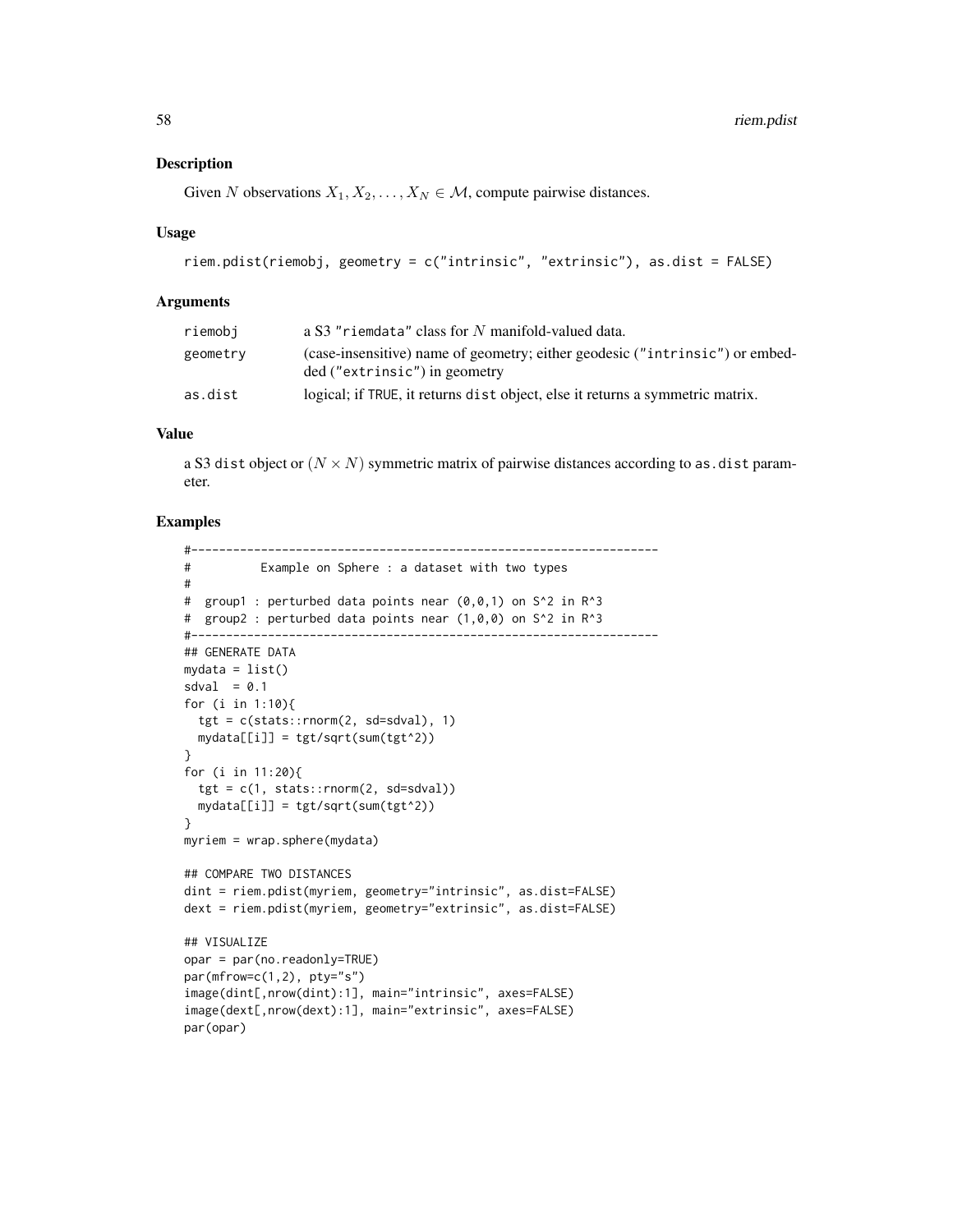## Description

Given M observations  $X_1, X_2, \ldots, X_M \in \mathcal{M}$  and N observations  $Y_1, Y_2, \ldots, Y_N \in \mathcal{M}$ , compute pairwise distances between two sets' elements.

## Usage

```
riem.pdist2(riemobj1, riemobj2, geometry = c("intrinsic", "extrinsic"))
```
### Arguments

| riemobj1 | a S3 "riemdata" class for M manifold-valued data.                                                           |
|----------|-------------------------------------------------------------------------------------------------------------|
| riemobj2 | a S3 "riemdata" class for N manifold-valued data.                                                           |
| geometry | (case-insensitive) name of geometry; either geodesic ("intrinsic") or embed-<br>ded ("extrinsic") geometry. |

## Value

an  $(M \times N)$  matrix of distances.

```
#-------------------------------------------------------------------
# Example on Sphere : a dataset with two types
#
# group1 : 10 perturbed data points near (0,0,1) on S^2 in R^3
# group2 : 10 perturbed data points near (1,0,0) on S^2 in R^3
# 10 perturbed data points near (0,1,0) on S^2 in R^3
# 10 perturbed data points near (0,0,1) on S^2 in R^3
#-------------------------------------------------------------------
## GENERATE DATA
mydata1 = list()mydata2 = list()for (i in 1:10){
 tgt = c(stats::rnorm(2, sd=0.1), 1)mydata1[[i]] = tgt/sqrt(sum(tgt^2))
}
for (i in 1:10){
 tgt = c(1, stats::rnorm(2, sd=0.1))mydata2[[i]] = tgt/sqrt(sum(tgt^2))
}
for (i in 11:20){
 tgt = c(rnorm(1, sd=0.1), 1, rnorm(1, sd=0.1))mydata2[[i]] = tgt/sqrt(sum(tgt^2))
}
```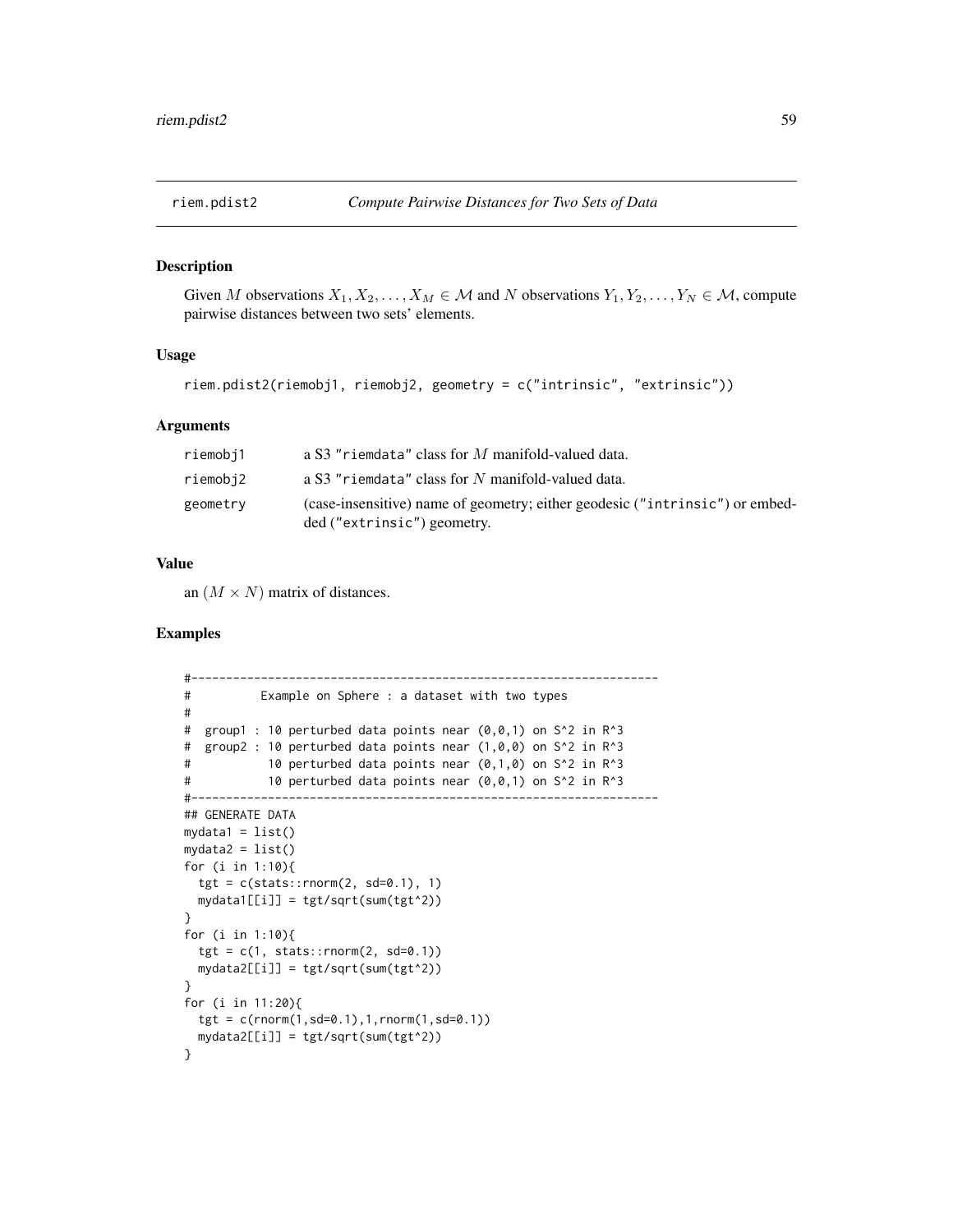```
for (i in 21:30){
  tgt = c(stats::rnorm(2, sd=0.1), 1)mydata2[[i]] = tgt/sqrt(sum(tgt^2))
}
myriem1 = wrap.sphere(mydata1)
myriem2 = wrap.sphere(mydata2)
## COMPARE TWO DISTANCES
dint = riem.pdist2(myriem1, myriem2, geometry="intrinsic")
dext = riem.pdist2(myriem1, myriem2, geometry="extrinsic")
## VISUALIZE
opar = par(no.readonly=TRUE)
par(mfrow=c(1,2))
image(dint[nrow(dint):1,], main="intrinsic", axes=FALSE)
image(dext[nrow(dext):1,], main="extrinsic", axes=FALSE)
par(opar)
```
riem.pga *Principal Geodesic Analysis*

#### Description

Given N observations  $X_1, X_2, \ldots, X_N \in \mathcal{M}$ , Principal Geodesic Analysis (PGA) finds a lowdimensional embedding by decomposing 2nd-order information in tangent space at an intrinsic mean of the data.

## Usage

riem.pga(riemobj, ndim = 2)

#### Arguments

| riemobi | a S3 "riemdata" class for N manifold-valued data. |
|---------|---------------------------------------------------|
| ndim    | an integer-valued target dimension.               |

## Value

a named list containing

center an intrinsic mean in a matrix representation form.

embed an  $(N \times ndim)$  matrix whose rows are embedded observations.

## References

Fletcher PT, Lu C, Pizer SM, Joshi S (2004). "Principal Geodesic Analysis for the Study of Nonlinear Statistics of Shape." *IEEE Transactions on Medical Imaging*, 23(8), 995–1005. ISSN 0278- 0062.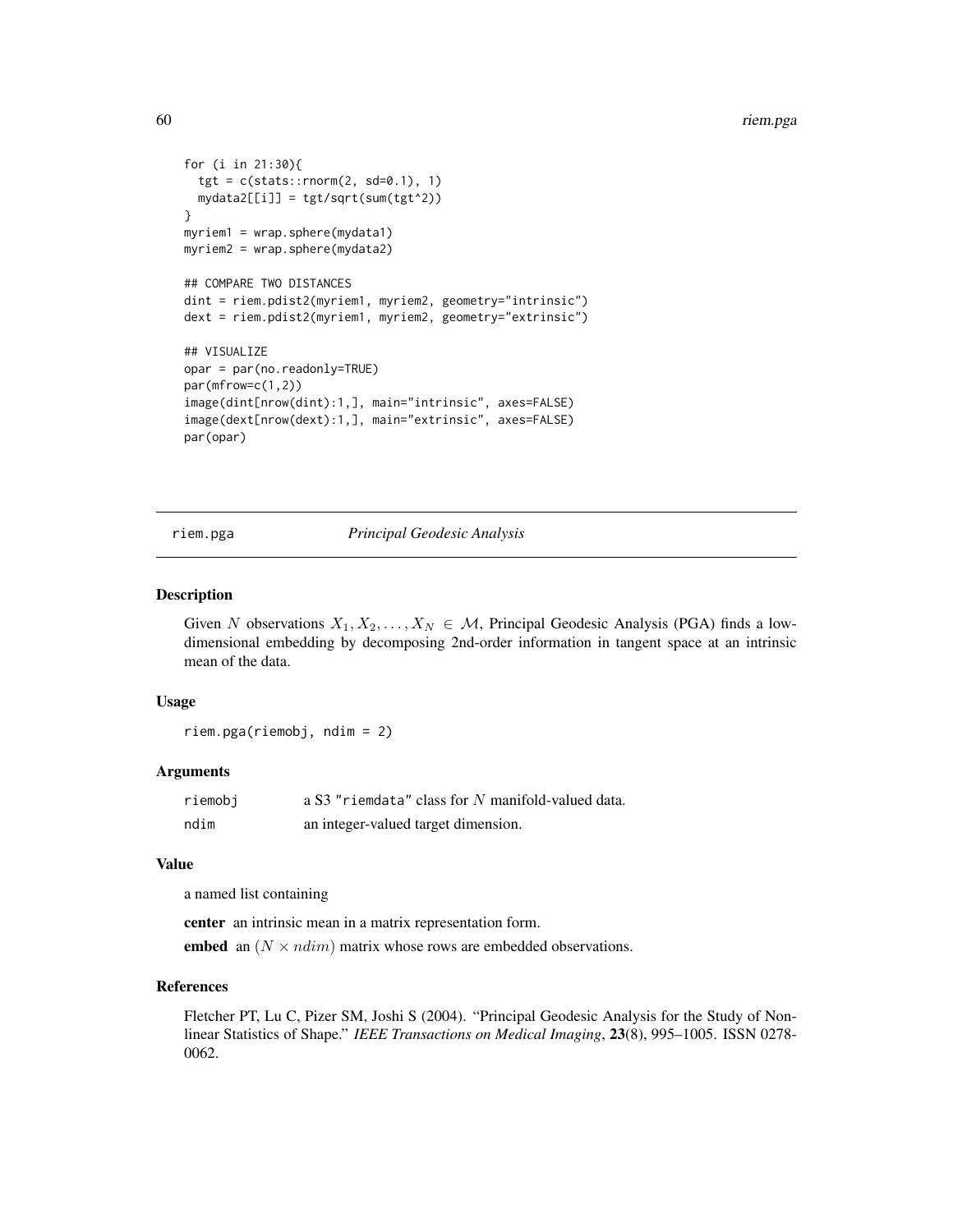#### riem.phate 61

## Examples

```
#-------------------------------------------------------------------
# Example on Sphere : a dataset with three types
#
# 10 perturbed data points near (1,0,0) on S<sup>^2</sup> in R<sup>^3</sup>
# 10 perturbed data points near (0,1,0) on S^2 in R^3
# 10 perturbed data points near (0,0,1) on S^2 in R^3
#-------------------------------------------------------------------
## GENERATE DATA
mydata = list()for (i in 1:10){
  tgt = c(1, stats::rnorm(2, sd=0.1))mydata[[i]] = tgt/sqrt(sum(tgt^2))
}
for (i in 11:20){
  tgt = c(rnorm(1, sd=0.1), 1, rnorm(1, sd=0.1)mydata[[i]] = tgt/sqrt(sum(tgt^2))
}
for (i in 21:30){
  tgt = c(stat::rnorm(2, sd=0.1), 1)mydata[[i]] = tgt/sqrt(sum(tgt^2))
}
myriem = wrap.sphere(mydata)
mylabs = rep(c(1, 2, 3), each=10)## EMBEDDING WITH MDS AND PGA
embed2mds = riem.mds(myriem, ndim=2, geometry="intrinsic")$embed
embed2pga = riem.pga(myriem, ndim=2)$embed
## VISUALIZE
opar = par(no.readonly=TRUE)
par(mfrow=c(1,2), pty="s")
plot(embed2mds, main="Multidimensional Scaling", col=mylabs, pch=19)
plot(embed2pga, main="Principal Geodesic Analysis", col=mylabs, pch=19)
par(opar)
```
riem.phate *PHATE*

## **Description**

PHATE is a nonlinear manifold learning method that is specifically targeted at improving diffusion maps by incorporating data-adaptive kernel construction, detection of optimal time scale, and information-theoretic metric measures.

### Usage

```
riem.phate(riemobj, ndim = 2, geometry = c("intrinsic", "extrinsic"), ...)
```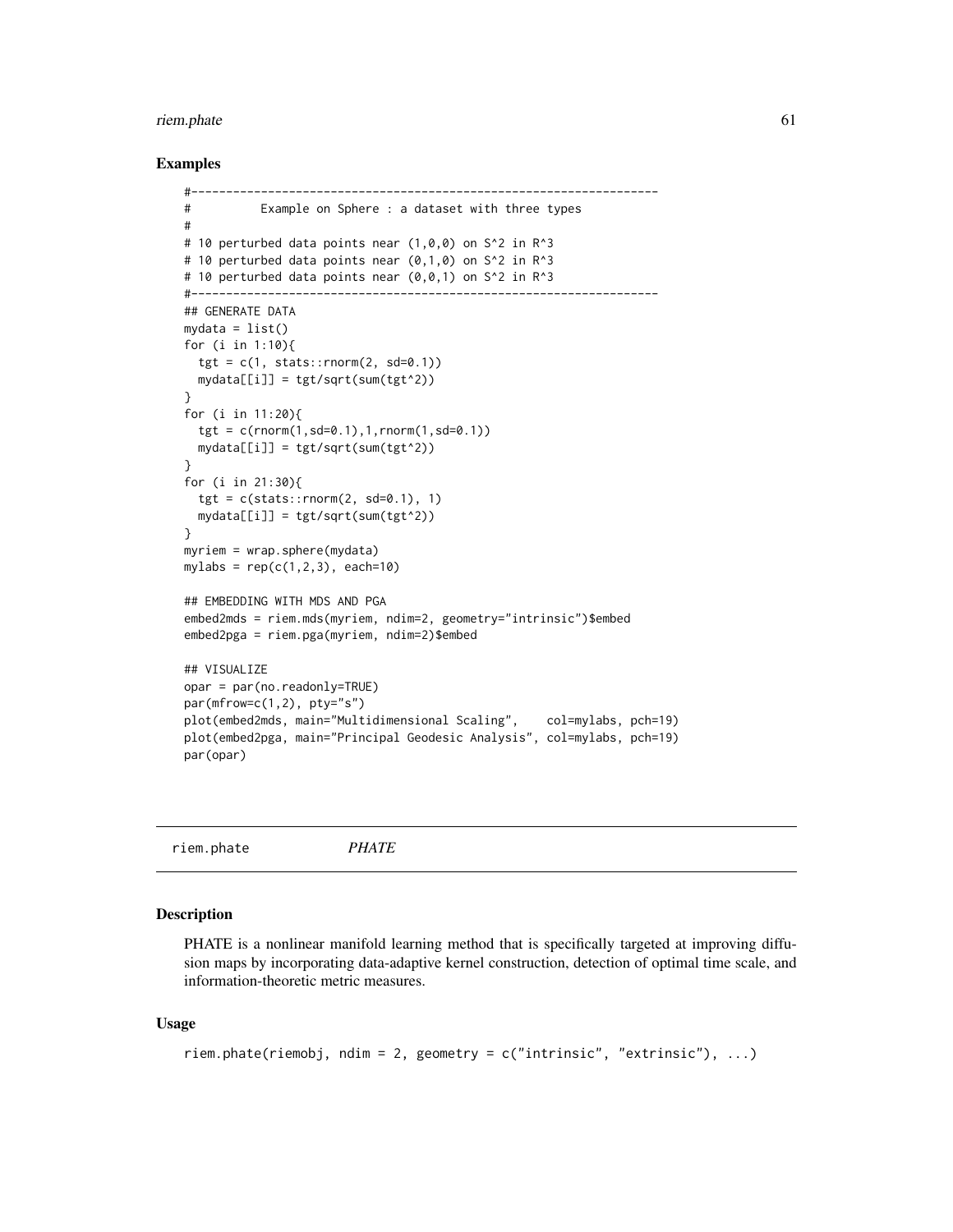### Arguments

| riemobj                 | a S3 "riemdata" class for N manifold-valued data.                                                           |
|-------------------------|-------------------------------------------------------------------------------------------------------------|
| ndim                    | an integer-valued target dimension (default: 2).                                                            |
| geometry                | (case-insensitive) name of geometry; either geodesic ("intrinsic") or embed-<br>ded ("extrinsic") geometry. |
| $\cdot$ $\cdot$ $\cdot$ | extra parameters for PHATE including                                                                        |
|                         | <b>nbdk</b> size of nearest neighborhood (default: 5).                                                      |
|                         | alpha decay parameter for Gaussian kernel exponent (default: 2).                                            |
|                         | <b>potential</b> type of potential distance transformation; "log" or "sqrt" (default:<br>$"log"$ ).         |

### Value

a named list containing

embed an  $(N \times ndim)$  matrix whose rows are embedded observations.

# References

Moon KR, van Dijk D, Wang Z, Gigante S, Burkhardt DB, Chen WS, Yim K, van den Elzen A, Hirn MJ, Coifman RR, Ivanova NB, Wolf G, Krishnaswamy S (2019). "Visualizing Structure and Transitions in High-Dimensional Biological Data." *Nature Biotechnology*, 37(12), 1482–1492. ISSN 1087-0156, 1546-1696.

```
#-------------------------------------------------------------------
# Example on Sphere : a dataset with three types
#
# 10 perturbed data points near (1,0,0) on S^2 in R<sup>o</sup>3
# 10 perturbed data points near (0,1,0) on S^2 in R^3
# 10 perturbed data points near (0,0,1) on S^2 in R^3
#-------------------------------------------------------------------
## GENERATE DATA
mydata = list()
for (i in 1:10){
  tgt = c(1, stats::rnorm(2, sd=0.1))mydata[[i]] = tgt/sqrt(sum(tgt^2))
}
for (i in 11:20){
  tgt = c(rnorm(1, sd=0.1), 1, rnorm(1, sd=0.1))mydata[[i]] = tgt/sqrt(sum(tgt^2))
}
for (i in 21:30){
  tgt = c(stats::rnorm(2, sd=0.1), 1)mydata[[i]] = tgt/sqrt(sum(tgt^2))
}
myriem = wrap.sphere(mydata)
```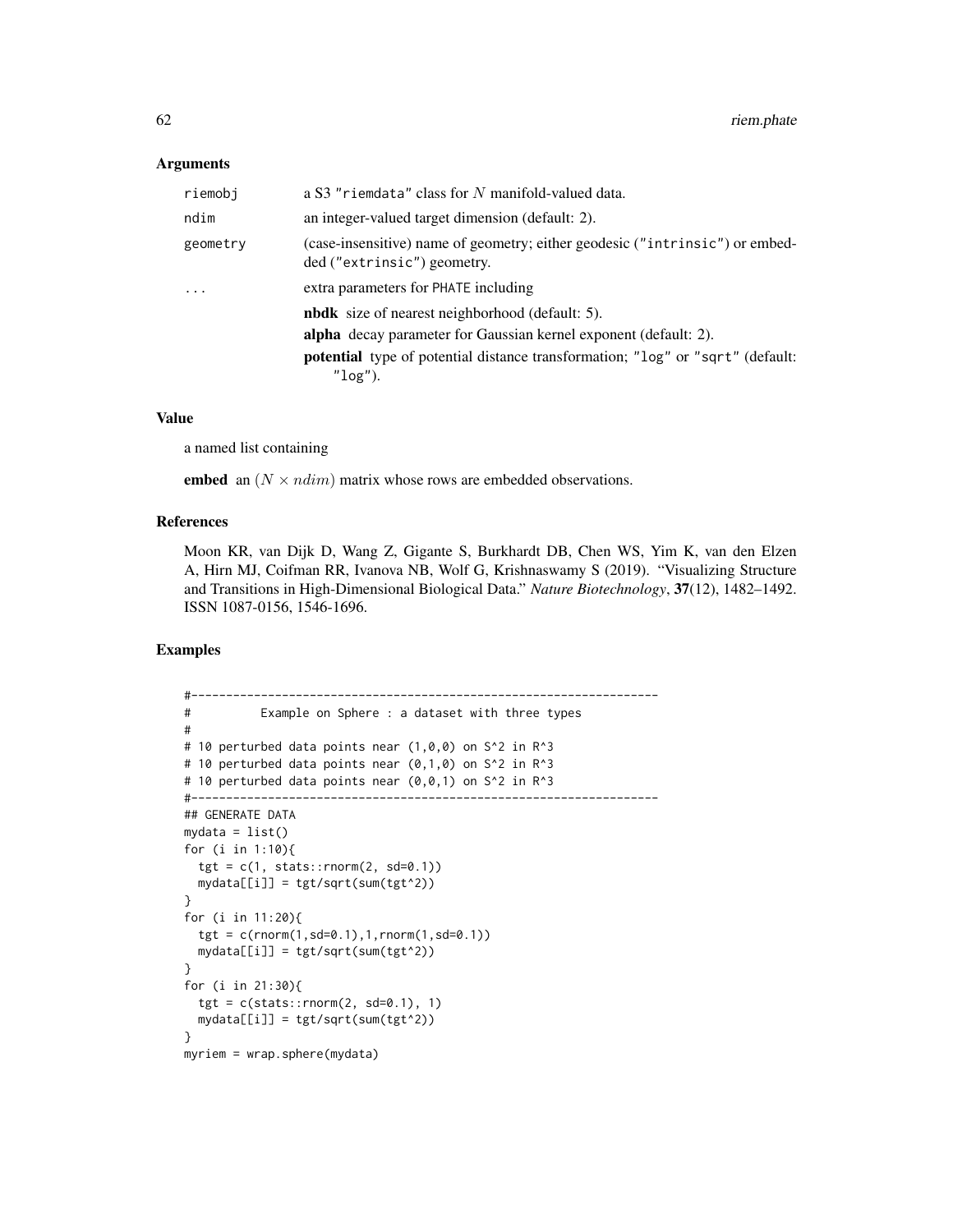#### riem.rmml 63

```
mylabs = rep(c(1, 2, 3), each=10)## PHATE EMBEDDING WITH LOG & SQRT POTENTIAL
phate_log = riem.phate(myriem, potential="log")$embed
phate_sqrt = riem.phate(myriem, potential="sqrt")$embed
embed_mds = riem.mds(myriem)$embed
## VISUALIZE
opar = par(no.readonly=TRUE)
par(mfrow=c(1,3), pty="s")
plot(embed_mds, col=mylabs, pch=19, main="MDS" )
plot(phate_log, col=mylabs, pch=19, main="PHATE+Log")
plot(phate_sqrt, col=mylabs, pch=19, main="PHATE+Sqrt")
par(opar)
```
riem.rmml *Riemannian Manifold Metric Learning*

## Description

Given N observations  $X_1, X_2, \ldots, X_N \in \mathcal{M}$  and corresponding label information, riem.rmml computes pairwise distance of data under Riemannian Manifold Metric Learning (RMML) framework based on equivariant embedding. When the number of data points is not sufficient, an inverse of scatter matrix does not exist analytically so the small regularization parameter  $\lambda$  is recommended with default value of  $\lambda = 0.1$ .

#### Usage

riem.rmml(riemobj, label, lambda = 0.1, as.dist = FALSE)

## Arguments

| riemobi | a S3 "riemdata" class for N manifold-valued data.                             |
|---------|-------------------------------------------------------------------------------|
| label   | a length- $N$ vector of class labels. NA values are omitted.                  |
| lambda  | regularization parameter. If $\lambda \leq 0$ , no regularization is applied. |
| as.dist | logical; if TRUE, it returns dist object, else it returns a symmetric matrix. |

## Value

a S3 dist object or  $(N \times N)$  symmetric matrix of pairwise distances according to as.dist parameter.

## References

Zhu P, Cheng H, Hu Q, Wang Q, Zhang C (2018). "Towards Generalized and Efficient Metric Learning on Riemannian Manifold." In *Proceedings of the Twenty-Seventh International Joint Conference on Artificial Intelligence*, 3235–3241. ISBN 978-0-9992411-2-7.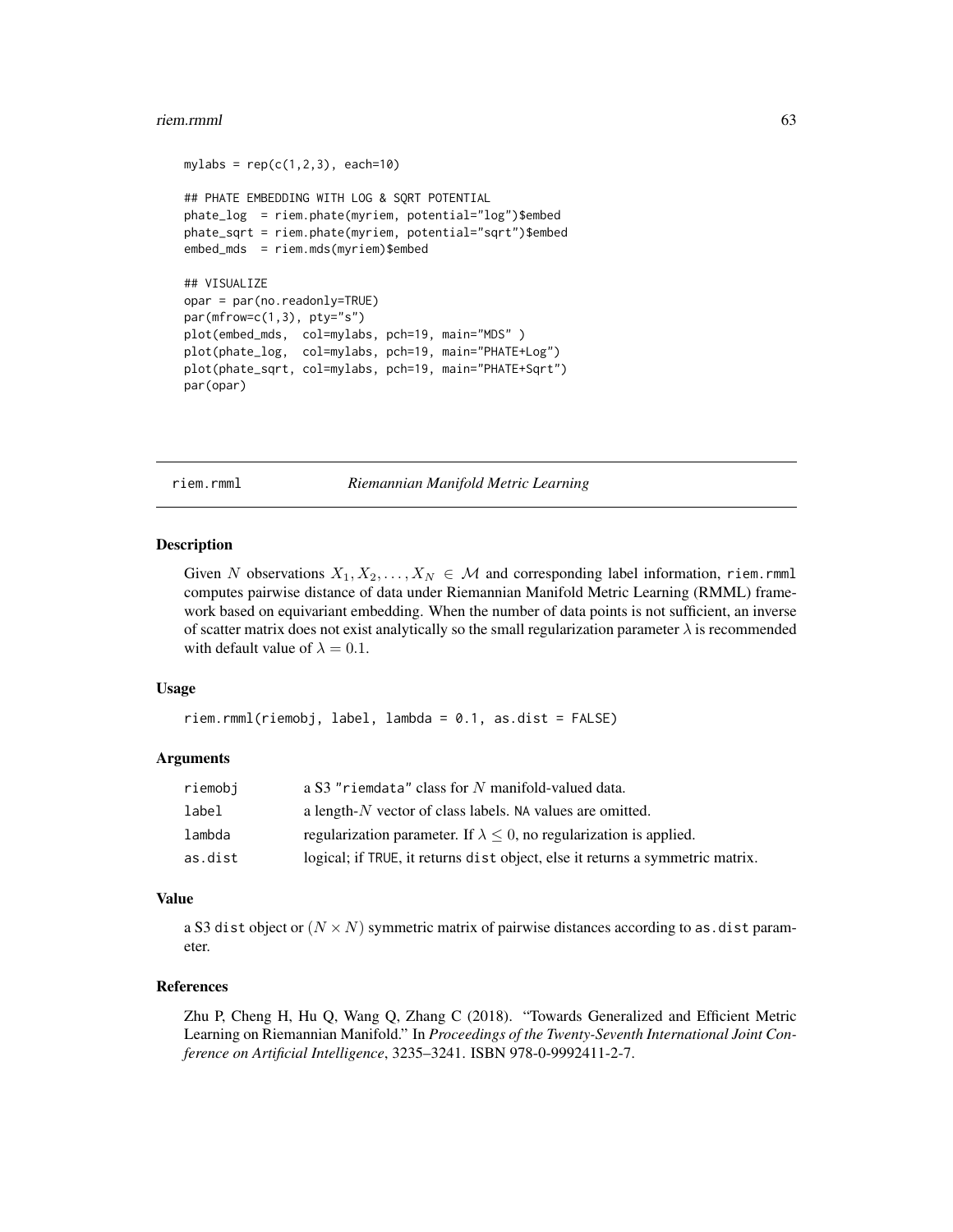### Examples

```
#-------------------------------------------------------------------
# Distance between Two Classes of SPD Matrices
#
# Class 1 : Empirical Covariance from Standard Normal Distribution
# Class 2 : Empirical Covariance from Perturbed 'iris' dataset
#-------------------------------------------------------------------
## DATA GENERATION
data(iris)
ndata = 10mydata = list()for (i in 1:ndata){
 mydata[[i]] = stats::cov(matrix(rnorm(100*4),ncol=4))
}
for (i in (ndata+1):(2*ndata)){
 tmpdata = as_matrix(iris[,1:4]) + matrix(rnorm(150*4, sd=0.5), ncol=4)mydata[[i]] = stats::cov(tmpdata)
}
myriem = wrap.spd(mydata)
mylabs = rep(c(1,2), each=ndata)## COMPUTE GEODESIC AND RMML PAIRWISE DISTANCE
pdgeo = riem.pdist(myriem)
pdmdl = riem.rmml(myriem, label=mylabs)
## VISUALIZE
opar = par(no.readonly=TRUE)
par(mfrow=c(1,2), pty="s")
image(pdgeo[,(2*ndata):1], main="geodesic distance", axes=FALSE)
image(pdmdl[,(2*ndata):1], main="RMML distance", axes=FALSE)
par(opar)
```
riem.sammon *Sammon Mapping*

## Description

Given N observations  $X_1, X_2, \ldots, X_N \in \mathcal{M}$ , apply Sammon mapping, a non-linear dimensionality reduction method. Since the method depends only on the pairwise distances of the data, it can be adapted to the manifold-valued data.

# Usage

```
riem.sammon(riemobj, ndim = 2, geometry = c("intrinsic", "extrinsic"), ...)
```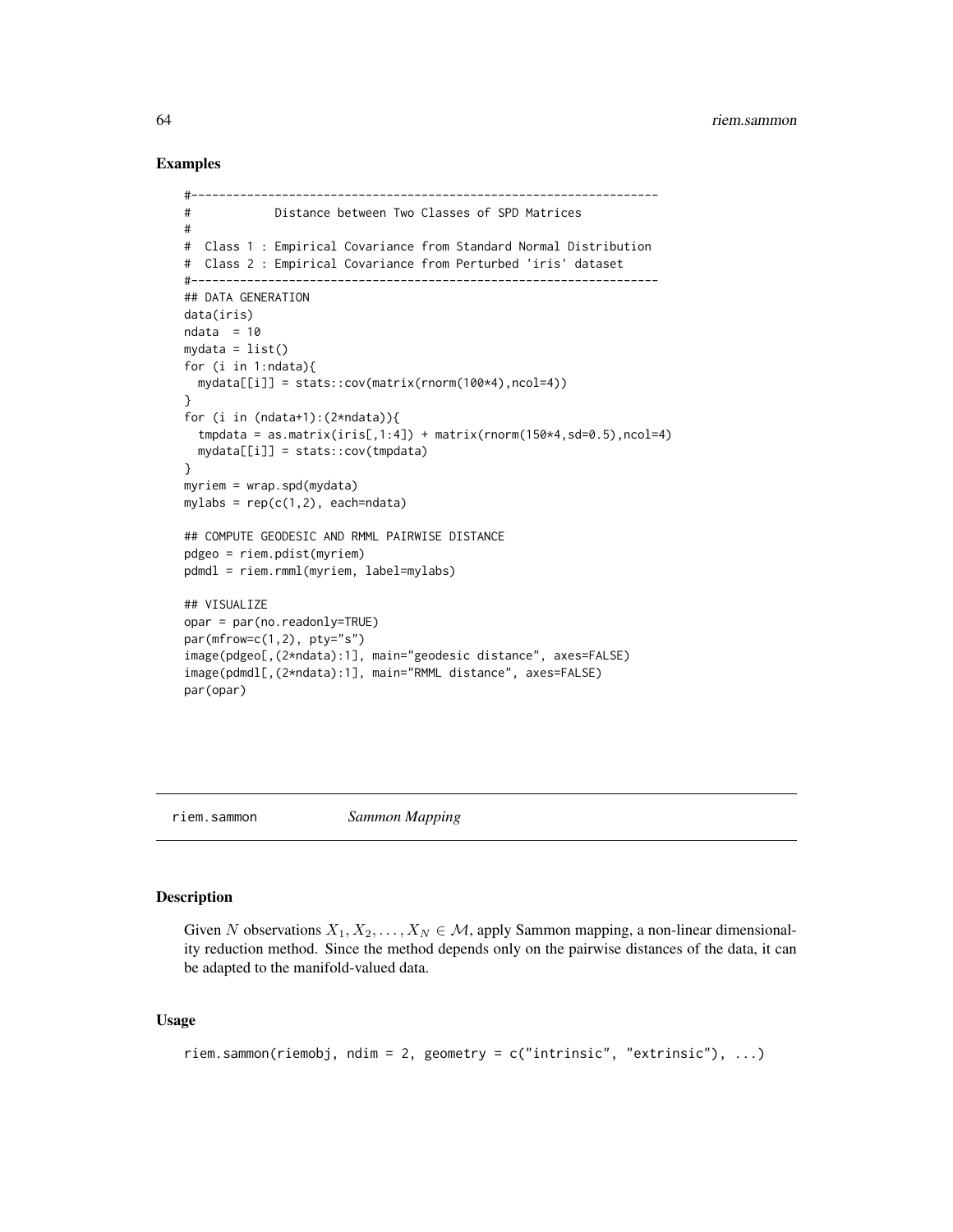#### riem.sammon 65

#### Arguments

| riemobi   | a S3 "riemdata" class for N manifold-valued data.                                                           |
|-----------|-------------------------------------------------------------------------------------------------------------|
| ndim      | an integer-valued target dimension (default: 2).                                                            |
| geometry  | (case-insensitive) name of geometry; either geodesic ("intrinsic") or embed-<br>ded ("extrinsic") geometry. |
| $\ddotsc$ | extra parameters including                                                                                  |
|           | <b>maxiter</b> maximum number of iterations to be run (default:50).                                         |
|           | <b>eps</b> tolerance level for stopping criterion (default: 1e-5).                                          |

### Value

a named list containing

embed an  $(N \times ndim)$  matrix whose rows are embedded observations.

stress discrepancy between embedded and original distances as a measure of error.

### References

Sammon JW (1969). "A Nonlinear Mapping for Data Structure Analysis." *IEEE Transactions on Computers*, C-18(5), 401–409. ISSN 0018-9340.

```
#-------------------------------------------------------------------
# Example on Sphere : a dataset with three types
#
# 10 perturbed data points near (1, 0, 0) on S<sup>^2</sup> in R<sup>^3</sup>
# 10 perturbed data points near (0,1,0) on S^2 in R^3
# 10 perturbed data points near (0,0,1) on S^2 in R^3
#-------------------------------------------------------------------
## GENERATE DATA
mydata = list()for (i in 1:10){
  tgt = c(1, stats::rnorm(2, sd=0.1))mydata[[i]] = tgt/sqrt(sum(tgt^2))
}
for (i in 11:20){
  tgt = c(rnorm(1, sd=0.1), 1, rnorm(1, sd=0.1)mydata[[i]] = tgt/sqrt(sum(tgt^2))
}
for (i in 21:30){
  tgt = c(stats::rnorm(2, sd=0.1), 1)mydata[[i]] = tgt/sqrt(sum(tgt^2))
}
myriem = wrap.sphere(mydata)
mylabs = rep(c(1, 2, 3), each=10)## COMPARE SAMMON WITH MDS
embed2mds = riem.mds(myriem, ndim=2)$embed
embed2sam = riem.sammon(myriem, ndim=2)$embed
```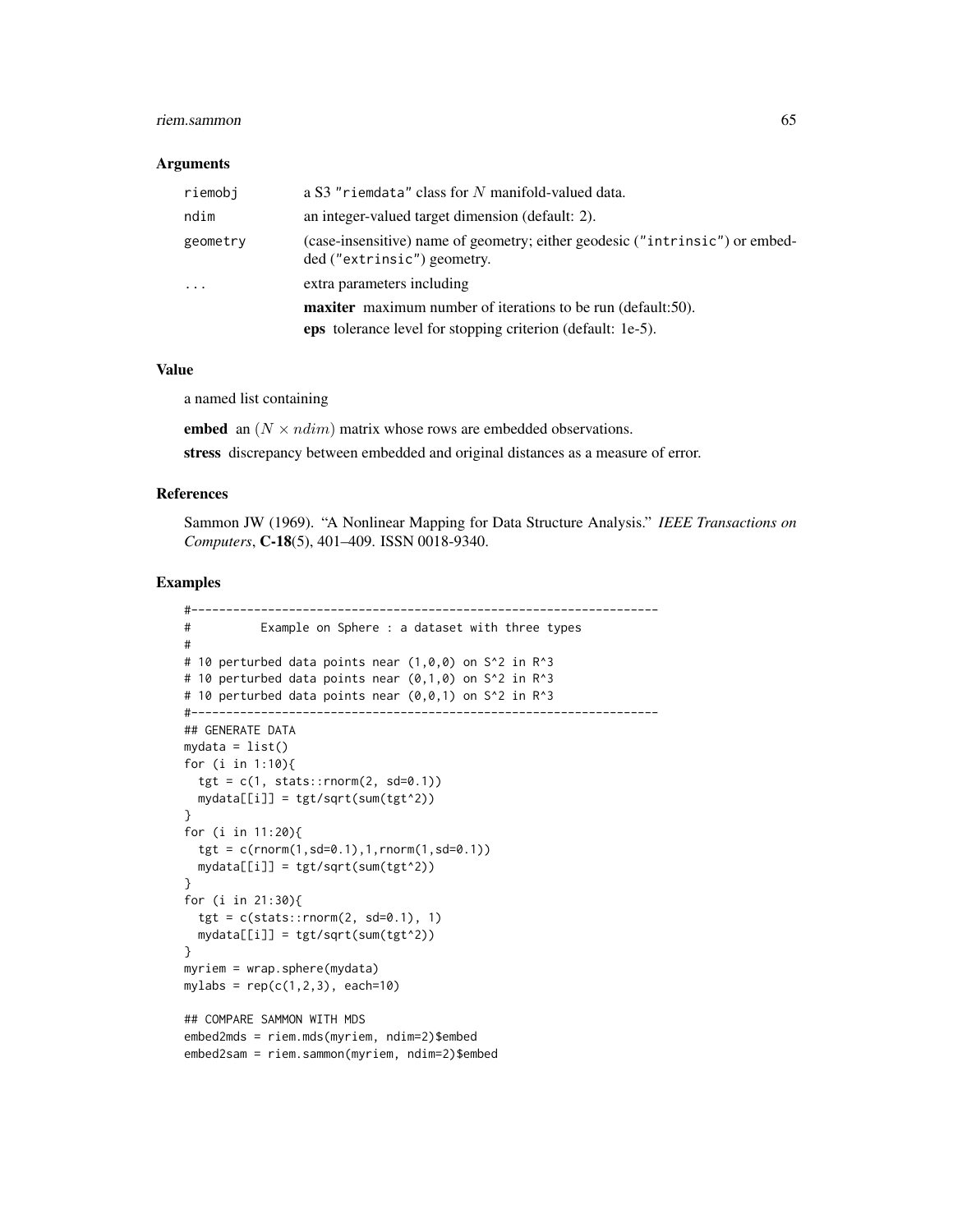```
## VISUALIZE
opar = par(no.readonly=TRUE)
par(mfrow=c(1,2), pty="s")plot(embed2mds, col=mylabs, pch=19, main="MDS")
plot(embed2sam, col=mylabs, pch=19, main="Sammon mapping")
par(opar)
```
riem.sc05Z *Spectral Clustering by Zelnik-Manor and Perona (2005)*

# Description

Zelnik-Manor and Perona proposed a method to define a set of data-driven bandwidth parameters where  $\sigma_i$  is the distance from a point  $x_i$  to its nnbd-th nearest neighbor. Then the affinity matrix is defined as

 $A_{ij} = \exp(-d(x_i, d_j)^2 / \sigma_i \sigma_j)$ 

and the standard spectral clustering of Ng, Jordan, and Weiss ([riem.scNJW](#page-66-0)) is applied.

## Usage

```
riem.sc05Z(riemobj, k = 2, nnbd = 7, geometry = c("intrinsic", "extrinsic"))
```
## Arguments

| riemobi  | a S3 "riemdata" class for N manifold-valued data.                                                           |
|----------|-------------------------------------------------------------------------------------------------------------|
| k        | the number of clusters (default: 2).                                                                        |
| nnbd     | neighborhood size to define data-driven bandwidth parameter (default: 7).                                   |
| geometry | (case-insensitive) name of geometry; either geodesic ("intrinsic") or embed-<br>ded ("extrinsic") geometry. |

#### Value

a named list containing

cluster a length- $N$  vector of class labels (from  $1 : k$ ).

eigval eigenvalues of the graph laplacian's spectral decomposition.

embeds an  $(N \times k)$  low-dimensional embedding.

### References

Zelnik-manor L, Perona P (2005). "Self-Tuning Spectral Clustering." In Saul LK, Weiss Y, Bottou L (eds.), *Advances in Neural Information Processing Systems 17*, 1601–1608. MIT Press.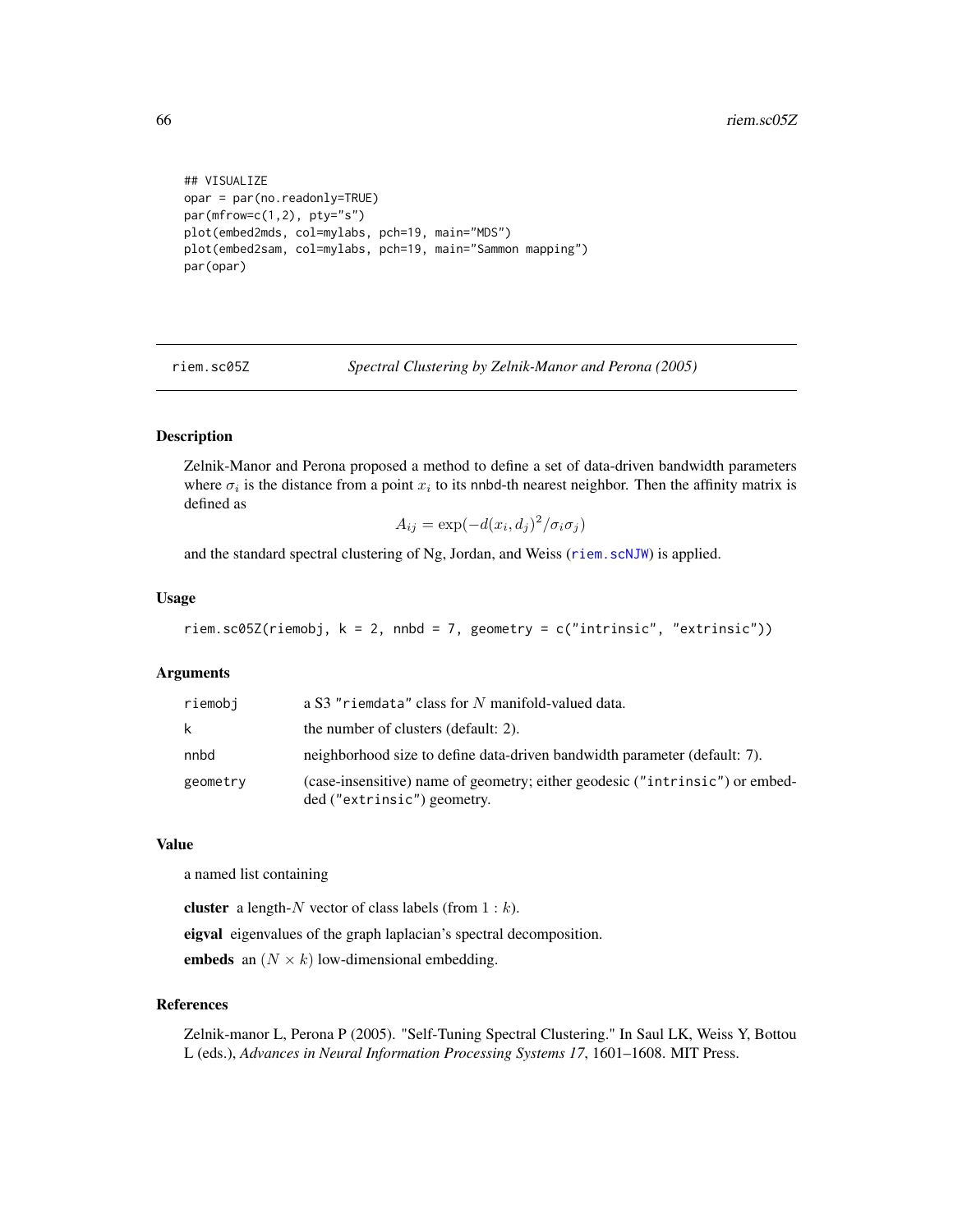#### riem.scNJW 67

## Examples

```
#-------------------------------------------------------------------
# Example on Sphere : a dataset with three types
#
# class 1 : 10 perturbed data points near (1,0,0) on S<sup>^2</sup> in R<sup>^3</sup>
# class 2 : 10 perturbed data points near (0,1,0) on S<sup>^2</sup> in R<sup>^3</sup>
# class 3 : 10 perturbed data points near (0,0,1) on S^2 in R^3
#-------------------------------------------------------------------
## GENERATE DATA
mydata = list()for (i in 1:10){
  tgt = c(1, stats::rnorm(2, sd=0.1))mydata[[i]] = tgt/sqrt(sum(tgt^2))
}
for (i in 11:20){
  tgt = c(rnorm(1, sd=0.1), 1, rnorm(1, sd=0.1))mydata[[i]] = tgt/sqrt(sum(tgt^2))
}
for (i in 21:30){
  tgt = c(stats::rnorm(2, sd=0.1), 1)mydata[[i]] = tgt/sqrt(sum(tgt^2))
}
myriem = wrap.sphere(mydata)
lab = rep(c(1,2,3), each=10)## CLUSTERING WITH DIFFERENT K VALUES
cl2 = riem.sc05Z(myriem, k=2)$cluster
cl3 = riem.sc05Z(myriem, k=3)$cluster
cl4 = riem.sc05Z(myriem, k=4)$cluster
## MDS FOR VISUALIZATION
mds2d = riem.mds(myriem, ndim=2)$embed
## VISUALIZE
opar <- par(no.readonly=TRUE)
par(mfrow=c(1,4), pty="s")plot(mds2d, col=lab, pch=19, main="true label")
plot(mds2d, col=cl2, pch=19, main="riem.sc05Z: k=2")
plot(mds2d, col=cl3, pch=19, main="riem.sc05Z: k=3")
plot(mds2d, col=cl4, pch=19, main="riem.sc05Z: k=4")
par(opar)
```
<span id="page-66-0"></span>riem.scNJW *Spectral Clustering by Ng, Jordan, and Weiss (2002)*

#### Description

The version of Ng, Jordan, and Weiss first constructs the affinity matrix

 $A_{ij} = \exp(-d(x_i, d_j)^2 / \sigma^2)$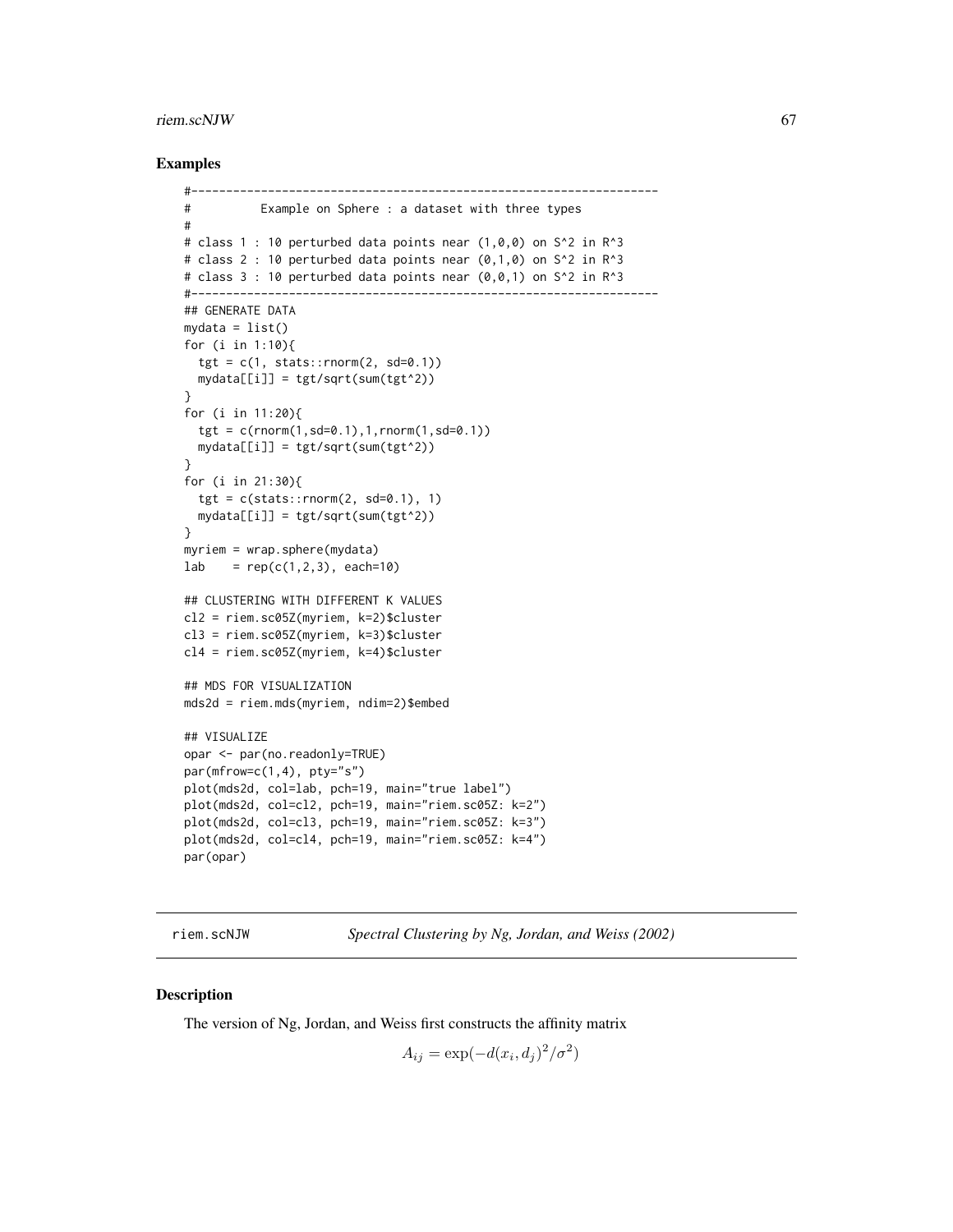where  $\sigma$  is a common bandwidth parameter and performs k-means clustering on the row-space of eigenvectors for the symmetric graph laplacian matrix

$$
L = D^{-1/2}(D - A)D^{-1/2}
$$

#### Usage

.

```
riem.scNJW(riemobj, k = 2, sigma = 1, geometry = c("intrinsic", "extrinsic"))
```
## Arguments

| riemobi  | a S3 "riemdata" class for N manifold-valued data.                                                           |
|----------|-------------------------------------------------------------------------------------------------------------|
| k        | the number of clusters (default: 2).                                                                        |
| sigma    | bandwidth parameter (default: 1).                                                                           |
| geometry | (case-insensitive) name of geometry; either geodesic ("intrinsic") or embed-<br>ded ("extrinsic") geometry. |

### Value

a named list containing

cluster a length- $N$  vector of class labels (from  $1 : k$ ).

eigval eigenvalues of the graph laplacian's spectral decomposition.

embeds an  $(N \times k)$  low-dimensional embedding.

### References

Ng AY, Jordan MI, Weiss Y (2002). "On Spectral Clustering: Analysis and an Algorithm." In Dietterich TG, Becker S, Ghahramani Z (eds.), *Advances in Neural Information Processing Systems 14*, 849–856. MIT Press.

```
#-------------------------------------------------------------------
# Example on Sphere : a dataset with three types
#
# class 1 : 10 perturbed data points near (1,0,0) on S^2 in R^3
# class 2 : 10 perturbed data points near (0,1,0) on S<sup>2</sup> in R<sup>2</sup>3
# class 3 : 10 perturbed data points near (0,0,1) on S^2 in R^3#-------------------------------------------------------------------
## GENERATE DATA
mydata = list()for (i in 1:10){
  tgt = c(1, stats::rnorm(2, sd=0.1))mydata[[i]] = tgt/sqrt(sum(tgt^2))
}
for (i in 11:20){
  tgt = c(rnorm(1, sd=0.1), 1, rnorm(1, sd=0.1))
```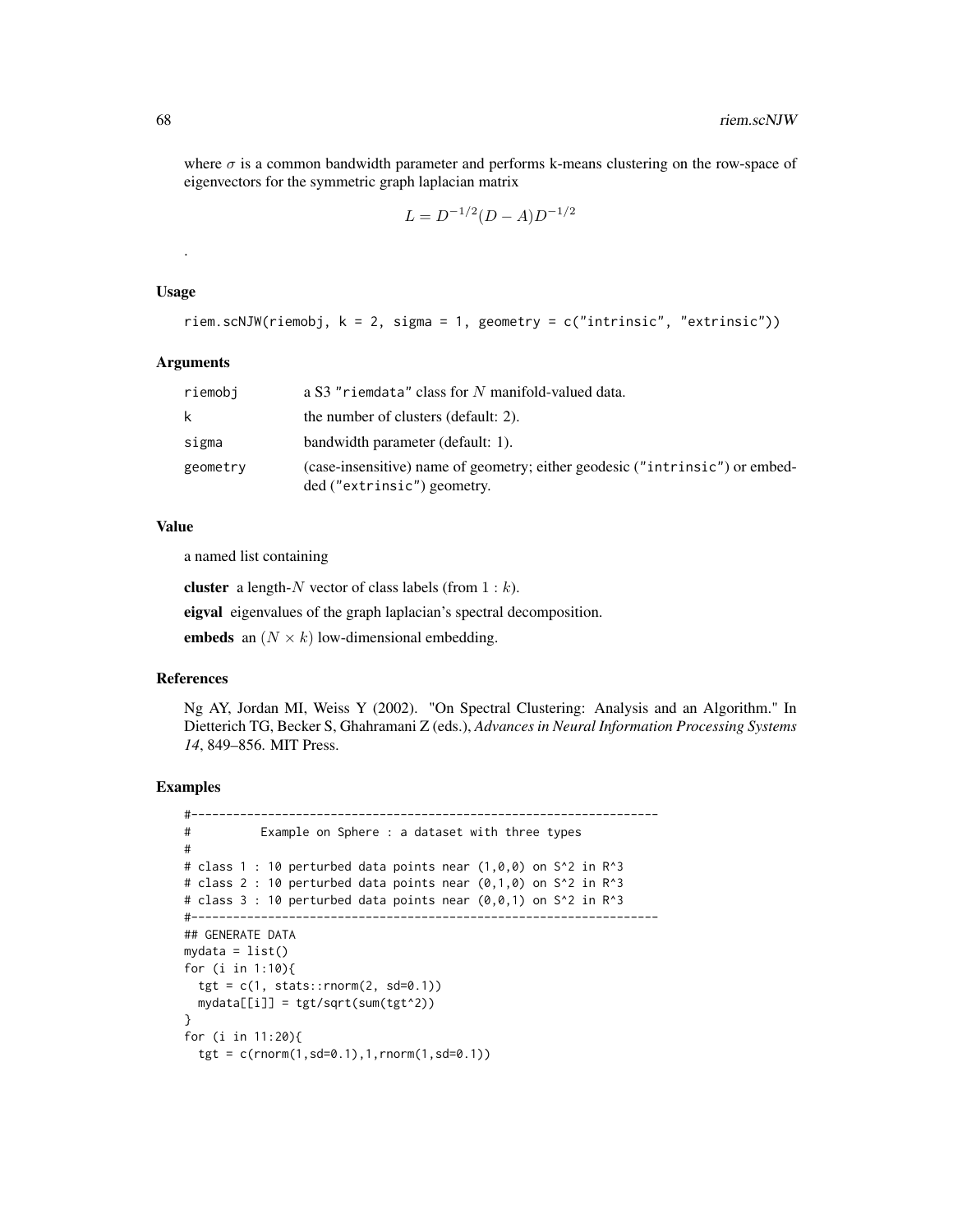#### riem.scSM 69

```
mydata[[i]] = tgt/sqrt(sum(tgt^2))
}
for (i in 21:30){
  tgt = c(stats::rnorm(2, sd=0.1), 1)mydata[[i]] = tgt/sqrt(sum(tgt^2))
}
myriem = wrap.sphere(mydata)
lab = rep(c(1,2,3), each=10)## CLUSTERING WITH DIFFERENT K VALUES
cl2 = riem.scNJW(myriem, k=2)$cluster
cl3 = riem.scNJW(myriem, k=3)$cluster
cl4 = riem.scNJW(myriem, k=4)$cluster
## MDS FOR VISUALIZATION
mds2d = riem.mds(myriem, ndim=2)$embed
## VISUALIZE
opar <- par(no.readonly=TRUE)
par(mfrow=c(1,4), pty="s")plot(mds2d, col=lab, pch=19, main="true label")
plot(mds2d, col=cl2, pch=19, main="riem.scNJW: k=2")
plot(mds2d, col=cl3, pch=19, main="riem.scNJW: k=3")
plot(mds2d, col=cl4, pch=19, main="riem.scNJW: k=4")
par(opar)
```
riem.scSM *Spectral Clustering by Shi and Malik (2000)*

## Description

The version of Shi and Malik first constructs the affinity matrix

$$
A_{ij} = \exp(-d(x_i, d_j)^2 / \sigma^2)
$$

where  $\sigma$  is a common bandwidth parameter and performs k-means clustering on the row-space of eigenvectors for the random-walk graph laplacian matrix

$$
L = D^{-1}(D - A)
$$

Usage

.

riem.scSM(riemobj, k = 2, sigma = 1, geometry = c("intrinsic", "extrinsic"))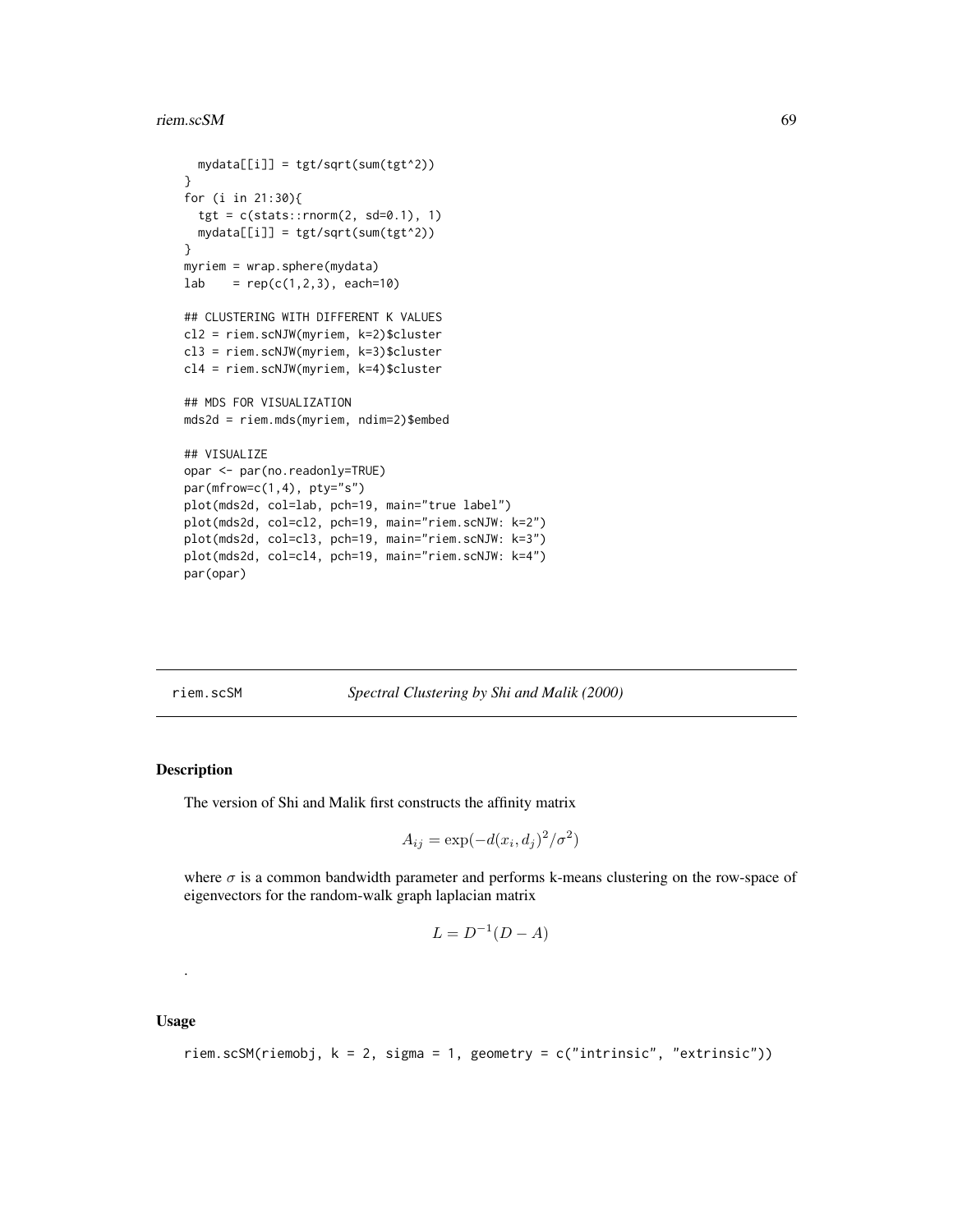## Arguments

| riemobi  | a S3 "riemdata" class for N manifold-valued data.                                                           |
|----------|-------------------------------------------------------------------------------------------------------------|
| k        | the number of clusters (default: 2).                                                                        |
| sigma    | bandwidth parameter (default: 1).                                                                           |
| geometry | (case-insensitive) name of geometry; either geodesic ("intrinsic") or embed-<br>ded ("extrinsic") geometry. |

# Value

a named list containing

cluster a length- $N$  vector of class labels (from  $1 : k$ ).

eigval eigenvalues of the graph laplacian's spectral decomposition.

embeds an  $(N \times k)$  low-dimensional embedding.

## References

Shi J, Malik J (2000). "Normalized Cuts and Image Segmentation." *IEEE Transactions on Pattern Analysis and Machine Intelligence*, 22(8):888–905.

```
#-------------------------------------------------------------------
# Example on Sphere : a dataset with three types
#
# class 1 : 10 perturbed data points near (1,0,0) on S<sup>^2</sup> in R<sup>^3</sup>
# class 2 : 10 perturbed data points near (0,1,0) on S^2 in R<sup>^3</sup>
# class 3 : 10 perturbed data points near (0,0,1) on S^2 in R^3
#-------------------------------------------------------------------
## GENERATE DATA
mydata = list()for (i in 1:10){
  tgt = c(1, stats::rnorm(2, sd=0.1))mydata[[i]] = tgt/sqrt(sum(tgt^2))
}
for (i in 11:20){
  tgt = c(rnorm(1, sd=0.1), 1, rnorm(1, sd=0.1))mydata[[i]] = tgt/sqrt(sum(tgt^2))
}
for (i in 21:30){
  tgt = c(stats::rnorm(2, sd=0.1), 1)mydata[[i]] = tgt/sqrt(sum(tgt^2))
}
myriem = wrap.sphere(mydata)
lab = rep(c(1,2,3), each=10)## CLUSTERING WITH DIFFERENT K VALUES
cl2 = riem.scSM(myriem, k=2)$cluster
cl3 = riem.scSM(myriem, k=3)$cluster
cl4 = riem.scSM(myriem, k=4)$cluster
```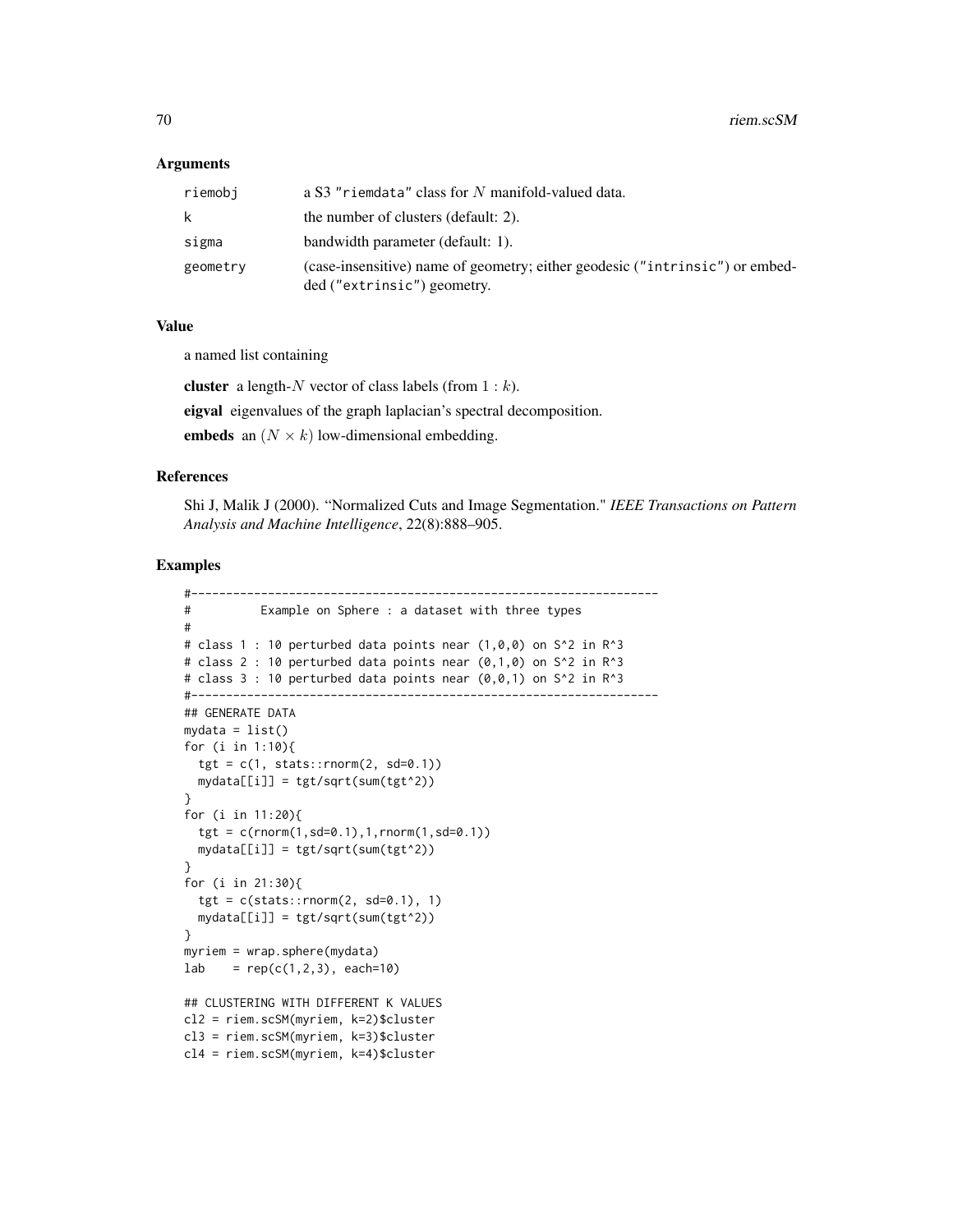```
## MDS FOR VISUALIZATION
mds2d = riem.mds(myriem, ndim=2)$embed
## VISUALIZE
opar <- par(no.readonly=TRUE)
par(mfrow=c(1,4), pty="s")plot(mds2d, col=lab, pch=19, main="true label")
plot(mds2d, col=cl2, pch=19, main="riem.scSM: k=2")
plot(mds2d, col=cl3, pch=19, main="riem.scSM: k=3")
plot(mds2d, col=cl4, pch=19, main="riem.scSM: k=4")
par(opar)
```
riem.scUL *Spectral Clustering with Unnormalized Laplacian*

## Description

The version of Shi and Malik first constructs the affinity matrix

$$
A_{ij} = \exp(-d(x_i, d_j)^2 / \sigma^2)
$$

where  $\sigma$  is a common bandwidth parameter and performs k-means clustering on the row-space of eigenvectors for the unnormalized graph laplacian matrix

$$
L = D - A
$$

# Usage

.

riem.scUL(riemobj, k = 2, sigma = 1, geometry = c("intrinsic", "extrinsic"))

# Arguments

| riemobi  | a S3 "riemdata" class for N manifold-valued data.                                                           |
|----------|-------------------------------------------------------------------------------------------------------------|
| k.       | the number of clusters (default: 2).                                                                        |
| sigma    | bandwidth parameter (default: 1).                                                                           |
| geometry | (case-insensitive) name of geometry; either geodesic ("intrinsic") or embed-<br>ded ("extrinsic") geometry. |

## Value

a named list containing

cluster a length- $N$  vector of class labels (from  $1 : k$ ). eigval eigenvalues of the graph laplacian's spectral decomposition. embeds an  $(N \times k)$  low-dimensional embedding.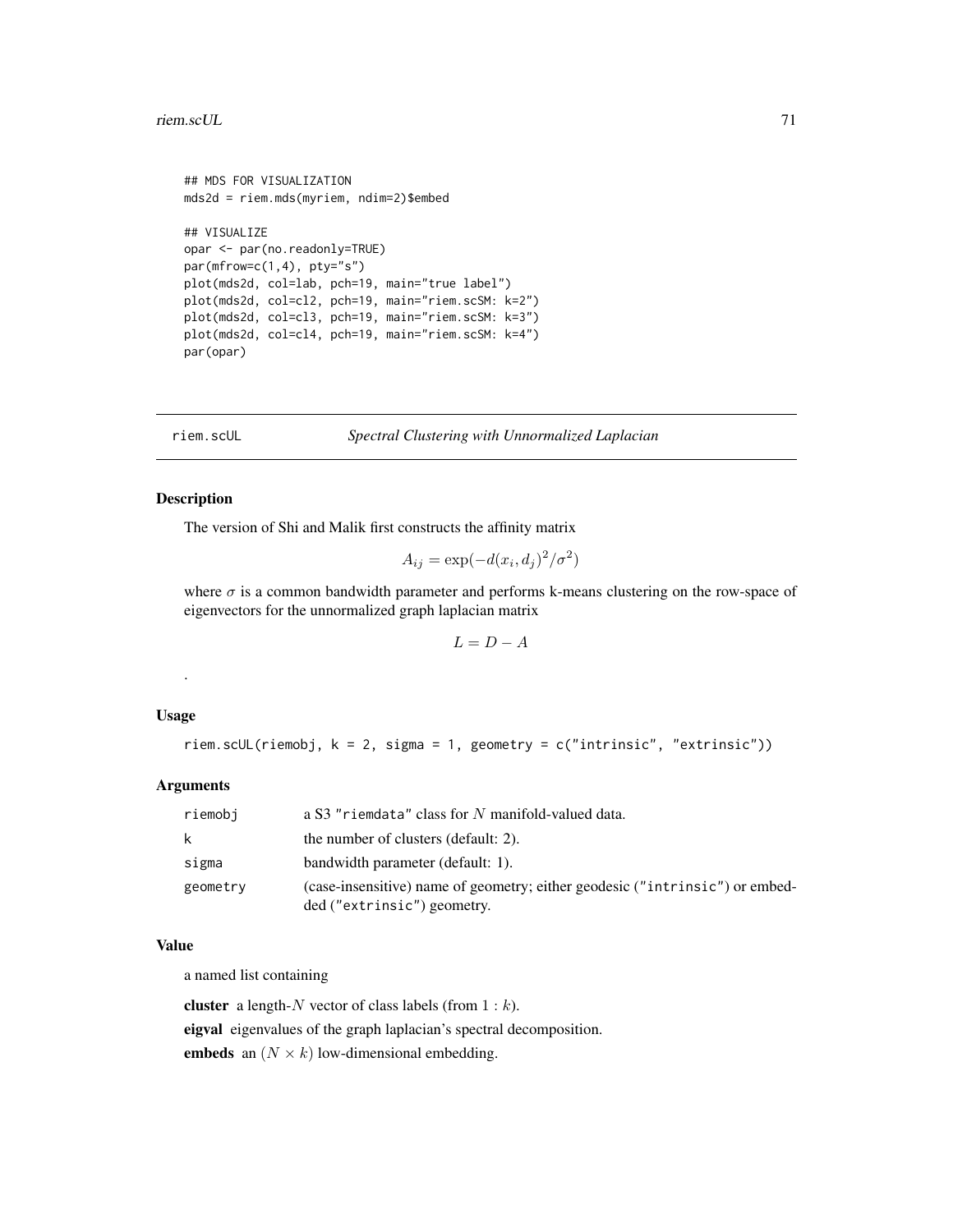## References

von Luxburg U (2007). "A Tutorial on Spectral Clustering." *Statistics and Computing*, 17(4):395–416.

### Examples

```
#-------------------------------------------------------------------
# Example on Sphere : a dataset with three types
#
# class 1 : 10 perturbed data points near (1,0,0) on S^2 in R^3
# class 2 : 10 perturbed data points near (0,1,0) on S^2 in R^3
# class 3 : 10 perturbed data points near (0,0,1) on S^2 in R<sup>^3</sup>
#-------------------------------------------------------------------
## GENERATE DATA
mydata = list()
for (i in 1:10){
  tgt = c(1, stats::rnorm(2, sd=0.1))mydata[[i]] = tgt/sqrt(sum(tgt^2))
}
for (i in 11:20){
  tgt = c(rnorm(1,sd=0.1),1,rnorm(1,sd=0.1))
  mydata[[i]] = tgt/sqrt(sum(tgt^2))
}
for (i in 21:30){
  tgt = c(stat::rnorm(2, sd=0.1), 1)mydata[[i]] = tgt/sqrt(sum(tgt^2))
}
myriem = wrap.sphere(mydata)
lab = rep(c(1, 2, 3), each=10)## CLUSTERING WITH DIFFERENT K VALUES
cl2 = riem.scUL(myriem, k=2)$cluster
cl3 = riem.scUL(myriem, k=3)$cluster
cl4 = riem.scUL(myriem, k=4)$cluster
## MDS FOR VISUALIZATION
mds2d = riem.mds(myriem, ndim=2)$embed
## VISUALIZE
opar <- par(no.readonly=TRUE)
par(mfrow=c(1,4), pty="s")plot(mds2d, col=lab, pch=19, main="true label")
plot(mds2d, col=cl2, pch=19, main="riem.scUL: k=2")
plot(mds2d, col=cl3, pch=19, main="riem.scUL: k=3")
plot(mds2d, col=cl4, pch=19, main="riem.scUL: k=4")
par(opar)
```
riem.seb *Find the Smallest Enclosing Ball*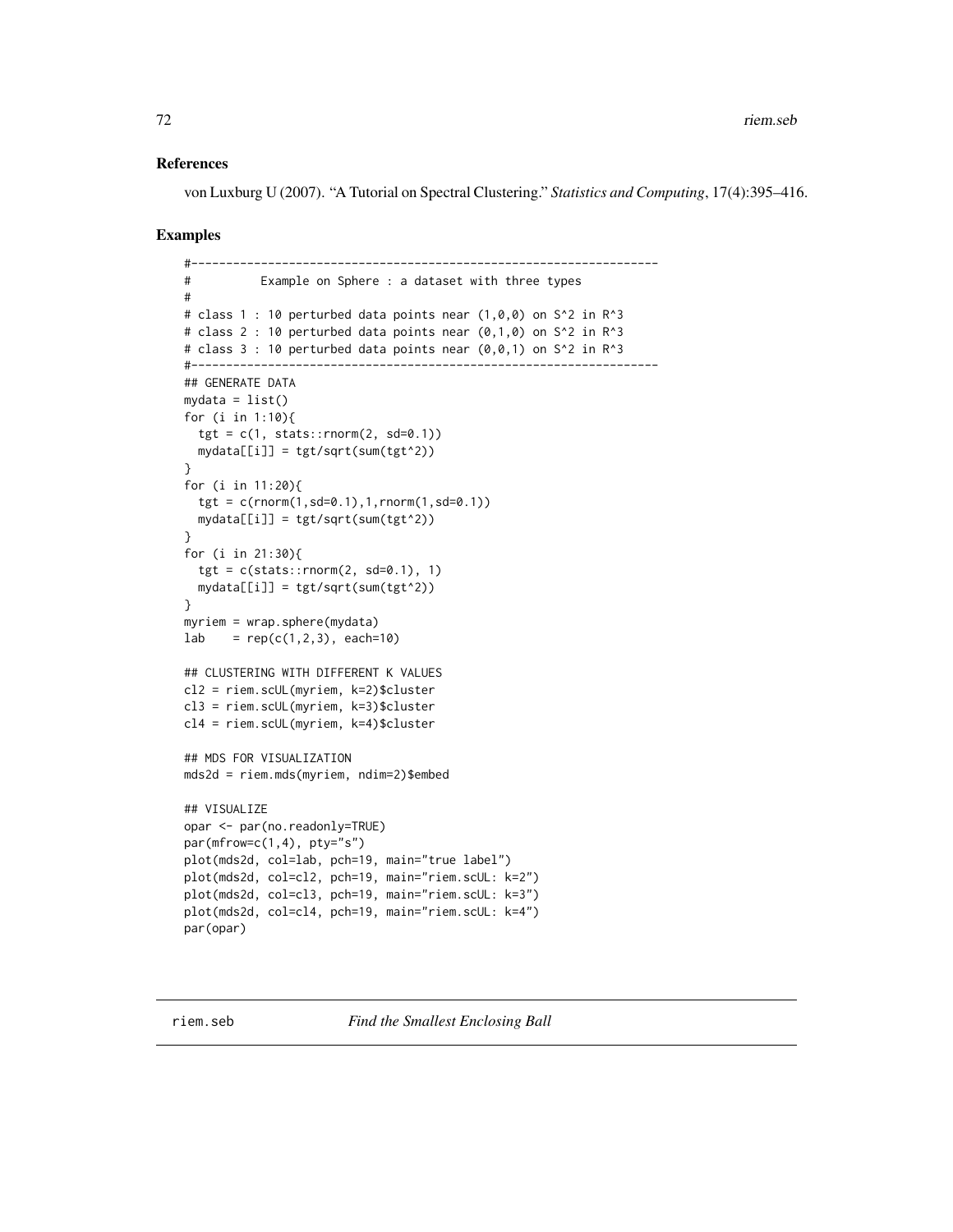#### riem.seb 73

#### Description

Given N observations  $X_1, X_2, \ldots, X_N \in \mathcal{M}$ , find the smallest enclosing ball.

#### Usage

```
riem.seb(riemobj, method = c("aa2013"), ...)
```
### Arguments

| riemobi | a S3 "riemdata" class for N manifold-valued data.                   |  |  |  |  |
|---------|---------------------------------------------------------------------|--|--|--|--|
| method  | (case-insensitive) name of the algorithm to be used as follows;     |  |  |  |  |
|         | "aa2013" Arnaudon and Nielsen (2013).                               |  |  |  |  |
|         | extra parameters including                                          |  |  |  |  |
|         | <b>maxiter</b> maximum number of iterations to be run (default:50). |  |  |  |  |
|         | <b>eps</b> tolerance level for stopping criterion (default: 1e-5).  |  |  |  |  |

#### Value

a named list containing

center a matrix on  $M$  that minimizes the radius.

radius the minimal radius with respect to the center.

#### References

Bâdoiu M, Clarkson KL (2003). "Smaller core-sets for balls." In *Proceedings of the fourteenth annual ACM-SIAM symposium on discrete algorithms*, SODA '03, 801–802. ISBN 0-89871-538-5.

Arnaudon M, Nielsen F (2013). "On approximating the Riemannian 1-center." *Computational Geometry*, 46(1), 93–104. ISSN 09257721.

```
#-------------------------------------------------------------------
# Euclidean Example : samples from Standard Normal in R^2
#-------------------------------------------------------------------
## GENERATE 25 OBSERVATIONS FROM N(0,I)
ndata = 25mymats = array(0, c(ndata, 2))mydata = list()for (i in 1:ndata){
 mydata[[i]] = stats::rnorm(2)
 mymats[i,] = mydata[[ij]]}
myriem = wrap.euclidean(mydata)
## COMPUTE
sebobj = riem.seb(myriem)
center = as.vector(sebobj$center)
radius = sebobj$radius
```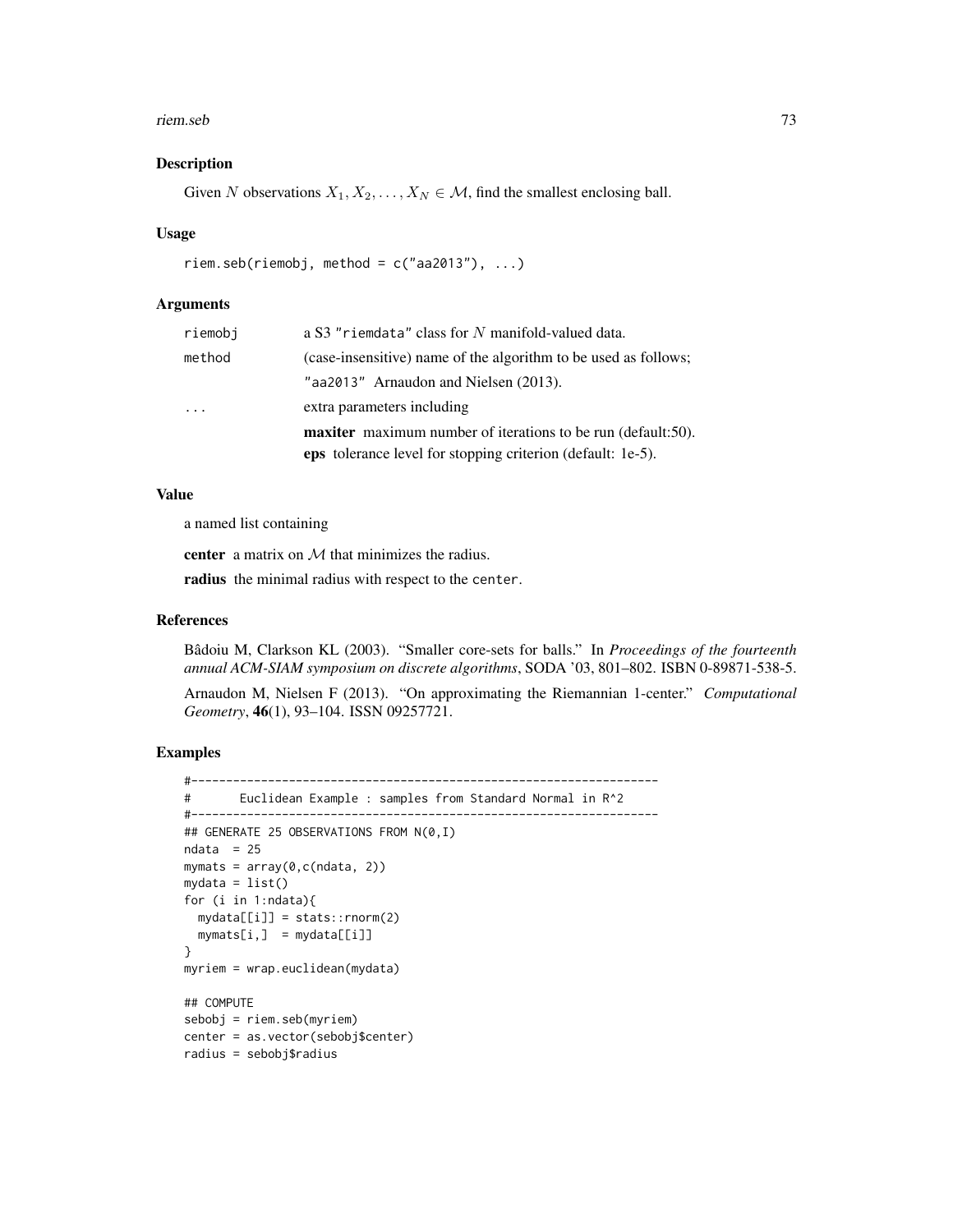```
## VISUALIZE
# 1. prepare the circle for drawing
theta = seq(from=0, to=2*pi, length.out=100)
coords = radius*cbind(cos(theta), sin(theta))
coords = coords + matrix(rep(center, each=100), ncol=2)
# 2. draw
opar <- par(no.readonly=TRUE)
par(pty="s")
plot(coords, type="l", lwd=2, col="red",
    main="Euclidean SEB", xlab="x", ylab="y")
points(mymats, pch=19) # data
points(center[1], center[2], pch=19, col="blue") # center
par(opar)
```
riem.test2bg14 *Two-Sample Test modified from Biswas and Ghosh (2014)*

#### Description

Given M observations  $X_1, X_2, \ldots, X_M \in \mathcal{M}$  and N observations  $Y_1, Y_2, \ldots, Y_N \in \mathcal{M}$ , perform the permutation test of equal distribution

$$
H_0: \mathcal{P}_X = \mathcal{P}_Y
$$

by the method from Biswas and Ghosh (2014). The method, originally proposed for Euclideanvalued data, is adapted to the general Riemannian manifold with intrinsic/extrinsic distance.

#### Usage

```
riem.test2bg14(riemobj1, riemobj2, geometry = c("intrinsic", "extrinsic"), ...)
```
#### Arguments

|          | <b>nperm</b> the number of permutations (default: 999).                                                     |
|----------|-------------------------------------------------------------------------------------------------------------|
| .        | extra parameters including                                                                                  |
| geometry | (case-insensitive) name of geometry; either geodesic ("intrinsic") or embed-<br>ded ("extrinsic") geometry. |
| riemobj2 | a S3 "riemdata" class for N manifold-valued data.                                                           |
| riemobj1 | a S3 "riemdata" class for $M$ manifold-valued data.                                                         |

<span id="page-73-0"></span>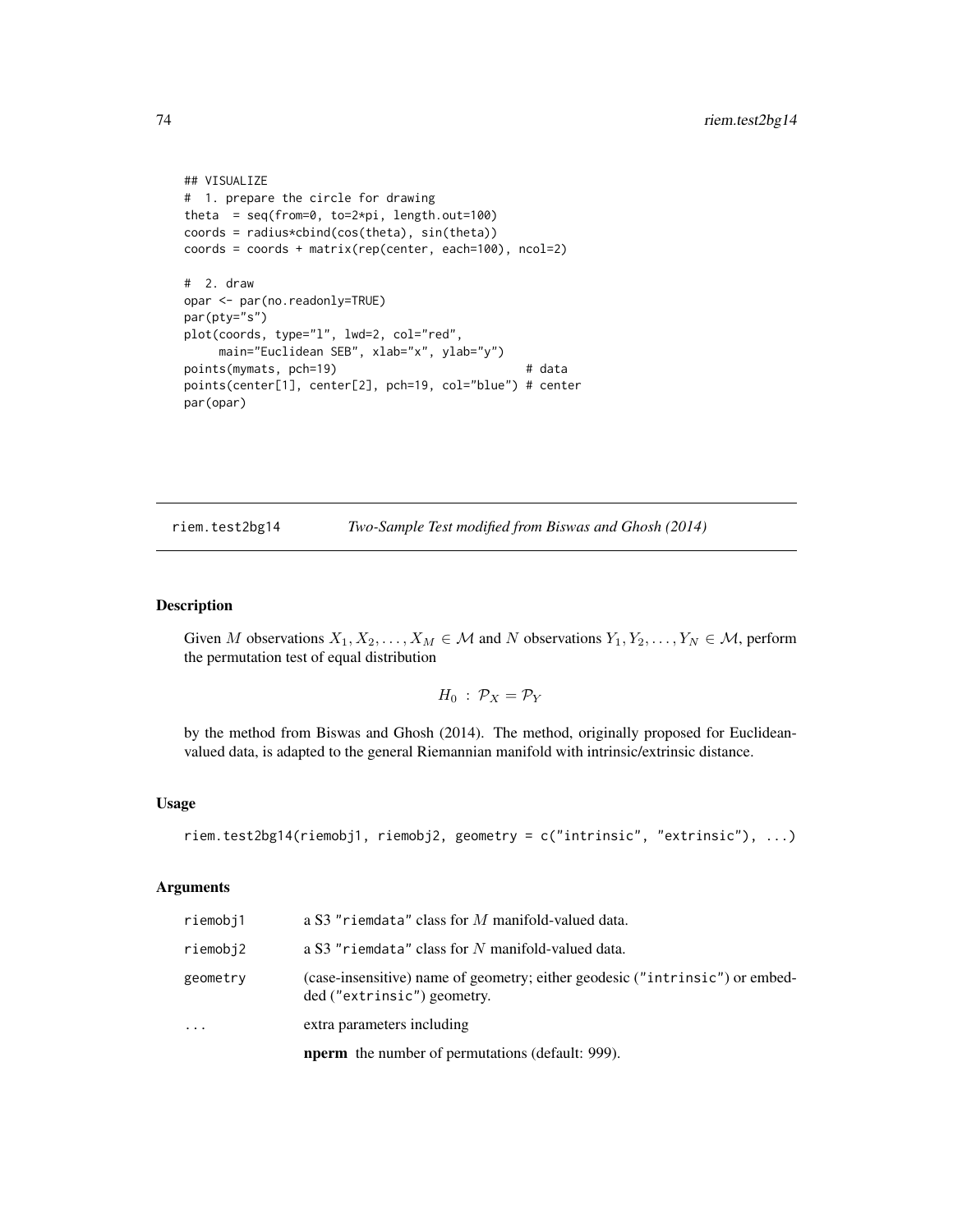riem.test2bg14 75

# Value

a (list) object of S3 class htest containing:

statistic a test statistic.

**p.value** *p*-value under  $H_0$ .

alternative alternative hypothesis.

method name of the test.

data.name name(s) of provided sample data.

#### References

Biswas M, Ghosh AK (2014). "A nonparametric two-sample test applicable to high dimensional data." *Journal of Multivariate Analysis*, 123, 160–171. ISSN 0047259X.

You K, Park H (2020). "Re-visiting Riemannian geometry of symmetric positive definite matrices for the analysis of functional connectivity." *NeuroImage*, 117464. ISSN 10538119.

```
#-------------------------------------------------------------------
# Example on Sphere : a dataset with two types
#
# class 1 : 20 perturbed data points near (1,0,0) on S^2 in R^3
# class 2 : 30 perturbed data points near (0,1,0) on S^2 in R^3
#-------------------------------------------------------------------
## GENERATE DATA
mydata1 = list()mydata2 = list()for (i in 1:20){
  tgt = c(1, stats::rnorm(2, sd=0.1))mydata1[[i]] = tgt/sqrt(sum(tgt^2))
}
for (i in 1:20){
  tgt = c(rnorm(1,sd=0.1),1,rnorm(1,sd=0.1))
  mydata2[[i]] = tgt/sqrt(sum(tgt^2))
}
myriem1 = wrap.sphere(mydata1)
myriem2 = wrap.sphere(mydata2)
## PERFORM PERMUTATION TEST
# it is expected to return a very small number.
riem.test2bg14(myriem1, myriem2, nperm=999)
## Not run:
## CHECK WITH EMPIRICAL TYPE-1 ERROR
set.seed(777)
ntest = 1000
pvals = rep(0,ntest)
```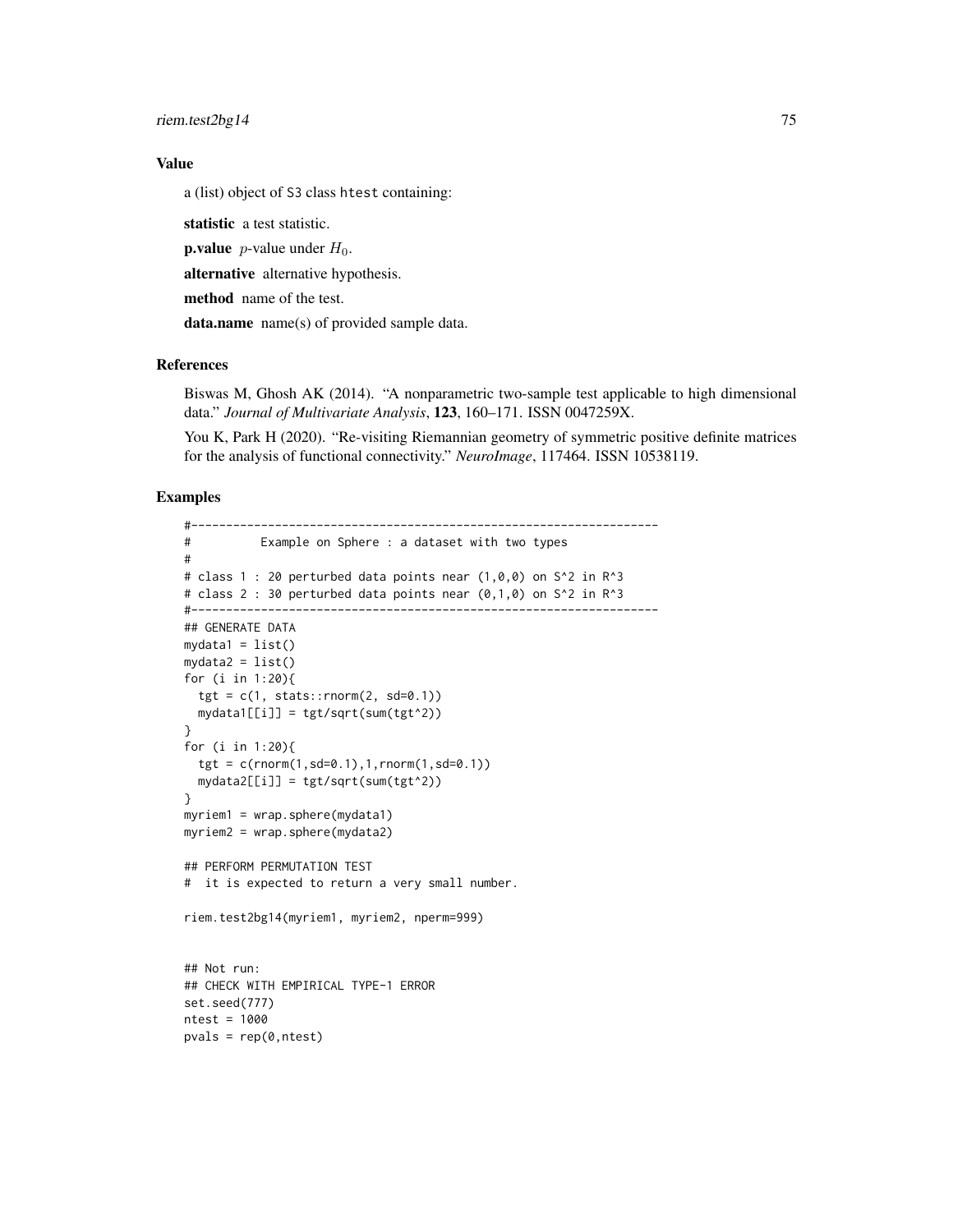```
for (i in 1:ntest){
 X = \text{cbind}(\text{matrix}(rnorm(30*2, sd=0.1), ncol=2), rep(1,30))Y = \text{cbind}(\text{matrix}(rnorm(30*2, sd=0.1), ncol=2), rep(1,30))Xnorm = X/sqrt(rowSums(X^2))
 Ynorm = Y/sqrt(rowSums(Y^2))
 Xriem = wrap.sphere(Xnorm)
 Yriem = wrap.sphere(Ynorm)
 pvals[i] = riem.test2bg14(Xriem, Yriem, nperm=999)$p.value
}
emperr = round(sum((pvals \le 0.05))/ntest, 5)print(paste0("* EMPIRICAL TYPE-1 ERROR=", emperr))
## End(Not run)
```
riem.test2wass *Two-Sample Test with Wasserstein Metric*

#### Description

Given M observations  $X_1, X_2, \ldots, X_M \in \mathcal{M}$  and N observations  $Y_1, Y_2, \ldots, Y_N \in \mathcal{M}$ , permutation test based on the Wasserstein metric (see [riem.wasserstein](#page-78-0) for more details) is applied to test whether two distributions are same or not, i.e.,

$$
H_0: \mathcal{P}_X = \mathcal{P}_Y
$$

with Wasserstein metric  $W_p$  being the measure of discrepancy between two samples.

#### Usage

```
riem.test2wass(
  riemobj1,
  riemobj2,
  p = 2,
  geometry = c("intrinsic", "extrinsic"),
  ...
)
```
#### Arguments

| riemobj1 | a S3 "riemdata" class for $M$ manifold-valued data.                                                         |
|----------|-------------------------------------------------------------------------------------------------------------|
| riemobj2 | a S3 "riemdata" class for N manifold-valued data.                                                           |
| р        | an exponent for Wasserstein distance $\mathcal{W}_p$ (default: 2).                                          |
| geometry | (case-insensitive) name of geometry; either geodesic ("intrinsic") or embed-<br>ded ("extrinsic") geometry. |
| $\cdots$ | extra parameters including                                                                                  |

<span id="page-75-0"></span>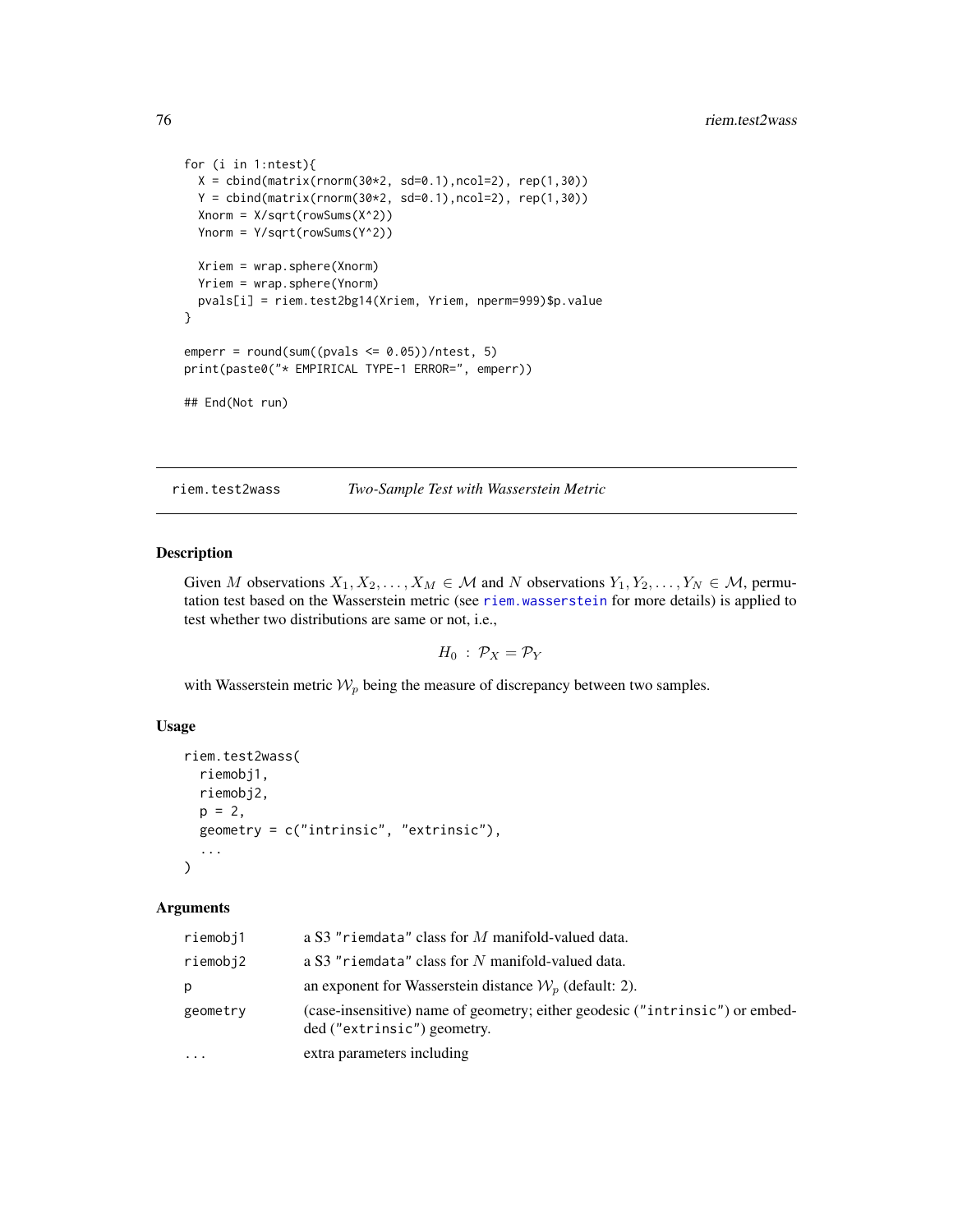nperm the number of permutations (default: 999). use.smooth a logical; TRUE to use a smoothed Wasserstein distance, FALSE otherwise.

# Value

```
a (list) object of S3 class htest containing:
```
statistic a test statistic.

**p.value** *p*-value under  $H_0$ .

alternative alternative hypothesis.

method name of the test.

data.name name(s) of provided sample data.

```
#-------------------------------------------------------------------
# Example on Sphere : a dataset with two types
#
# class 1 : 20 perturbed data points near (1,0,0) on S<sup>^2</sup> in R<sup>^3</sup>
# class 2 : 30 perturbed data points near (0,1,0) on S^2 in R^3
#-------------------------------------------------------------------
## GENERATE DATA
mydata1 = list()mydata2 = list()for (i in 1:20){
  tgt = c(1, stats::rnorm(2, sd=0.1))mydata1[[i]] = tgt/sqrt(sum(tgt^2))
}
for (i in 1:20){
  tgt = c(rnorm(1, sd=0.1), 1, rnorm(1, sd=0.1))mydata2[[i]] = tgt/sqrt(sum(tgt^2))}
myriem1 = wrap.sphere(mydata1)
myriem2 = wrap.sphere(mydata2)
## PERFORM PERMUTATION TEST
# it is expected to return a very small number, but
# small number of 'nperm' may not give a reasonable p-value.
riem.test2wass(myriem1, myriem2, nperm=99, use.smooth=FALSE)
## Not run:
## CHECK WITH EMPIRICAL TYPE-1 ERROR
set.seed(777)
ntest = 1000
pvals = rep(0,ntest)for (i in 1:ntest){
  X = \text{cbind}(\text{matrix}(\text{norm}(30*2, sd=0.1), \text{ncol}=2), \text{rep}(1,30))
```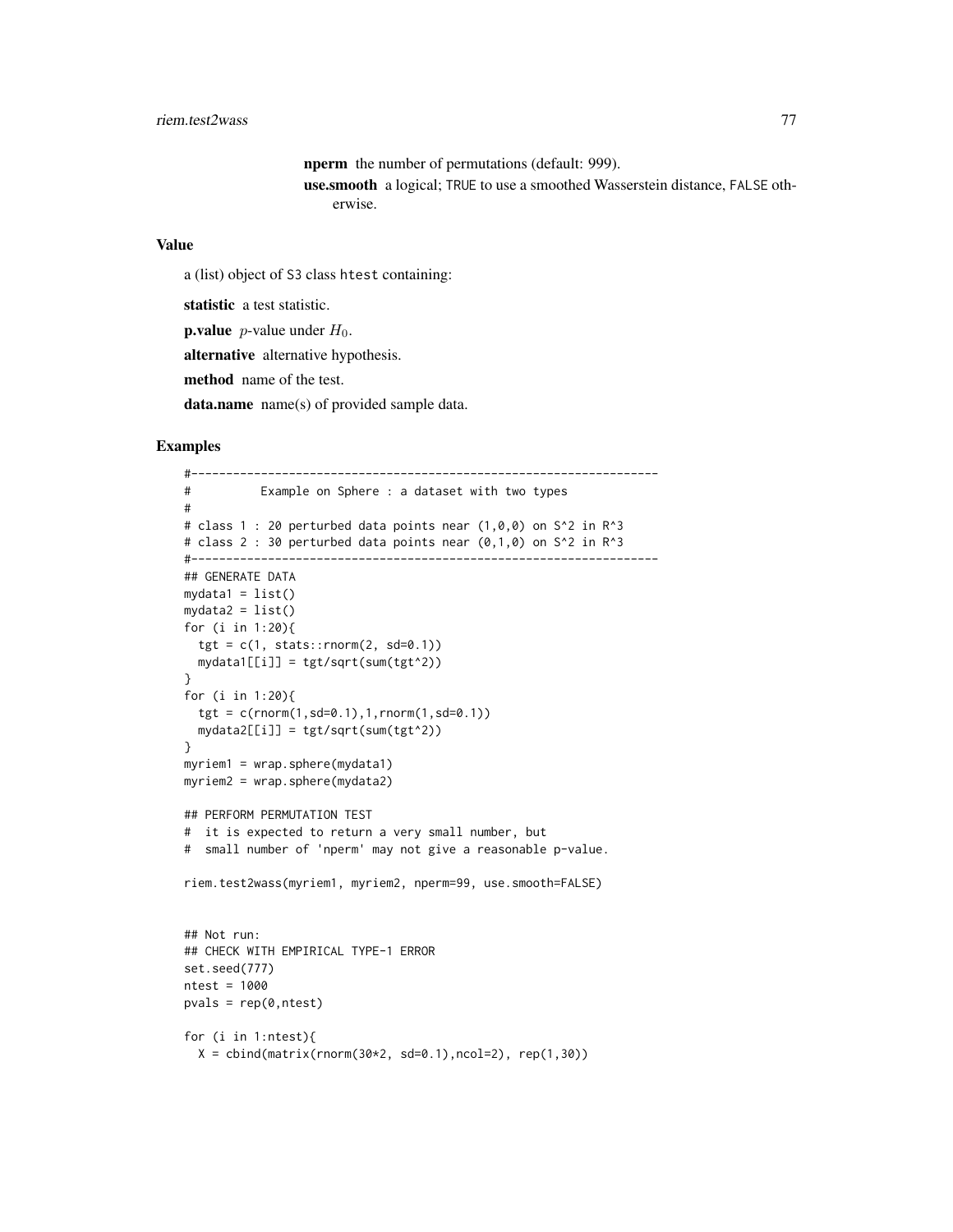#### 78 riem.tsne

```
Y = \text{cbind}(\text{matrix}(rnorm(30*2, sd=0.1), ncol=2), rep(1,30))Xnorm = X/sqrt(rowSums(X^2))
 Ynorm = Y/sqrt(rowSums(Y^2))
 Xriem = wrap.sphere(Xnorm)
 Yriem = wrap.sphere(Ynorm)
 pvals[i] = riem.test2wass(Xriem, Yriem, nperm=999)$p.value
 print(paste0("iteration ",i,"/",ntest," complete.."))
}
emperr = round(sum((pvals \le 0.05))/ntest, 5)print(paste0("* EMPIRICAL TYPE-1 ERROR=", emperr))
## End(Not run)
```
riem.tsne *t-distributed Stochastic Neighbor Embedding*

# Description

Given N observations  $X_1, X_2, \ldots, X_N \in \mathcal{M}$ , t-SNE mimicks the pattern of probability distributions over pairs of manifold-valued objects on low-dimensional target embedding space by minimizing Kullback-Leibler divergence.

#### Usage

```
riem.tsne(riemobj, ndim = 2, geometry = c("intrinsic", "extrinsic"), ...)
```
#### Arguments

| riemobi   | a S3 "riemdata" class for N manifold-valued data.                                                            |
|-----------|--------------------------------------------------------------------------------------------------------------|
| ndim      | an integer-valued target dimension.                                                                          |
| geometry  | (case-insensitive) name of geometry; either geodesic ("intrinsic") or embed-<br>ded ("extrinsic") geometry.  |
| $\ddotsc$ | extra parameters for Rtsne algorithm from <b>Rtsne</b> package, such as perplexity,<br>momentum, and others. |

#### Value

a named list containing

embed an  $(N \times ndim)$  matrix whose rows are embedded observations.

stress discrepancy between embedded and original distances as a measure of error.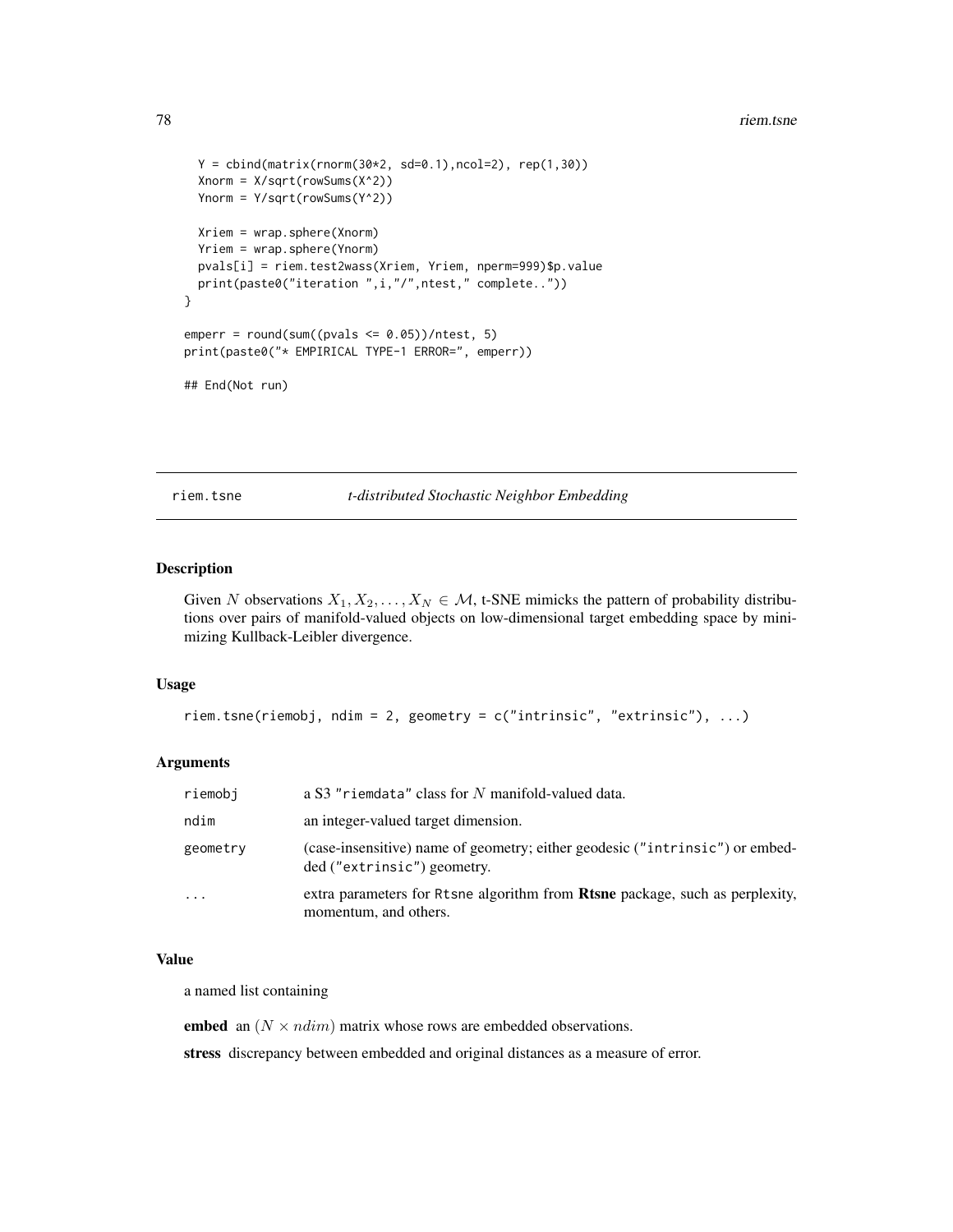# <span id="page-78-1"></span>riem.wasserstein 79

#### Examples

```
#-------------------------------------------------------------------
# Example on Sphere : a dataset with three types
#
# 10 perturbed data points near (1,0,0) on S<sup>^2</sup> in R<sup>^3</sup>
# 10 perturbed data points near (0,1,0) on S^2 in R^3# 10 perturbed data points near (0,0,1) on S^2 in R^3
#-------------------------------------------------------------------
## GENERATE DATA
mydata = list()for (i in 1:20){
  tgt = c(1, stats::rnorm(2, sd=0.1))mydata[[i]] = tgt/sqrt(sum(tgt^2))
}
for (i in 21:40){
  tgt = c(rnorm(1, sd=0.1), 1, rnorm(1, sd=0.1))mydata[[i]] = tgt/sqrt(sum(tgt^2))
}
for (i in 41:60){
  tgt = c(stats::rnorm(2, sd=0.1), 1)mydata[[i]] = tgt/sqrt(sum(tgt^2))
}
myriem = wrap.sphere(mydata)
mylabs = rep(c(1, 2, 3), each=20)## RUN THE ALGORITHM IN TWO GEOMETRIES
mypx = 5embed2int = riem.tsne(myriem, ndim=2, geometry="intrinsic", perplexity=mypx)
embed2ext = riem.tsne(myriem, ndim=2, geometry="extrinsic", perplexity=mypx)
## VISUALIZE
opar = par(no.readonly=TRUE)
par(mfrow=c(1,2), pty="s")plot(embed2int$embed, main="intrinsic t-SNE", col=mylabs, pch=19)
plot(embed2ext$embed, main="extrinsic t-SNE", col=mylabs, pch=19)
par(opar)
```
<span id="page-78-0"></span>

| riem.wasserstein |  | Wasserstein Distance between Empirical Measures |
|------------------|--|-------------------------------------------------|
|------------------|--|-------------------------------------------------|

#### Description

Given two empirical measures  $\mu$ ,  $\nu$  consisting of M and N observations, p-Wasserstein distance for  $p \geq 1$  between two empirical measures is defined as

$$
\mathcal{W}_p(\mu,\nu)=\left(\inf_{\gamma\in\Gamma(\mu,\nu)}\int_{\mathcal{M}\times\mathcal{M}}d(x,y)^pd\gamma(x,y)\right)^{1/p}
$$

where  $\Gamma(\mu, \nu)$  denotes the collection of all measures/couplings on  $\mathcal{M} \times \mathcal{M}$  whose marginals are  $\mu$ and  $\nu$  on the first and second factors, respectively.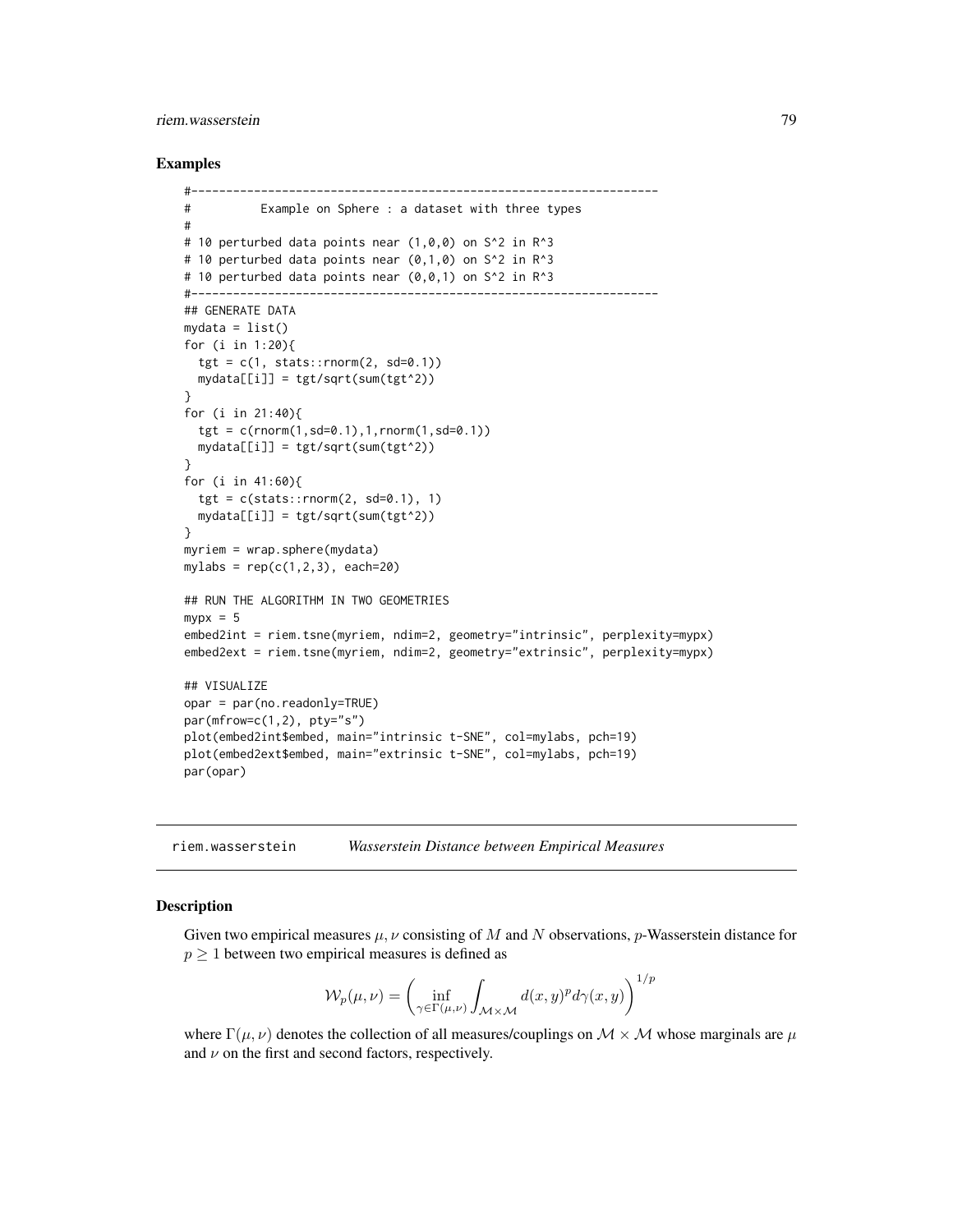# Usage

```
riem.wasserstein(
  riemobj1,
  riemobj2,
 p = 2,
  geometry = c("intrinsic", "extrinsic"),
  ...
\lambda
```
# Arguments

| a S3 "riemdata" class for M manifold-valued data, which are atoms of $\mu$ .                                |  |  |  |
|-------------------------------------------------------------------------------------------------------------|--|--|--|
| a S3 "riemdata" class for N manifold-valued data, which are atoms of $\nu$ .                                |  |  |  |
| an exponent for Wasserstein distance $W_n$ (default: 2).                                                    |  |  |  |
| (case-insensitive) name of geometry; either geodesic ("intrinsic") or embed-<br>ded ("extrinsic") geometry. |  |  |  |
| extra parameters including                                                                                  |  |  |  |
| <b>weight1</b> a length-M weight vector for $\mu$ ; if NULL (default), uniform weight is<br>set.            |  |  |  |
| <b>weight2</b> a length-N weight vector for $\nu$ ; if NULL (default), uniform weight is<br>set.            |  |  |  |
|                                                                                                             |  |  |  |

#### Value

a named list containing

**distance**  $W$  distance between two empirical measures.

plan an  $(M \times N)$  matrix whose rowSums and columnSums are weight1 and weight2 respectively.

```
#-------------------------------------------------------------------
# Example on Sphere : a dataset with two types
#
# class 1 : 20 perturbed data points near (1,0,0) on S^2 in R^3
# class 2 : 30 perturbed data points near (0,1,0) on S<sup>^2</sup> in R<sup>^3</sup>
#-------------------------------------------------------------------
## GENERATE DATA
mydata1 = list()mydata2 = list()for (i in 1:20){
  tgt = c(1, stats::rnorm(2, sd=0.1))mydata1[[i]] = tgt/sqrt(sum(tgt^2))
}
for (i in 1:30){
  tgt = c(rnorm(1, sd=0.1), 1, rnorm(1, sd=0.1))mydata2[[i]] = tgt/sqrt(sum(tgt^2))
}
```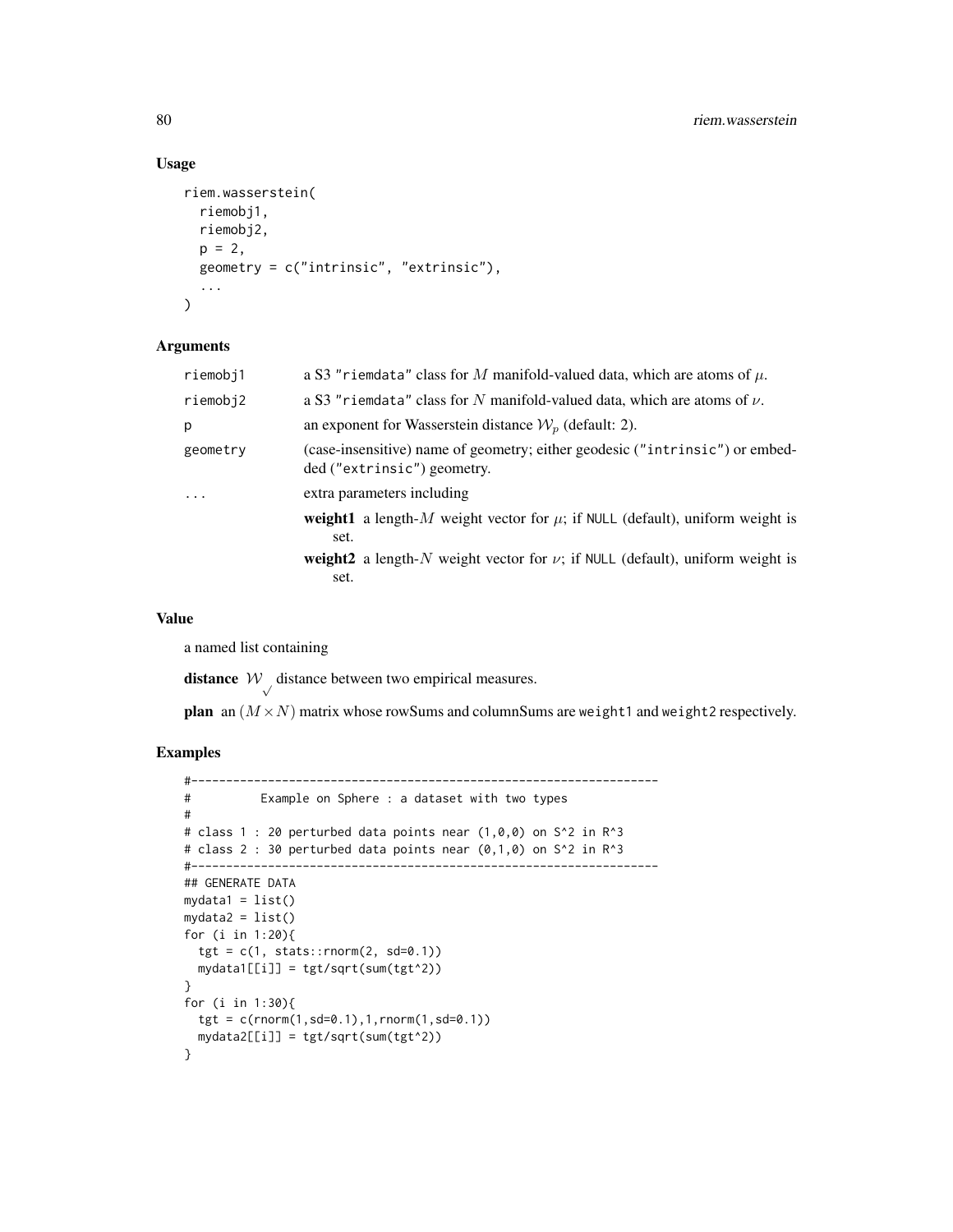#### <span id="page-80-0"></span>rmvnorm 81

```
myriem1 = wrap.sphere(mydata1)
myriem2 = wrap.sphere(mydata2)
## COMPUTE p-WASSERSTEIN DISTANCES
dist1 = riem.wasserstein(myriem1, myriem2, p=1)
dist2 = riem.wasserstein(myriem1, myriem2, p=2)
dist5 = riem.wasserstein(myriem1, myriem2, p=5)
pm1 = paste0("p=1: dist=",round(dist1$distance,3))
pm2 = paste0("p=2: dist=",round(dist2$distance,3))
pm5 = paste0("p=5: dist=",round(dist5$distance,3))
## VISUALIZE TRANSPORT PLAN AND DISTANCE
opar <- par(no.readonly=TRUE)
par(mfrow=c(1,3))
image(dist1$plan, axes=FALSE, main=pm1)
image(dist2$plan, axes=FALSE, main=pm2)
image(dist5$plan, axes=FALSE, main=pm5)
par(opar)
```
rmvnorm *Generate Random Samples from Multivariate Normal Distribution*

#### Description

In  $\mathbb{R}^p$ , random samples are drawn

$$
X_1, X_2, \ldots, X_n \sim \mathcal{N}(\mu, \Sigma)
$$

where  $\mu \in \mathbb{R}^p$  is a mean vector and  $\Sigma \in \text{SPD}(p)$  is a positive definite covariance matrix.

#### Usage

 $r$ mvnorm $(n = 1, mu, sigma)$ 

#### Arguments

|       | the number of samples to be generated. |  |  |
|-------|----------------------------------------|--|--|
| mu    | mean vector.                           |  |  |
| sigma | covariance matrix.                     |  |  |

#### Value

either (1) a length-p vector ( $n = 1$ ) or (2) an ( $n \times p$ ) matrix where rows are random samples.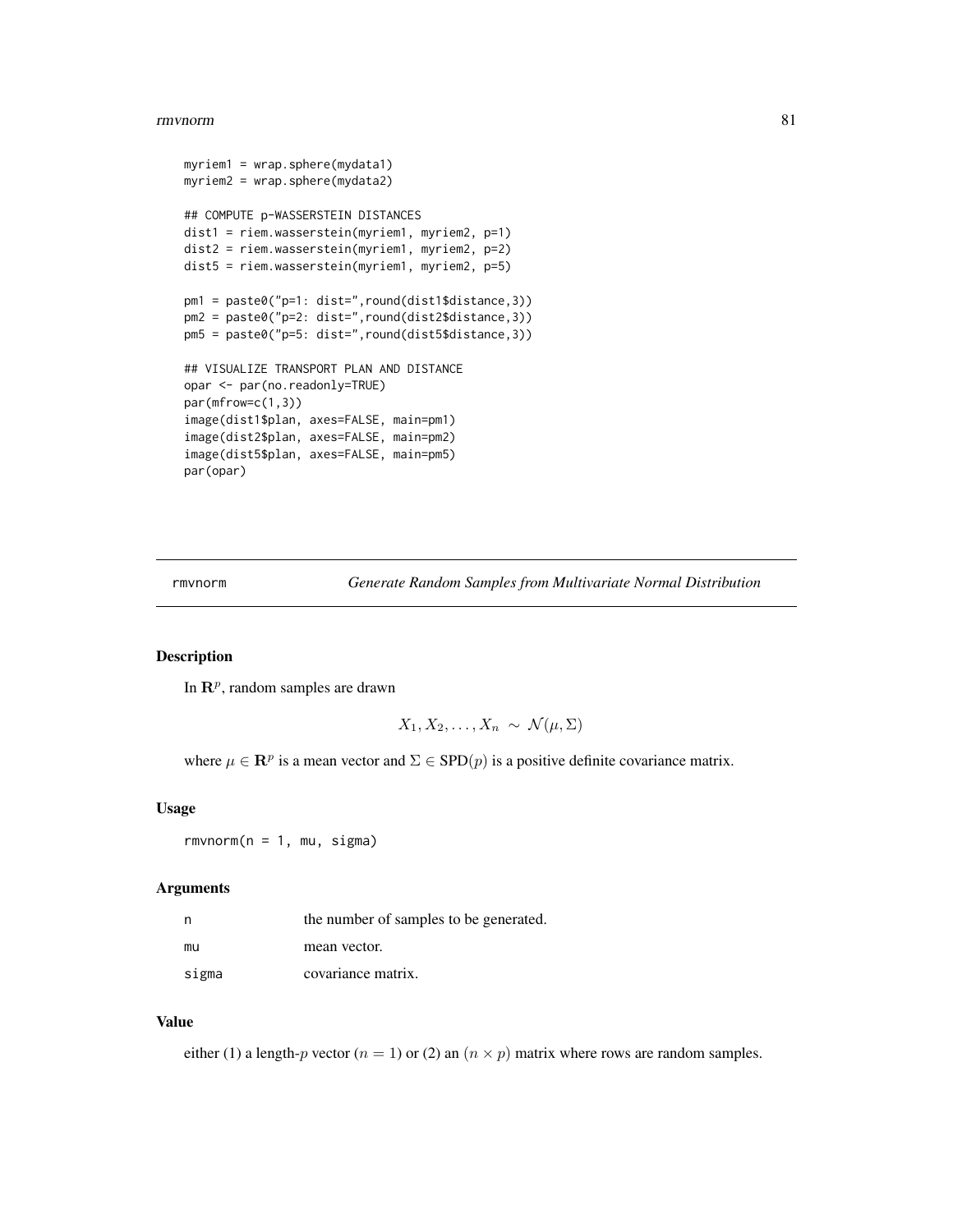# Examples

```
#-------------------------------------------------------------------
# Generate Random Data and Compare with Empirical Covariances
#
# In R^5 with zero mean and diagonal covariance,
# generate 100 and 200 observations and compute MLE covariance.
#-------------------------------------------------------------------
## GENERATE DATA
mymu = rep(0, 5)mysig = diag(5)## MLE FOR COVARIANCE
smat1 = stats::cov(rmvnorm(n=100, mymu, mysig))
smat2 = stats::cov(rmvnorm(n=200, mymu, mysig))
## VISUALIZE
opar <- par(no.readonly=TRUE)
par(mfrow=c(1,3), pty="s")
image(mysig[,5:1], axes=FALSE, main="true covariance")
image(smat1[,5:1], axes=FALSE, main="empirical cov with n=100")
image(smat2[,5:1], axes=FALSE, main="empirical cov with n=200")
par(opar)
```

```
spd.geometry Supported Geometries on SPD Manifold
```
# Description

SPD manifold is a well-studied space in that there have been many geometries proposed on the space. For special functions on under SPD category, this function finds whether there exists a matching name that is currently supported in Riemann. If there is none, it will return an error message.

#### Usage

```
spd.geometry(geometry)
```
# **Arguments**

| geometry | name of supported geometries, including         |  |  |  |
|----------|-------------------------------------------------|--|--|--|
|          | <b>AIRM</b> Affine-Invariant Riemannian Metric. |  |  |  |
|          | <b>LERM</b> Log-Euclidean Riemannian Metric.    |  |  |  |
|          | <b>Jeffrey</b> Jeffrey's divergence.            |  |  |  |
|          | <b>Stein</b> Stein's metric.                    |  |  |  |
|          | Wasserstein 2-Wasserstein geometry.             |  |  |  |

<span id="page-81-1"></span>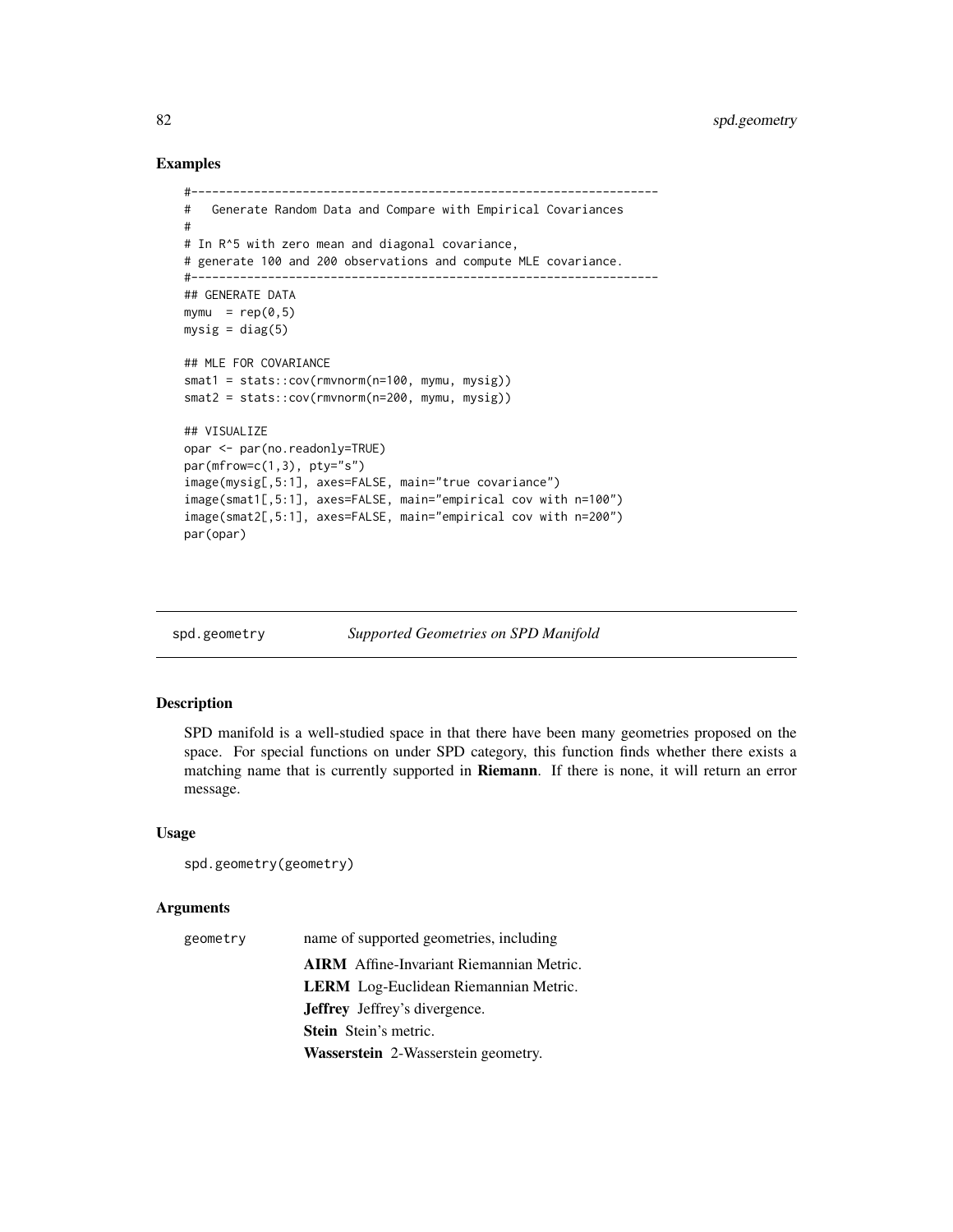#### <span id="page-82-0"></span>spd.pdist 83

# Value

a matching name in lower-case.

#### Examples

```
# it just returns a small-letter string.
mygeom = spd.geometry("stein")
```
spd.pdist *Pairwise Distance on SPD Manifold*

# Description

Given N observations  $X_1, X_2, \ldots, X_N$  in SPD manifold, compute pairwise distances among observations.

# Usage

```
spd.pdist(spdobj, geometry, as.dist = FALSE)
```
#### Arguments

| spdobi   | a S3 "riemdata" class of SPD-valued data.                                        |
|----------|----------------------------------------------------------------------------------|
| geometry | name of the geometry to be used. See spd. geometry for supported geometries.     |
| as.dist  | logical; if TRUE, it returns a dist object. Else, it returns a symmetric matrix. |

#### Value

a S3 dist object or  $(N \times N)$  symmetric matrix of pairwise distances according to as.dist parameter.

```
#-------------------------------------------------------------------
# Two Types of Covariances
#
# group1 : perturbed from data by N(0,1) in R^3
# group2 : perturbed from data by [sin(x); cos(x); sin(x)*cos(x)]
#-------------------------------------------------------------------
## GENERATE DATA
sd\_mats = array(0, c(3, 3, 20))for (i in 1:10){
 sd\_mats[,, i] = stats::cov(matrix(rnorm(50*3), ncol=3))}
for (j in 11:20){
 randvec = stats::rnorm(50, sd=3)
```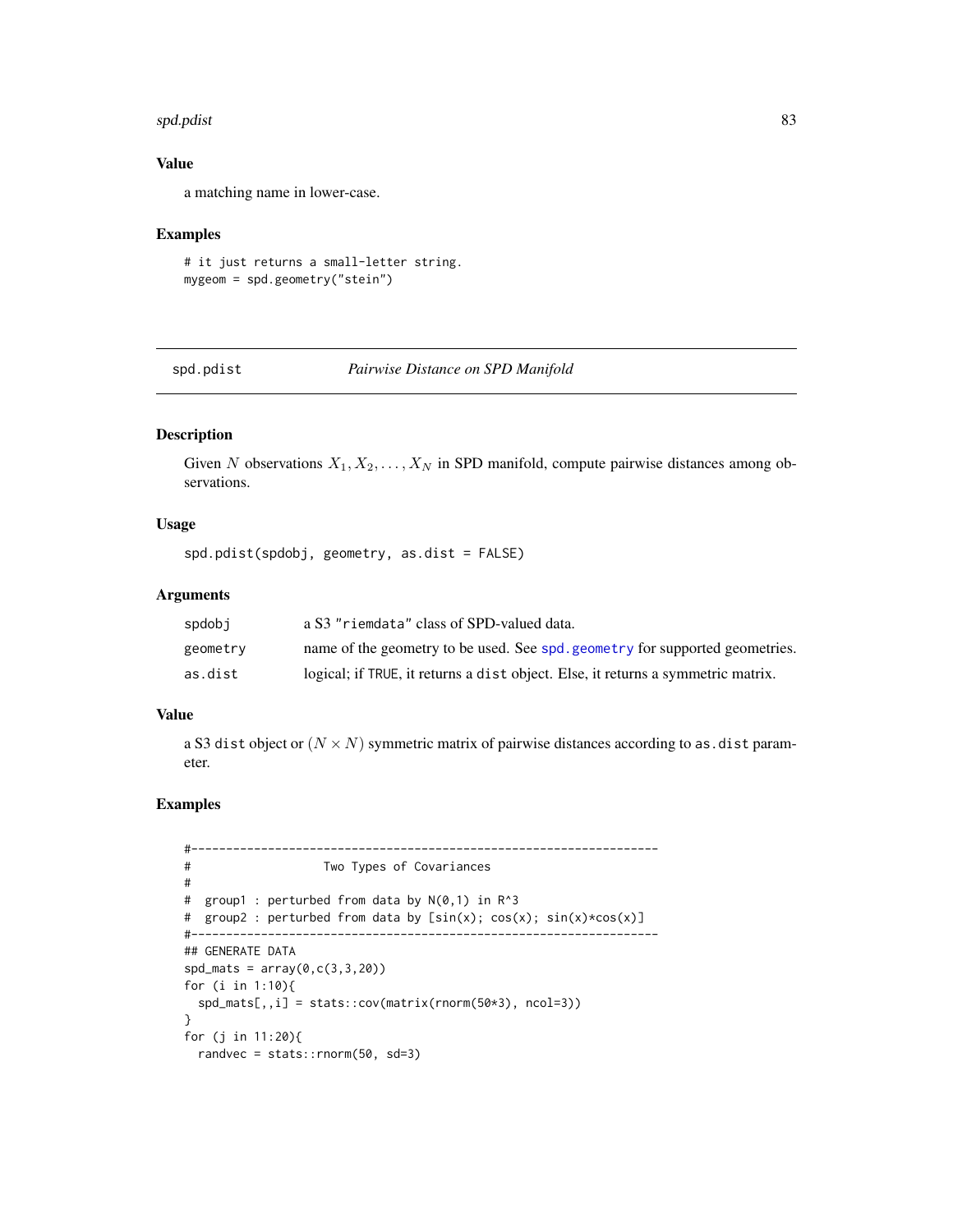```
randmat = cbind(sin(randvec), cos(randvec), sin(randvec)*cos(randvec))
 spd\_mats[,jj = stats::cov(randmat + matrix(rnorm(50*3, sd=0.1), ncol=3))}
## WRAP IT AS SPD OBJECT
spd_obj = wrap.spd(spd_mats)
## COMPUTE PAIRWISE DISTANCES
# Geometries are case-insensitive.
pdA = spd.pdist(spd_obj, "airM")
pdL = spd.pdist(spd_obj, "lErm")
pdJ = spd.pdist(spd_obj, "Jeffrey")
pdS = spd.pdist(spd_obj, "stEin")
pdW = spd.pdist(spd_obj, "wasserstein")
## VISUALIZE
opar <- par(no.readonly=TRUE)
par(mfrow=c(2,3), pty="s")
image(pdA, axes=FALSE, main="AIRM")
image(pdL, axes=FALSE, main="LERM")
image(pdJ, axes=FALSE, main="Jeffrey")
image(pdS, axes=FALSE, main="Stein")
image(pdW, axes=FALSE, main="Wasserstein")
par(opar)
```
#### spd.wassbary *Wasserstein Barycenter of SPD Matrices*

#### Description

Given N observations  $X_1, X_2, \ldots, X_N$  in SPD manifold, compute the  $L_2$ -Wasserstein barycenter that minimizes  $\mathbf{v}$ 

$$
\sum_{n=1}^{N} \lambda_i \mathcal{W}_2(N(X), N(X_i))^2
$$

where  $N(X)$  denotes the zero-mean Gaussian measure with covariance X.

#### Usage

spd.wassbary(spdobj, weight = NULL, method =  $c("RU02", "AE16"), ...$ )

#### Arguments

| spdobj | a S3 "riemdata" class of SPD-valued data of $(p \times p)$ matrices.                                                             |
|--------|----------------------------------------------------------------------------------------------------------------------------------|
| weight | weight of observations; if NULL it assumes equal weights, or a nonnegative<br>length- $N$ vector that sums to 1 should be given. |
| method | name of the algorithm to be used; one of the "RU02", "AE16".                                                                     |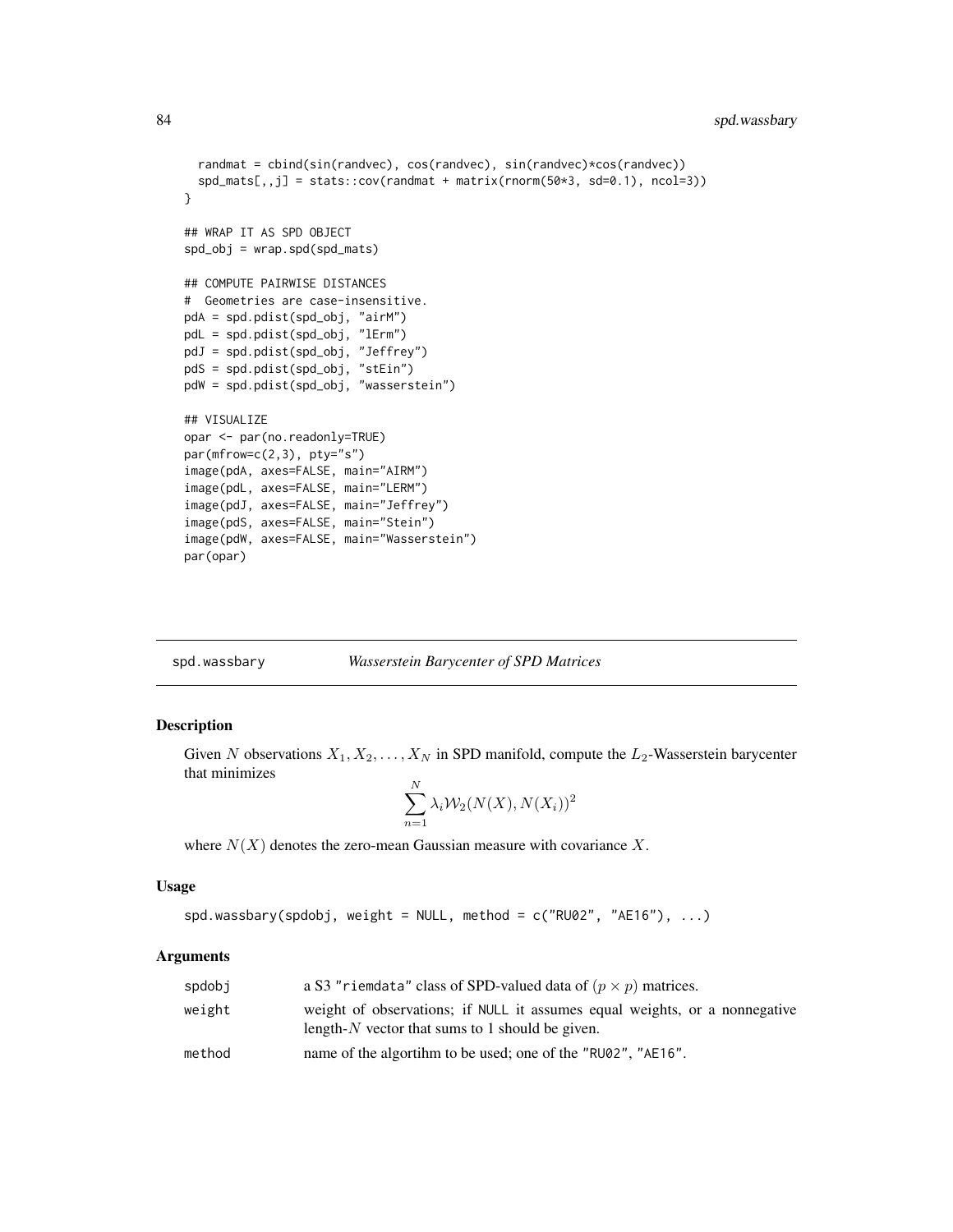# <span id="page-84-0"></span>sphere.convert 85

| $\cdots$ | extra parameters including                                            |
|----------|-----------------------------------------------------------------------|
|          | <b>maxiter</b> maximum number of iterations to be run (default:20).   |
|          | <b>abstol</b> tolerance level for stopping criterion (default: 1e-8). |

# Value

a  $(p \times p)$  Wasserstein barycenter matrix.

#### Examples

```
#-------------------------------------------------------------------
# Covariances from standard multivariate Gaussians.
#-------------------------------------------------------------------
## GENERATE DATA
ndata = 20pdim = 10mydat = array(0, c( pdim, pdim, ndata))for (i in 1:ndata){
  mydat[,,i] = stats::cov(matrix(rnorm(100*pdim), ncol=pdim))
}
myriem = wrap.spd(mydat)
## COMPUTE BY DIFFERENT ALGORITHMS
baryRU <- spd.wassbary(myriem, method="RU02")
baryAE <- spd.wassbary(myriem, method="AE16")
## VISUALIZE
opar <- par(no.readonly=TRUE)
par(mfrow=c(1,3), pty="s")
image(diag(pdim), axes=FALSE, main="True Covariance")
image(baryRU, axes=FALSE, main="by RU02")
image(baryAE, axes=FALSE, main="by AE16")
par(opar)
```

| sphere.convert | Convert between Cartesian Coordinates and Geographic Coordinates |  |  |  |  |
|----------------|------------------------------------------------------------------|--|--|--|--|
|----------------|------------------------------------------------------------------|--|--|--|--|

# Description

In geospatial data analysis, it is common to consider locations on the Earth as data. These locations, usually provided by latitude and longitude, are not directly applicable for spherical data analysis. We provide two functions - sphere.geo2xyz and sphere.xyz2geo - that convert geographic coordinates in longitude/latitude into a unit-norm vector on  $S^2$ , and vice versa. As a convention, latitude and longitude are represented as *decimal degrees*.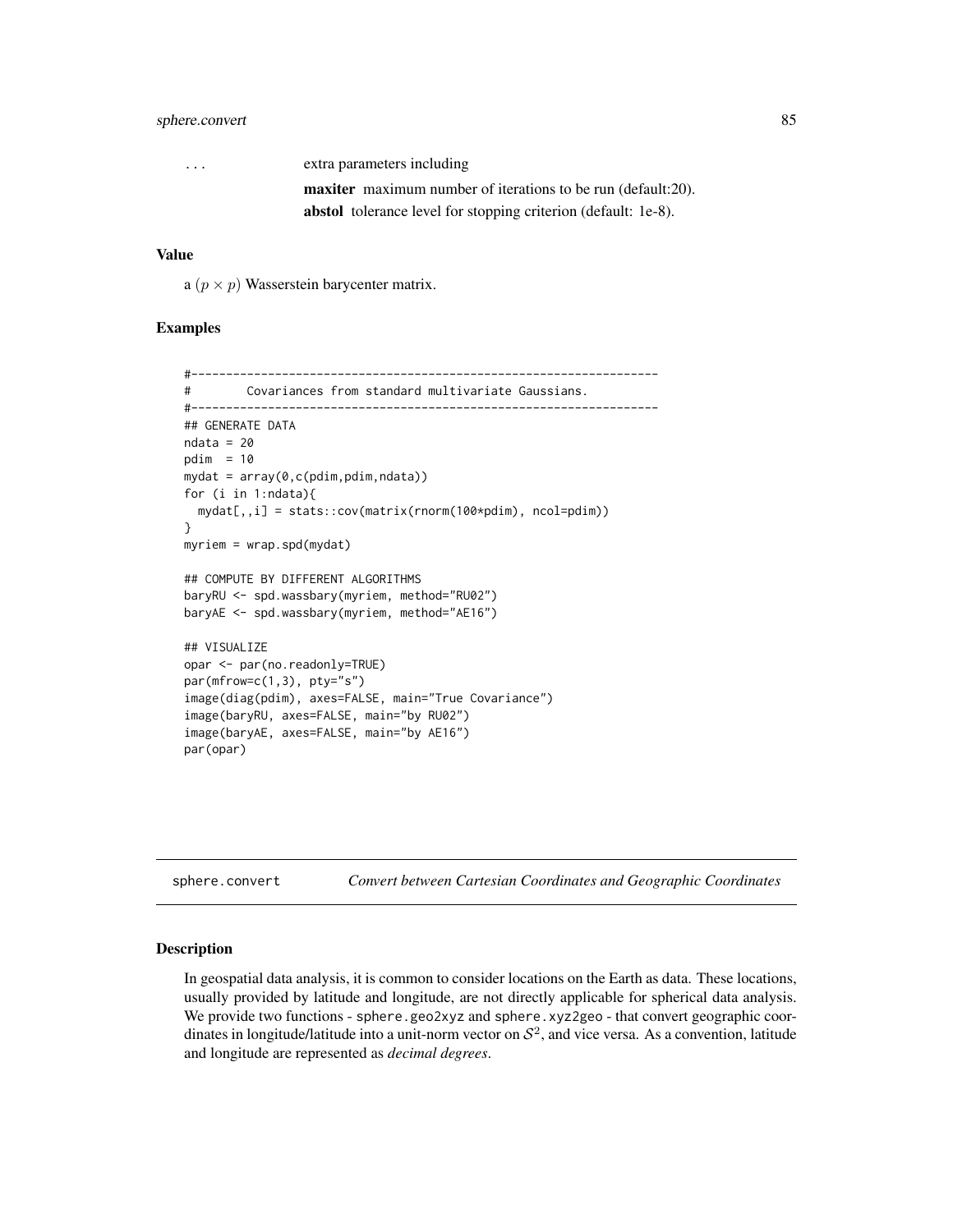# Usage

```
sphere.geo2xyz(lat, lon)
```
sphere.xyz2geo(xyz)

# Arguments

| lat | latitude (in decimal degrees).  |
|-----|---------------------------------|
| lon | longitude (in decimal degrees). |
| XVZ | a unit-norm vector in $S^2$ .   |

# Value

transformed data.

# Examples

```
## EXAMPLE DATA WITH POPULATED US CITIES
data(cities)
```

```
## SELECT ALBUQUERQUE
geo = cities$coord[1,]
xyz = cities$cartesian[1,]
```

```
## CHECK TWO INPUT TYPES AND THEIR CONVERSIONS
sphere.geo2xyz(geo[1], geo[2])
sphere.xyz2geo(xyz)
```
sphere.runif *Generate Uniform Samples on Sphere*

# Description

It generates *n* random samples from  $S^{p-1}$ . For convenient usage of users, we provide a number of options in terms of the return type.

# Usage

```
sphere.runif(n, p, type = c("list", "matrix", "riemdata"))
```
# Arguments

| n    | number of samples to be generated.                                   |
|------|----------------------------------------------------------------------|
| р    | original dimension (of the ambient space).                           |
| type | return type;                                                         |
|      | "list" a length-n list of length-p vectors.                          |
|      | "matrix" a $(n \times p)$ where rows are unit vectors.               |
|      | "riemdata" a S3 object. See wrap. sphere for more details (Default). |

<span id="page-85-0"></span>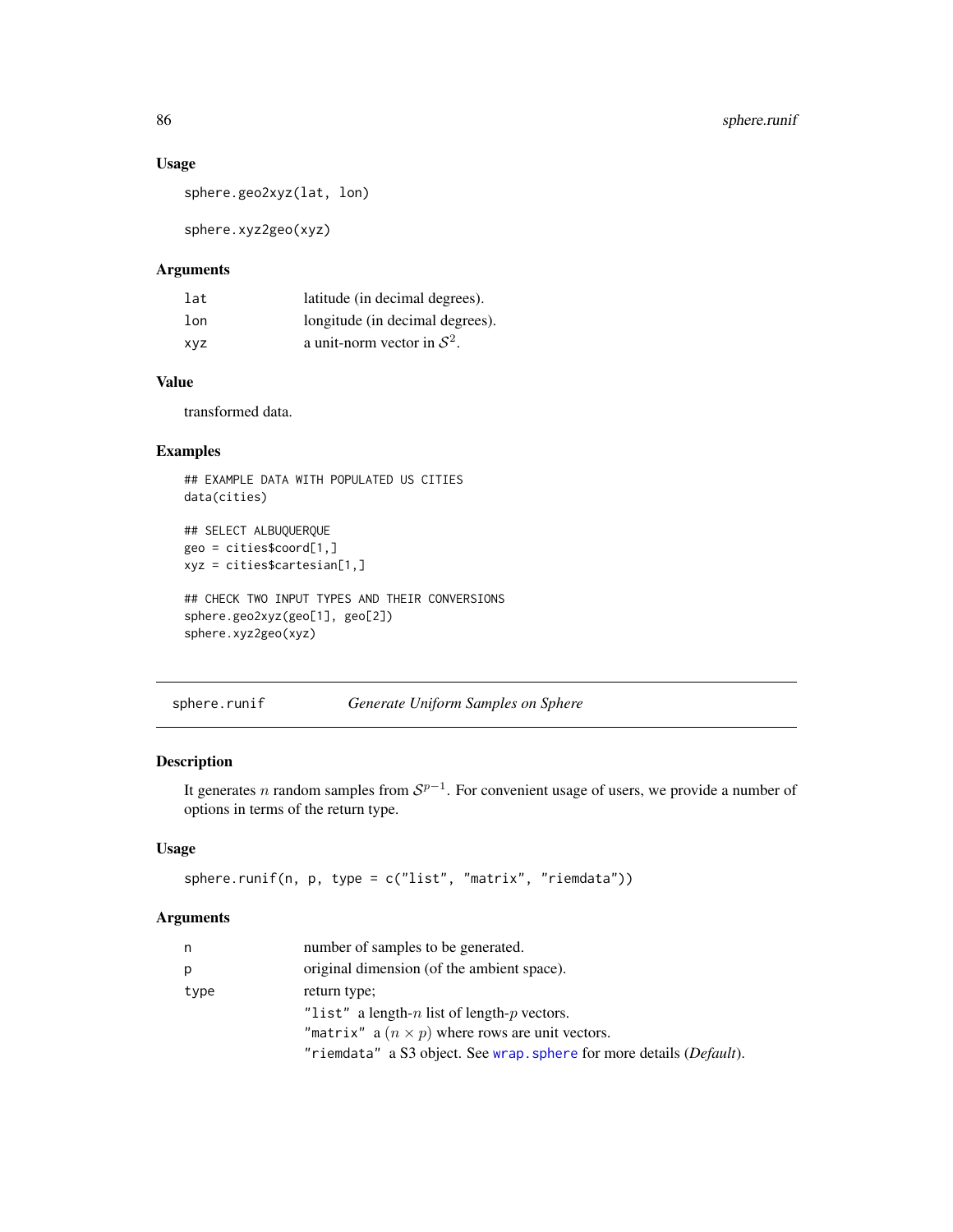# <span id="page-86-0"></span>sphere.utest 87

# Value

an object from one of the above by type option.

# References

Chikuse Y (2003). *Statistics on Special Manifolds*, volume 174 of *Lecture Notes in Statistics*. Springer New York, New York, NY. ISBN 978-0-387-00160-9 978-0-387-21540-2.

# See Also

[wrap.sphere](#page-104-0)

#### Examples

```
#-------------------------------------------------------------------
# Draw Samples on Sphere
#
# Multiple return types on S^4 in R^5
#-------------------------------------------------------------------
dat.list = sphere.runif(n=10, p=5, type="list")
dat.matx = sphere.runif(n=10, p=5, type="matrix")
dat.riem = sphere.runif(n=10, p=5, type="riemdata")
```
sphere.utest *Test of Uniformity on Sphere*

# Description

Given N observations  $\{^{X_1, X_2, ..., X_M}\}$  on  $S^{p-1}$ , it tests whether the data is distributed uniformly on the sphere.

# Usage

```
sphere.utest(spobj, method = c("Rayleigh", "RayleighM"))
```
#### Arguments

| spobj  | a S3 "riemdata" class for N Sphere-valued data.                     |
|--------|---------------------------------------------------------------------|
| method | (case-insensitive) name of the test method containing               |
|        | "Rayleigh" original Rayleigh statistic.                             |
|        | "RayleighM" modified Rayleigh statistic with better order of error. |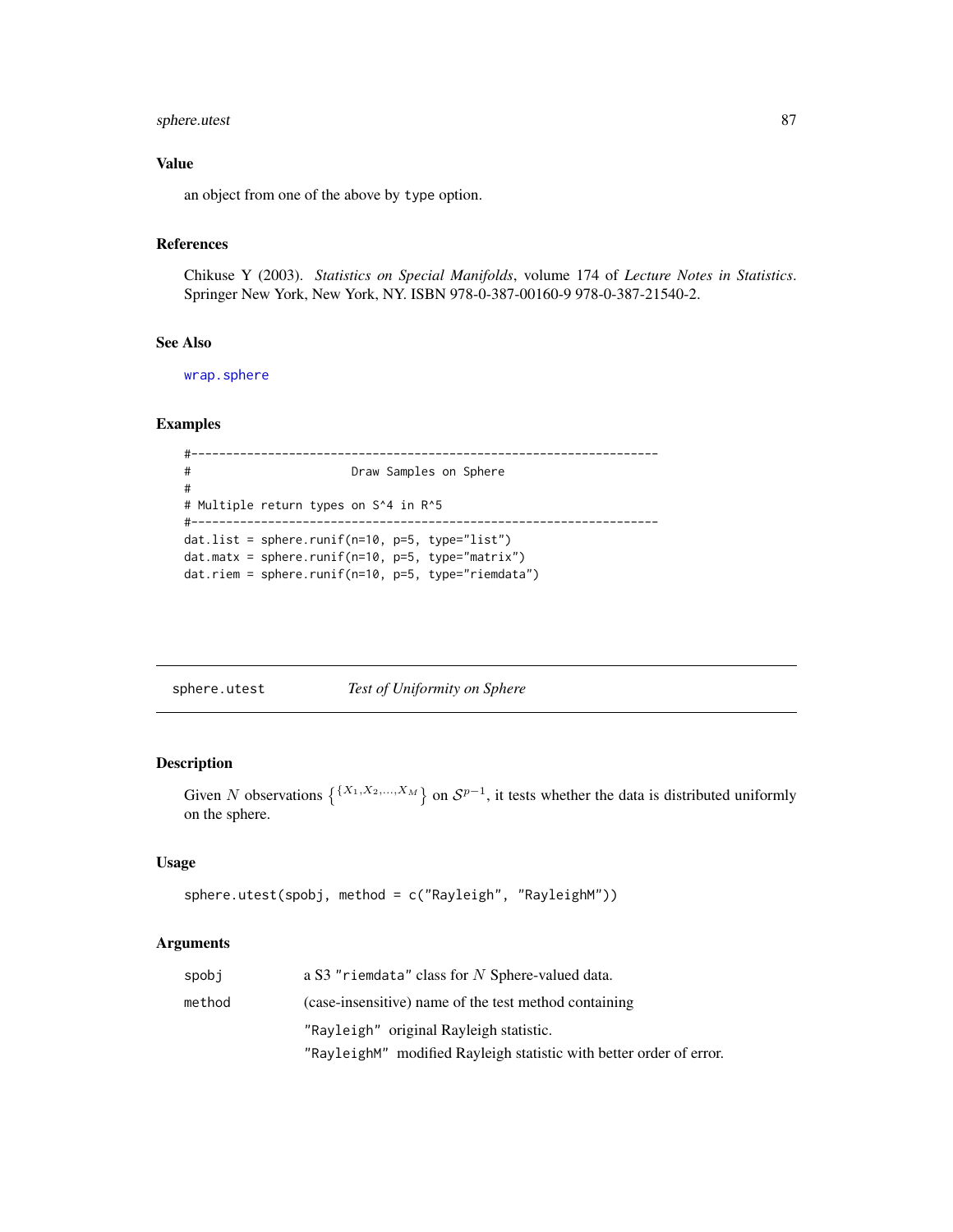<span id="page-87-0"></span>88 splaplace

#### Value

a (list) object of S3 class htest containing:

statistic a test statistic.

**p.value** *p*-value under  $H_0$ .

alternative alternative hypothesis.

method name of the test.

data.name name(s) of provided sample data.

# References

Chikuse Y (2003). *Statistics on Special Manifolds*, volume 174 of *Lecture Notes in Statistics*. Springer New York, New York, NY. ISBN 978-0-387-00160-9 978-0-387-21540-2.

Mardia KV, Jupp PE (eds.) (1999). *Directional Statistics*, Wiley Series in Probability and Statistics. John Wiley \& Sons, Inc., Hoboken, NJ, USA. ISBN 978-0-470-31697-9 978-0-471-95333-3.

#### See Also

[wrap.sphere](#page-104-0)

#### Examples

```
#-------------------------------------------------------------------
# Compare Rayleigh's original and modified versions of the test
#-------------------------------------------------------------------
# Data Generation
myobj = sphere.runif(n=100, p=5, type="riemdata")
# Compare 2 versions : Original vs Modified Rayleigh
sphere.utest(myobj, method="rayleigh")
sphere.utest(myobj, method="rayleighm")
```
splaplace *Spherical Laplace Distribution*

# Description

This is a collection of tools for learning with spherical Laplace (SL) distribution on a  $(p - 1)$ dimensional sphere in  $\mathbb{R}^p$  including sampling, density evaluation, and maximum likelihood estimation of the parameters. The SL distribution is characterized by the following density function,

$$
f_{SL}(x; \mu, \sigma) = \frac{1}{C(\sigma)} \exp\left(-\frac{d(x, \mu)}{\sigma}\right)
$$

for location and scale parameters  $\mu$  and  $\sigma$  respectively.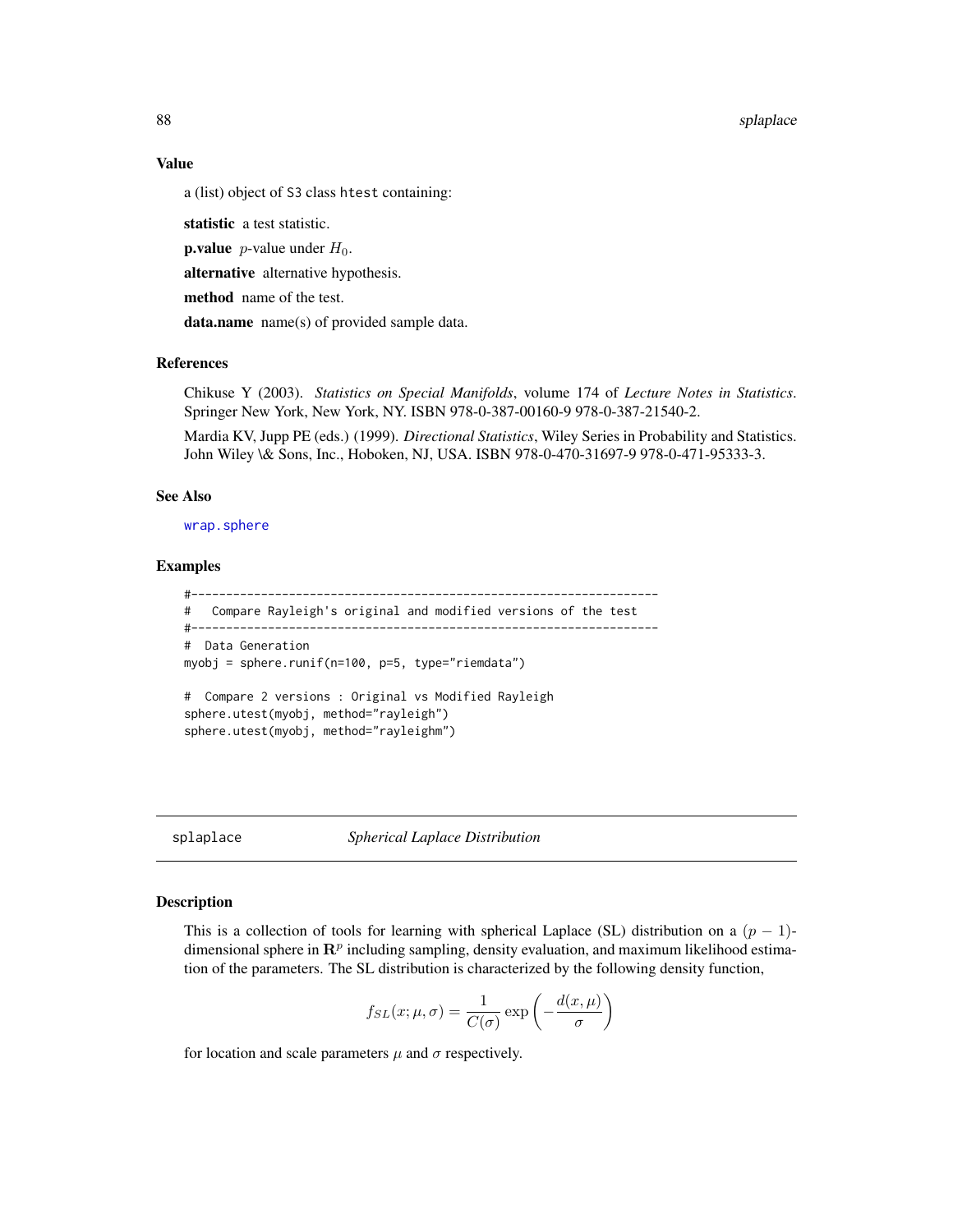#### splaplace 89

# Usage

```
dsplaplace(data, mu, sigma, log = FALSE)
rsplaplace(n, mu, sigma)
mle.splaplace(data, method = c("DE", "Optimize", "Newton"), ...)
```
# Arguments

| data   | data vectors in form of either an $(n \times p)$ matrix or a length-n list. See wrap, sphere<br>for descriptions on supported input types. |
|--------|--------------------------------------------------------------------------------------------------------------------------------------------|
| mu     | a length- $p$ unit-norm vector of location.                                                                                                |
| sigma  | a scale parameter that is positive.                                                                                                        |
| log    | a logical; TRUE to return log-density, FALSE for densities without logarithm ap-<br>plied.                                                 |
| n      | the number of samples to be generated.                                                                                                     |
| method | an algorithm name for concentration parameter estimation. It should be one of<br>"Newton", "Optimize", and "DE" (case-sensitive).          |
| .      | extra parameters for computations, including                                                                                               |
|        | <b>maxiter</b> maximum number of iterations to be run (default:50).                                                                        |
|        | eps tolerance level for stopping criterion (default: 1e-6).                                                                                |
|        | <b>use.exact</b> a logical to use exact (TRUE) or approximate (FALSE) updating rules<br>(default: FALSE).                                  |
|        |                                                                                                                                            |

# Value

dsplaplace gives a vector of evaluated densities given samples. rsplaplace generates unit-norm vectors in  $\mathbb{R}^p$  wrapped in a list. mle.splaplace computes MLEs and returns a list containing estimates of location (mu) and scale (sigma) parameters.

```
# -------------------------------------------------------------------
# Example with Spherical Laplace Distribution
#
# Given a fixed set of parameters, generate samples and acquire MLEs.
# Especially, we will see the evolution of estimation accuracy.
# -------------------------------------------------------------------
## DEFAULT PARAMETERS
true.mu = c(1, 0, 0, 0, 0)true.sig = 1## GENERATE A RANDOM SAMPLE OF SIZE N=1000
big.data = rsplaplace(1000, true.mu, true.sig)
## ITERATE FROM 50 TO 1000 by 10
```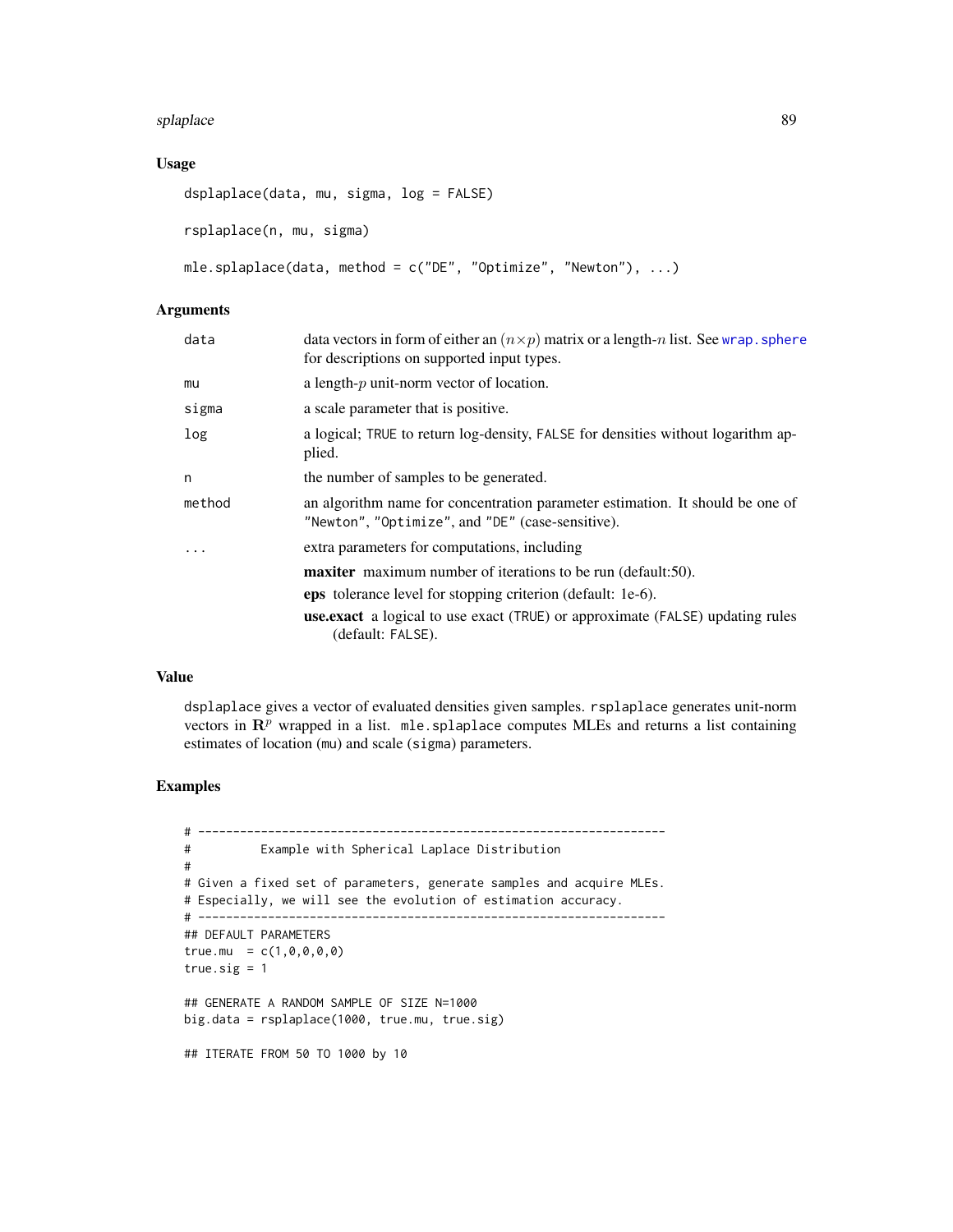```
idesq = seq(from=50, to=1000, by=10)nseq = length(idseq)
hist.mu = rep(0, nseq)hist.sig = rep(0, nseq)for (i in 1:nseq){
  small.data = big.data[1:idseq[i]] \qquad \qquad \qquad # data subsetting
  small.MLE = mle.splaplace(small.data) # compute MLE
  hist.mu[i] = acos(sum(small.MLE$mu*true.mu)) # difference in mu
  hist.sig[i] = small.MLE$sigma
}
## VISUALIZE
opar <- par(no.readonly=TRUE)
par(mfrow=c(1,2))
plot(idseq, hist.mu, "b", pch=19, cex=0.5,
     main="difference in location", xlab="sample size")
plot(idseq, hist.sig, "b", pch=19, cex=0.5,
     main="scale parameter", xlab="sample size")
abline(h=true.sig, lwd=2, col="red")
par(opar)
```

|  | spnorm |
|--|--------|

# spnorm *Spherical Normal Distribution*

# Description

We provide tools for an isotropic spherical normal (SN) distributions on a  $(p-1)$ -sphere in  $\mathbb{R}^p$ for sampling, density evaluation, and maximum likelihood estimation of the parameters where the density is defined as

$$
f_{SN}(x; \mu, \lambda) = \frac{1}{Z(\lambda)} \exp\left(-\frac{\lambda}{2}d^2(x, \mu)\right)
$$

for location and concentration parameters  $\mu$  and  $\lambda$  respectively and the normalizing constant  $Z(\lambda)$ .

#### Usage

```
dspnorm(data, mu, lambda, log = FALSE)
rspnorm(n, mu, lambda)
```
mle.spnorm(data, method = c("Newton", "Halley", "Optimize", "DE"), ...)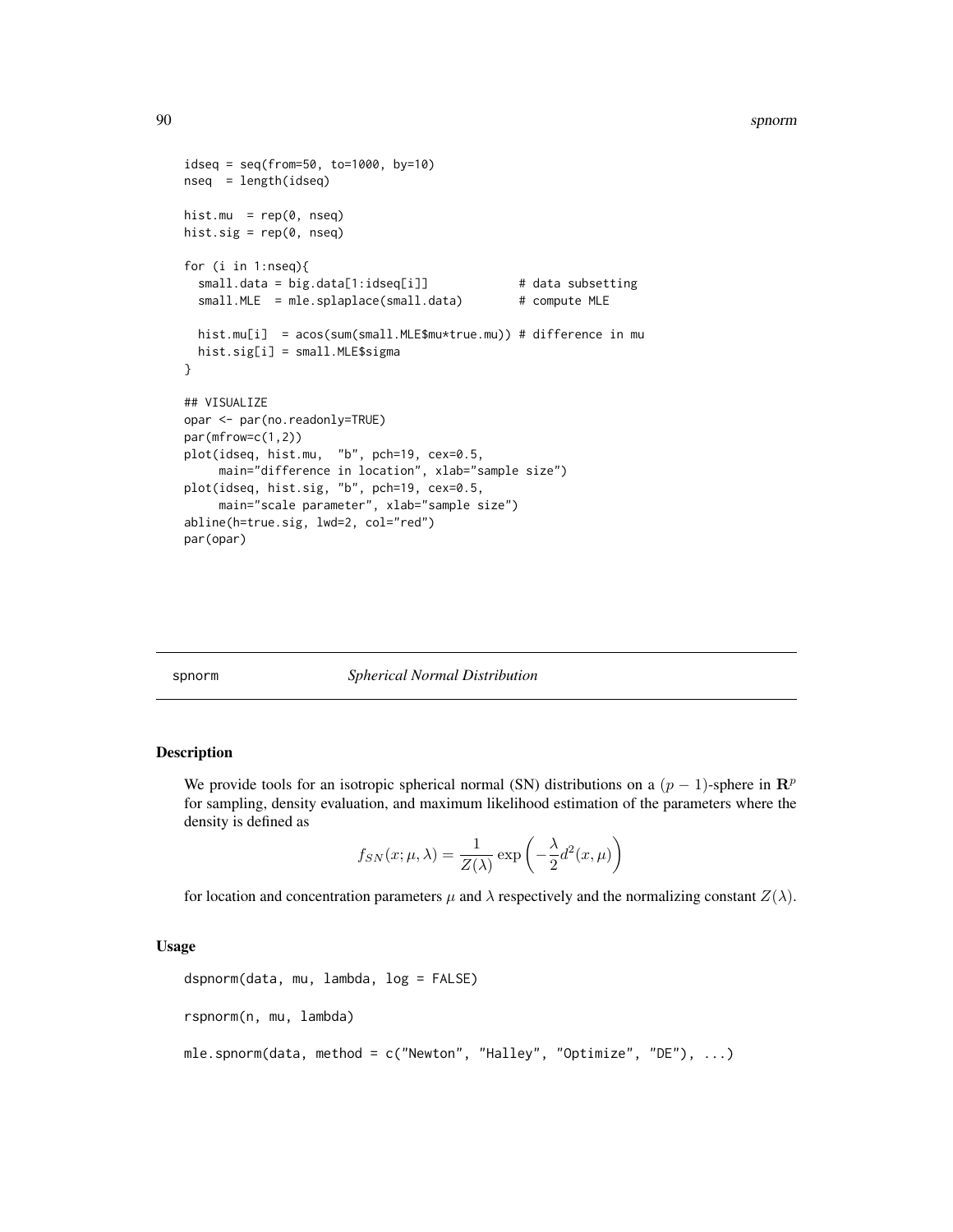#### spnorm 91

#### **Arguments**

| data   | data vectors in form of either an $(n \times p)$ matrix or a length-n list. See wrap. sphere<br>for descriptions on supported input types. |
|--------|--------------------------------------------------------------------------------------------------------------------------------------------|
| mu     | a length- $p$ unit-norm vector of location.                                                                                                |
| lambda | a concentration parameter that is positive.                                                                                                |
| log    | a logical; TRUE to return log-density, FALSE for densities without logarithm ap-<br>plied.                                                 |
| n      | the number of samples to be generated.                                                                                                     |
| method | an algorithm name for concentration parameter estimation. It should be one of<br>"Newton","Halley","Optimize", and "DE" (case sensitive).  |
| .      | extra parameters for computations, including                                                                                               |
|        | <b>maxiter</b> maximum number of iterations to be run (default:50).                                                                        |
|        | eps tolerance level for stopping criterion (default: 1e-5).                                                                                |

# Value

dspnorm gives a vector of evaluated densities given samples. rspnorm generates unit-norm vectors in  $\mathbb{R}^p$  wrapped in a list. mle.spnorm computes MLEs and returns a list containing estimates of location (mu) and concentration (lambda) parameters.

#### References

Hauberg S (2018). "Directional Statistics with the Spherical Normal Distribution." In *2018 21st International Conference on Information Fusion (FUSION)*, 704–711. ISBN 978-0-9964527-6-2.

You K, Suh C (2022). "Parameter Estimation and Model-Based Clustering with Spherical Normal Distribution on the Unit Hypersphere." *Computational Statistics \& Data Analysis*, 107457. ISSN 01679473.

```
# -------------------------------------------------------------------
# Example with Spherical Normal Distribution
#
# Given a fixed set of parameters, generate samples and acquire MLEs.
# Especially, we will see the evolution of estimation accuracy.
# -------------------------------------------------------------------
## DEFAULT PARAMETERS
true.mu = c(1, 0, 0, 0, 0)true.lbd = 5## GENERATE DATA N=1000
big.data = rspnorm(1000, true.mu, true.lbd)
## ITERATE FROM 50 TO 1000 by 10
idesq = seq(from=50, to=1000, by=10)nseq = length(idseq)
```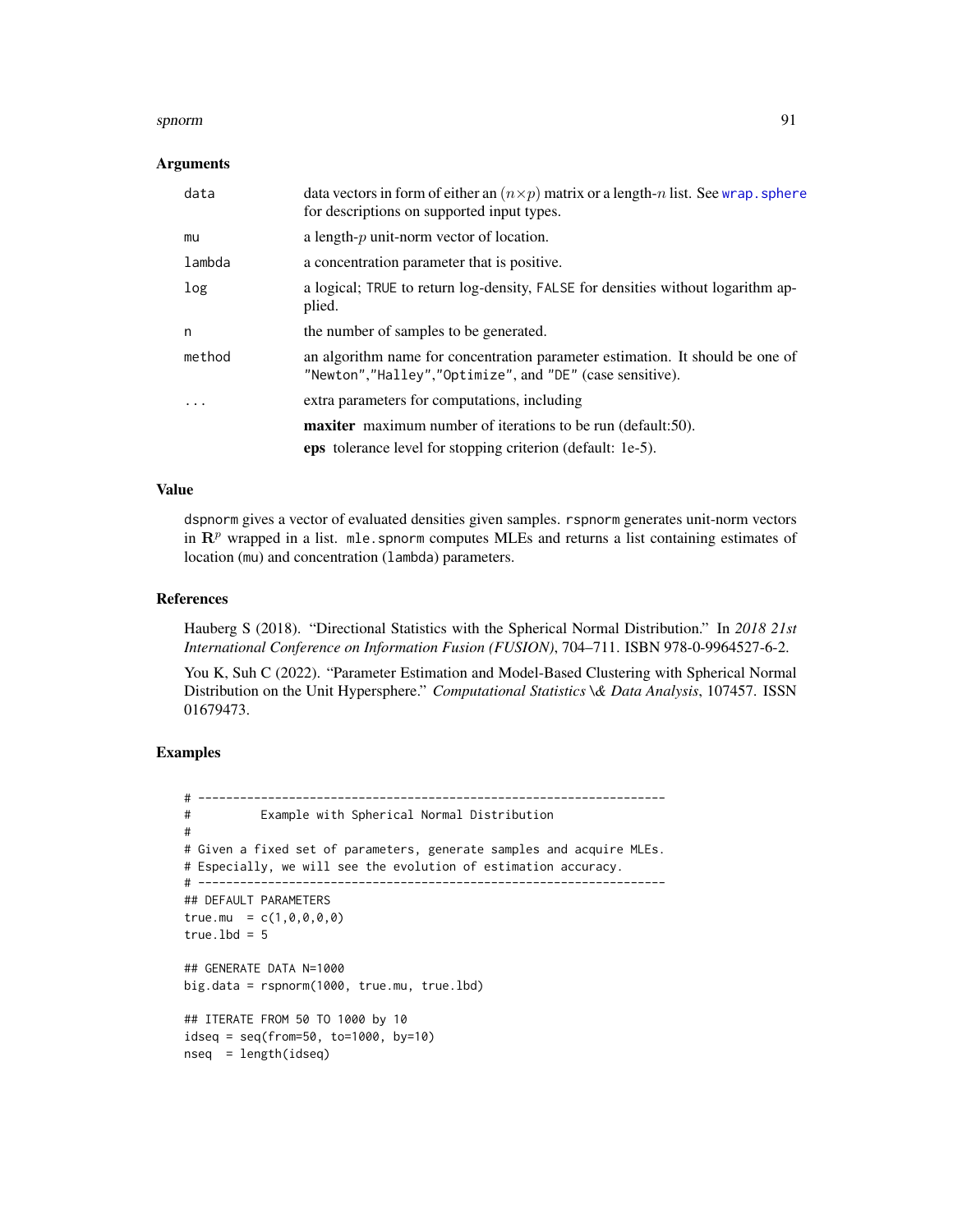```
hist.mu = rep(0, nseq)hist.lbd = rep(0, nseq)for (i in 1:nseq){
 small.data = big.data[1:idseq[i]] # data subsetting
 small.MLE = mle.spnorm(small.data) # compute MLE
 hist.mu[i] = acos(sum(small.MLE$mu*true.mu)) # difference in mu
 hist.lbd[i] = small.MLE$lambda
}
## VISUALIZE
opar <- par(no.readonly=TRUE)
par(mfrow=c(1,2))
plot(idseq, hist.mu, "b", pch=19, cex=0.5, main="difference in location")
plot(idseq, hist.lbd, "b", pch=19, cex=0.5, main="concentration param")
abline(h=true.lbd, lwd=2, col="red")
par(opar)
```
stiefel.optSA *Simulated Annealing on Stiefel Manifold*

#### Description

Simulated Annealing is a black-box, derivative-free optimization algorithm that iterates via stochastic search in the neighborhood of current position. stiefel.optSA solves the following problem

$$
\min_{X} f(X), \quad X \in St(p,k)
$$

without any other auxiliary information such as gradient or hessian involved.

#### Usage

```
stiefel.optSA(func, p, k, ...)
```
# Arguments

| func | a function to be <i>minimized</i> .                                              |
|------|----------------------------------------------------------------------------------|
| p    | dimension parameter as in $St(k, p)$ .                                           |
| k    | dimension parameter as in $St(k, p)$ .                                           |
|      | extra parameters for SA algorithm including                                      |
|      | <b>n.start</b> number of runs; algorithm is executed n.start times (default: 5). |
|      | stepsize size of random walk on each component (default: 0.1).                   |
|      | <b>maxiter</b> maximum number of iterations for each run (default: 100).         |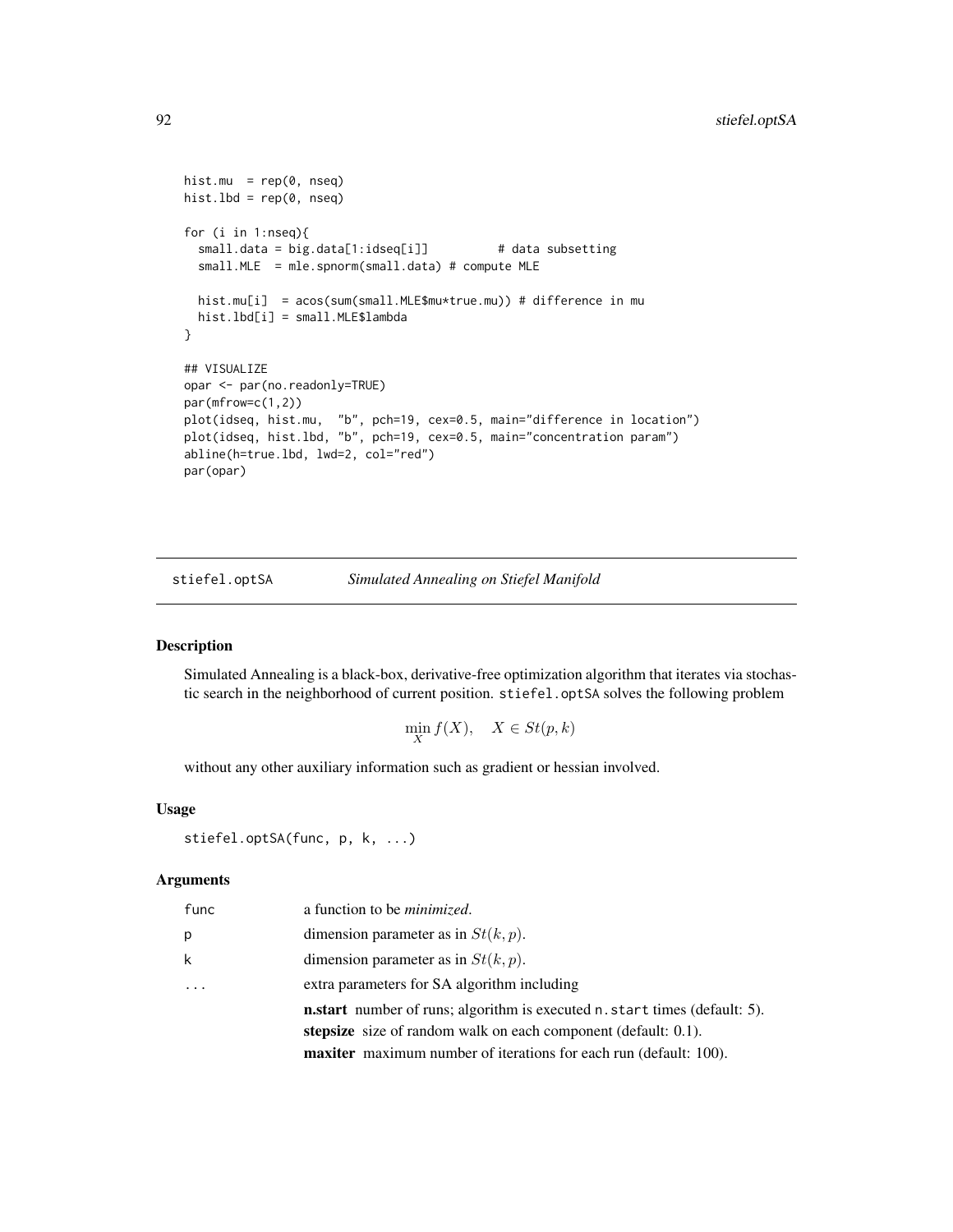cooling triplet for cooling schedule. See the section for the usage. init.val if NULL, starts from a random point. Otherwise, a Stiefel matrix of size  $(p, k)$  should be provided for fixed starting point. print.progress a logical; if TRUE, it prints each iteration.

#### Value

a named list containing:

cost minimized function value.

solution a  $(p \times k)$  matrix that attains the cost.

accfreq frequency of acceptance moves.

```
#-------------------------------------------------------------------
# Optimization for Eigen-Decomposition
#
# Given (5x5) covariance matrix S, eigendecomposition is indeed
# an optimization problem cast on the stiefel manifold. Here,
# we are trying to find top 3 eigenvalues and compare.
#-------------------------------------------------------------------
## PREPARE
set.seed(121) # set seed
A = cov(matrix(rnorm(100*5), ncol=5)) # define covariance
myfunc <- function(p){ # cost function to minimize
 return(sum(-diag(t(p)%*%A%*%p)))
}
## SOLVE THE OPTIMIZATION PROBLEM
Aout = stiefel.optSA(myfunc, p=5, k=3, n.start=40, maxiter=200)
## COMPUTE EIGENVALUES
# 1. USE SOLUTIONS TO THE ABOVE OPTIMIZATION
abase = Aout$solution
eig3sol = sort(diag(t(abase)%*%A%*%abase), decreasing=TRUE)
# 2. USE BASIC 'EIGEN' FUNCTION
eig3dec = sort(eigen(A)$values, decreasing=TRUE)[1:3]
## VISUALIZE
opar <- par(no.readonly=TRUE)
yran = c(min(min(eig3sol),min(eig3dec))*0.95,
        max(max(eig3sol),max(eig3dec))*1.05)
plot(1:3, eig3sol, type="b", col="red", pch=19, ylim=yran,
    xlab="index", ylab="eigenvalue", main="compare top 3 eigenvalues")
lines(1:3, eig3dec, type="b", col="blue", pch=19)
legend(1, 1, legend=c("optimization","decomposition"), col=c("red","blue"),
      lty=rep(1,2), pch=19
```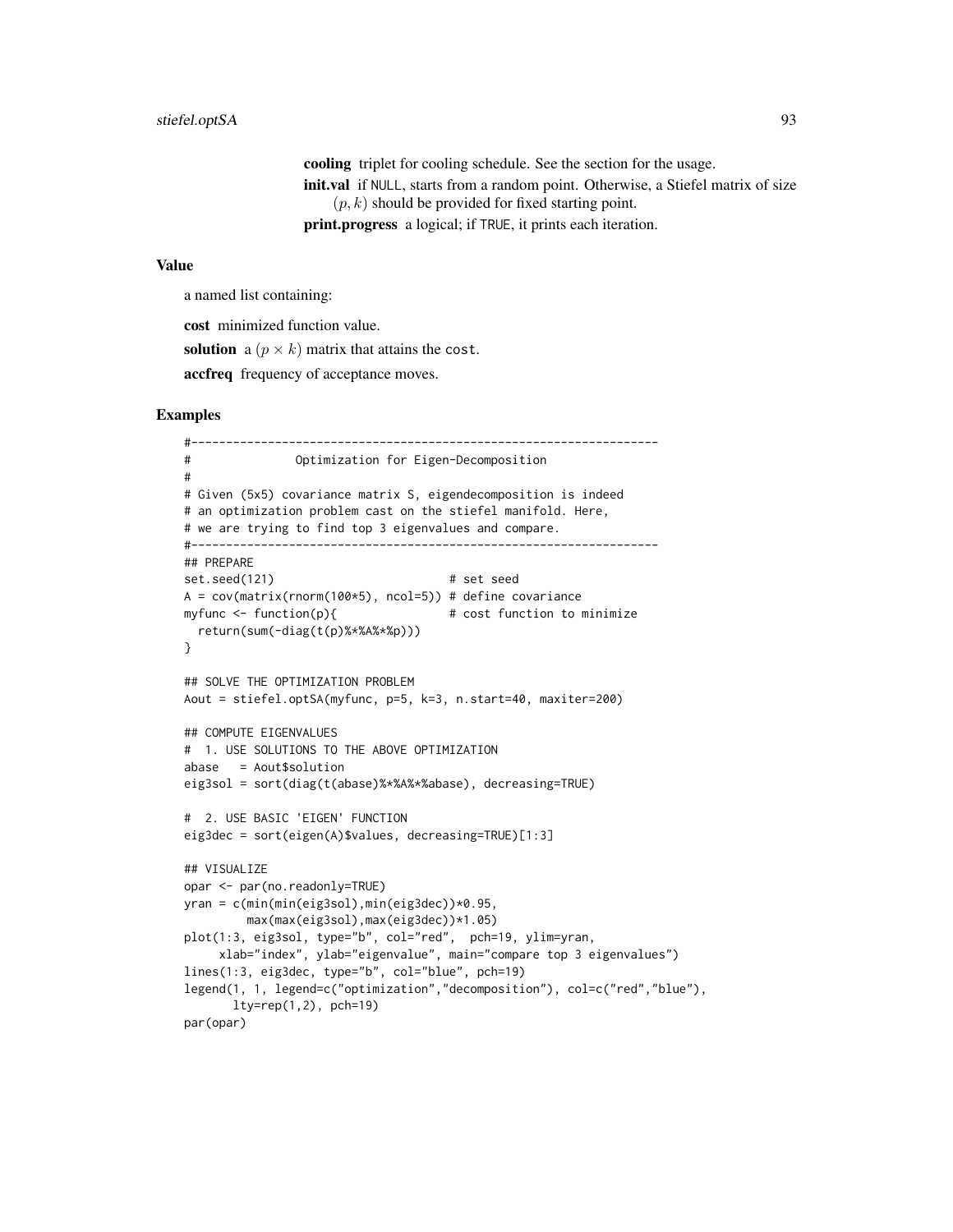<span id="page-93-0"></span>

#### Description

It generates *n* random samples from Stiefel manifold  $St(k, p)$ .

#### Usage

stiefel.runif(n, k, p, type = c("list", "array", "riemdata"))

#### Arguments

| n    | number of samples to be generated.                                         |
|------|----------------------------------------------------------------------------|
| k    | dimension of the frame.                                                    |
| p    | original dimension (of the ambient space).                                 |
| type | return type;                                                               |
|      | "list" a length-n list of $(p \times k)$ basis of k-frames.                |
|      | "array" a $(p \times k \times n)$ 3D array whose slices are k-frame basis. |
|      | "riemdata" a S3 object. See wrap. stiefel for more details.                |

#### Value

an object from one of the above by type option.

#### References

Chikuse Y (2003). *Statistics on Special Manifolds*, volume 174 of *Lecture Notes in Statistics*. Springer New York, New York, NY. ISBN 978-0-387-00160-9 978-0-387-21540-2.

#### See Also

[wrap.stiefel](#page-105-0)

```
#-------------------------------------------------------------------
# Draw Samples on Stiefel Manifold
#
# Try Different Return Types with 3 Observations of 5-frames in R^10
#-------------------------------------------------------------------
# GENERATION
dat.list = stiefel.runif(n=3, k=5, p=10, type="list")
dat.arr3 = stiefel.runif(n=3, k=5, p=10, type="array")
dat.riem = stiefel.runif(n=3, k=5, p=10, type="riemdata")
```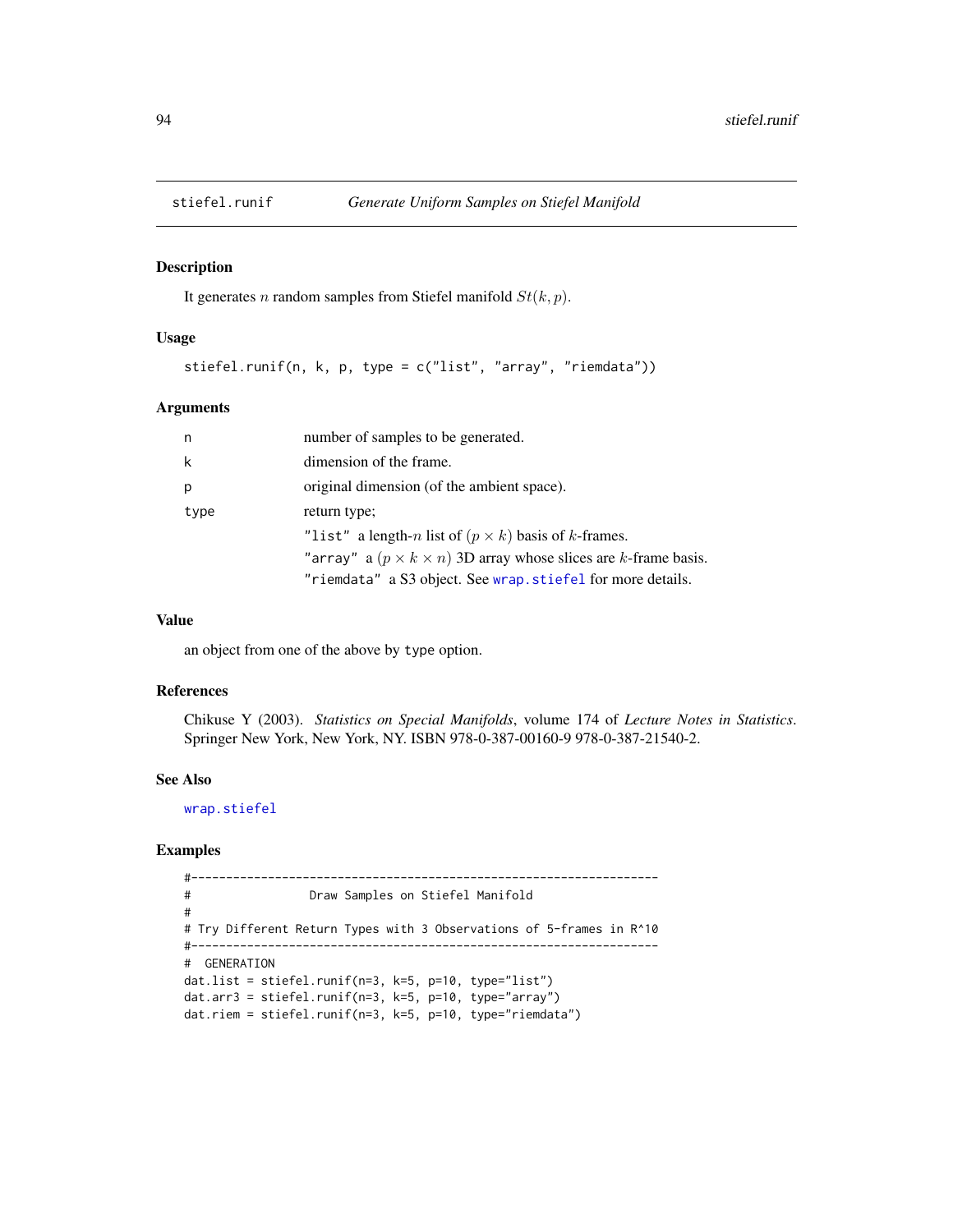<span id="page-94-0"></span>

# Description

Given the data on Stiefel manifold  $St(k, p)$ , it tests whether the data is distributed uniformly.

# Usage

```
stiefel.utest(stobj, method = c("Rayleigh", "RayleighM"))
```
# Arguments

| stobi  | a S3 "riemdata" class for N Stiefel-valued data.                    |
|--------|---------------------------------------------------------------------|
| method | (case-insensitive) name of the test method containing               |
|        | "Rayleigh" original Rayleigh statistic.                             |
|        | "RayleighM" modified Rayleigh statistic with better order of error. |

#### Value

a (list) object of S3 class htest containing:

statistic a test statistic.

**p.value** *p*-value under  $H_0$ .

alternative alternative hypothesis.

method name of the test.

data.name name(s) of provided sample data.

# References

Chikuse Y (2003). *Statistics on Special Manifolds*, volume 174 of *Lecture Notes in Statistics*. Springer New York, New York, NY. ISBN 978-0-387-00160-9 978-0-387-21540-2.

Mardia KV, Jupp PE (eds.) (1999). *Directional Statistics*, Wiley Series in Probability and Statistics. John Wiley \& Sons, Inc., Hoboken, NJ, USA. ISBN 978-0-470-31697-9 978-0-471-95333-3.

# See Also

[wrap.stiefel](#page-105-0)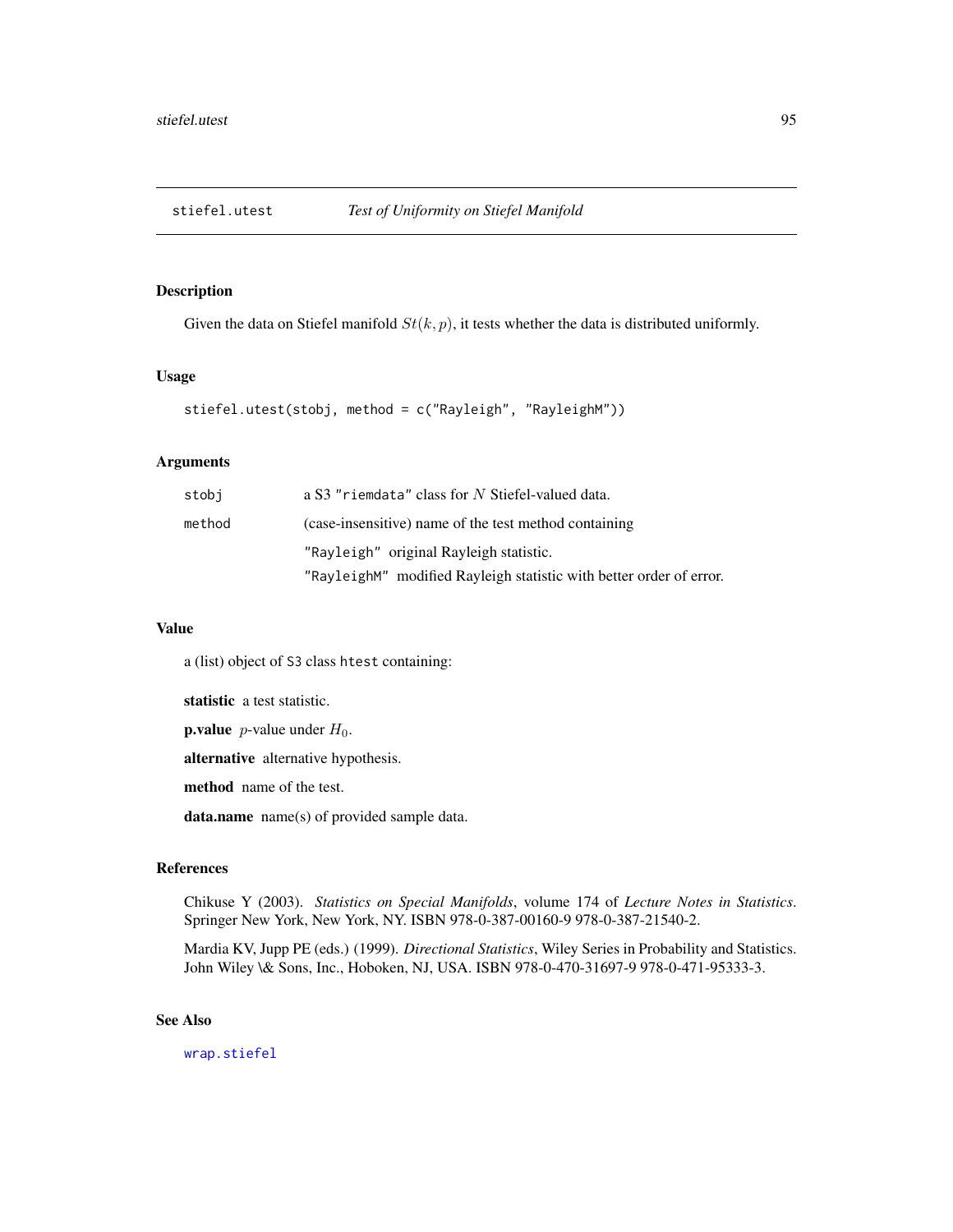#### Examples

```
#-------------------------------------------------------------------
# Compare Rayleigh's original and modified versions of the test
#
# Test 1. sample uniformly from St(2,4)
# Test 2. use perturbed principal components from 'iris' data in R^4
# which is concentrated around a point to reject H0.
#-------------------------------------------------------------------
## DATA GENERATION
# 1. uniform data
myobj1 = stiefel.runif(n=100, k=2, p=4)
# 2. perturbed principal components
data(iris)
irdat = list()
for (n in 1:100){
   tmpdata = iris[1:50, 1:4] + matrix(rnorm(50*4, sd=0.5), ncol=4)irdat[[n]] = eigen(cov(tmpdata))$vectors[,1:2]
}
myobj2 = wrap.stiefel(irdat)
## TEST
# 1. uniform data
stiefel.utest(myobj1, method="Rayleigh")
stiefel.utest(myobj1, method="RayleighM")
# 2. concentrated data
stiefel.utest(myobj2, method="rayleIgh") # method names are
stiefel.utest(myobj2, method="raYleiGhM") # CASE - INSENSITIVE !
```
wrap.correlation *Prepare Data on Correlation Manifold*

#### Description

The collection of correlation matrices is considered as a subset (and quotient) of the well-known SPD manifold. In our package, it is defined as

 $C_{++}^p = \{ X \in \mathbf{R}^{p \times p} \mid X^{\top} = X, \text{ rank}(X) = p, \text{ diag}(X) = 1 \}$ 

where the rank condition means it is strictly positive definite. Please note that the geometry involving semi-definite correlation matrices is not the objective here.

#### Usage

wrap.correlation(input)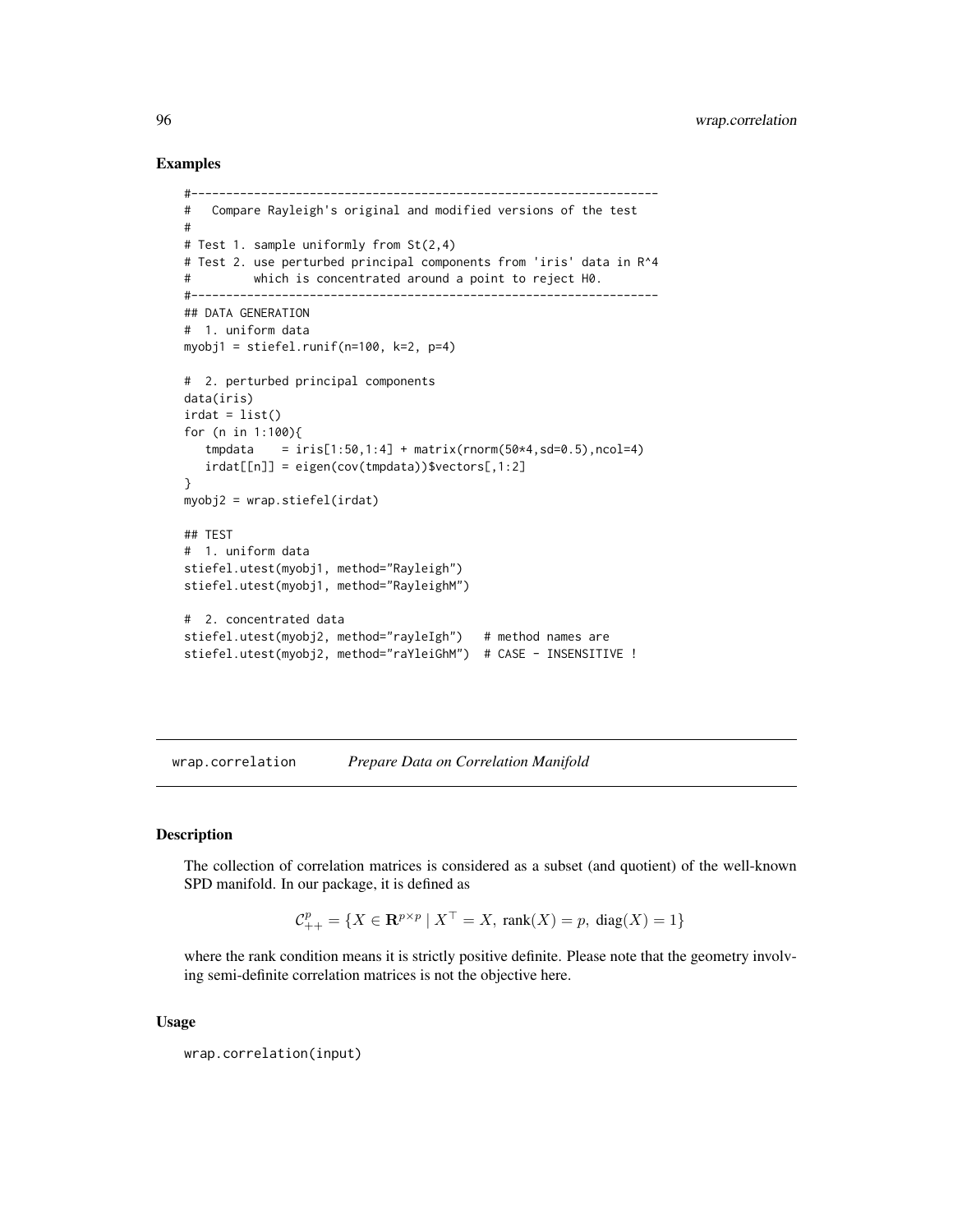# wrap.euclidean 97

#### Arguments

input correlation data matrices to be wrapped as riemdata class. Following inputs are considered,

array an  $(p \times p \times n)$  array where each slice along 3rd dimension is a correlation matrix.

**list** a length-n list whose elements are  $(p \times p)$  correlation matrices.

# Value

a named riemdata S3 object containing

**data** a list of  $(p \times p)$  correlation matrices.

size size of each correlation matrix.

name name of the manifold of interests, *"correlation"*

#### Examples

```
#-------------------------------------------------------------------
# Checker for Two Types of Inputs
#
# 5 observations; empirical correlation of normal observations.
#-------------------------------------------------------------------
# Data Generation
d1 = array(0, c(3, 3, 5))d2 = list()for (i in 1:5){
 dat = matrix(rnorm(10*3),ncol=3)d1[,, i] = stats::cor(data)d2[[i]] = d1[,, i]}
# Run
test1 = wrap.correlation(d1)test2 = wrap.correlation(d2)
```
wrap.euclidean *Prepare Data on Euclidean Space*

# Description

Euclidean space  $\mathbb{R}^p$  is the most common space for data analysis, which can be considered as a Riemannian manifold with flat metric. Since the space of matrices is isomorphic to Euclidean space after vectorization, we consider the inputs as  $p$ -dimensional vectors.

#### Usage

wrap.euclidean(input)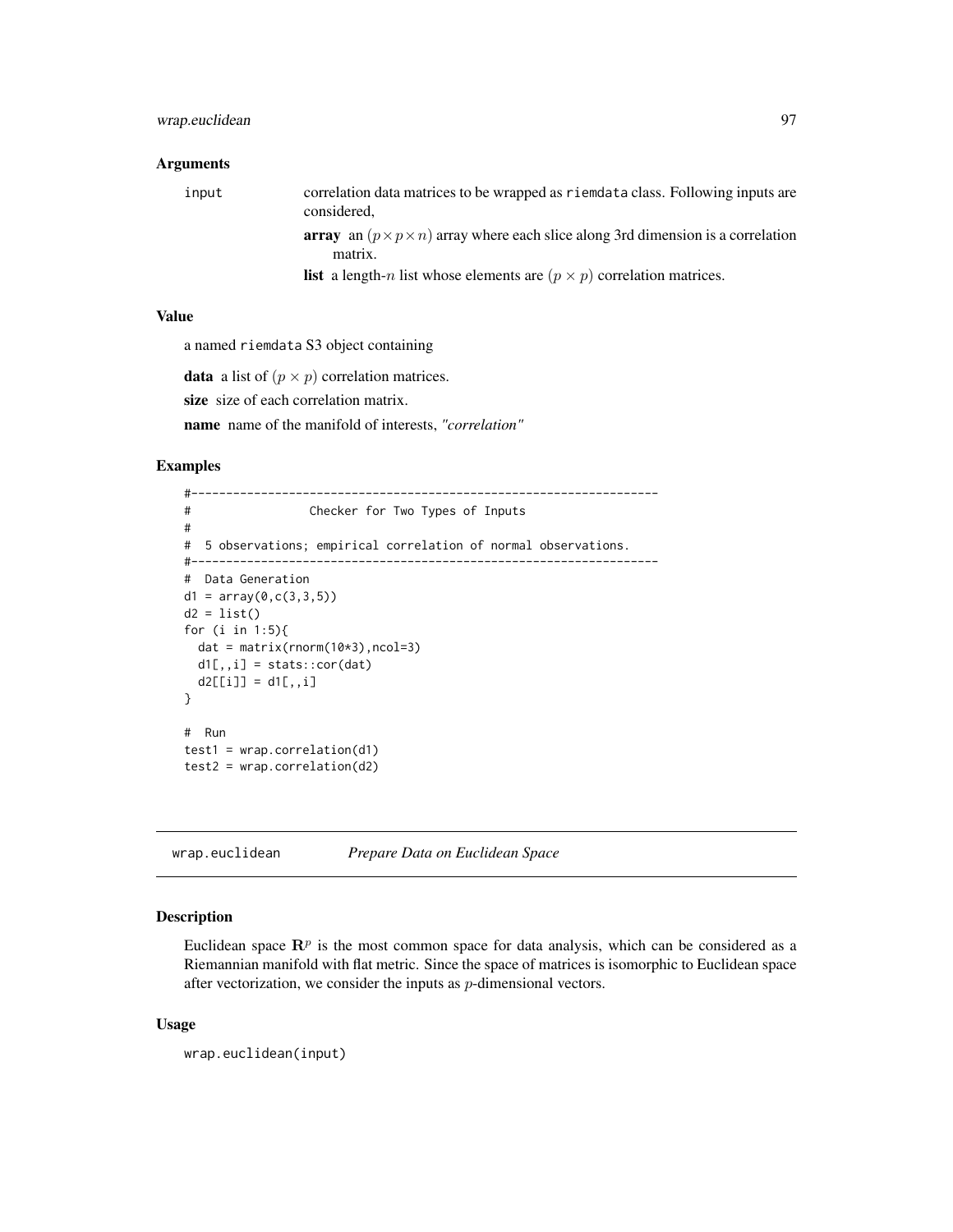#### Arguments

| input | data vectors to be wrapped as riemdata class. Following inputs are considered,   |
|-------|----------------------------------------------------------------------------------|
|       | <b>matrix</b> an $(n \times p)$ matrix of row observations.                      |
|       | <b>list</b> a length- <i>n</i> list whose elements are length- <i>p</i> vectors. |

#### Value

a named riemdata S3 object containing

**data** a list of  $(p \times 1)$  matrices in  $\mathbb{R}^p$ .

size dimension of the ambient space.

name name of the manifold of interests, *"euclidean"*

#### Examples

```
#-------------------------------------------------------------------
# Checker for Two Types of Inputs
#
# Generate 5 observations in R^3 in Matrix and List.
#-------------------------------------------------------------------
## DATA GENERATION
d1 = array(0, c(5, 3))d2 = list()for (i in 1:5){
  single = stats::rnorm(3)d1[i,] = single
  d2[[i]] = single}
## RUN
test1 = wrap<u>euclidean(d1)</u>
test2 = wrap.euclidean(d2)
```
wrap.grassmann *Prepare Data on Grassmann Manifold*

# Description

Grassmann manifold  $Gr(k, p)$  is the set of k-planes, or k-dimensional subspaces in  $\mathbb{R}^p$ , which means that for a given matrix  $Y \in \mathbf{R} p \times k$ , the column space  $SPAN(Y)$  is an element in Grassmann manifold. We use a convention that each element in  $Gr(k, p)$  is represented as an orthonormal basis (ONB)  $X \in \mathbf{R}^{p \times k}$  where

$$
X^{\top} X = I_k.
$$

If not provided in such a form, this wrapper takes a QR decomposition of the given data to recover a corresponding ONB.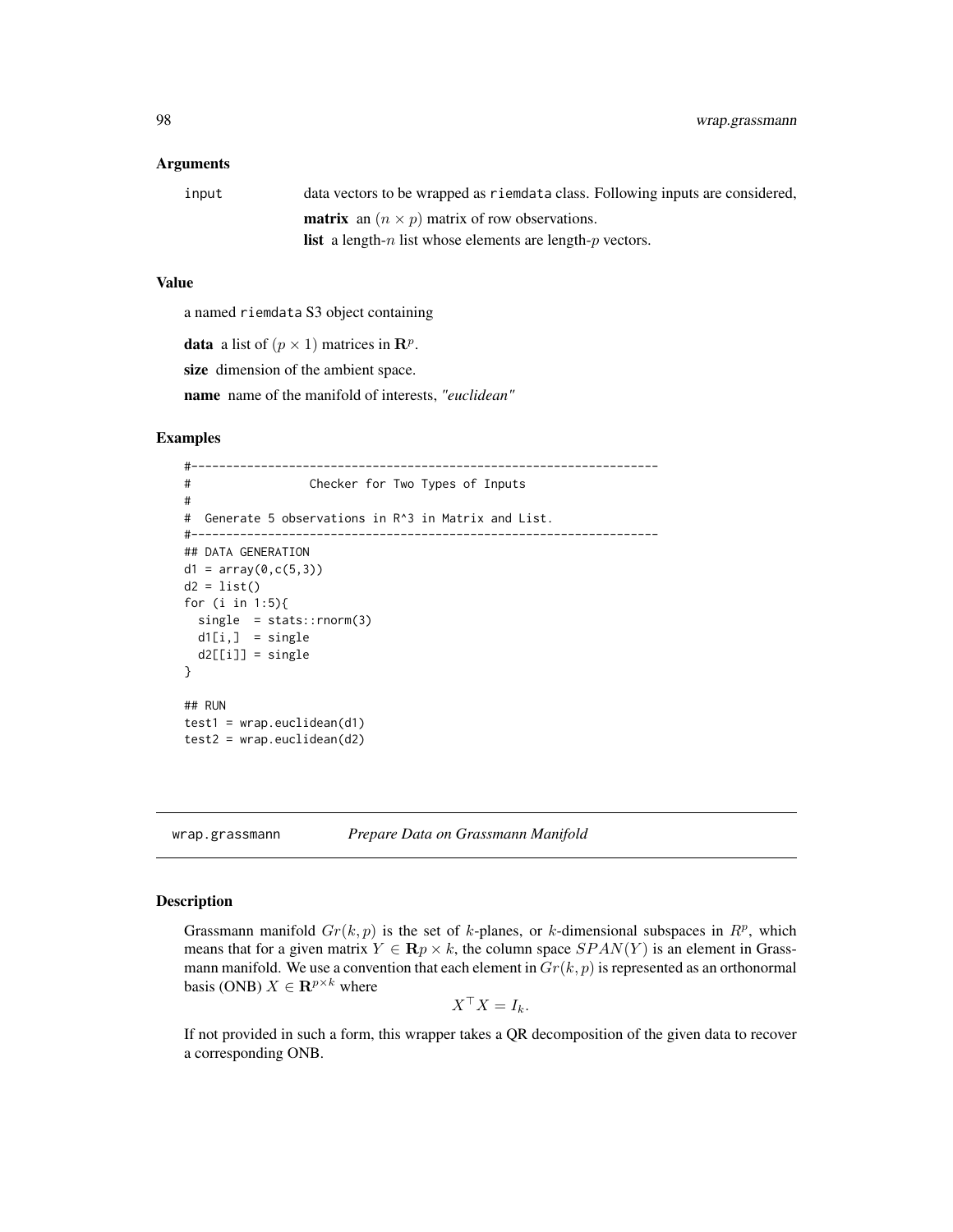# wrap.landmark 99

#### Usage

wrap.grassmann(input)

#### Arguments

| input | data matrices to be wrapped as riemdata class. Following inputs are considered,                    |
|-------|----------------------------------------------------------------------------------------------------|
|       | <b>array</b> an $(p \times k \times n)$ array where each slice along 3rd dimension is a k-subspace |
|       | basis in dimension $p$ .                                                                           |
|       | <b>list</b> a length-n list whose elements are $(p \times k)$ basis for k-subspace.                |

#### Value

a named riemdata S3 object containing

data a list of k-subspace basis matrices. size size of each k-subspace basis matrix. name name of the manifold of interests, *"grassmann"*

#### Examples

```
#-------------------------------------------------------------------
# Checker for Two Types of Inputs
#
# Generate 5 observations in Gr(2,4)
#-------------------------------------------------------------------
# Generation
d1 = array(0, c(4, 2, 5))d2 = list()for (i in 1:5){
 dl[,, i] = matrix(rnorm(4*2), ncol=2)d2[[i]] = d1[,, i]}
# Run
test1 = wrap.grassmann(d1)
test2 = wrap.grassmann(d2)
```
wrap.landmark *Wrap Landmark Data on Shape Space*

#### Description

One of the frameworks used in shape space is to represent the data as landmarks. Each shape is a point set of k points in  $\mathbb{R}^p$  where each point is a labeled object. We consider general landmarks in  $p = 2, 3, \ldots$  Note that when  $p > 2$ , it is stratified space but we assume singularities do not exist or are omitted. The wrapper takes translation and scaling out from the data to make it *preshape* (centered, unit-norm). Also, for convenience, orthogonal Procrustes analysis is applied with the first observation being the reference so that all the other data are rotated to match the shape of the first.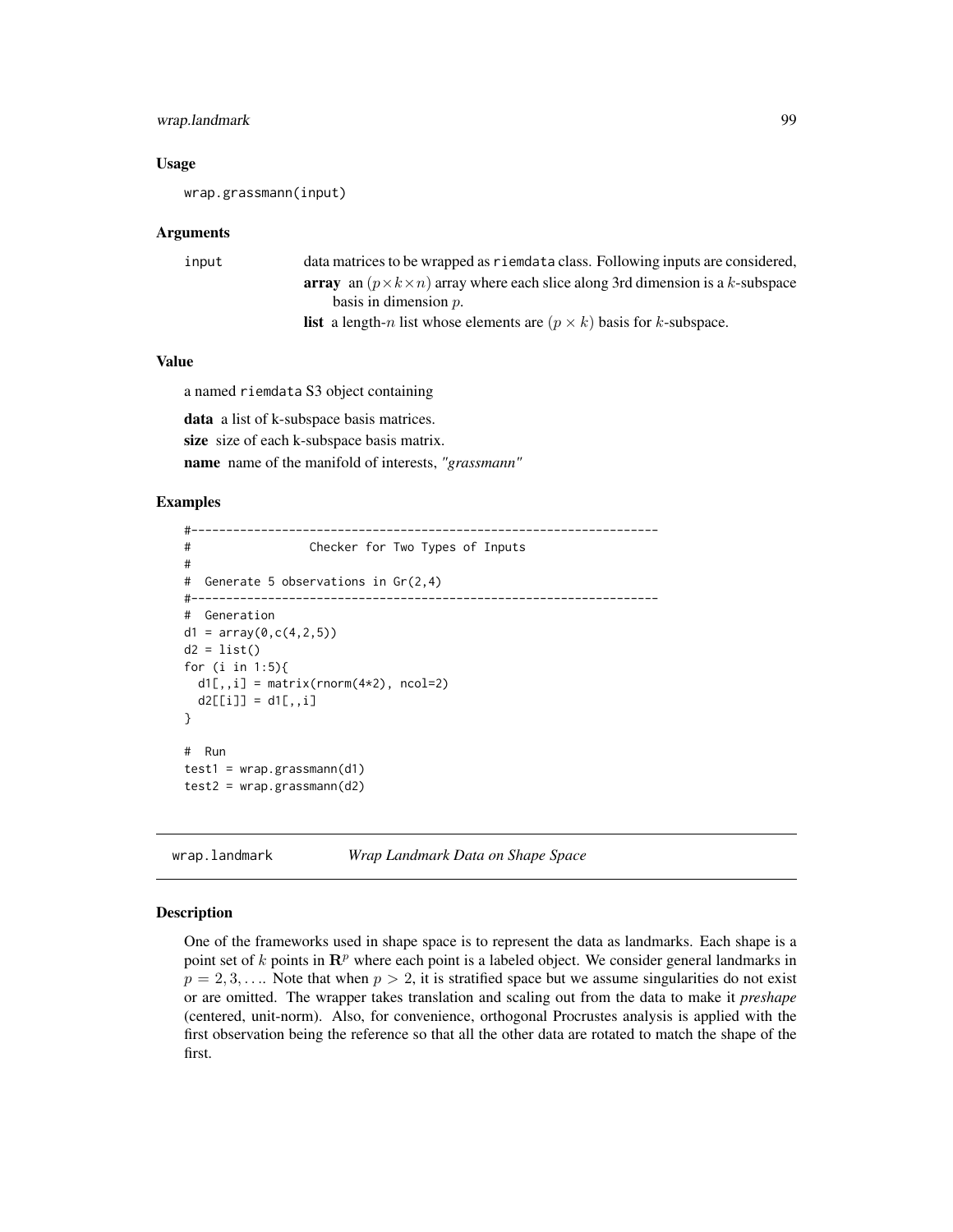#### Usage

wrap.landmark(input)

#### Arguments

| input | data matrices to be wrapped as riemdata class. Following inputs are considered,                |
|-------|------------------------------------------------------------------------------------------------|
|       | <b>array</b> a $(k \times p \times n)$ array where each slice along 3rd dimension is a k-ad in |
|       | $\mathbf{R}^p$                                                                                 |
|       | <b>list</b> a length- <i>n</i> list whose elements are $k$ -ads.                               |

# Value

a named riemdata S3 object containing

**data** a list of preshapes in  $\mathbb{R}^p$ .

size size of each preshape.

name name of the manifold of interests, *"landmark"*

#### References

Dryden IL, Mardia KV (2016). *Statistical shape analysis with applications in R*, Wiley series in probability and statistics, Second edition edition. John Wiley \& Sons, Chichester, UK ; Hoboken, NJ. ISBN 978-1-119-07251-5 978-1-119-07250-8.

#### Examples

## USE 'GORILLA' DATA data(gorilla) riemobj = wrap.landmark(gorilla\$male)

wrap.multinomial *Prepare Data on Multinomial Manifold*

# Description

Multinomial manifold is referred to the data that is nonnegative and sums to 1. Also known as probability simplex or positive orthant, we denote  $(p - 1)$  simplex in  $\mathbb{R}^p$  by

$$
\Delta^{p-1} = \{ x \in \mathbf{R}^p \mid \sum_{i=1}^p x_i = 1, x_i > 0 \}
$$

in that data are positive  $L_1$  unit-norm vectors. In wrap.multinomial, normalization is applied when each data point is not on the simplex, but if vectors contain values not in  $(0, 1)$ , it returns errors.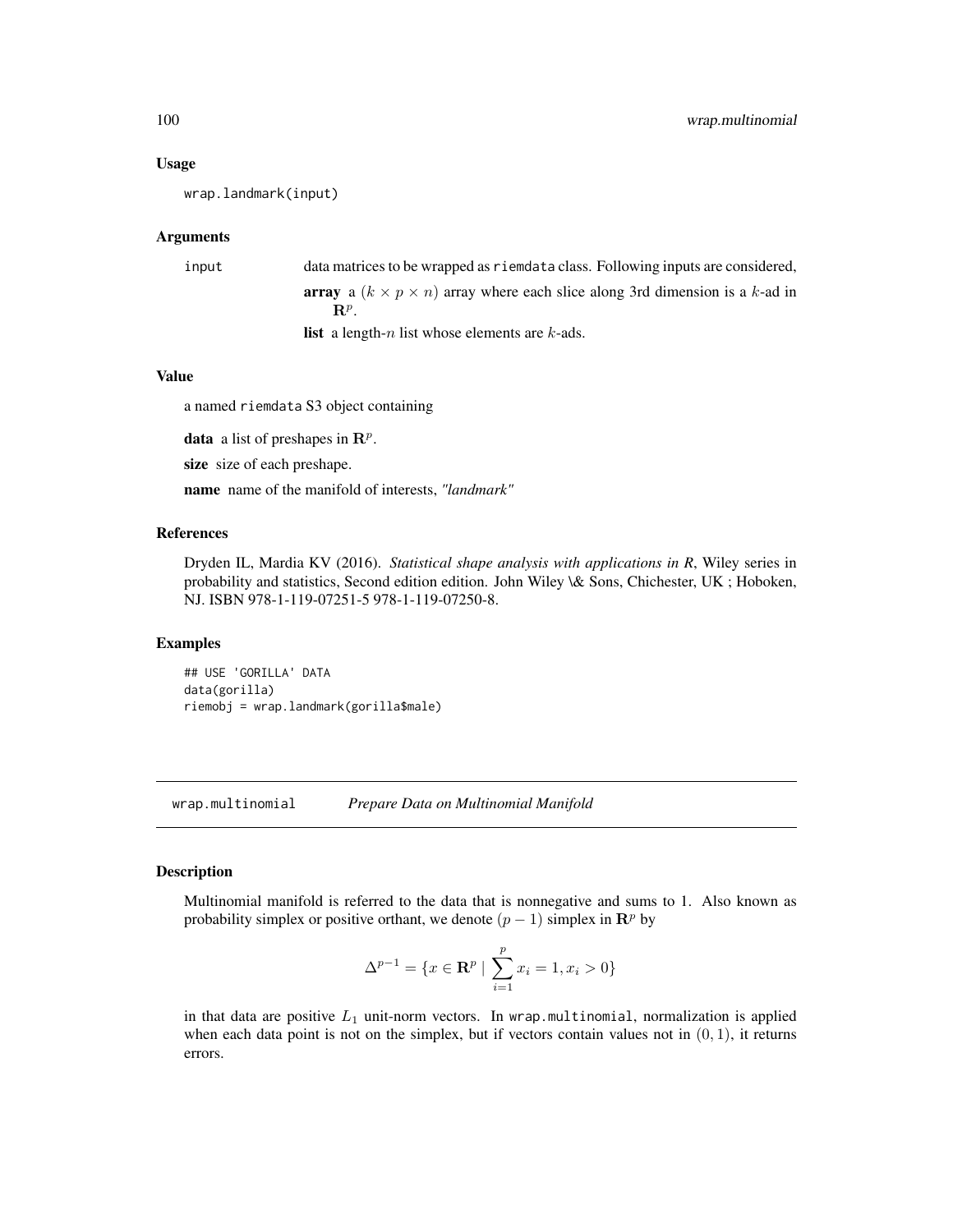# wrap.rotation 101

# Usage

wrap.multinomial(input)

# Arguments

| input | data vectors to be wrapped as riemdata class. Following inputs are considered, |
|-------|--------------------------------------------------------------------------------|
|       | <b>matrix</b> an $(n \times p)$ matrix of row observations.                    |
|       | <b>list</b> a length-n list whose elements are length-p vectors.               |

# Value

a named riemdata S3 object containing

**data** a list of  $(p \times 1)$  matrices in  $\Delta^{p-1}$ . size dimension of the ambient space. name name of the manifold of interests, *"multinomial"*

#### Examples

```
#-------------------------------------------------------------------
# Checker for Two Types of Inputs
#-------------------------------------------------------------------
## DATA GENERATION
d1 = array(0, c(5, 3))d2 = list()for (i in 1:5){
 single = abs(stats::rnorm(3))
 d1[i,] = singled2[[i]] = single}
## RUN
test1 = wrap.multinomial(d1)test2 = wrap.multinomial(d2)
```
wrap.rotation *Prepare Data on Rotation Group*

# Description

Rotation group, also known as special orthogonal group, is a Riemannian manifold

$$
SO(p) = \{ Q \in \mathbf{R}^{p \times p} \mid Q^{\top} Q = I, \det(Q) = 1 \}
$$

where the name originates from an observation that when  $p = 2, 3$  these matrices are rotation of shapes/configurations.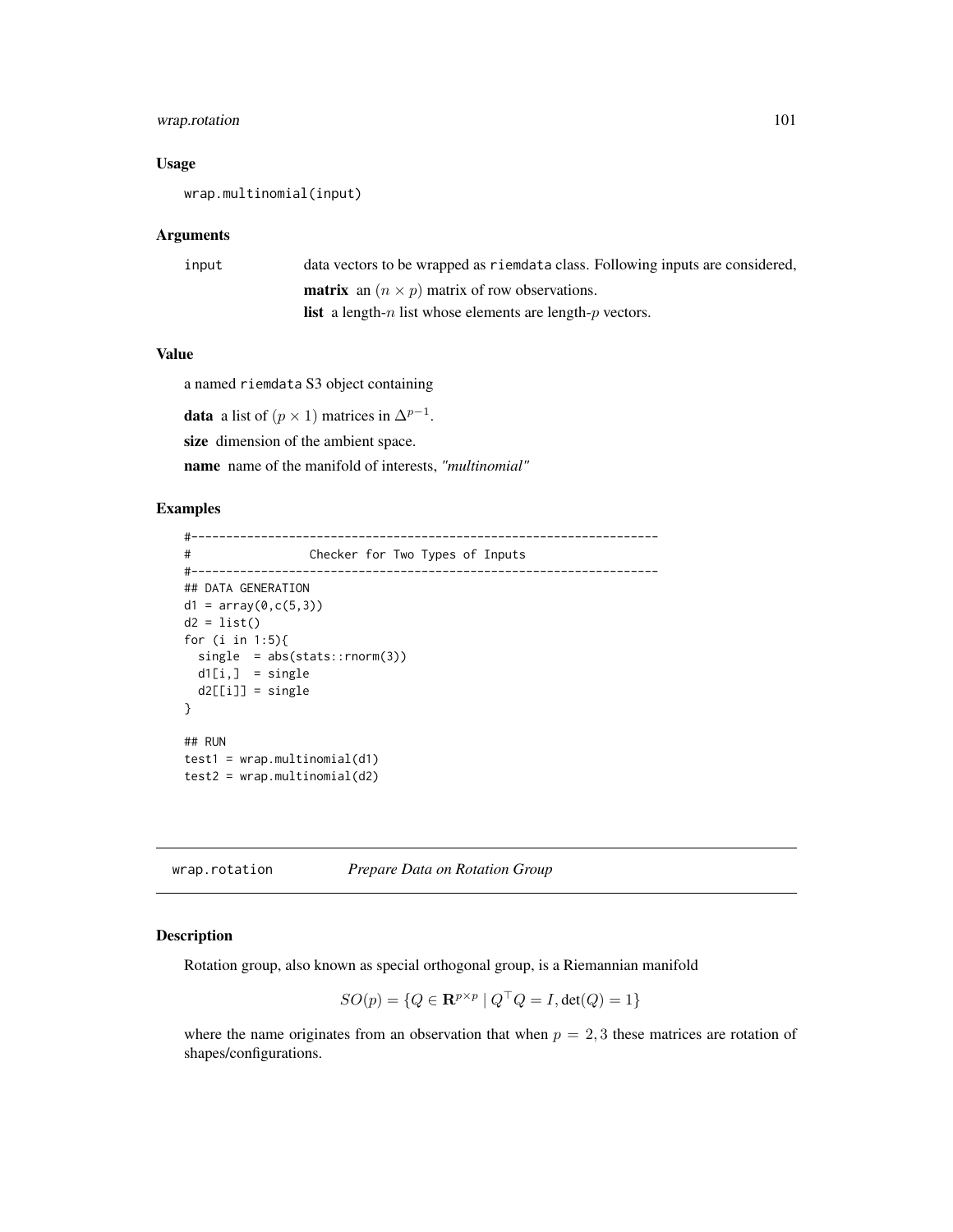#### Usage

```
wrap.rotation(input)
```
#### Arguments

```
input data matrices to be wrapped as riemdata class. Following inputs are considered,
                   array a (p \times p \times n) array where each slice along 3rd dimension is a rotation
                       matrix.
                  list a length-n list whose elements are (p \times p) rotation matrices.
```
#### Value

a named riemdata S3 object containing

**data** a list of  $(p \times p)$  rotation matrices.

size size of each rotation matrix.

name name of the manifold of interests, *"rotation"*

#### Examples

```
#-------------------------------------------------------------------
# Checker for Two Types of Inputs
#-------------------------------------------------------------------
## DATA GENERATION
d1 = array(0, c(3, 3, 5))d2 = list()for (i in 1:5){
 single = qr.Q(qr(matrix(rnorm(9),nrow=3)))
 d1[,, i] = singled2[[i]] = single}
## RUN
test1 = wrap.rotation(d1)test2 = wrap.rotation(d2)
```
wrap.spd *Prepare Data on Symmetric Positive-Definite (SPD) Manifold*

#### Description

The collection of symmetric positive-definite matrices is a well-known example of matrix manifold. It is defined as

$$
\mathcal{S}_{++}^p = \{ X \in \mathbf{R}^{p \times p} \mid X^\top = X, \text{ rank}(X) = p \}
$$

where the rank condition means it is strictly positive definite. Please note that the geometry involving semi-definite matrices is considered in wrap. spdk.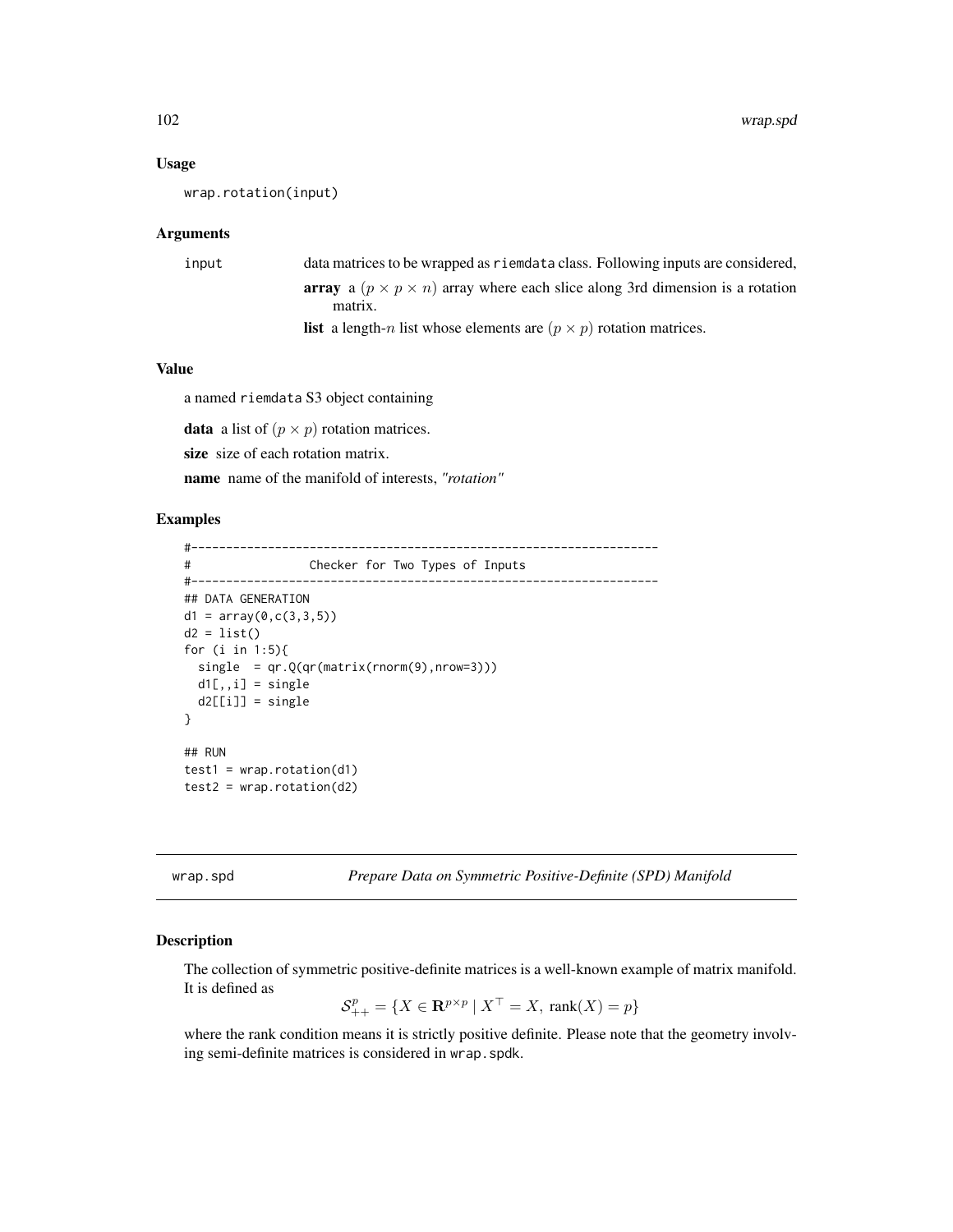# wrap.spdk 103

# Usage

```
wrap.spd(input)
```
#### Arguments

| input | SPD data matrices to be wrapped as riemdata class. Following inputs are con-<br>sidered,               |
|-------|--------------------------------------------------------------------------------------------------------|
|       | <b>array</b> an $(p \times p \times n)$ array where each slice along 3rd dimension is a SPD<br>matrix. |
|       | <b>list</b> a length- <i>n</i> list whose elements are $(p \times p)$ SPD matrices.                    |

# Value

a named riemdata S3 object containing

**data** a list of  $(p \times p)$  SPD matrices.

size size of each SPD matrix.

name name of the manifold of interests, *"spd"*

# Examples

```
#-------------------------------------------------------------------
# Checker for Two Types of Inputs
#
# Generate 5 observations; empirical covariance of normal observations.
#-------------------------------------------------------------------
# Data Generation
d1 = array(0, c(3, 3, 5))d2 = list()for (i in 1:5){
 dat = matrix(rnorm(10*3),ncol=3)
 d1[,,i] = stats::cov(dat)
 d2[[i]] = d1[,, i]}
# Run
test1 = wrap.split(d1)test2 = wrap.split(d2)
```
wrap.spdk *Prepare Data on SPD Manifold of Fixed-Rank*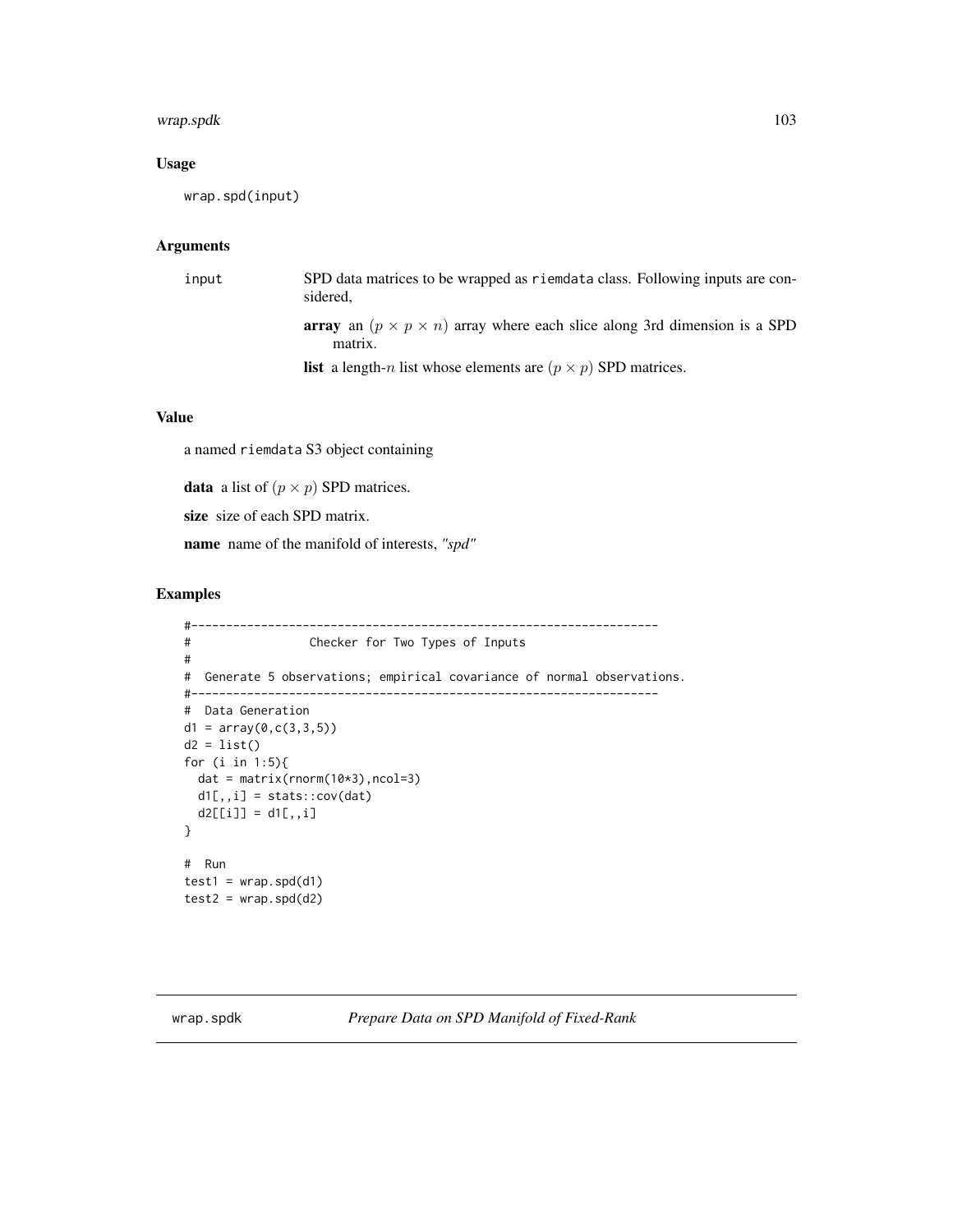#### Description

When  $(p \times p)$  SPD matrices are of fixed-rank  $k < p$ , they form a geometric structure represented by  $(p \times k)$  matrices,

$$
SPD(k, p) = \{ X \in \mathbf{R}^{(p \times p)} \mid YY^{\top} = X, \text{rank}(X) = k \}
$$

It's key difference from  $S^p_{++}$  is that all matrices should be of fixed rank k where k is usually smaller than p. Inputs are given as  $(p \times p)$  matrices with specified k and wrap. spdk automatically decomposes input square matrices into rank-k representation matrices.

#### Usage

wrap.spdk(input, k)

#### Arguments

| input | data matrices to be wrapped as riemdata class. Following inputs are considered,                          |
|-------|----------------------------------------------------------------------------------------------------------|
|       | <b>array</b> a $(p \times p \times n)$ array where each slice along 3rd dimension is a rank-k<br>matrix. |
|       | <b>list</b> a length-n list whose elements are $(p \times p)$ matrices of rank-k.                        |
| k     | rank of the SPD matrices.                                                                                |

### Value

a named riemdata S3 object containing

**data** a list of  $(p \times k)$  representation of the corresponding rank-k SPSD matrices.

size size of each representation matrix.

name name of the manifold of interests, *"spdk"*

#### References

Journée M, Bach F, Absil P, Sepulchre R (2010). "Low-rank optimization on the cone of positive semidefinite matrices." *SIAM Journal on Optimization*, 20(5), 2327–2351.

```
#-------------------------------------------------------------------
# Checker for Two Types of Inputs
#-------------------------------------------------------------------
# Data Generation
d1 = array(0, c(10, 10, 3))d2 = list()for (i in 1:3){
 dat = matrix(rnorm(10*10),ncol=10)
 d1[,, i] = stats::cov(data)d2[[i]] = d1[,, i]}
```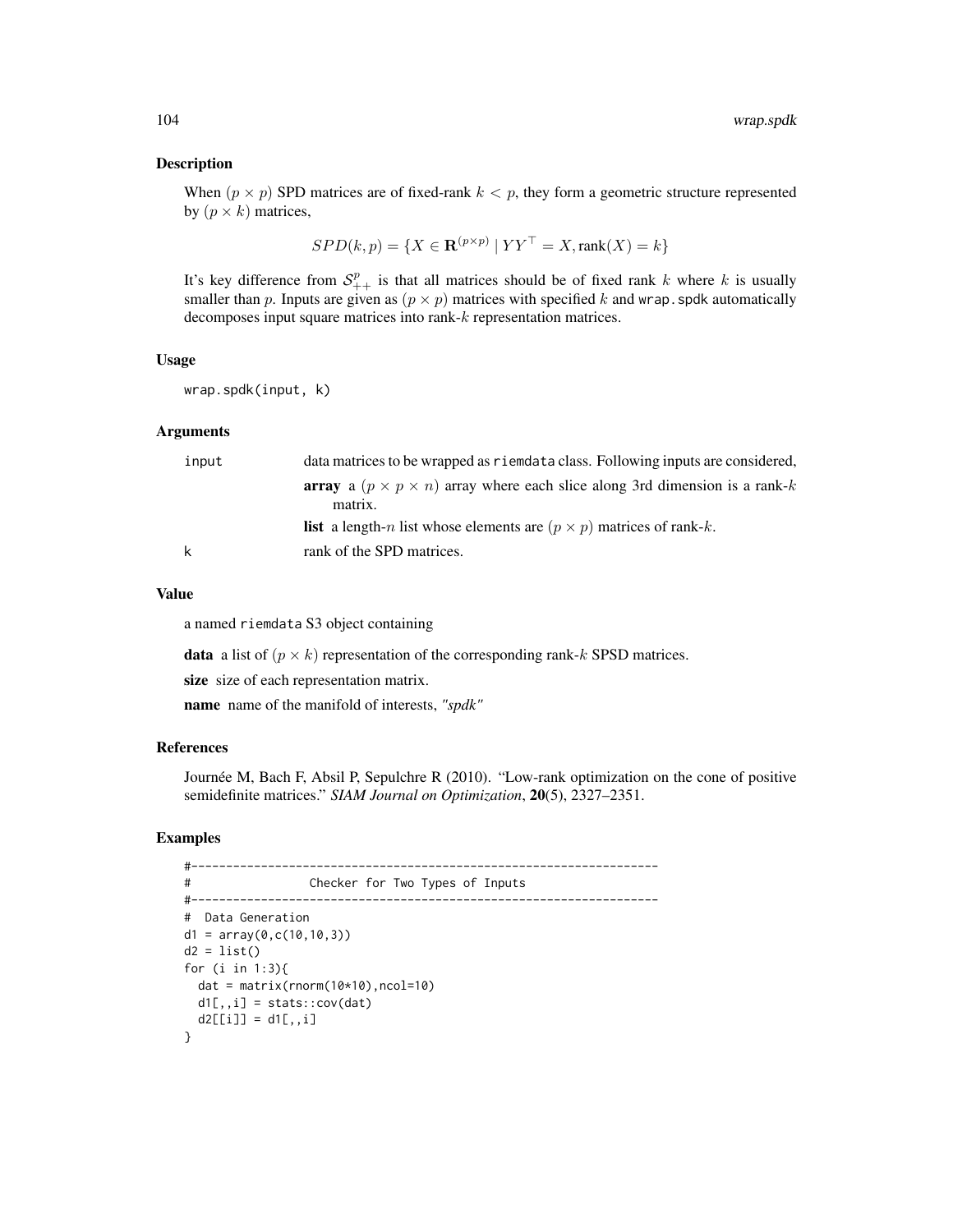wrap.sphere 105

```
# Run
test1 = wrap.split(d1, k=2)test2 = wrap.split(d2, k=2)
```
<span id="page-104-0"></span>wrap.sphere *Prepare Data on Sphere*

# Description

The unit hypersphere (sphere, for short) is one of the most fundamental curved space in studying geometry. Precisely, we denote  $(p - 1)$  sphere in  $\mathbb{R}^p$  by

 $S^{p-1} = \{x \in \mathbf{R}^p \mid x^\top x = ||x||^2 = 1\}$ 

where vectors are of unit norm. In wrap. sphere, normalization is applied when each data point is not on the unit sphere.

# Usage

wrap.sphere(input)

#### Arguments

| input | data vectors to be wrapped as riemdata class. Following inputs are considered,                |
|-------|-----------------------------------------------------------------------------------------------|
|       | <b>matrix</b> an $(n \times p)$ matrix of row observations of unit norm.                      |
|       | <b>list</b> a length- <i>n</i> list whose elements are length- <i>p</i> vectors of unit norm. |

# Value

a named riemdata S3 object containing

**data** a list of  $(p \times 1)$  matrices in  $S^{p-1}$ .

size dimension of the ambient space.

name name of the manifold of interests, *"sphere"*

```
#-------------------------------------------------------------------
# Checker for Two Types of Inputs
#
# Generate 5 observations in S^2 embedded in R^3.
#-------------------------------------------------------------------
## DATA GENERATION
d1 = array(0, c(5, 3))d2 = list()for (i in 1:5){
```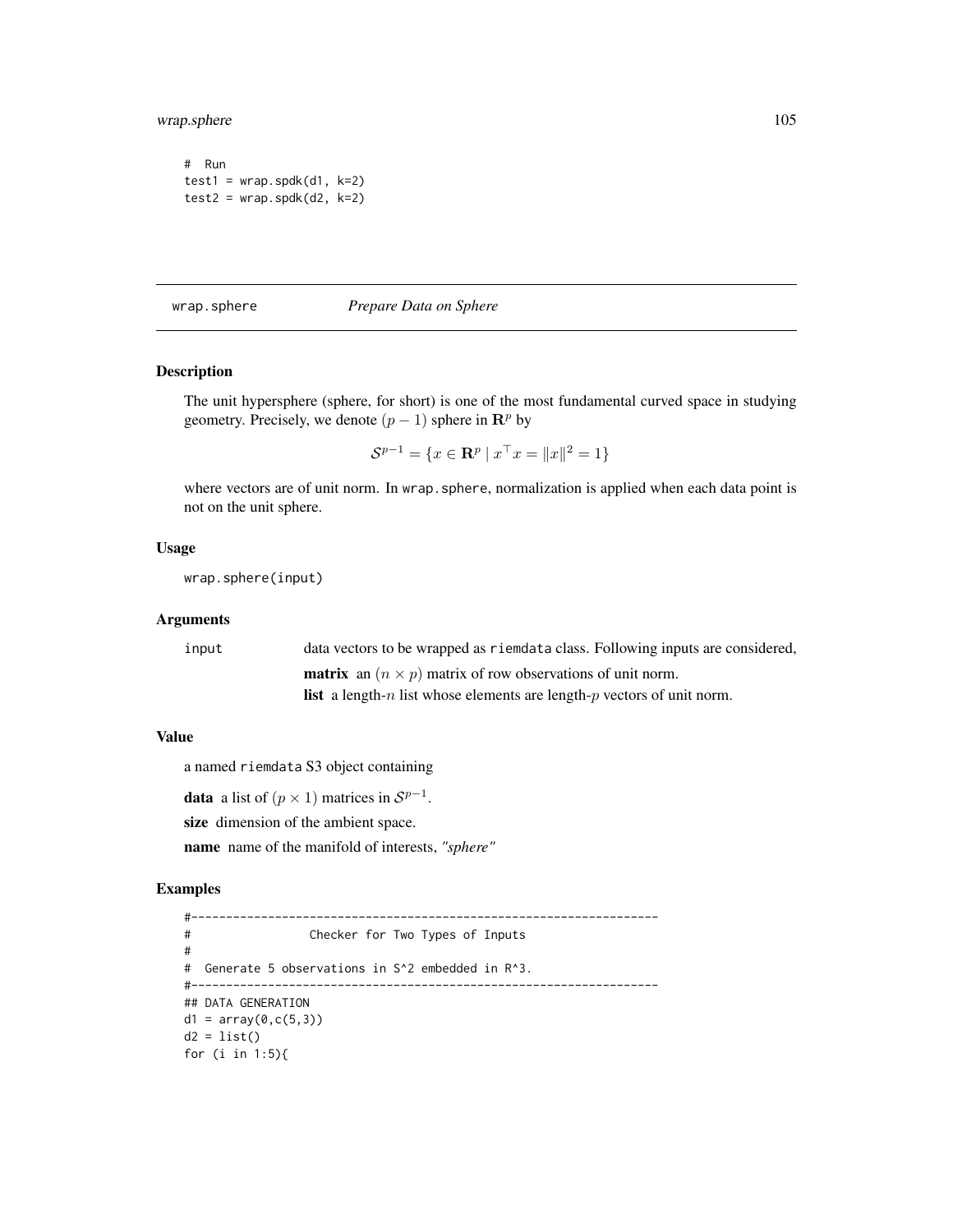```
single = stats::rnorm(3)d1[i,] = single
 d2[[i]] = single
}
## RUN
test1 = wrap.\,sphere(d1)test2 = wrap.\,sphere(d2)
```
<span id="page-105-0"></span>wrap.stiefel *Prepare Data on (Compact) Stiefel Manifold*

#### Description

Stiefel manifold  $St(k, p)$  is the set of k-frames in  $\mathbb{R}^p$ , which is indeed a Riemannian manifold. For usage in Riemann package, each data point is represented as a matrix by the convention

$$
St(k, p) = \{ X \in \mathbf{R}^{p \times k} \mid X^\top X = I_k \}
$$

which means that columns are orthonormal. When the provided matrix is not an orthonormal basis as above, wrap.stiefel applies orthogonalization to extract valid basis information.

#### Usage

wrap.stiefel(input)

#### Arguments

input data matrices to be wrapped as riemdata class. Following inputs are considered, array a  $(p \times k \times n)$  array where each slice along 3rd dimension is a k-frame. **list** a length-n list whose elements are  $(p \times k)$  k-frames.

#### Value

a named riemdata S3 object containing

**data** a list of  $k$ -frame orthonormal matrices.

size size of each  $k$ -frame basis matrix.

name name of the manifold of interests, *"stiefel"*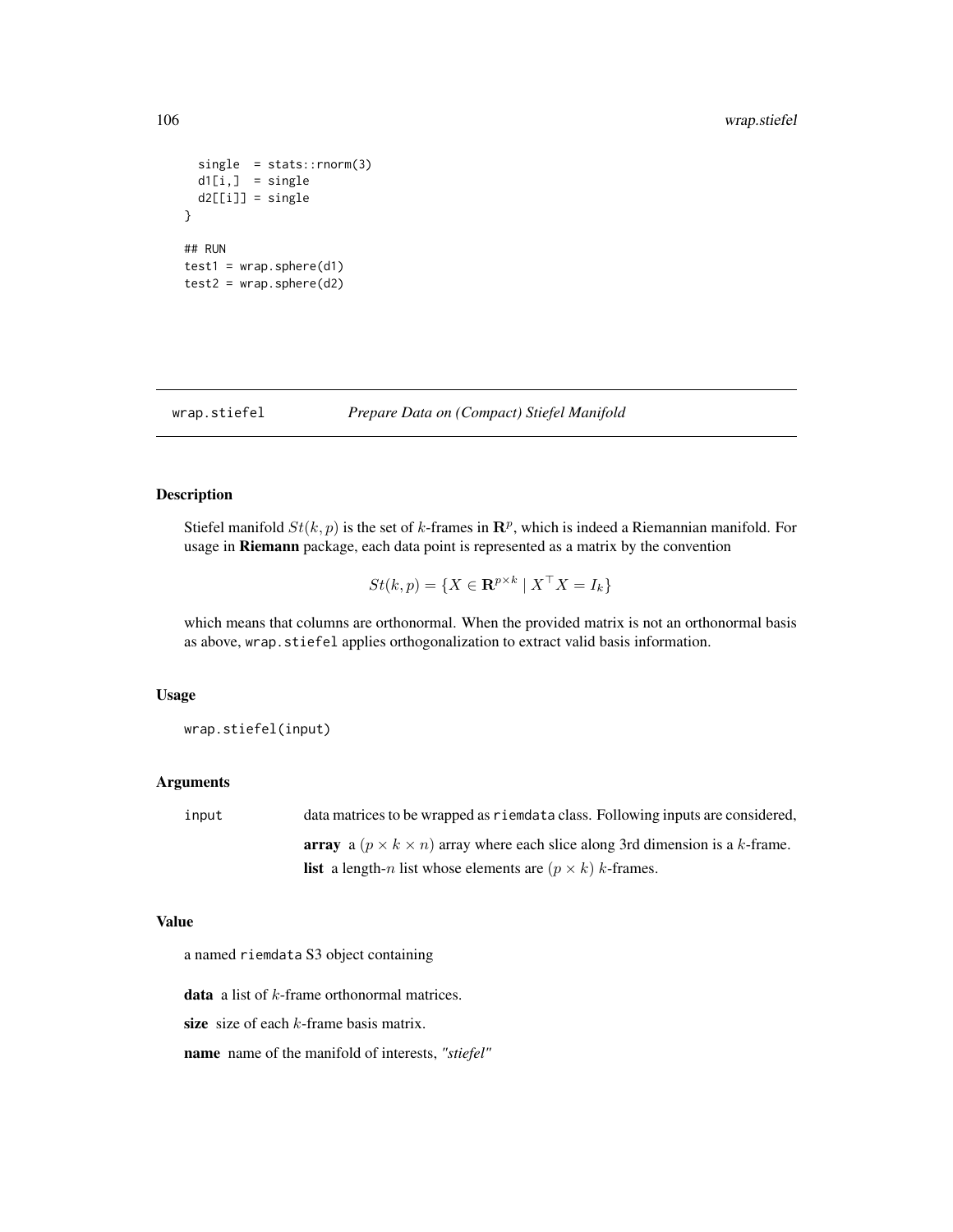# wrap.stiefel 107

```
#-------------------------------------------------------------------
# Checker for Two Types of Inputs
#
# Generate 5 observations in St(2,4)
#-------------------------------------------------------------------
# Data Generation by QR Decomposition
d1 = array(0, c(4, 2, 5))d2 = list()for (i in 1:5){
 d1[,,i] = qr.Q(qr(maxrix(rnorm(4*2),ncol=2)))d2[[i]] = d1[,, i]}
# Run
test1 = wrap.stiefel(d1)
test2 = wrap.stiefel(d2)
```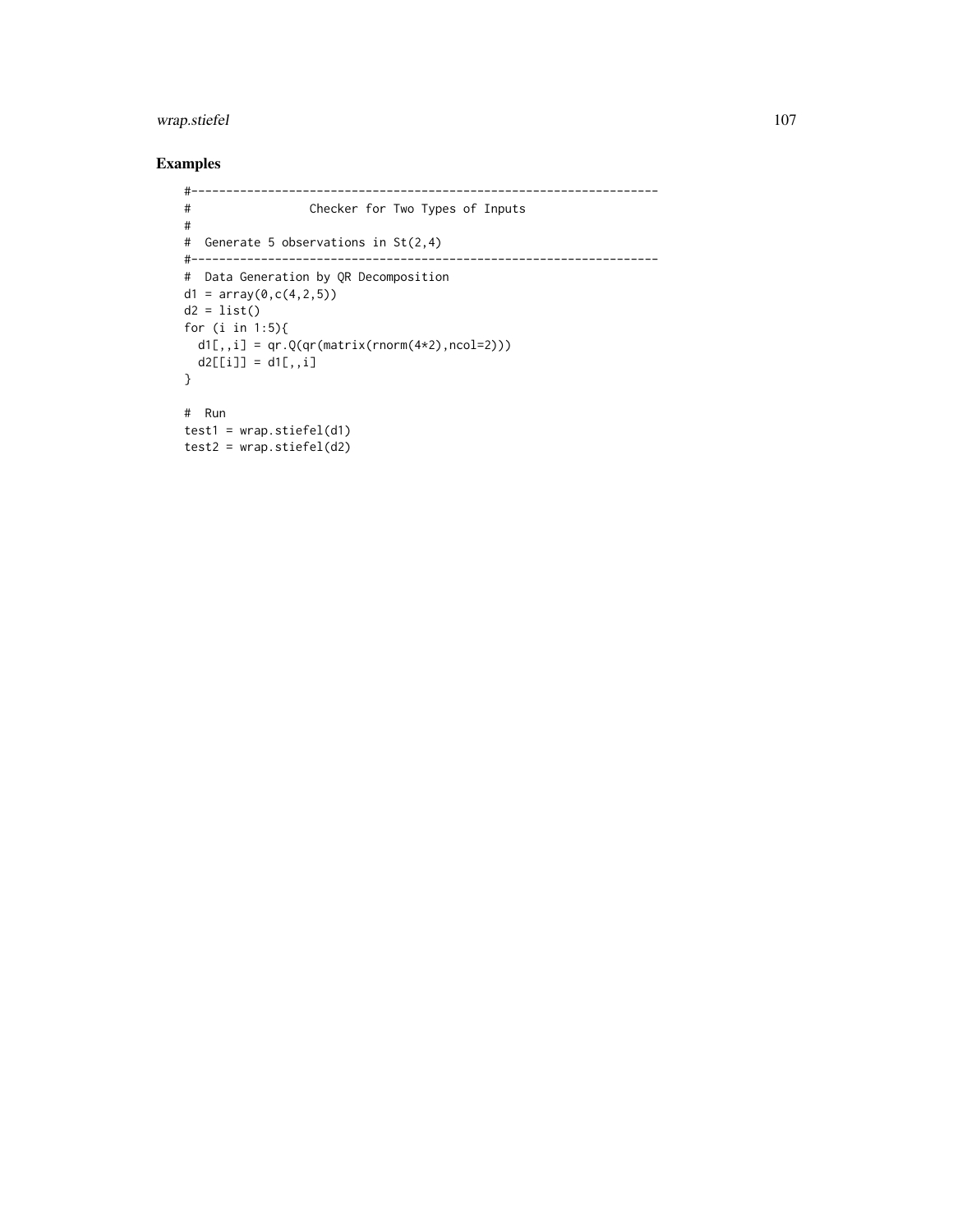# Index

∗ basic riem.interp, [34](#page-33-0) riem.interps, [35](#page-34-0) riem.pdist, [57](#page-56-0) riem.pdist2, [59](#page-58-0) riem.wasserstein, [79](#page-78-1) ∗ clustering riem.clrq, [24](#page-23-0) riem.hclust, [33](#page-32-0) riem.kmeans, [38](#page-37-0) riem.kmeans18B, [40](#page-39-0) riem.kmeanspp, [42](#page-41-0) riem.kmedoids, [44](#page-43-0) riem.nmshift, [56](#page-55-0) riem.sc05Z, [66](#page-65-0) riem.scNJW, [67](#page-66-0) riem.scSM, [69](#page-68-0) riem.scUL, [71](#page-70-0) ∗ curve riem.distlp, [28](#page-27-0) riem.dtw, [30](#page-29-0) ∗ datasets cities, [5](#page-4-0) ERP, [7](#page-6-0) gorilla, [7](#page-6-0) hands, [12](#page-11-0) orbital, [21](#page-20-0) passiflora, [22](#page-21-0) ∗ data cities, [5](#page-4-0) ERP, [7](#page-6-0) gorilla, [7](#page-6-0) hands, [12](#page-11-0) orbital, [21](#page-20-0) passiflora, [22](#page-21-0) ∗ distribution acg, [3](#page-2-0) macg, [15](#page-14-0) splaplace, [88](#page-87-0)

spnorm, [90](#page-89-0) ∗ grassmann grassmann.optmacg, [8](#page-7-0) grassmann.runif, [10](#page-9-0) grassmann.utest, [11](#page-10-0) ∗ inference predict.m2skreg, [23](#page-22-0) riem.fanova, [31](#page-30-0) riem.m2skreg, [48](#page-47-0) riem.m2skregCV, [50](#page-49-0) riem.mean, [53](#page-52-0) riem.median, [54](#page-53-0) riem.test2bg14, [74](#page-73-0) riem.test2wass, [76](#page-75-0) ∗ learning riem.coreset18B, [26](#page-25-0) riem.knn, [45](#page-44-0) riem.rmml, [63](#page-62-0) riem.seb, [72](#page-71-0) ∗ spd spd.geometry, [82](#page-81-1) spd.pdist, [83](#page-82-0) spd.wassbary, [84](#page-83-0) ∗ sphere moSL, [17](#page-16-0) moSN, [19](#page-18-0) sphere.convert, [85](#page-84-0) sphere.runif, [86](#page-85-0) sphere.utest, [87](#page-86-0) ∗ stiefel stiefel.optSA, [92](#page-91-0) stiefel.runif, [94](#page-93-0) stiefel.utest, [95](#page-94-0) ∗ utility density, [6](#page-5-0) label, [13](#page-12-0) loglkd, [14](#page-13-0) rmvnorm, [81](#page-80-0)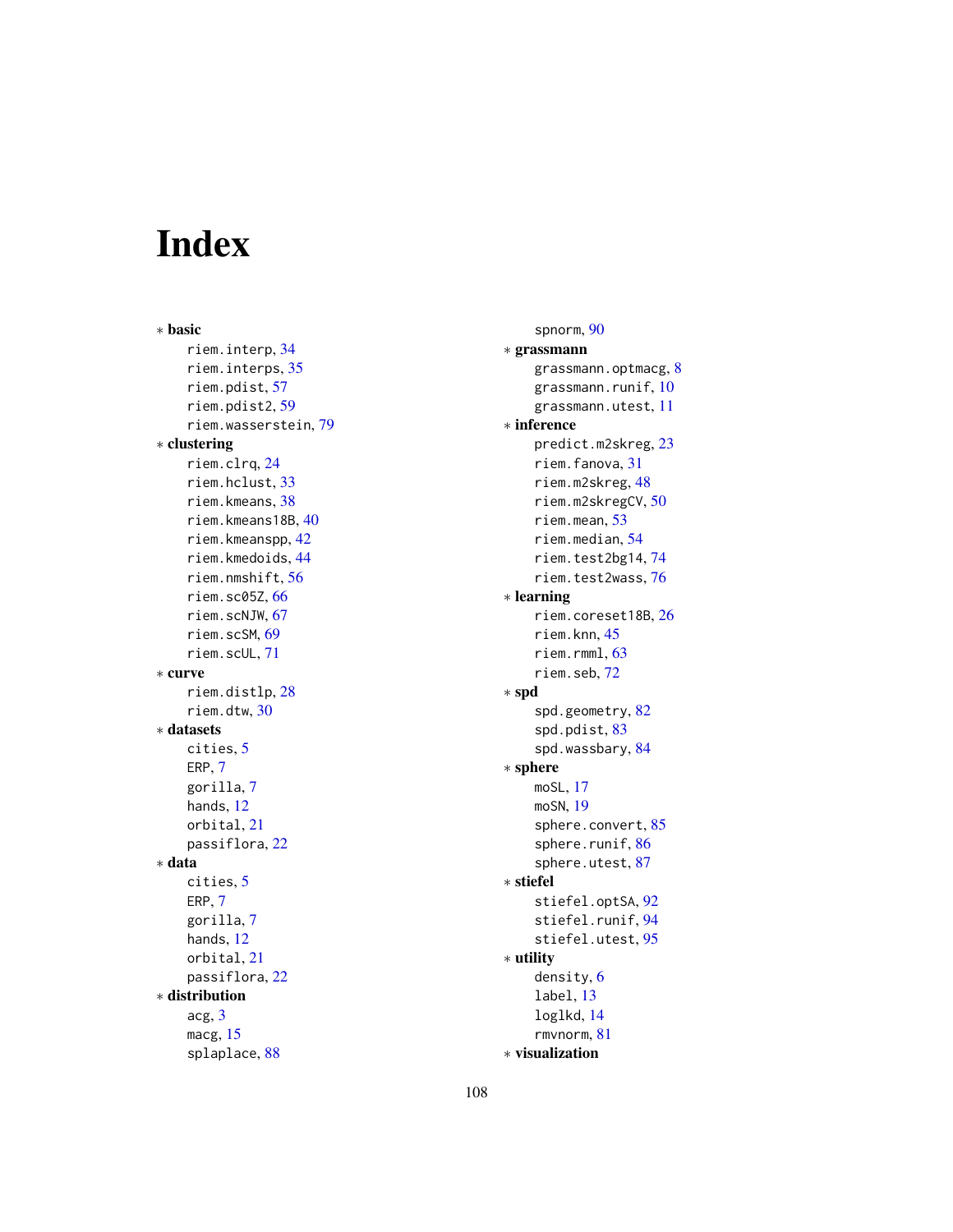## INDEX 109

```
riem.isomap
, 37
    riem.kpca
, 47
    riem.mds
, 51
    60
    riem.phate
, 61
    riem.sammon
, 64
    riem.tsne
, 78
∗ wrapper
    wrap.correlation
, 96
    wrap.euclidean
, 97
    wrap.grassmann
, 98
    99
    100
    101
    102
    103
    105
    106
acg
,
3
, 16
cities
,
5
dacg
(acg
)
,
3
density
,
6
density.moSL
(moSL
)
, 17
density.moSN
(moSN
)
, 19
dmacg
(macg
)
, 15
dsplaplace
(splaplace
)
, 88
dspnorm
(spnorm
)
, 90
ERP
,
7
gorilla
,
7
8
10
grassmann.utest
, 11
12
hclust
, 33
label
, 13
label.moSL
(moSL
)
, 17
label.moSN
(moSN
)
, 19
loglkd
, 14
loglkd.moSL
(moSL
)
, 17
loglkd.moSN
(moSN
)
, 19
macg
, 15
mle.acg
(acg
)
,
3
```
mle.macg *(*macg *)* , [15](#page-14-0) mle.splaplace *(*splaplace *)* , [88](#page-87-0) mle.spnorm *(*spnorm *)* , [90](#page-89-0) moSL , [17](#page-16-0) , *[18](#page-17-0)* moSN , [19](#page-18-0) , *[20](#page-19-0)* orbital , [21](#page-20-0) pam , *[44](#page-43-0)* passiflora , [22](#page-21-0) predict.m2skreg , [23](#page-22-0) racg *(*acg *)* , [3](#page-2-0) riem.clrq , [24](#page-23-0) riem.coreset18B , [26](#page-25-0) , *[41](#page-40-0)* riem.distlp , [28](#page-27-0) riem.dtw , [30](#page-29-0) riem.fanova , [31](#page-30-0) riem.fanovaP *(*riem.fanova *)* , [31](#page-30-0) riem.hclust , [33](#page-32-0) riem.interp , [34](#page-33-0) riem.interps , [35](#page-34-0) riem.isomap , [37](#page-36-0) riem.kmeans , *[25](#page-24-0)* , [38](#page-37-0) riem.kmeans18B , [40](#page-39-0) riem.kmeanspp , *[39](#page-38-0)* , [42](#page-41-0) riem.kmedoids , [44](#page-43-0) riem.knn , [45](#page-44-0) riem.kpca , [47](#page-46-0) riem.m2skreg , *[23](#page-22-0) , [24](#page-23-0)* , [48](#page-47-0) riem.m2skregCV , [50](#page-49-0) riem.mds , [51](#page-50-0) riem.mean , [53](#page-52-0) riem.median , [54](#page-53-0) riem.nmshift , [56](#page-55-0) riem.pdist , [57](#page-56-0) riem.pdist2 , [59](#page-58-0) riem.pga, [60](#page-59-0) riem.phate , [61](#page-60-0) riem.rmml , [63](#page-62-0) riem.sammon , [64](#page-63-0) riem.sc05Z , [66](#page-65-0) riem.scNJW , *[66](#page-65-0)* , [67](#page-66-0) riem.scSM , [69](#page-68-0) riem.scUL , [71](#page-70-0) riem.seb , [72](#page-71-0) riem.test2bg14 , [74](#page-73-0) riem.test2wass , [76](#page-75-0) riem.tsne , [78](#page-77-0)